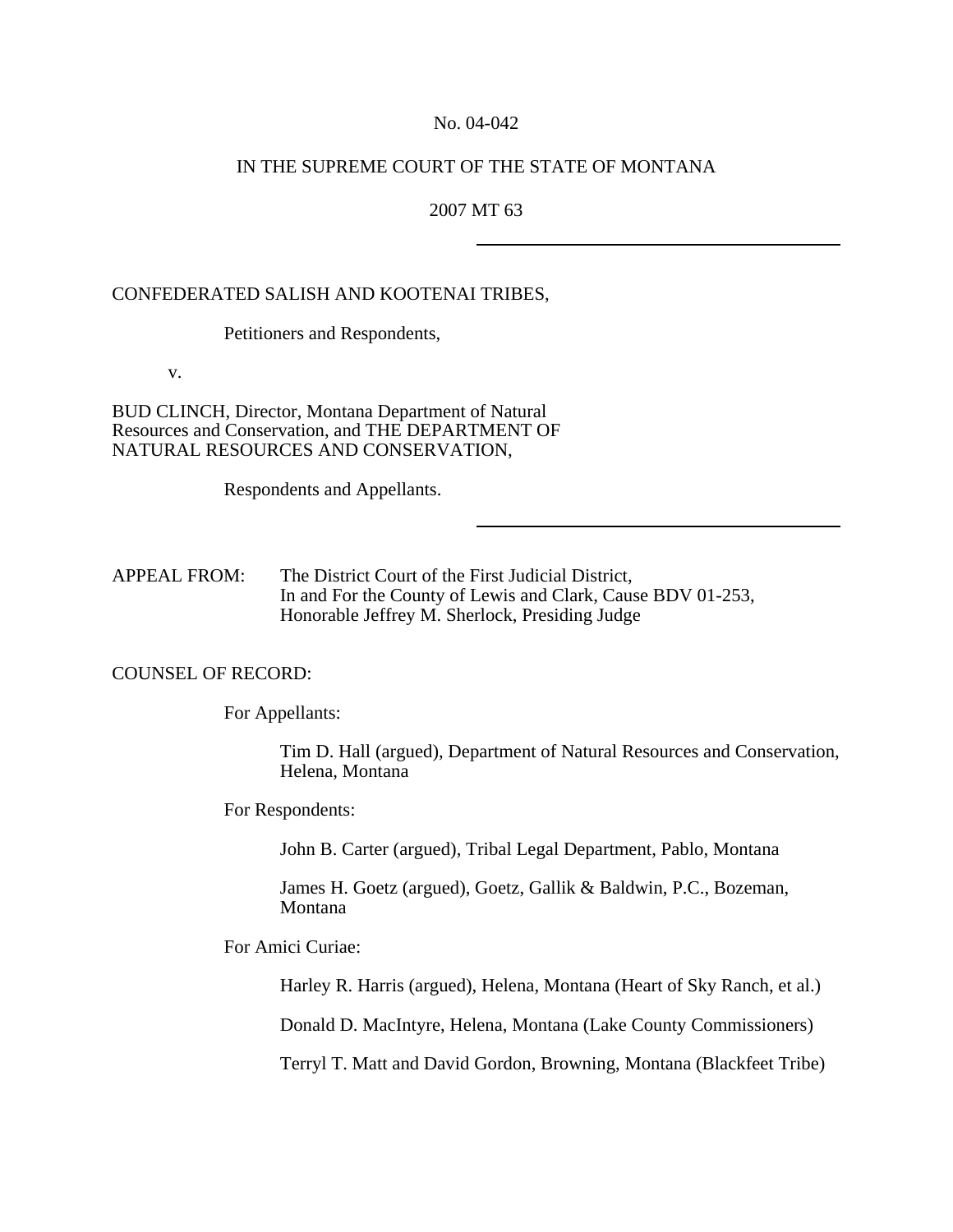John M. Shontz, Helena, Montana (Northwest Montana Association of Realtors)

Michael S. Kakuk, Helena, Montana (Montana Legislators)

Argued and Submitted: January 12, 2005

Decided: March 12, 2007

Filed:

\_\_\_\_\_\_\_\_\_\_\_\_\_\_\_\_\_\_\_\_\_\_\_\_\_\_\_\_\_\_\_\_\_\_\_\_\_\_\_\_\_\_ Clerk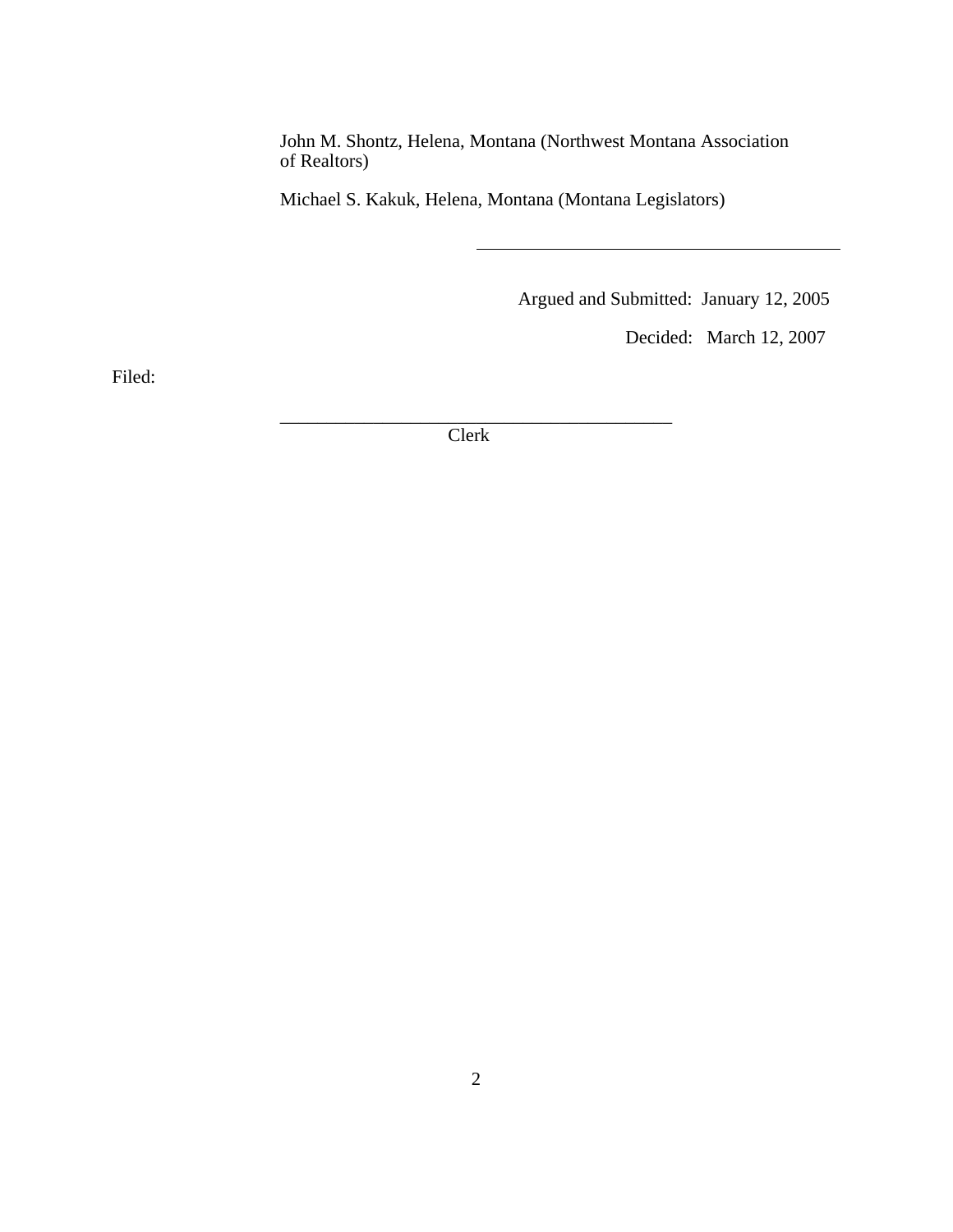Justice Jim Rice delivered the Opinion of the Court.

¶1 Bud Clinch, Director of the Montana Department of Natural Resources and Conservation (DNRC), and the DNRC appeal from the order of the First Judicial District Court, Lewis and Clark County, granting summary judgment in favor of the Confederated Salish and Kootenai Tribes (Tribes). We reverse and remand for further proceedings.

¶2 We consider the following issue on appeal:

¶3 Can DNRC process applications to change the use of state appropriative water rights on the Flathead Reservation prior to quantification of the Tribes' reserved rights?

### BACKGROUND

¶4 James and Katherine Axe, non-Indian owners of two appropriative water rights on the Flathead Indian Reservation (Reservation), applied to the DNRC to change the use of those water rights from irrigation to recreation so that they could operate a water ski pond. The Tribes brought suit against DNRC to enjoin it from processing the change application. The District Court granted a temporary restraining order followed by a preliminary injunction preventing DNRC from conducting any proceeding pertaining to the Axes' application. After unsuccessful negotiations between the Tribes and DNRC, the District Court ultimately granted summary judgment in favor of the Tribes and issued a permanent injunction. The District Court concluded that DNRC could not determine whether the Axes' proposed change would adversely affect the use of the Tribes' rights in the absence of a quantification of the Tribes' reserved rights. DNRC appeals.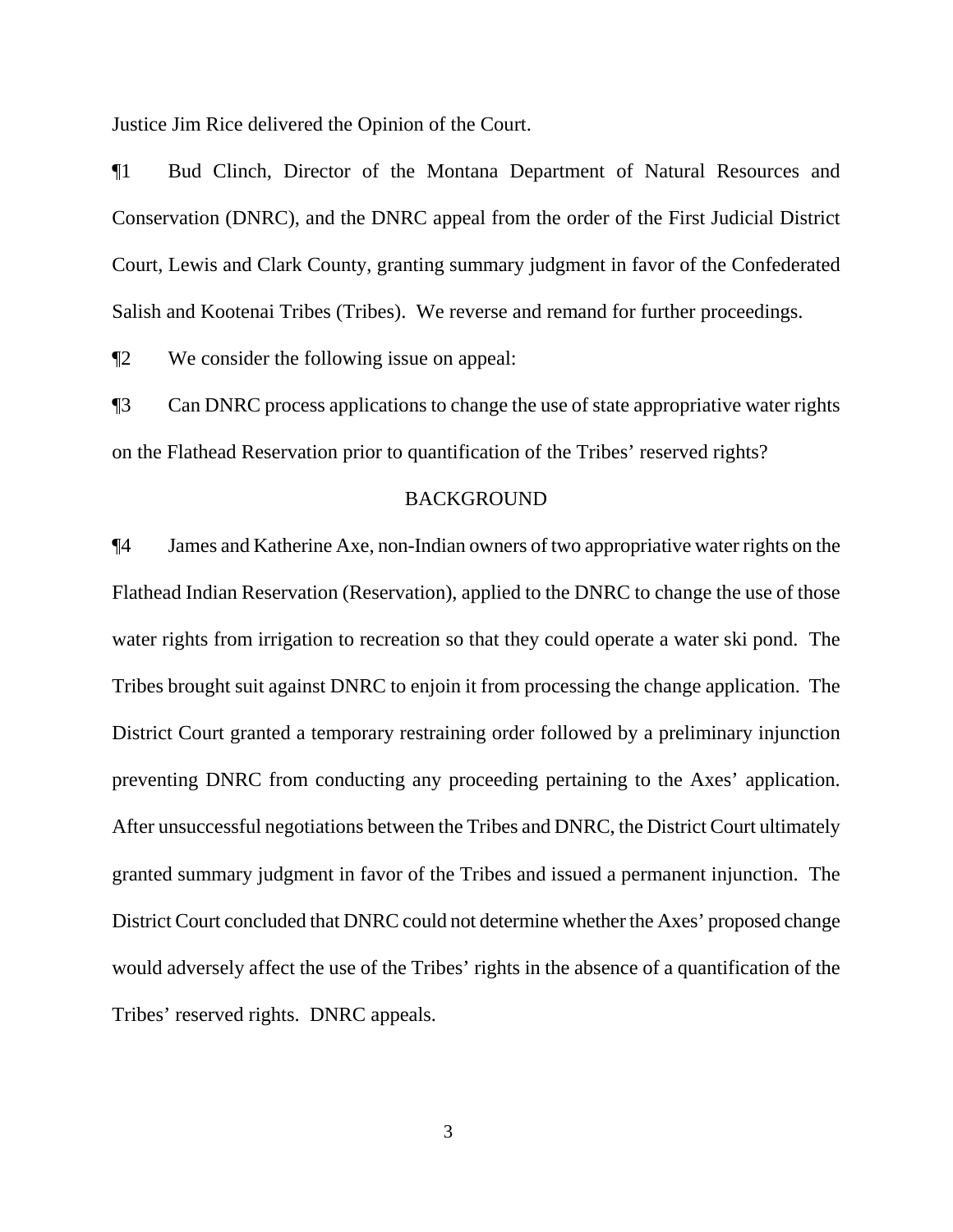## STANDARD OF REVIEW

¶5 We articulated the standard of review for grants of summary judgment in *Grimsrud v. Hagel*, 2005 MT 194, ¶ 14, 328 Mont. 142, ¶ 14, 119 P.3d 47, ¶ 14 (citations and quotation marks omitted):

This Court's review of a district court's grant of summary judgment is *de novo*. Our evaluation is the same as that of the trial court. We apply the criteria contained in Rule 56, M.R.Civ.P. According to this rule, the moving party must establish both the absence of a genuine issue of material fact and entitlement to judgment as a matter of law. If this is accomplished, the burden then shifts to the non-moving party to prove, by more than mere denial and speculation, that a genuine issue does exist. If the court determines that no genuine issues of fact exist, the court must then determine whether the moving party is entitled to judgment as a matter of law.

¶6 This Court reviews a district court's conclusions of law for correctness. *Galassi v.* 

*Lincoln County Bd. of Com'rs*, 2003 MT 319, ¶ 7, 318 Mont. 288, ¶ 7, 80 P.3d 84, ¶ 7.

## **DISCUSSION**

# ¶7 **Can DNRC process applications to change the use of state appropriative water**

**rights on the Flathead Reservation prior to quantification of the Tribes' reserved rights?**

¶8 In *State ex rel. Greely v. Confederated Salish & Kootenai Tribes*, 219 Mont. 76, 712

P.2d 754 (1985), this Court described the two kinds of water rights at issue here:

State appropriative water rights and Indian reserved water rights differ in origin and definition.

. . . .

Appropriative rights are based on actual use. Appropriation for beneficial use is governed by state law. Reserved water rights are established by reference to the purposes of the reservation rather than to actual, present use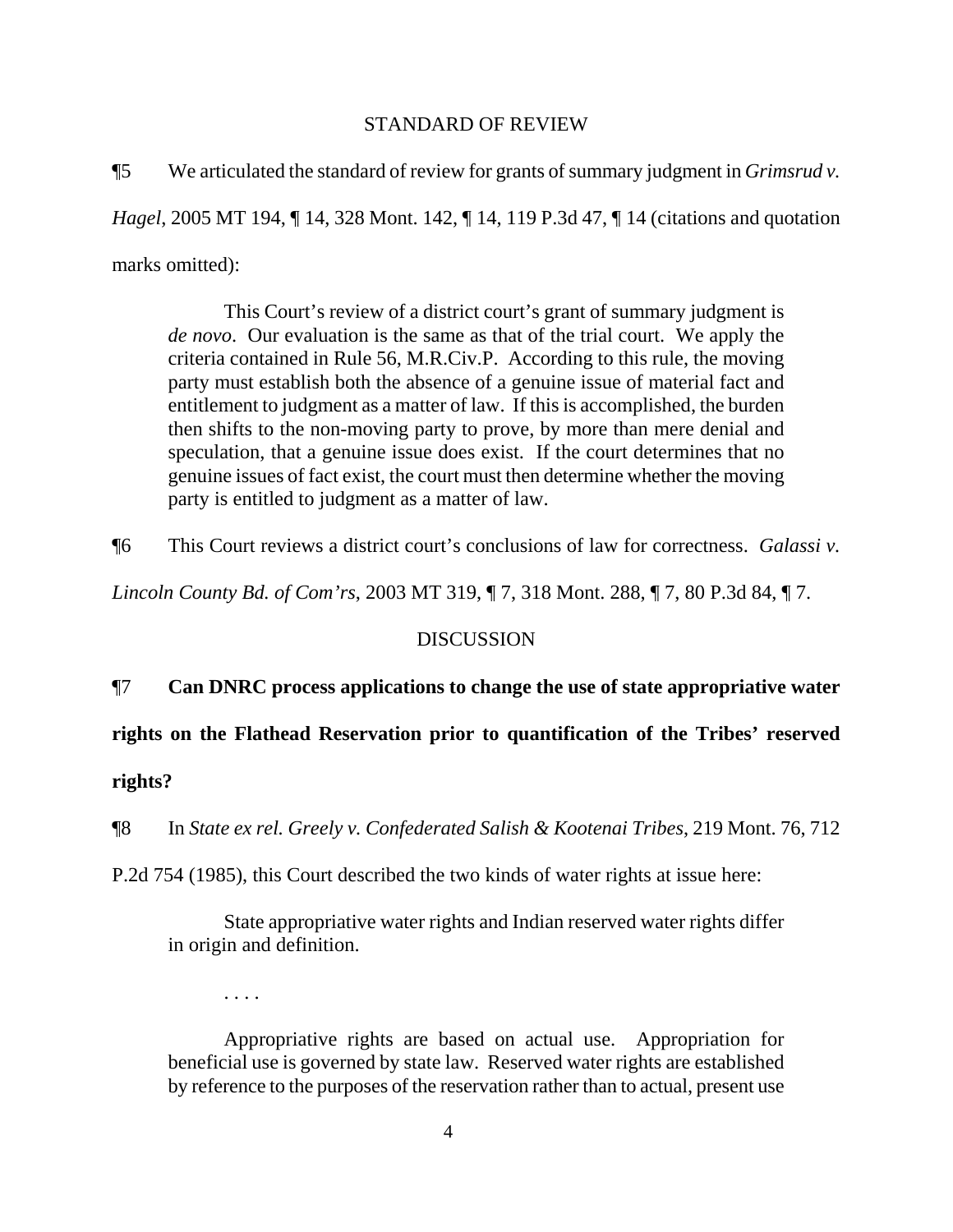of the water. The basis for an Indian reserved water right is the treaty, federal statute or executive order setting aside the reservation.

*Greely*, 219 Mont. at 89-90, 712 P.2d at 762.

¶9 DNRC argues that the Axes have a fundamental constitutional right to change the use of their appropriative water rights. Additionally, DNRC contends that the District Court erred in granting summary judgment because genuine issues of material fact remained pertaining to whether the change of use would adversely affect the use of the Tribes' reserved water rights. In support of its argument, DNRC maintains that in § 85-2-402, MCA, the Legislature has specifically provided for the processing of water use change applications prior to a final adjudication of the Tribes' reserved rights.

¶10 The Tribes respond that their reserved water rights are senior to all state appropriative water rights on the Reservation and, further, that all state appropriative claims are merely "claims" and not "rights." Without a final quantification of the Tribes' reserved rights, the Tribes contend that it is impossible to determine whether a change in the use of an existing claim will adversely affect the use of the Tribes' rights under the standard in § 85-2-  $402(2)(a)$ , MCA.<sup>[1](#page-4-0)</sup> The Tribes also argue that change of use proceedings are improper piecemeal adjudications prohibited by the McCarran Amendment, codified at 43 U.S.C. § 666, and that they should not have to intervene in multiple change of use proceedings—

<span id="page-4-0"></span> ${}^{1}$ Section 85-2-402(2), MCA, reads in part:

<sup>[</sup>T]he department shall approve a change in appropriation right if the appropriator proves by a preponderance of evidence that the following criteria are met:

<sup>(</sup>a) The proposed change in appropriation right will not adversely affect the use of the existing water rights of other persons . . . .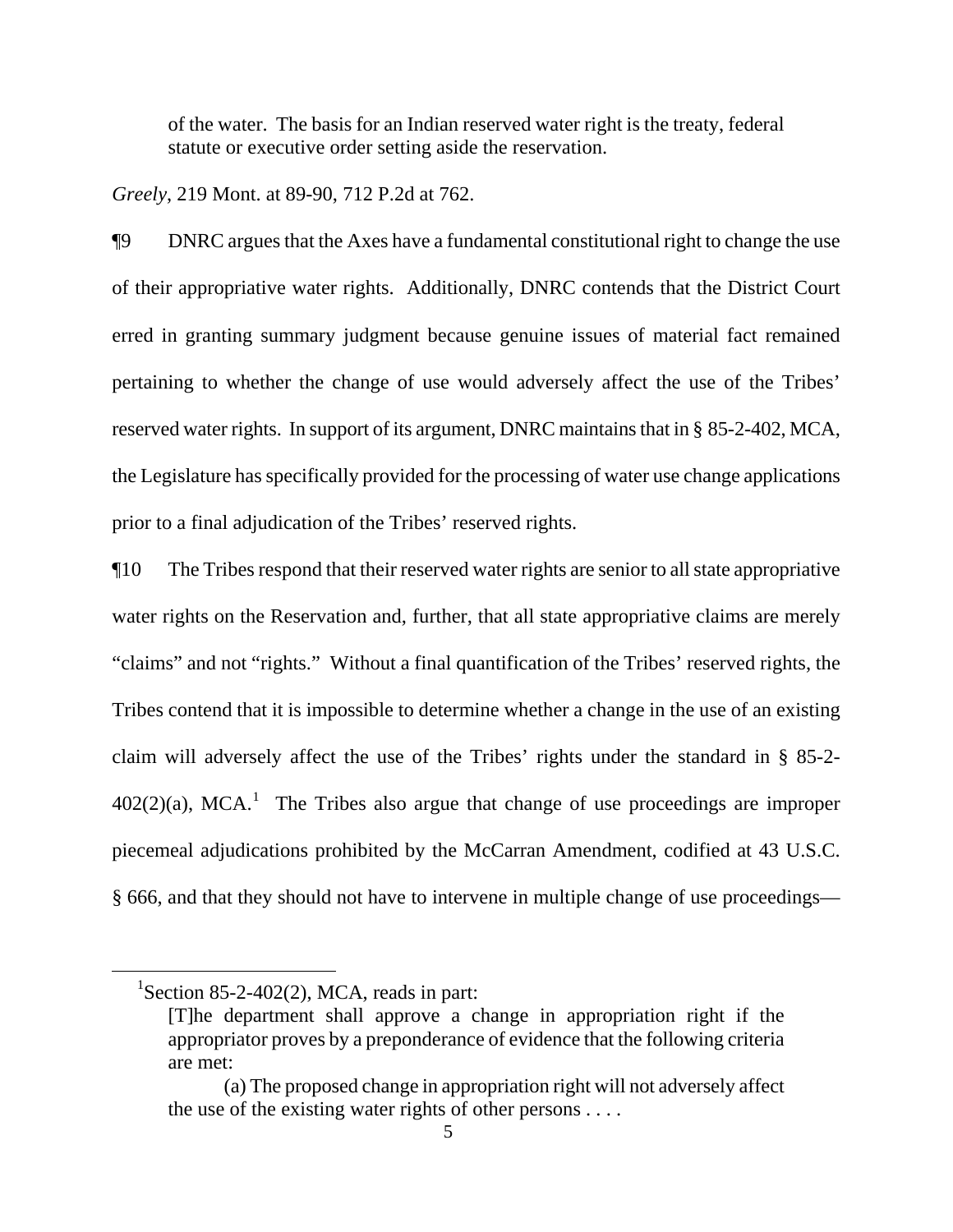which are separate from and in addition to a comprehensive adjudication of rights—in order to ensure that their rights are not infringed.

¶11 At oral argument, the parties focused on the McCarran Amendment's relevance to the issue before this Court, so we will begin our analysis there. After interpreting and applying the McCarran Amendment to the instant case, we will discuss the complex jurisprudence relating both to the Amendment and to tribal sovereignty, and we will apply that jurisprudence to this matter. Finally, we will conclude with a comment on the so-called "trilogy" of our cases—*Ciotti, Clinch*, and *Stults*<sup>[2](#page-5-0)</sup>—that address closely related issues and explain what our holding here means in the context of those decisions.

## **I. The McCarran Amendment.**

 $\overline{a}$ 

¶12 Title 43, Section 666, United States Code (enacted July 10, 1952, c. 651, Title II, § 208(a)-(c), 66 Stat. 560.), commonly known as the McCarran Amendment due to its sponsorship by Nevada Senator Pat McCarran, reads as follows:

§ 666. Suits for adjudication of water rights

(a) Joinder of United States as defendant; costs. Consent is given to join the United States as a defendant in any suit (1) for the adjudication of rights to the use of water of a river system or other source, or (2) for the administration of such rights, where it appears that the United States is the owner of or is in the process of acquiring water rights by appropriation under State law, by purchase, by exchange, or otherwise, and the United States is a necessary party to such suit. The United States, when a party to any such suit, shall (1) be deemed to have waived any right to plead that the State laws are inapplicable or that the United States is not amenable thereto by reason of its sovereignty, and (2) shall be subject to the judgments, orders, and decrees of the court having jurisdiction, and may obtain review thereof, in the same manner and to

<span id="page-5-0"></span><sup>&</sup>lt;sup>2</sup>Matter of Beneficial Water Use Permits, 278 Mont. 50, 923 P.2d 1073 (1996) (*Ciotti*); *Salish and Kootenai Tribes v. Clinch*, 1999 MT 342, 297 Mont. 448, 992 P.2d 244 (*Clinch*); *Salish and Kootenai Tribes v. Stults*, 2002 MT 280, 312 Mont. 420, 59 P.3d 1093 (*Stults*).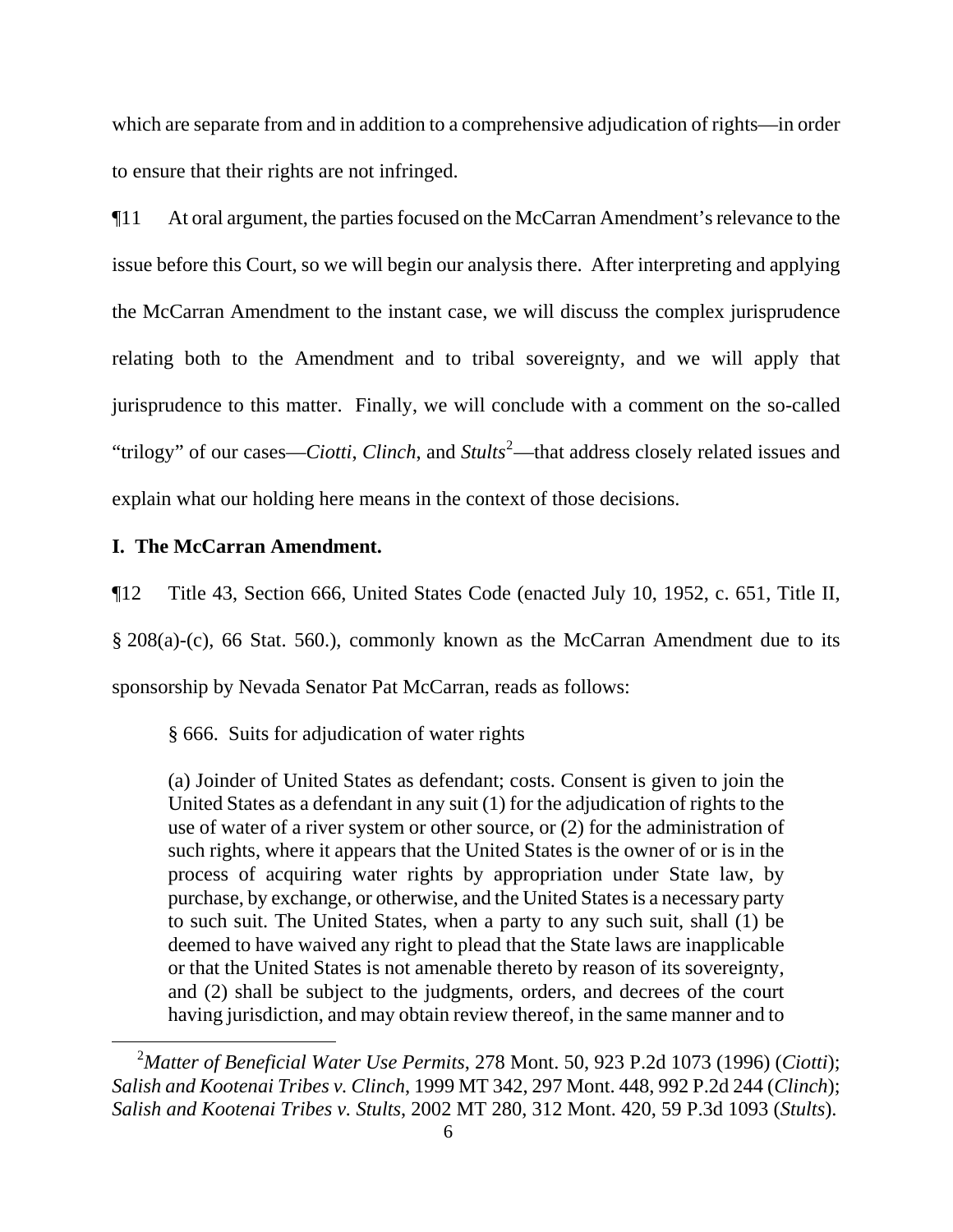the same extent as a private individual under like circumstances: Provided, That no judgment for costs shall be entered against the United States in any such suit.

(b) Service of summons. Summons or other process in any such suit shall be served upon the Attorney General or his designated representative.

(c) Joinder in suits involving use of interstate streams by State. Nothing in this section shall be construed as authorizing the joinder of the United States in any suit or controversy in the Supreme Court of the United States involving the right of States to the use of the water of any interstate stream.

¶13 A plain reading of the statute's text indicates that the United States has waived its sovereign immunity so that it may be joined as a defendant when it is a necessary party in cases seeking to adjudicate or administer water rights in state courts.<sup>[3](#page-6-0)</sup> The United States Supreme Court has interpreted this waiver to extend to the Indian tribes, providing consent to determine in state court federal reserved water rights held on behalf of Indians. *Colorado River Water Cons. Dist. v. U.S.*, 424 U.S. 800, 809, 96 S. Ct. 1236, 1242 (1976). The Amendment's waiver is not for purposes of private suits against the United States or the Indian tribes; rather, it is limited to comprehensive state adjudications of water rights. *Dugan v. Rank*, 372 U.S. 609, 618, 83 S. Ct. 999, 1005 (1963); *U.S. v. District Court for Eagle* 

<span id="page-6-0"></span><sup>&</sup>lt;sup>3</sup>For McCarran purposes, administration of water rights can happen only after their adjudication. "To come within §  $666(a)(2)$ , a suit must seek to enforce or administer rights of the sort covered by § 666(a)(1), already adjudicated." *Orff v. U.S.*, 358 F.3d 1137, 1143 n. 3 (9th Cir. 2004), citing *United States v. Hennen*, 300 F. Supp. 256, 263 (D. Nev. 1968). "To administer a decree is to execute it, to enforce its provisions, to resolve conflicts as to its meaning, to construe and to interpret its language. Once there has been such an adjudication and a decree entered, then one or more persons who hold adjudicated water rights can, within the framework of  $\S$  666(a)(2), commence among others such actions as described above, subjecting the United States, in a proper case, to the judgments, orders and decrees of the court having jurisdiction." *Hennen*, 300 F. Supp. at 263.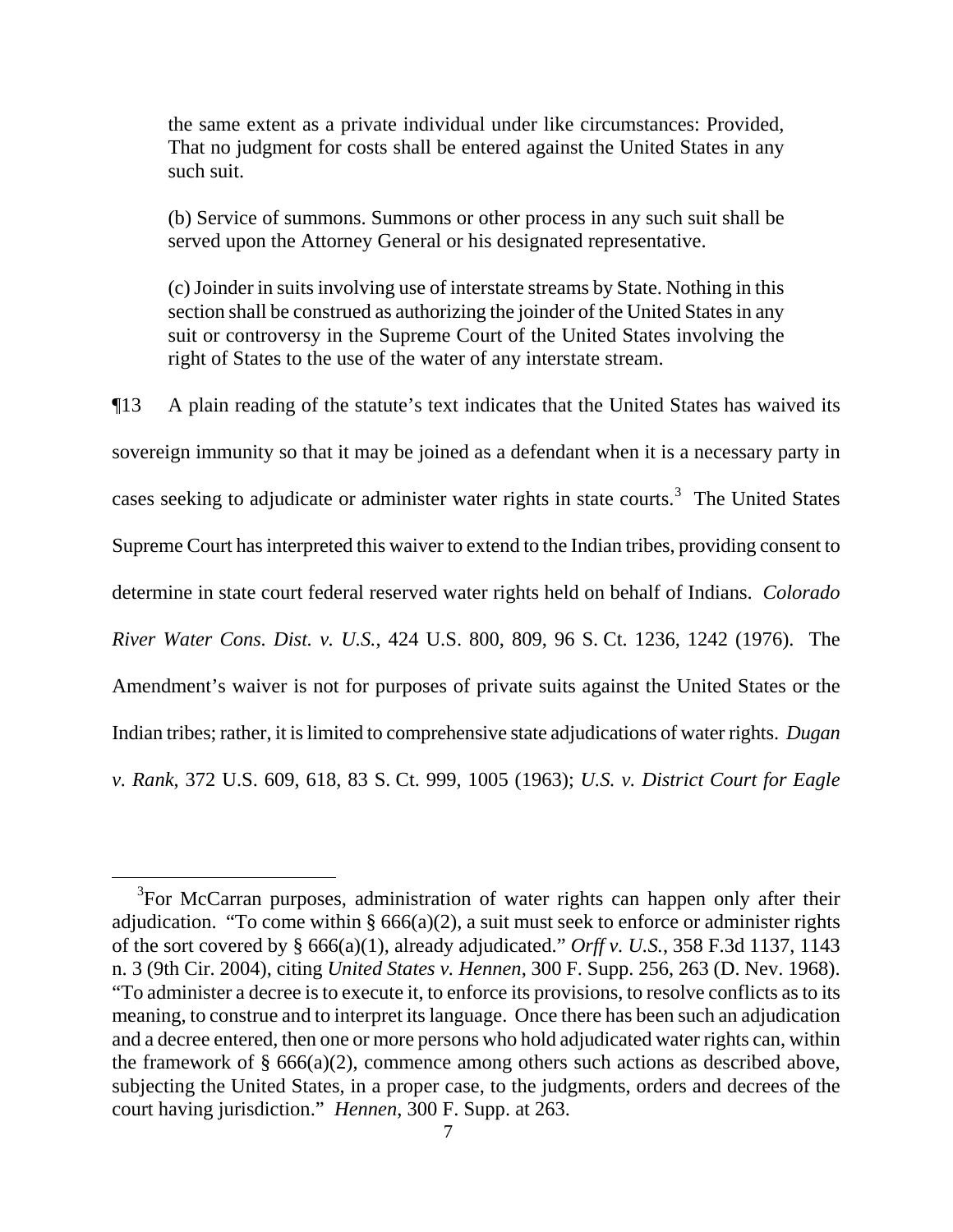*County*, 401 U.S. 520, 525, 91 S. Ct. 998, 1002 (1971); *U.S. v. District Court for Water Div. No. 5*, 401 U.S. 527, 529, 91 S. Ct. 1003, 1005 (1971).

¶14 In support of their argument that change of use proceedings are improper "piecemeal" adjudications, the Tribes contend that, according to judicial interpretation of the McCarran Amendment,

DNRC has no jurisdiction over the Tribes and their water rights except within the context of a general *inter sese* water rights adjudication that satisfies McCarran requirements. Absent a proper McCarran adjudication, the Tribes retain sovereign immunity from all DNRC proceedings. Greely, 219 Mont. 84-85, 712 P.2d at 759; Stults, ¶¶ 38-39.

It is not entirely clear what the Tribes mean. In the case at bar, the Tribes are not defendants, nor are they generally parties to DNRC proceedings that administer state appropriative rights; thus, to speak of the Tribes' sovereign immunity from such proceedings is inapt. Moreover, sovereign immunity is a doctrine that precludes a party from *suing* a sovereign government without that government's consent, *see Black's Law Dictionary* (8th ed. 2004), and it is not at all clear that DNRC's change of use proceedings are "suits." However, the above quotation expresses the sentiment that is a common thread throughout the Tribes' argument: that DNRC lacks authority to regulate state appropriative water rights held by non-Indians on fee land within the boundaries of the Reservation. Though not squarely addressed by the parties, we must address this issue of tribal sovereignty—which is broader than sovereign immunity—as a necessary predicate to deciding whether change of use proceedings of this type are permissible under Montana law. *See Leichtfuss v. Dabney*, 2005 MT 271, ¶ 37 n. 8, 329 Mont. 129, ¶ 37 n. 8, 122 P.3d 1220, ¶ 37 n. 8 ("'a court may consider an issue "antecedent to . . . and ultimately dispositive of" the dispute before it, even an issue the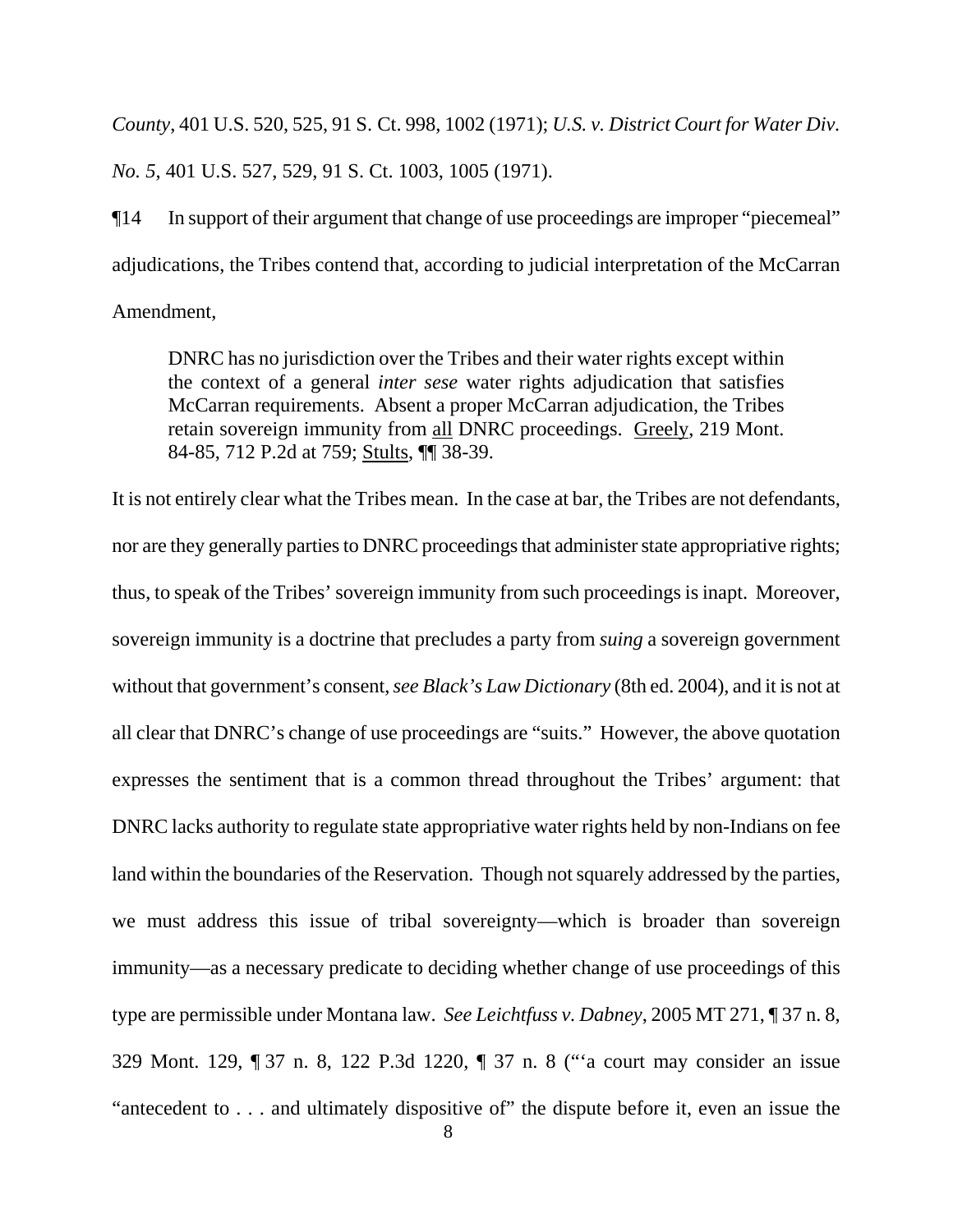parties fail to identify and brief.'" (quoting *United States Nat. Bank of Ore. v. Independent Ins. Agents of America, Inc.*, 508 U.S. 439, 447, 113 S. Ct. 2173, 2178 (1993))). If, by virtue of the Tribes' sovereignty, the State were to have no regulatory authority over water rights on non-Indian fee land on the Reservation, then Montana law on the subject would be irrelevant. *See Ciotti*, 278 Mont. at 65, 923 P.2d at 1082 ("In the absence of state jurisdiction to regulate or administer tribal water, compliance with the Water Use Act is immaterial." (Leaphart, J., concurring)).

¶15 Before embarking on our sovereignty analysis, we must clarify the law as it relates to the McCarran Amendment. The Tribes' argument and some of the language used by this Court on the subject in *Stults*, ¶¶ 20, 38-39, misconstrues the holding of *Colorado River* and conflates three concepts: federal abstention, sovereign immunity, and sovereignty.<sup>[4](#page-8-0)</sup>

¶16 In *Colorado River*, the United States Supreme Court held that a federal district court, in deferring to a similar comprehensive state court proceeding then in progress, properly dismissed an action by the United States seeking to adjudicate water rights in several rivers and their tributaries. The Court gave the following rationale:

Turning to the present case, a number of factors clearly counsel against concurrent federal proceedings. The most important of these is the McCarran

<span id="page-8-0"></span><sup>4</sup> The Tribes and the cited portions of *Stults* misappropriate terms used in *Colorado River* and *Arizona v. San Carlos Apache Tribe*, 463 U.S. 545, 103 S. Ct. 3201 (1983), describing DNRC proceedings as improper "piecemeal" proceedings or adjudications. As the following discussion demonstrates, *Colorado River* and *San Carlos Apache* use the term "piecemeal" to describe the potential for simultaneous federal and state adjudications of the same water rights. These cases make no reference to agency proceedings as "adjudications," and in no instance do they apply the term "piecemeal" to anything other than this potential federal-state duplication. *But cf. U.S. v. State of Or.*, 44 F.3d 758 (9th Cir. 1994) (holding that the McCarran Amendment waives sovereign immunity for administrative agency proceedings where they are necessary components of the comprehensive state adjudication).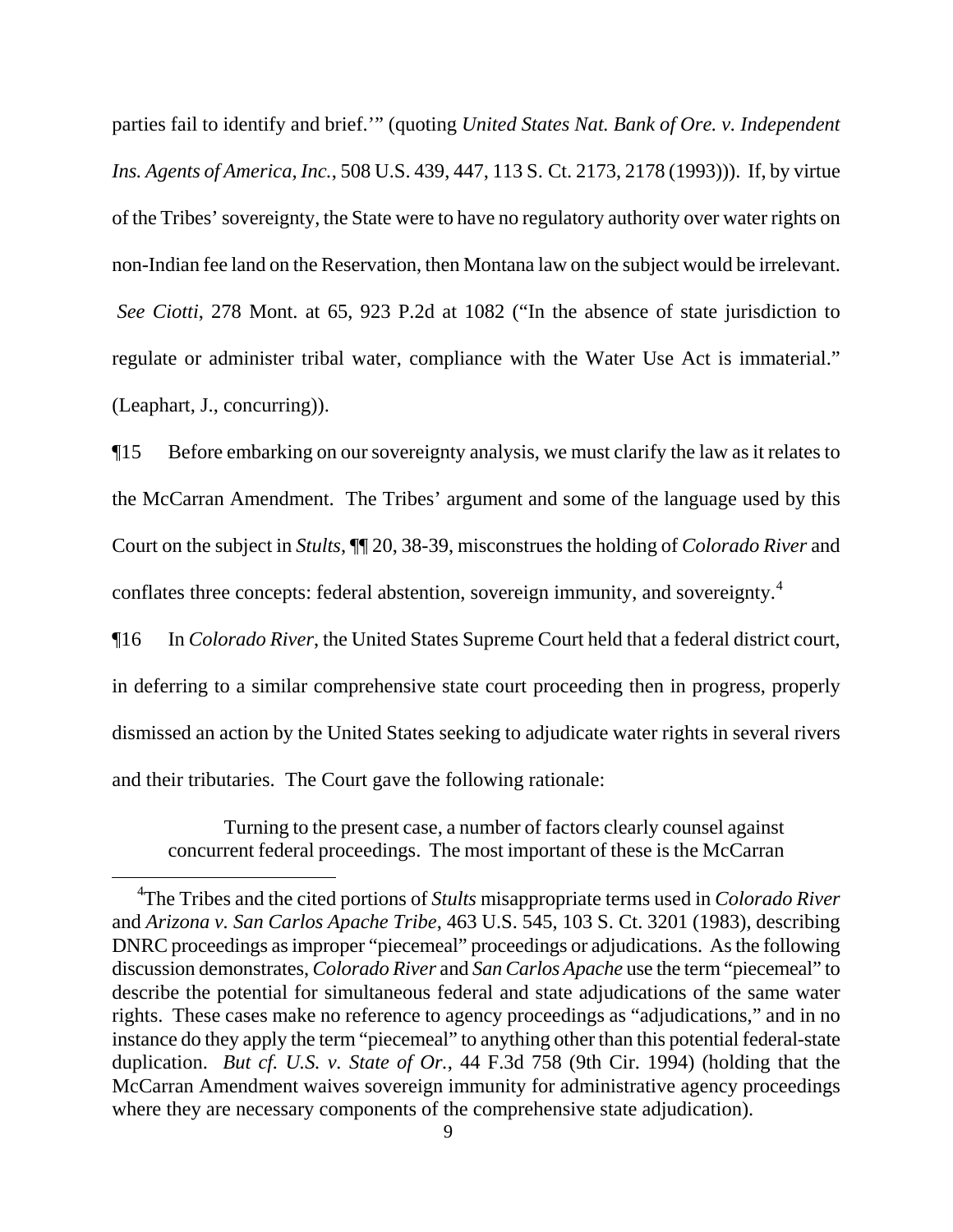Amendment itself. The clear federal policy evinced by that legislation is the avoidance of piecemeal adjudication of water rights in a river system. . . . The consent to jurisdiction given by the McCarran Amendment *bespeaks a policy* that recognizes the availability of comprehensive state systems for adjudication of water rights as the means for achieving these goals.

*Colorado River*, 424 U.S. at 819, 96 S. Ct. at 1247 (emphasis added). In a sequel to

*Colorado River*, *Arizona v. San Carlos Apache Tribe*, 463 U.S. 545, 103 S. Ct. 3201 (1983),

the Court held that federal district courts should dismiss suits brought by Indian tribes for the

adjudication of water rights in favor of concurrent comprehensive state proceedings. The

Court reiterated its rationale from *Colorado River*:

The McCarran Amendment, as interpreted in *Colorado River*, allows and encourages state courts to undertake the task of quantifying Indian water rights in the course of comprehensive water adjudications. Although adjudication of those rights in federal court instead might in the abstract be practical, and even wise, it will be neither practical nor wise as long as it creates the possibility of duplicative litigation, tension and controversy between the federal and state forums, hurried and pressured decisionmaking, and confusion over the disposition of property rights.

*San Carlos Apache*, 463 U.S. at 569, 103 S. Ct. at 3215. That the text of the McCarran Amendment was not determinative for either of the above holdings is evidenced by the fact that the United States and Indian tribes were *plaintiffs* in those cases. As noted above, the Amendment's waiver of immunity as stated in the text applies only when the United States or

Indian tribes are joined as *defendants*.

¶17 Other than to apply the waiver to the Indian tribes, *see* ¶ 13, the United States Supreme Court did not consider in either *Colorado River* or *San Carlos Apache* the extent or quality of the immunity waived by the Amendment. Indeed, the Court did no statutory interpretation of the McCarran Amendment at all. *See San Carlos Apache*, 463 U.S. at 573,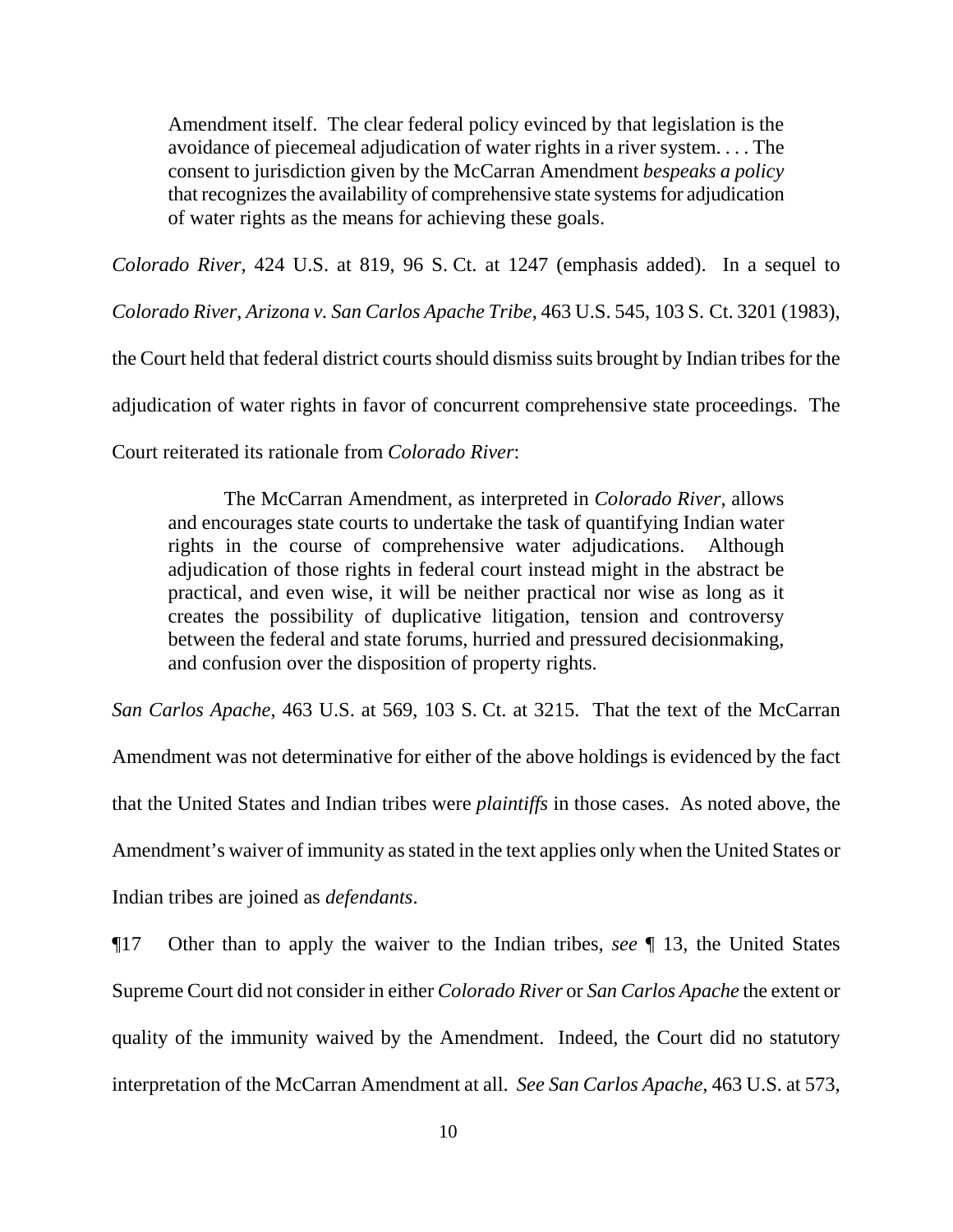103 S. Ct. at 3217 ("one may search in vain for any textual support for the Court's holding") (Stevens, J., and Blackmun, J., dissenting). Rather, it used the perceived public policy underlying the Amendment to fashion a new form of federal abstention doctrine. *See Colorado River*, 424 U.S. at 819, 96 S. Ct. at 1247 ("The clear *federal policy evinced* by that legislation is the avoidance of piecemeal adjudication of water rights in a river system." (Emphasis added.)); *San Carlos Apache*, 463 U.S. at 572, 103 S. Ct. at 3216 ("In [*Colorado River* this Court recognized a narrow rule of abstention governing controversies involving federal water rights.") (Marshall, J., dissenting). The federal courts' abstention doctrine does not necessarily have any relevant relationship to a waiver of sovereign immunity because the two concepts are separate and distinct. As already mentioned, sovereign immunity precludes a party from suing a sovereign government without that government's consent, whereas abstention relates to when a court "may decline to exercise or postpone the exercise of its jurisdiction . . . ." *Colorado River*, 424 U.S. at 813, 96 S. Ct. at 1244. The connection that the Court in *Colorado River* and *San Carlos Apache* established between the two has only to do with a policy preference that comprehensive water rights adjudication should take place in state courts rather than federal courts.

 11 ¶18 Despite the Tribes' intimation to the contrary, that federal court policy preference, though relevant, is not necessarily determinative of the question whether DNRC's regulation of state appropriative water rights on the Reservation infringes on the Tribes' sovereignty, *i.e.*, the supreme dominion, authority, or rule that governments typically enjoy. *See Black's Law Dictionary* (8th ed. 2004); *see also City of Bisbee v. Cochise County*, 78 P.2d 982, 985- 87 (Ariz. 1938). Though the doctrine of sovereign immunity is derived from sovereignty, *see*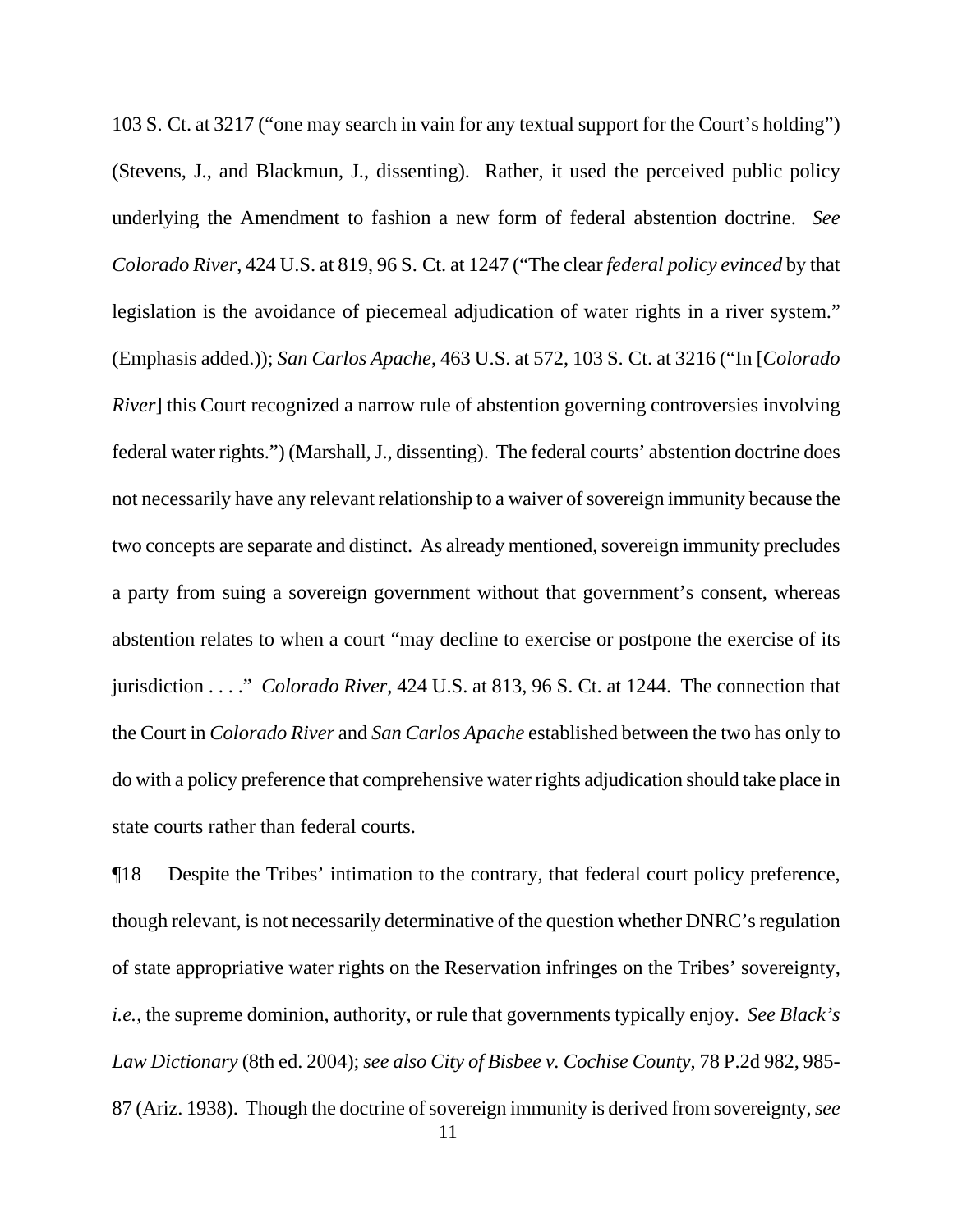*The Federalist No. 81* (Alexander Hamilton) ("It is inherent in the nature of sovereignty not to be amenable to the suit of an individual *without its consent*."), it is a much narrower concept limited to the realm of lawsuits. As stated above, in the immediate context, issues of sovereignty—but not immunity—determine the extent to which the State, via DNRC, can regulate activities within the boundaries of the Reservation without offending the status of the Tribes as "'domestic dependent nations' that exercise inherent sovereign authority over their members and territories." *Oklahoma Tax Comm'n v. Potawatomi Tribe*, 498 U.S. 505, 509, 111 S. Ct. 905, 909 (1991). To resolve this tension between sovereigns, we turn now to examine jurisprudence more specifically addressing the relationship between state regulatory power and the right of Indian tribes to govern their lands.

## **II. Sovereignty.**

¶19 The Indian tribes have a unique status in our federal system:

Though tribes are often referred to as "sovereign" entities, it was "long ago" that "the Court departed from Chief Justice Marshall's view that 'the laws of [a State] can have no force' within reservation boundaries." "Ordinarily," it is now clear, "an Indian reservation is considered part of the territory of the State."

*Nevada v. Hicks*, 533 U.S. 353, 361-62, 121 S. Ct. 2304, 2311 (2001) (brackets in original; citations omitted). This aberrant status has led to a complex body of jurisprudence attempting to describe the respective bounds of the authority of the Indian tribes and the States.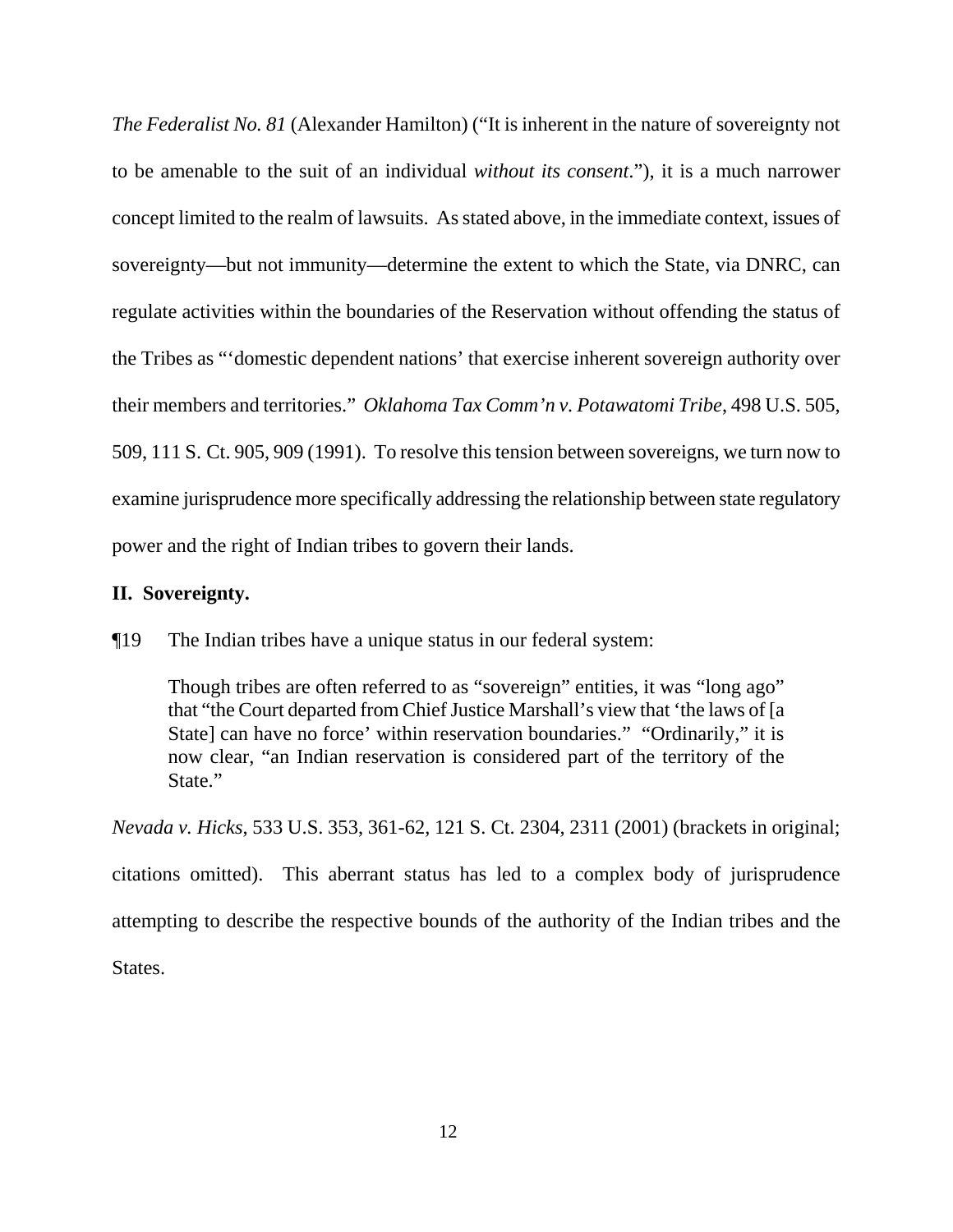¶20 There exist two general and overlapping approaches to analyzing the interaction of state regulatory authority and tribal self-government.<sup>[5](#page-12-0)</sup> The first, exemplified by *Montana v*. *United States*, 450 U.S. 544, 101 S. Ct. 1245 (1981), takes the perspective of the tribe and seeks to identify the scope of authority it possesses. The second, embodied in *White Mountain Apache Tribe v. Bracker*, 448 U.S. 136, 100 S. Ct. 2578 (1980), takes the perspective of the state and seeks to prescribe the limits of its power.

¶21 In *Montana*, the United States Supreme Court considered whether the Crow Tribe had the power to regulate non-Indian fishing and hunting on reservation land owned in fee by nonmembers. The Court recognized that "the inherent sovereign powers of an Indian tribe do not extend to the activities of nonmembers of the tribe," but it nonetheless stated that:

Indian tribes retain inherent sovereign power to exercise some forms of civil jurisdiction over non-Indians on their reservations, even on non-Indian fee lands. A tribe may regulate, through taxation, licensing, or other means, the activities of nonmembers who enter consensual relationships with the tribe or its members, through commercial dealing, contracts, leases, or other arrangements. [Citations omitted.] A tribe may also retain inherent power to exercise civil authority over the conduct of non-Indians on fee lands within its reservation when that conduct threatens or has some direct effect on the political integrity, the economic security, or the health or welfare of the tribe.

<span id="page-12-0"></span><sup>&</sup>lt;sup>5</sup> According to documents filed by the parties in the District Court, more than a decade ago the Tribes filed a claim in United States District Court for the District of Montana that is currently stayed by order of that court. The stay was upheld by *Confederated Salish v. Simonich*, 29 F.3d 1398 (9th Cir. 1994). According to the Tribes' brief in support of their motion for a temporary restraining order or injunction filed April 23, 2001, the federal court claim raises federal issues similar to those that we address here. We mention this federal proceeding only to note that it is appropriate for this Court to address issues of federal law, regardless of whether those claims have been raised elsewhere. *San Carlos Apache*, 463 U.S. at 571, 103 S. Ct. at 3216 ("State courts, as much as federal courts, have a solemn obligation to follow federal law."); *Greely*, 219 Mont. at 95, 712 P.2d at 765-66 ("We hold that state courts are required to follow federal law with regard to [Indian reserved] water rights."); *Simonich*, 29 F.3d at 1406 ("The state court is not enjoined from hearing and deciding the federal claims.").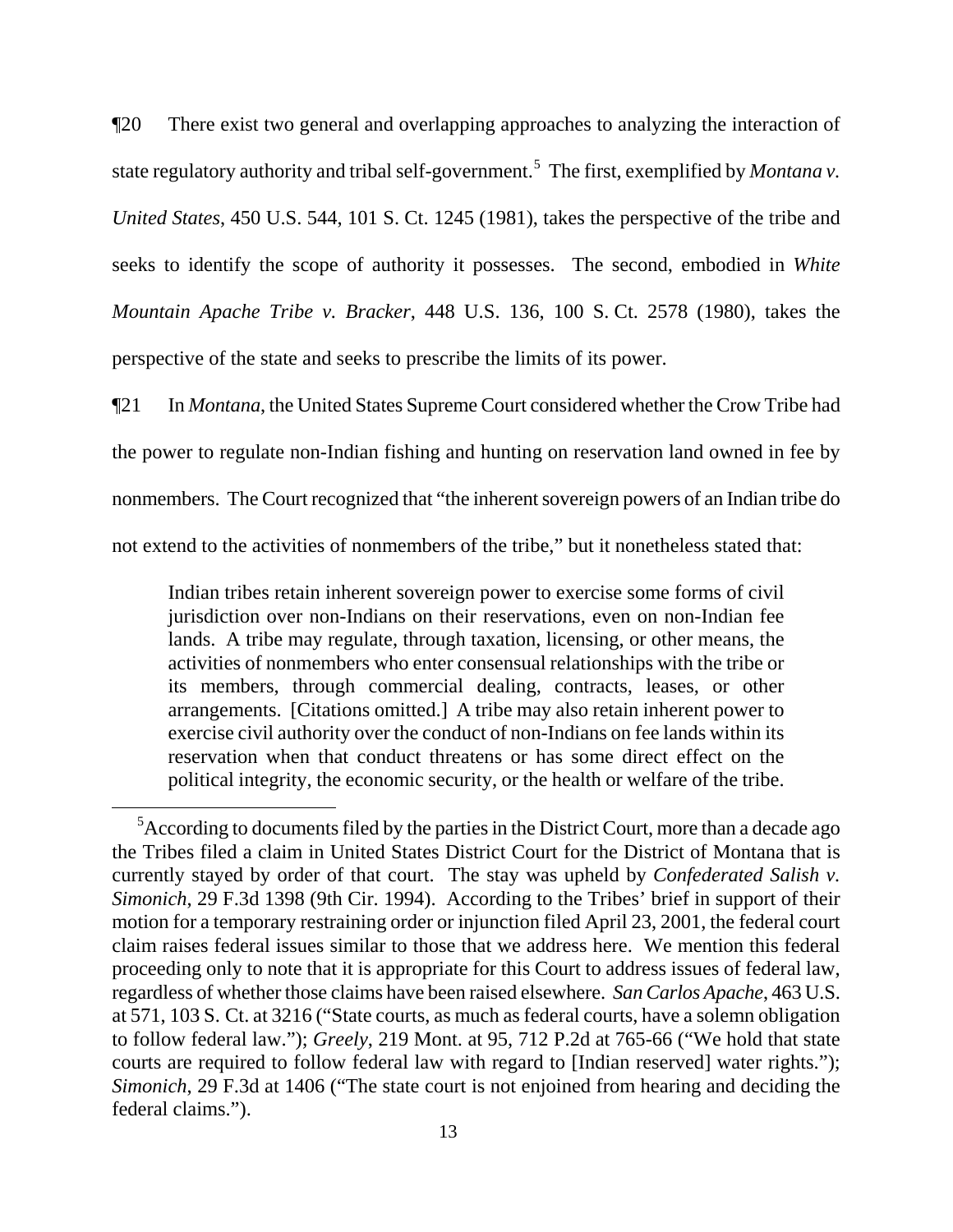*Montana*, 450 U.S. at 565-66, 101 S. Ct. at 1258. Applying this test, the Court concluded that "[n]o such circumstances" were present, *Montana*, 450 U.S. at 566, 101 S. Ct. at 1259, and that "regulation of hunting and fishing by nonmembers of a tribe on lands no longer owned by the tribe bears no clear relationship to tribal self-government or internal relations." *Montana*, 450 U.S. at 564, 101 S. Ct. at 1258. Accordingly, the Court held that the Crow Tribe could not prohibit hunting and fishing within the reservation by nonmembers of the Tribe on non-Indian fee land.

¶22 In *Bracker*, the United States Supreme Court considered whether Arizona's application of motor carrier license and use fuel taxes to a non-Indian logging company operating entirely on an Indian reservation was preempted by federal law. The Court stated that "there is no rigid rule by which to resolve the question whether a particular state law may be applied to an Indian reservation or to tribal members" because

the tribes have retained a semi-independent position not as States, not as nations, not as possessed of the full attributes of sovereignty, but as a separate people, with the power of regulating their internal and social relations, and thus far not brought under the laws of the Union or of the State within whose limits they resided.

*Bracker*, 448 U.S. at 142, 100 S. Ct. at 2583 (internal quotation marks and ellipsis omitted).

The Court went on to articulate

two independent but related barriers to the assertion of state regulatory authority over tribal reservations and members. First, the exercise of such authority may be pre-empted by federal law. [Citations omitted.] Second, it may unlawfully infringe "on the right of reservation Indians to make their own laws and be ruled by them." [Citations omitted.] The two barriers are independent because either, standing alone, can be a sufficient basis for holding state law inapplicable to activity undertaken on the reservation or by tribal members.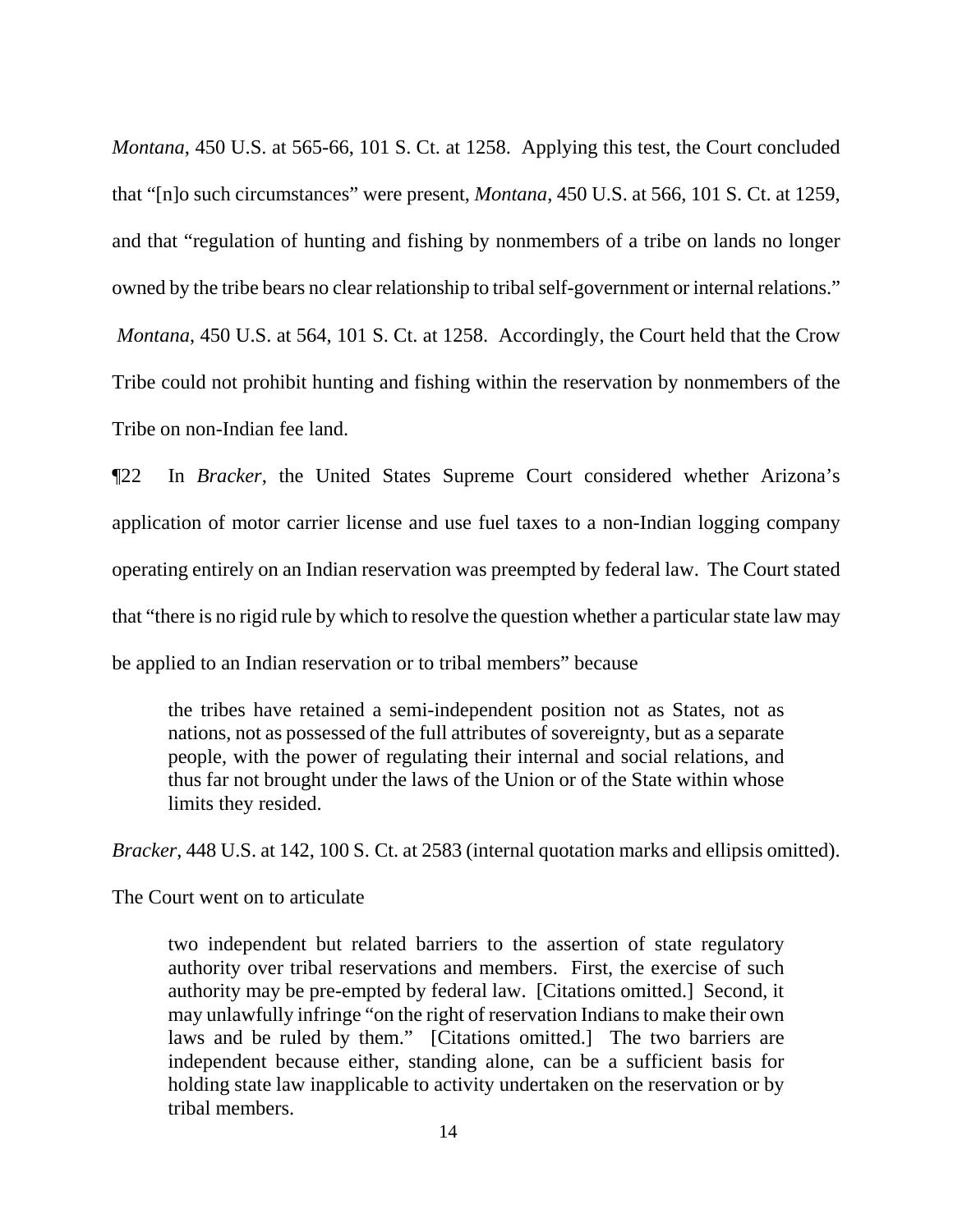*Bracker*, 448 U.S. at 142-43, 100 S. Ct. at 2583. Where "a State asserts authority over the conduct of non-Indians engaging in activity on the reservation" this test does not depend "on mechanical or absolute conceptions of state or tribal sovereignty," but it requires a "particularized inquiry into the nature of the state, federal, and tribal interests at stake[.]" *Bracker*, 448 U.S. at 144-45, 100 S. Ct. at 2584. The Court concluded that Arizona's authority to impose taxes was preempted by the comprehensive federal regulatory scheme governing logging on Indian reservations. *Bracker*, 448 U.S. at 148, 100 S. Ct. at 2586.

¶23 Because the present case concerns the State's regulation of activity on non-Indian land within the Reservation's boundaries, we conclude that the *Bracker* test is more pertinent, though *Montana* provides a useful backdrop.[6](#page-14-0) *Cf. Wagnon v. Prairie Band Potawatomi Nation*, 546 U.S. 95, 126 S. Ct. 676, 680 (2005) ("But the *Bracker* interest-balancing test applies only where 'a State asserts authority over the conduct of non-Indians engaging in activity on the reservation.'" (quoting *Bracker*, 448 U.S. at 144, 100 S. Ct. at 2578)). This conclusion builds on and is congruent with our decision in *In re Skillen* in which we held that the *Bracker* test applies to resolve a "jurisdictional conflict regarding a regulatory matter . . . ." *In re Marriage of Skillen*, 1998 MT 43, ¶ 44, 287 Mont. 399, ¶ 44, 956 P.2d 1, ¶ 44 (differentiating *Bracker* from the test in *State ex rel. Iron Bear v. District Court*, 162 Mont. 335, 512 P.2d 1292 (1973), which applies to jurisdictional conflicts relating to adjudicatory matters).

<span id="page-14-0"></span><sup>&</sup>lt;sup>6</sup>Though the Tribes issued two Tribal Revocable Water Permits to the Axes, the Tribes acknowledge that the permits were unenforceable, of no legal import, and used merely as a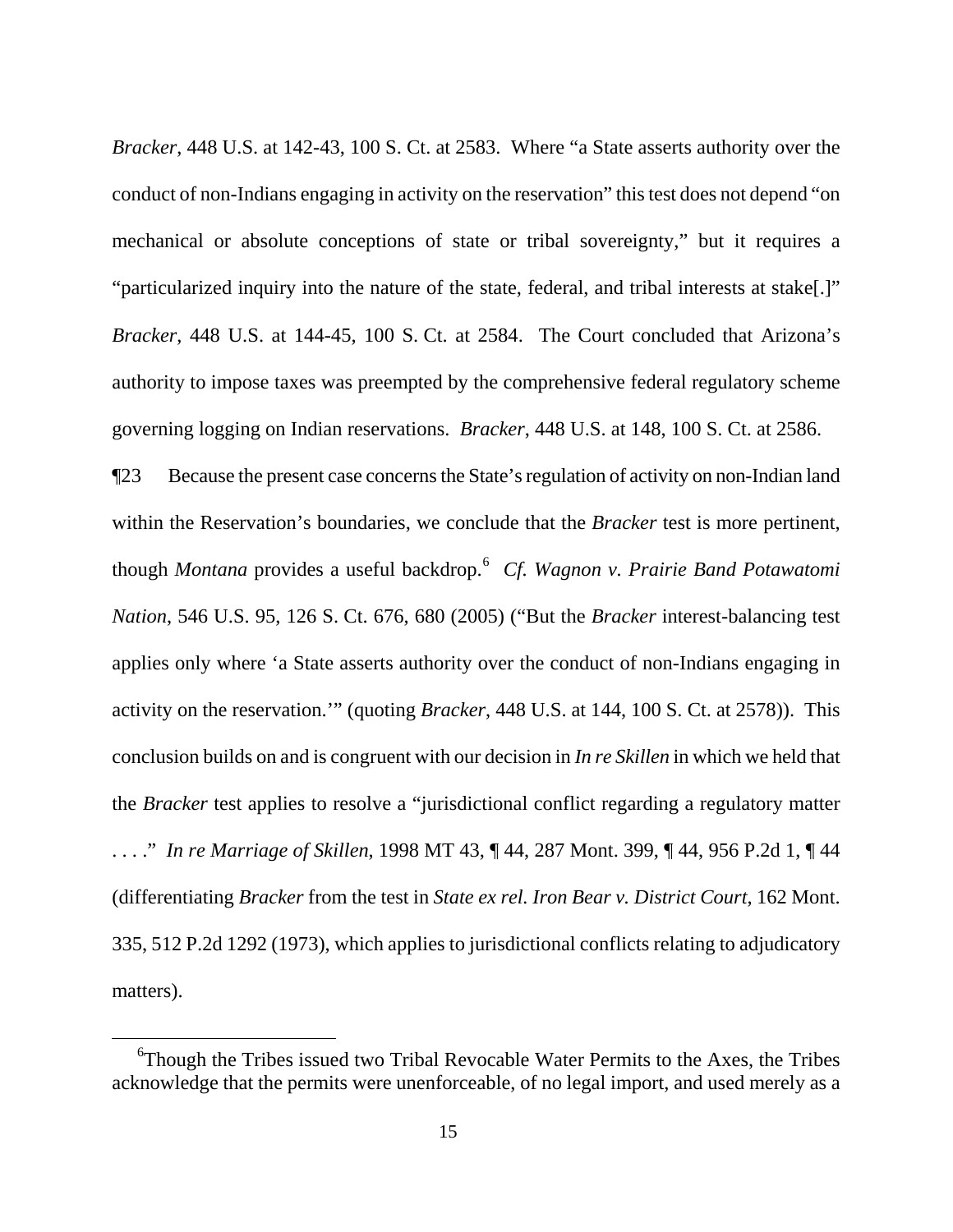¶24 The two cases most relevant to the issue here do not come from our own case law, however, but from the United States Court of Appeals for the Ninth Circuit, which has twice applied *Bracker* when considering whether states can regulate water on reservation lands.

¶25 In *Colville Confederated Tribes v. Walton*, 647 F.2d 42 (9th Cir. 1981), the Court examined whether the State of Washington could grant water permits to a non-Indian owner of allotted lands located within the No Name Basin on the Colville Reservation. Citing both *Montana* and *Bracker*, the Court concluded that Washington did not have authority to regulate these water rights:

Where land is set aside for an Indian reservation, Congress has reserved it for federal, as opposed to state needs. Because the No Name System is located entirely within the reservation, state regulation of some portion of its waters would create the jurisdictional confusion Congress has sought to avoid.

. . . .

[W]e note that the state's interest in extending its water law to the reservation is limited in this case. Tribal or federal control of No Name waters will have no impact on state water rights off the reservation.

*Walton*, 647 F.2d at 53.

 $\overline{a}$ 

¶26 *Walton* stands in contrast to the Court's decision three years later in *United States v. Anderson*, 736 F.2d 1358 (9th Cir. 1984). In *Anderson*, the Court held that "the State [of Washington], not the Tribe, has the authority to regulate the use of excess Chamokane Basin waters by non-Indians on non-tribal, i.e., fee, land." *Anderson*, 736 F.2d at 1365. Again applying both *Montana* and *Bracker*, the Court stated, "Central to our decision is the fact that the interest of the state in exercising its jurisdiction will not infringe on the tribal right to self-

means of information-gathering by the Tribes. Thus, the issuance of these permits did not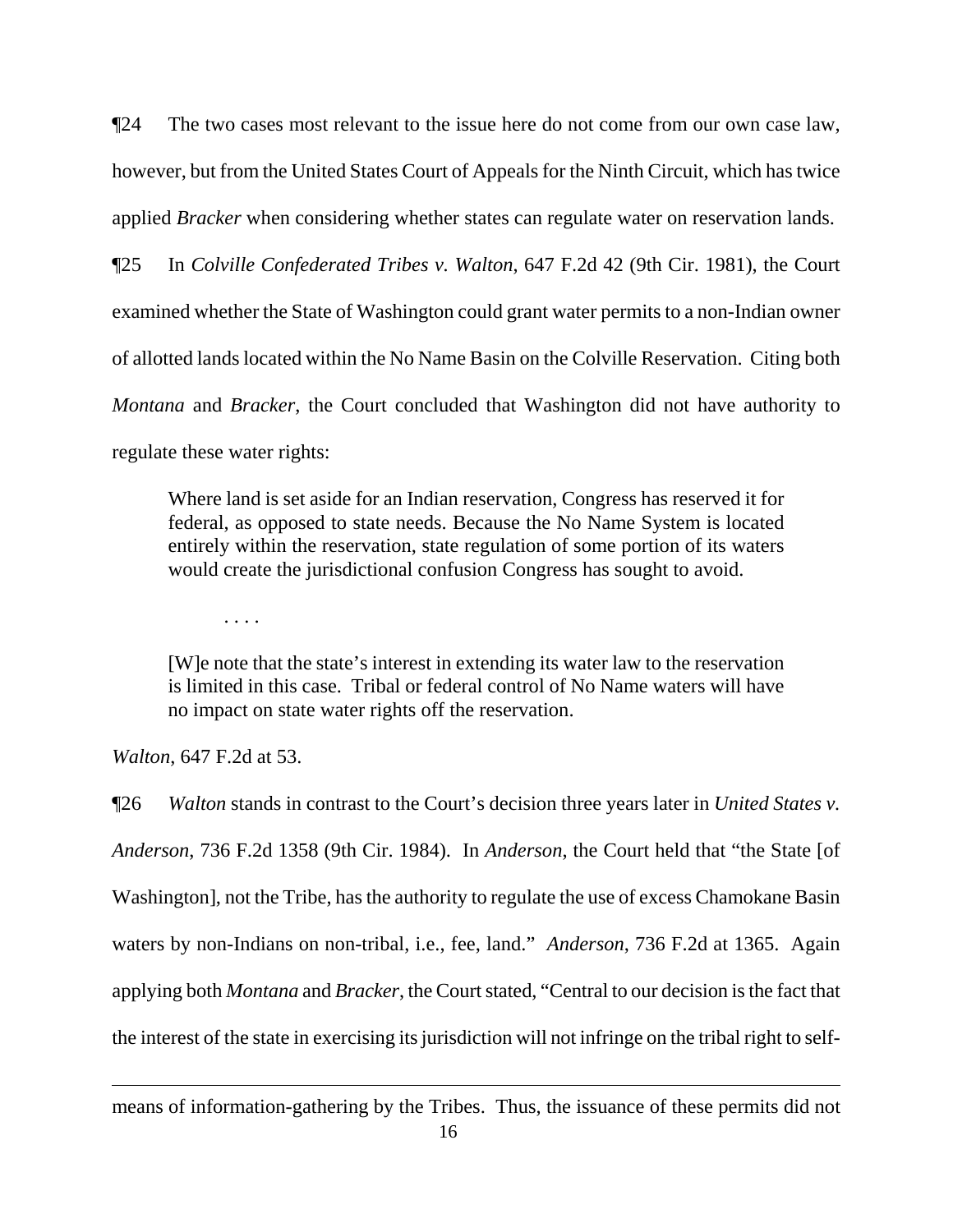government nor impact on the Tribe's economic welfare because [the Tribe's reserved] rights have been quantified . . . ." *Anderson*, 736 F.2d at 1366. However, a broader inquiry was necessary to resolve the question. Distinguishing *Walton*, the Court noted that the hydrology of the basins at issue in the two cases were significantly different in their size and impact. In *Walton*, "the stream in question was small, non-navigable, and located entirely within the reservation," whereas the Chamokane Creek originated outside of the Spokane Indian Reservation, formed part of the eastern boundary of the reservation, and then flowed away from the reservation and eventually to the Pacific Ocean. *Anderson*, 736 F.2d at 1366. In these circumstances, the Court concluded that "the State of Washington's interest in developing a comprehensive water program for the allocation of surplus waters weighs heavily in favor of permitting it to extend its regulatory authority to the excess waters, if any, of the Chamokane Basin." *Anderson*, 736 F.2d at 1366.

¶27 *Walton* was decided under the first prong of the *Bracker* test, preemption. *Anderson*  was decided on the basis of the second, sovereignty. Despite the paucity of sovereignty analysis in *Walton* and the lack of preemption analysis in *Anderson*, one common factor appears to have weighed heavily in the Court's application of *Bracker*'s "particularized inquiry" of the interests at stake in each of the above cases: the degree to which regulation of the waters at issue affects water rights off the reservation. *See Walton*, 647 F.2d at 53 ("Tribal or federal control of No Name waters will have no impact on state water rights off the reservation."); *Anderson*, 736 F.2d at 1366 ("The weight of the state's interest depends, in

amount to "regulation" by the Tribes.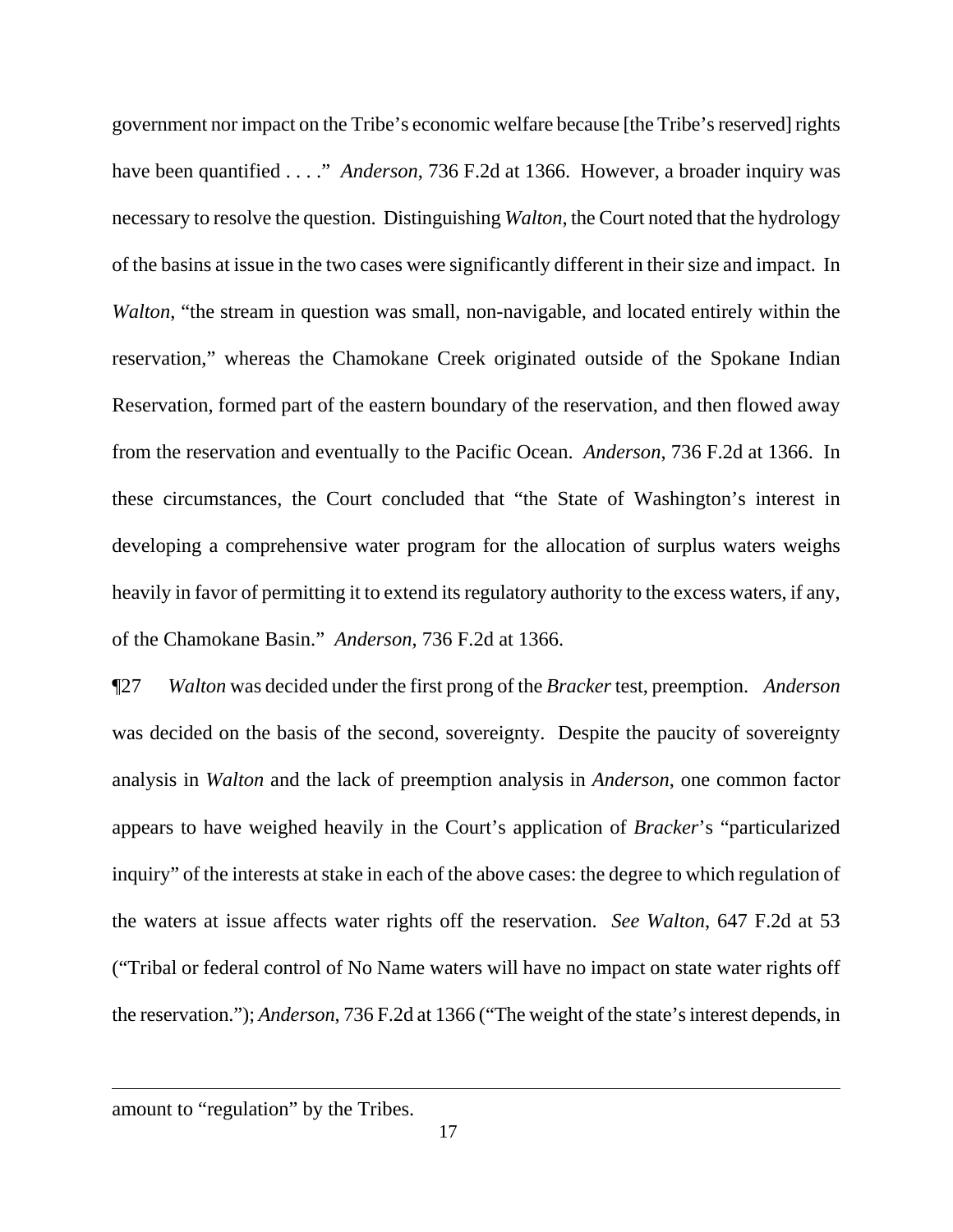large part, on the extent to which waterways or acquifers [sic] transcend the exterior boundaries of Indian country.").

¶28 This commonality is consistent with the decision in *New Mexico v. Mescalero Apache Tribe*, 462 U.S. 324, 103 S. Ct. 2378 (1983), in which the United States Supreme Court articulated the principles that guided its consideration of "New Mexico's claim that it may superimpose its own hunting and fishing regulations on the Mescalero Apache Tribe's regulatory scheme," as those regulations related to nonmembers on the reservation. *New Mexico*, 462 U.S. at 336-37, 103 S. Ct. at 2388. The Court stated that in assessing the "interest asserted to justify state jurisdiction over a reservation . . . [a] State's regulatory interest will be particularly substantial if the State can point to off-reservation effects that necessitate state intervention." *New Mexico*, 462 U.S. at 336, 103 S. Ct. at 2387-88; *see also Rice v. Rehner*, 463 U.S. 713, 724, 103 S. Ct. 3291, 3298 (1983). Applying the *Bracker* test, the Court concluded that New Mexico's regulations were preempted by the "comprehensive tribal regulatory scheme . . . ." *New Mexico*, 462 U.S. at 344, 103 S.Ct. at 2392.

¶29 From the foregoing precedent, we conclude that two factual inquiries which are intertwined with the *Bracker* test will drive the legal determination of whether DNRC has the sovereign authority to process the change of use application at issue here. First, off-Reservation effects must be assessed. Second, the impact that the processing of these applications may have on the Tribes' political integrity, economic security, health, or welfare must be determined.

¶30 The first inquiry has two sides to it. In *Walton*, the Court noted that federal or tribal regulation of the waters at issue would have no impact on state rights off the reservation.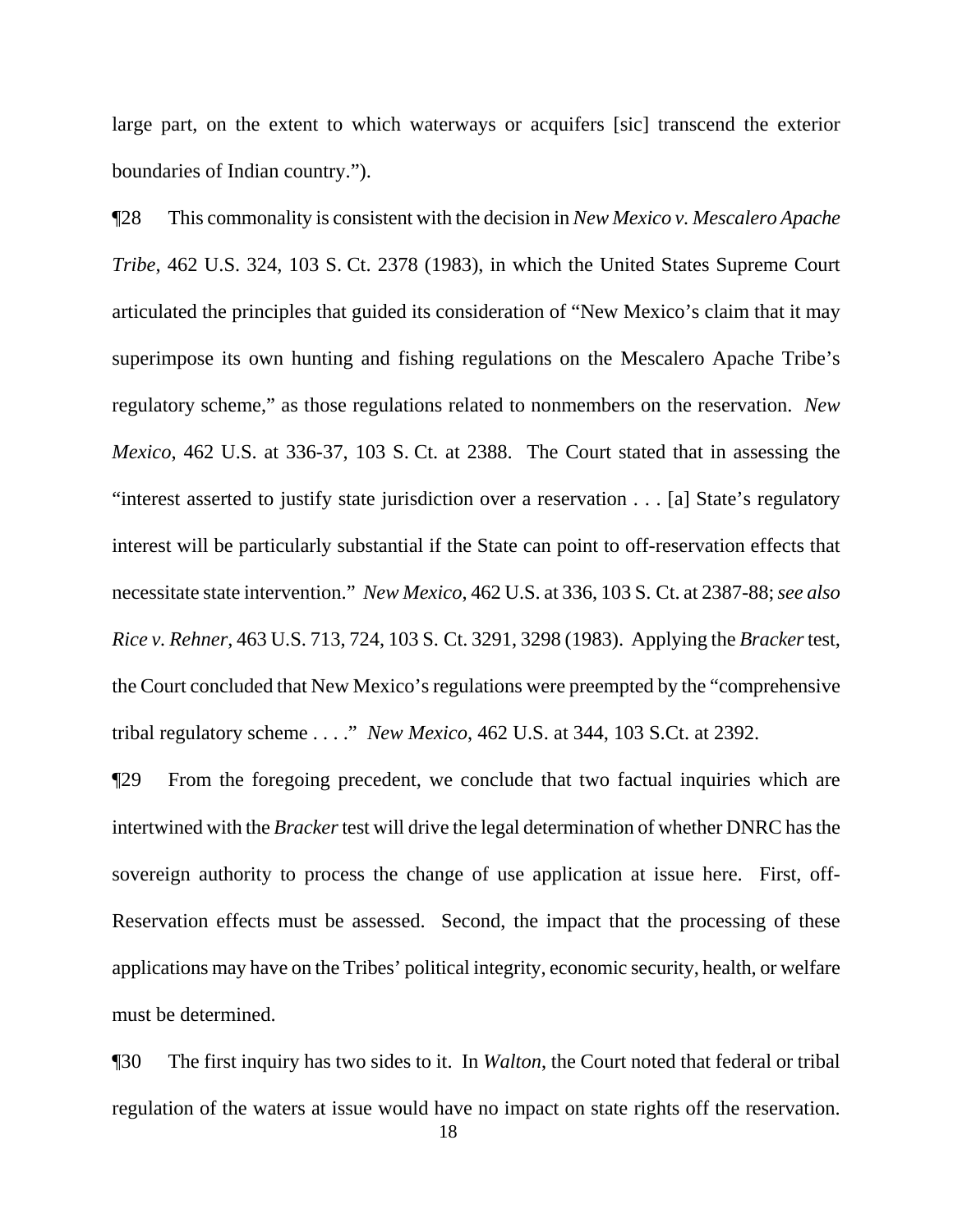This aspect of the inquiry is not determinative in the present case, however, because neither the Tribes nor the federal government have asserted regulatory authority over the Axes' water rights. In *Anderson*, by contrast, where the hydrology of the basin was such that state rights to the basin's water were implicated both on the reservation and downstream of it, the Court implicitly concluded that an absence of state authority to regulate waters on the reservation in excess of tribal rights would adversely affect state water rights holders downstream. With respect to the Axes' change of use application, we simply do not know what effect such an absence of authority would have on other state water rights holders. Indeed, we do not even know, from the record before us, whether there are other state water rights holders downstream of the Axes, on or off the Reservation.

<span id="page-18-0"></span>¶31 The second inquiry drives at the heart of the dispute between the Tribes and DNRC. To decide whether processing the Axes' change of use application will have some direct effect on the Tribes' political integrity, economic security, health, or welfare, we must first know—at the least—whether the change of use would adversely affect the Tribes' reserved water rights because, as has been said many times, water is the lifeblood of the West. *See, e.g., Walton*, 647 F.2d at 52 ("Especially in arid and semi-arid regions of the West, water is the lifeblood of the community."); *In re General Adjudication of All Rights to Use Water in Big Horn River Sys.*, 835 P.2d 273, 279 (Wyo. 1992) ("Water is the lifeblood of Wyoming.").<sup>[7](#page-18-0)</sup> Whether the change of use would adversely affect the Tribes and whether such assertion of regulatory authority by the State would have a direct effect on the Tribes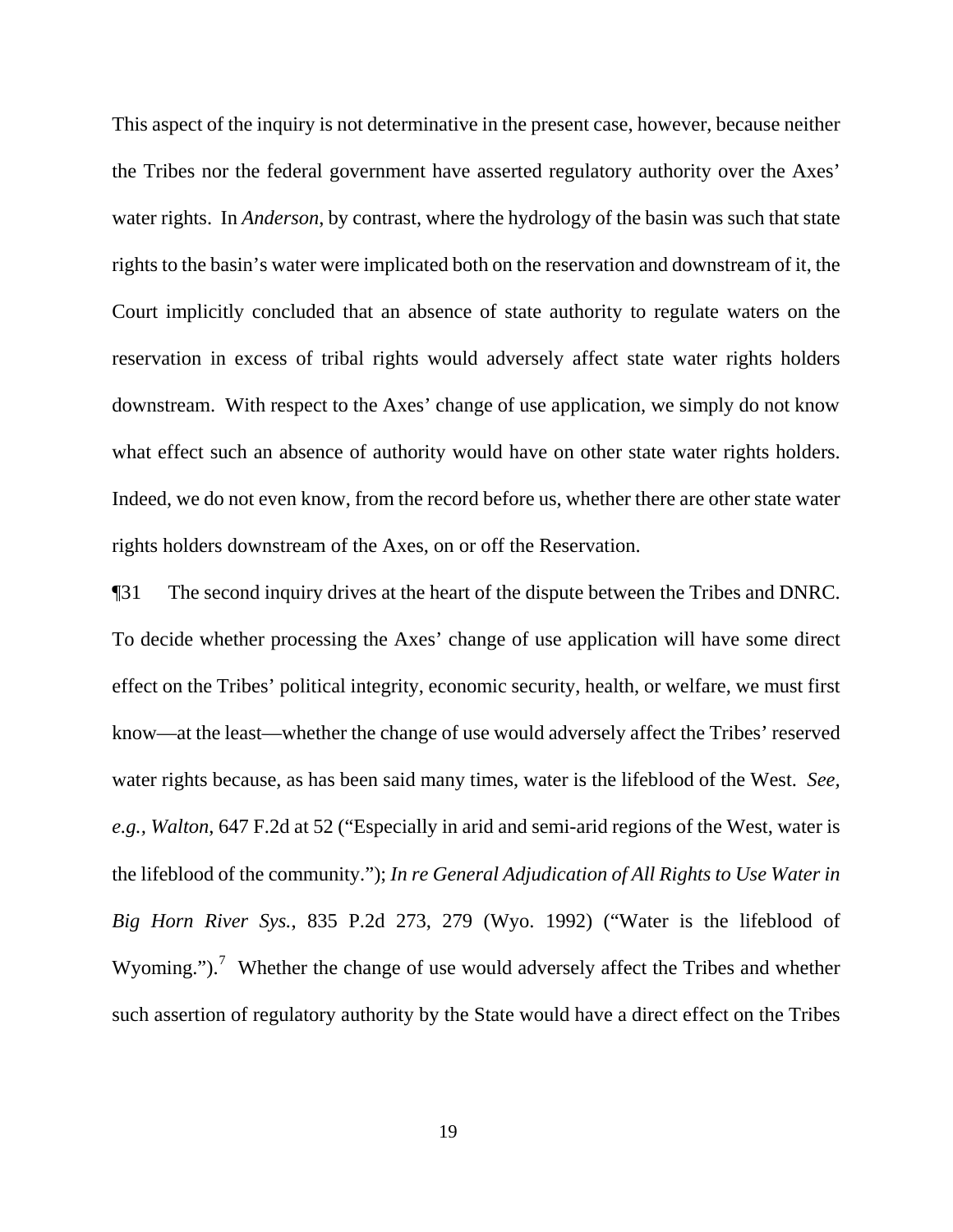are legal conclusions. However, these legal conclusions must emanate from a developed factual record, which is absent here.

¶32 As explained, these factual inquiries are intertwined with the *Bracker* test. We can, and do, conclude that the State's authority has not been preempted by federal or tribal interests because, as noted, neither the Tribes nor the federal government have asserted regulatory authority over the Axes' water rights. *Cf. Bracker*, 448 U.S. 136, 100 S. Ct. 2578 (pervasive federal regulatory scheme preempted state's authority to regulate). Thus, DNRC is not preempted from processing the Axes' change of use application. However, it is not at all clear whether this DNRC process would infringe on the Tribes' sovereignty under the second prong of *Bracker*. This prong, as we have intimated, is informed by the overlapping *Montana* test—that is, we must inquire whether the DNRC regulatory process at issue here would "threaten[] or ha[ve] some direct effect on the political integrity, the economic security, or the health or welfare of the tribe." To properly resolve this sovereignty question, we need a more fully developed factual record addressing the matters discussed in  $\P$ [29-31, above.

### **III. The "Trilogy."**

 $\overline{a}$ 

¶33 If the sovereignty analysis were to be resolved in the Tribes' favor, then there would be no need to consider whether Montana law authorizes change of use proceedings on the Reservation. However, on the other hand, if DNRC does not have authority according to state law to process the Axes' change of use application, then it would make no practical

<sup>&</sup>lt;sup>7</sup>We acknowledge that this inquiry is similar to an application of the statutory standard in § 85-2-402(2)(a), MCA, *see* ¶ 10 n.1 and ¶¶ 39-40, but we express no opinion about whether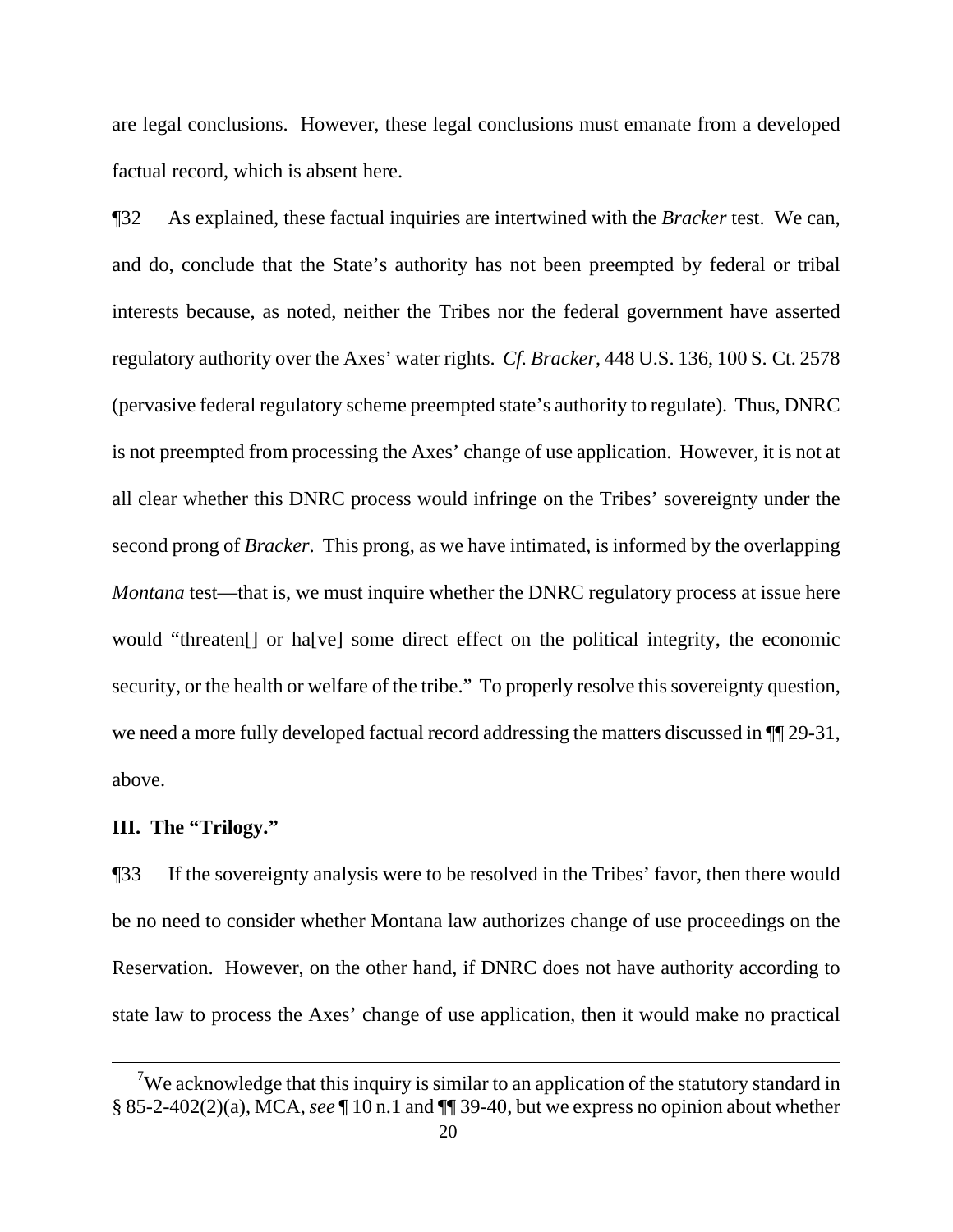difference whether DNRC has sovereign authority, by virtue of the federal law discussed above, to do so. For this reason, we consider it necessary to evaluate whether DNRC is authorized by Montana law to process the Axes' application.

¶34 This Court has considered similar issues in three previous cases, *Ciotti*, *Clinch*, and *Stults*. In *Ciotti*, we held that applicants for new water use permits and for changes of use of water permits on the Reservation could not prove, by the terms of the Montana Water Use Act, Title 85, Chapter 2, MCA, that the proposed uses would not unreasonably interfere with the Tribes' rights until those rights became quantified. Thus, DNRC did not have authority under state law to grant or change water use permits on the Reservation until that quantification was completed. *Ciotti*, 278 Mont. at 61, 923 P.2d at 1080. The Legislature responded to our decision in *Ciotti* with Senate Bill 97 in which it amended several provisions of the Water Use Act and expressed its intent to negate *Ciotti*'s holding:

The legislature intends that the Montana Supreme Court's decision in [*Ciotti*] be negated by the passage and approval of this bill. . . . It is the intent of the legislature that the statutory determinations for issuing new water use permits and authorizing changes do not require the adjudication of all water rights in the source of supply. The legislature recognizes the unique character and nature of water resources of the state. Because water is a resource that is subject to use and reuse, such as through return flows, and because at most times all water rights on a source will not be exercised to their full extent simultaneously, it is recognized that an adjudication is not a water availability study. Consequently, the legislature has provided an administrative forum for the factual investigation into whether water is available for new uses and changes both before and after the completion of an adjudication in the source of supply. To allow for orderly permitting in the absence of a complete adjudication in the source of supply, permits issued under this chapter are provisional. A provisional permit is subject to reduction, modification, or revocation by the department as provided in 85-2-313 upon completion of the general adjudication.

the inquiry in each context may lead to different outcomes.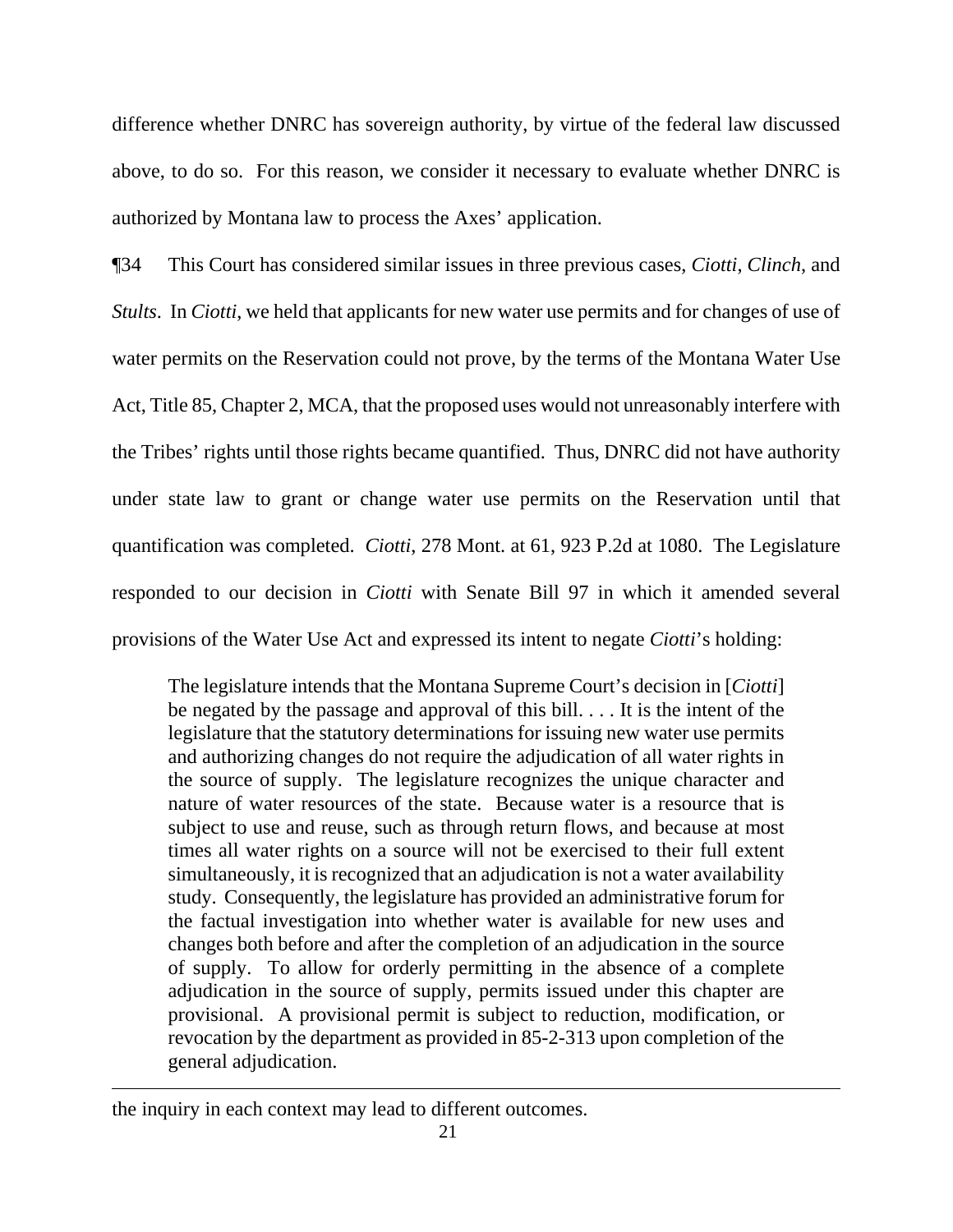1997 Laws of Mont., ch. 497, 2790-91.

¶35 In *Clinch*, we again considered whether DNRC could issue new water use permits, this time under the amended provisions of § 85-2-311, MCA, enacted in response to our holding in *Ciotti*. Specifically, our holding turned on whether water was "legally available" on the Reservation, and we again concluded that DNRC could not make such a determination because it was unknowable how the issuance of permits for new uses would affect the Tribe's rights until those rights were quantified. *Clinch*, ¶ 28.

¶36 *Stults* was the result of a dispute about the meaning of our decision in *Clinch*. DNRC argued there that *Ciotti* and *Clinch* applied only to surface water and not groundwater. *Stults*, ¶ 25. This Court disagreed, stating, "DNRC cannot process or issue beneficial water use permits on the Flathead Reservation until such time as the prior pre-eminent reserved water rights of the Tribes have been quantified." *Stults*, ¶ 37.

¶37 At issue in *Ciotti* were applications for new use permits as well as one application for a change in the use of an existing permit, *Ciotti*, 278 Mont. at 52, 923 P.2d at 1075, and our holding applied to both types of applications. *Ciotti*, 278 Mont. at 54 n. 1, 923 P.2d at 1076 n. 1. *Clinch* and *Stults* concerned only new use permits. However, the Legislature's efforts to negate *Ciotti* by amending the water use statutes and some of the language employed in the three cases have left it unclear whether this Court deems that a change in use of an existing permit necessarily commits the same offense under the current water use statutes to the Tribes' unquantified reserved rights as does the issuance of new use permits. We hold that it does not.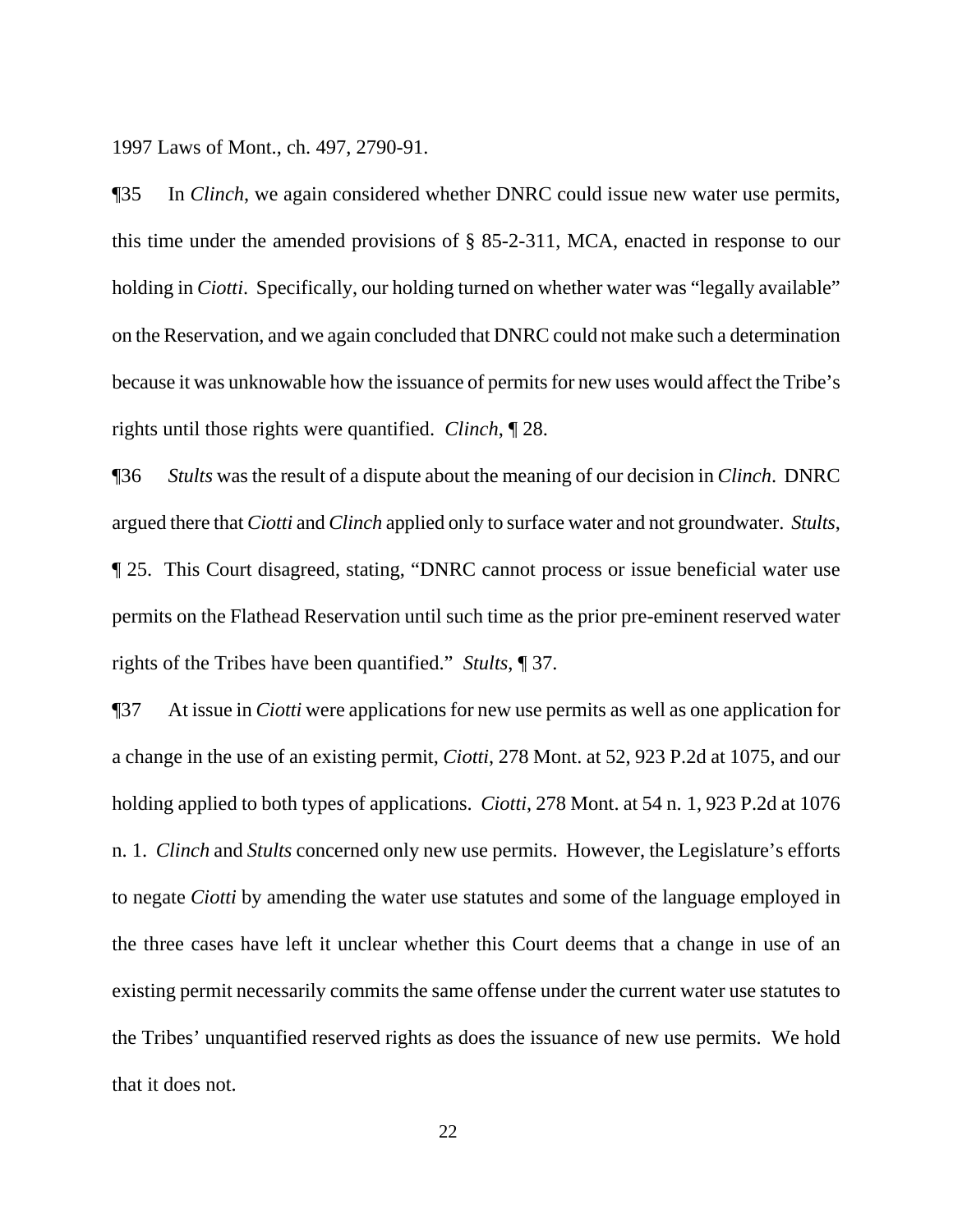¶38 On its face, an application for a new use of water on the Reservation means that, if approved, more water will be taken from the available supply. By contrast, a change in use, by definition, means that no more water will be diverted than is currently. We acknowledge the point made in *Ciotti*, *Clinch*, and *Stults* that state appropriative rights are different in quality and character than the Tribes' reserved rights, *Ciotti*, 278 Mont. at 55-58, 923 P.2d at 1076-78*, Clinch*, ¶ 12, *Stults*, ¶ 28, and that the Tribes' rights may include non-consumptive rights, instream flow rights, or diversion rights, or all of the above. *See Greely*, 219 Mont. at 91-94, 712 P.2d at 763-65. However, we see no compelling reason to deprive a holder of a state water right—who is already using a given amount of water—of the opportunity to prove by a preponderance of the evidence that the proposed change will not adversely affect the use of other water rights, including the Tribes' reserved rights. It very well could be that a change in use would adversely affect the use of the Tribes' rights or that an applicant for a change of use cannot prove a lack of adverse effect on the use of the Tribes' unquantified rights. However, we are not prepared to hold that it is impossible, as a matter of law, for an applicant to meet that burden.

¶39 The Legislature has made it clear that DNRC should be able to process change of use applications. Section 85-2-402(1), MCA, reads in part as follows:

In a change proceeding under this section, there is no presumption that an applicant for a change in appropriation right cannot establish lack of adverse effect prior to the adjudication of other rights in the source of supply pursuant to this chapter.

In the record of the District Court proceedings below there was testimony to the effect that it was possible for parties to demonstrate no adverse effect on the Tribes' reserved rights. We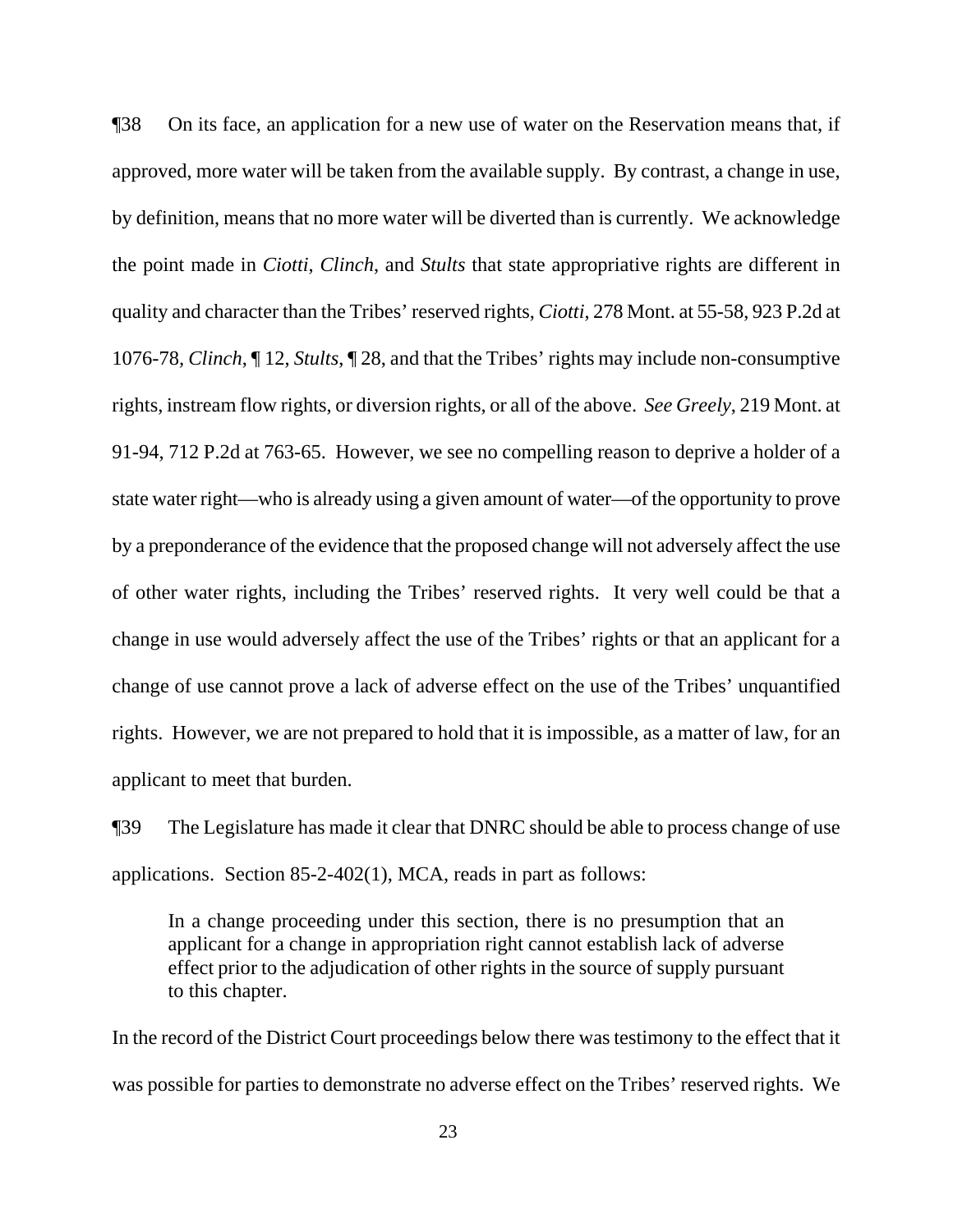express no opinion on such feasibility. This Court does, however, conclude that § 85-2-402, MCA, appropriately provides for no presumption to work against a water use permit holder who seeks to change the approved use.

¶40 Therefore, we hold that by determining that no presumption operates against a permit holder who seeks a change of use, the Legislature has acted within its constitutional prerogative. In *Clinch*, we stated that

to issue [new] water use permits on the Flathead Reservation prior to the quantification of the Tribes pervasive reserved right requires use of water which may belong to the Tribe and would, therefore, violate Article IX, Section 3(1) of the Montana Constitution which protects existing water rights whether adjudicated or unadjudicated . . . .

*Clinch*,  $\mathbb{I}$  27. By its nature, a permit's change of use does not necessarily "require use of water which may belong to the Tribe;" thus, without a further record, we cannot conclude that it offends Article IX, Section 3(1) of the Montana Constitution. However, nothing in our holding should be construed to prejudice the Tribes' claims to reserved water rights. Indeed, we emphasize that the Tribes need not participate in the DNRC process and that the Tribes are not bound by the DNRC's decisions. In addition, we do not mean to imply that a state water use permit holder can, in fact, prove by a preponderance of the evidence that a change in use will not adversely affect the use of the Tribes' rights. We merely conclude that a permit holder is afforded the opportunity to do so by virtue of § 85-2-402, MCA.

¶41 Because of our holding above, we need not address whether changing the use of a state appropriative water right is a fundamental constitutional right. In addition, we discern no merit in the Tribes' argument that all state appropriative rights on the Reservation are merely "claims" and not "rights." *See* Art. IX, Sec. 3(1), Mont. Const.; § 85-2-101(4), MCA.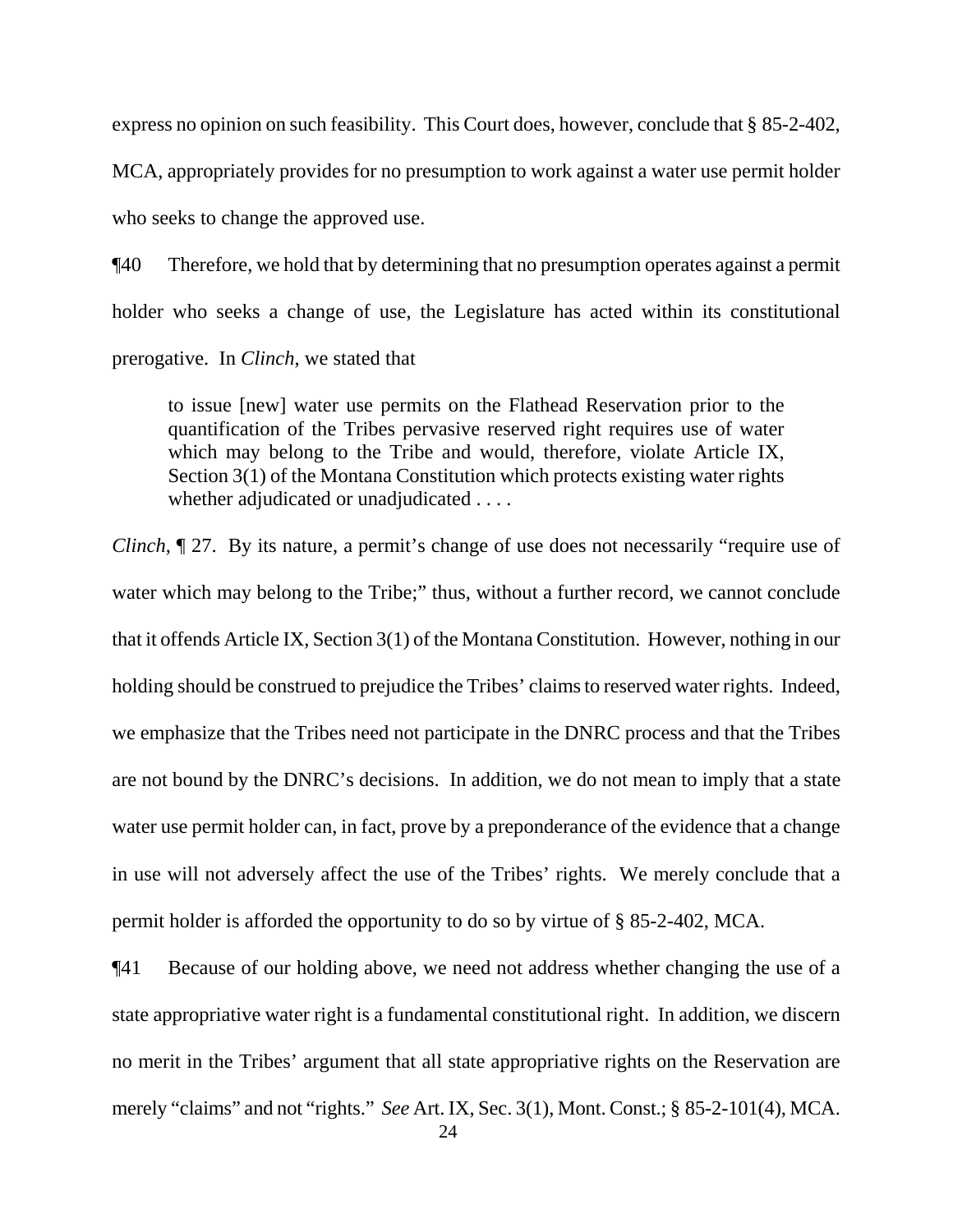### **CONCLUSION**

¶42 Before DNRC can process the Axes' change of use application, the District Court must decide whether DNRC has the sovereign authority to conduct such proceedings. Central to the District Court's analysis will be a consideration of the off-Reservation effects involved in the State's assertion of regulatory authority or lack thereof and the impact the processing of the Axes' application may have on the Tribes' economic security, health, or welfare—including whether the change of use would adversely affect the Tribes' reserved water rights.

¶43 If it is established that DNRC has sovereign authority to process the application, the District Court must permit the Axes to attempt to prove by a preponderance of the evidence that the "proposed change in appropriation right will not adversely affect the use of the existing water rights of other persons," § 85-2-402(2)(a), MCA, including the Tribes' reserved rights.

¶44 Accordingly, we conclude that the District Court erred in granting summary judgment in favor of the Tribes. Likewise, the permanent injunction was erroneously imposed and is hereby removed.

¶45 Reversed and remanded for further proceedings.

We concur:

/S/ KARLA M. GRAY /S/ JOHN WARNER

25

 <sup>/</sup>S/ JIM RICE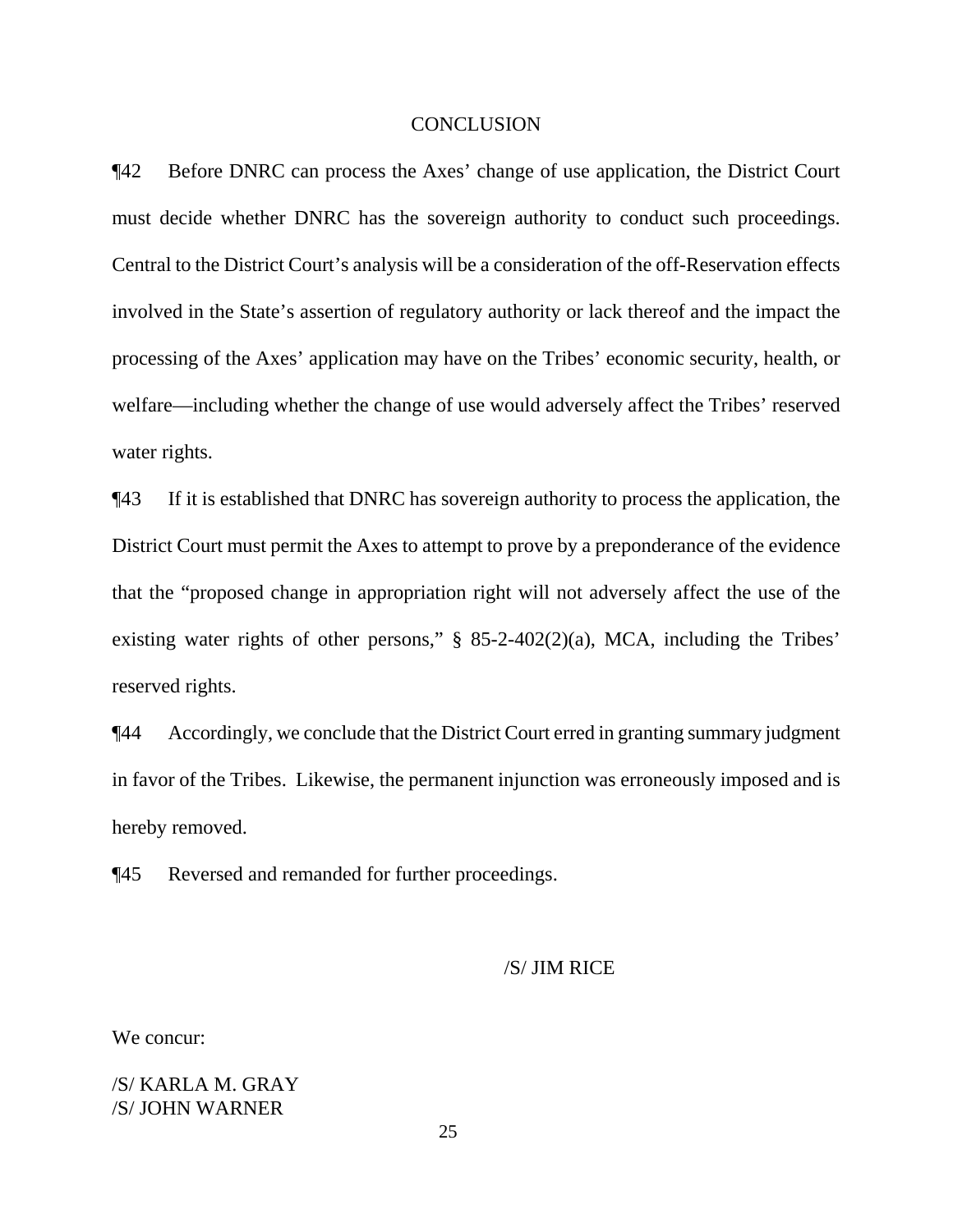/S/ KATHERINE R. CURTIS Honorable Katherine R. Curtis, District Judge, sitting in place of Justice Morris /S/ JEFFREY H. LANGTON Honorable Jeffrey H. Langton, District Judge, sitting in place of Justice Leaphart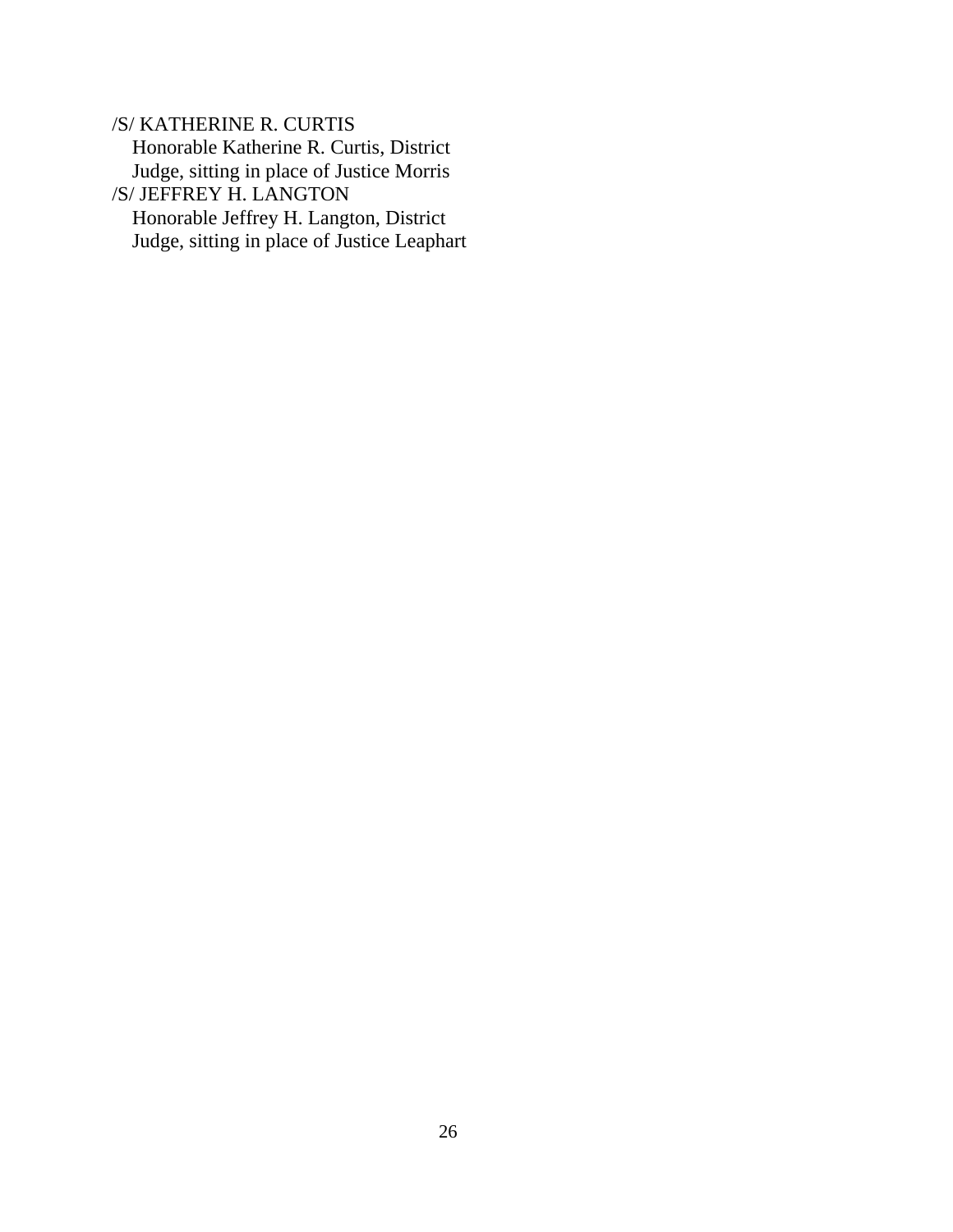Justice James C. Nelson, dissenting.

I

¶46 I dissent from the Court's Opinion for three reasons. First, I disagree with the majority's conclusion that the DNRC is able to determine, *before* the Tribes' reserved water rights have been quantified, whether a proposed change to an existing water use on the Reservation will "adversely affect" those rights (*see* § 85-2-402(2)(a), MCA). In my view, the District Court, which provided a cogent and thoughtful analysis of this issue, correctly concluded that the DNRC cannot make a determination that such a change should be authorized unless it knows what the protected rights of the Tribes are.

¶47 The majority's contrary conclusion lacks any corresponding explanation or analysis of how one can determine whether a proposed change in use will affect—let alone, adversely affect—water rights whose scope is unknown but whose nature on the Reservation is ubiquitous. The majority merely posits that "a change in use, by definition, means that no more water will be diverted than is currently." Opinion, ¶ 38. The majority does not disclose whence it came by this definition, but the definition does not track the statutory language, which requires the change-of-use applicant to show that the use of other water rights will not be "adversely affect[ed]" by the proposed change, not merely that he or she will continue diverting the same amount of water. The majority assumes that these two showings are equivalent. They are not. While an applicant might not divert any more water after a proposed change than he or she has diverted historically, the change in use still could increase or decrease the flow in a protected stretch of a stream, raise or lower a water table, artesian pressure, or water level in a protected area, or impede aboriginal practices. For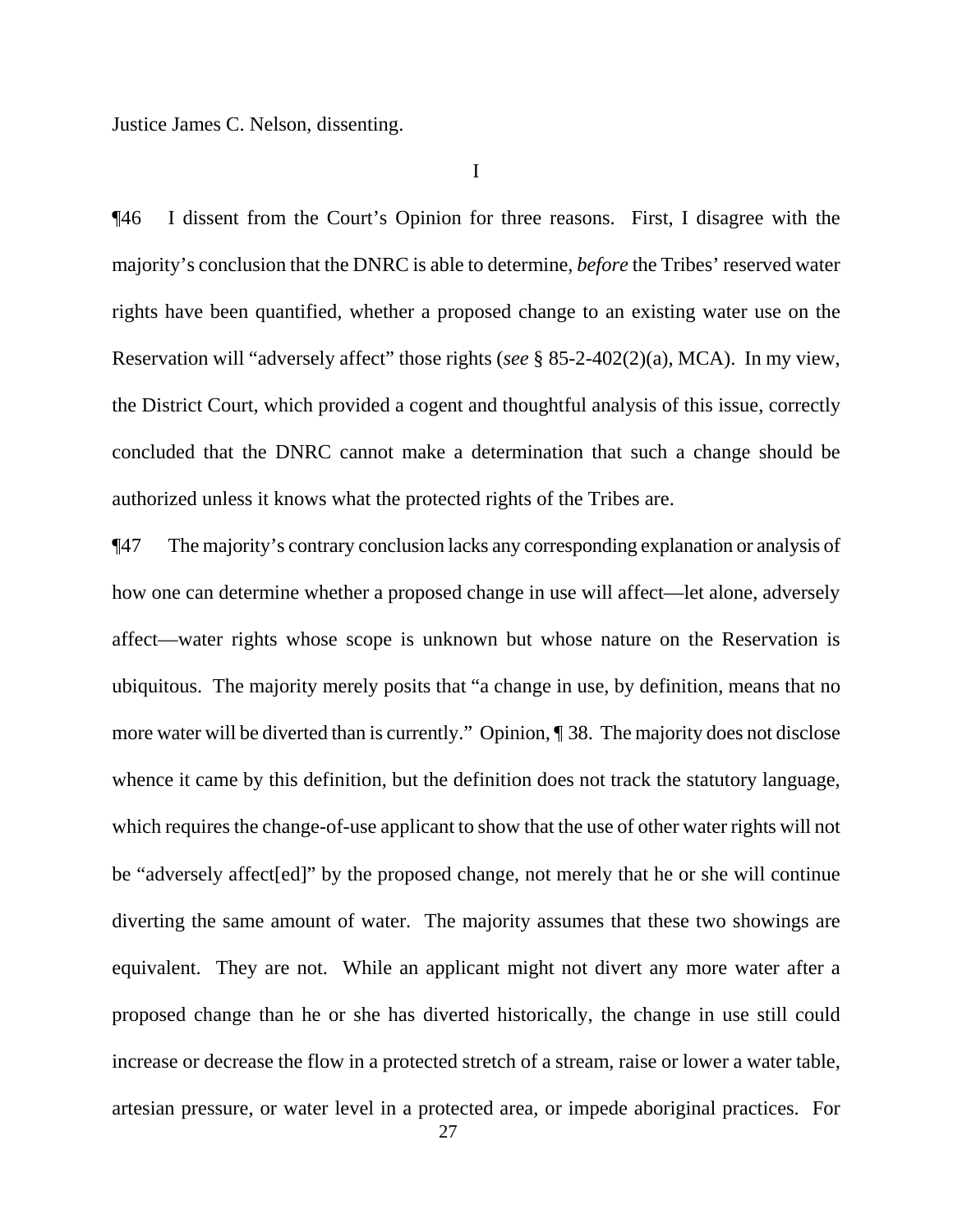instance, the change could adversely affect the use of water rights reserved by the Tribes for aboriginal hunting and fishing, which may require that a particular quantity of water is located (or not located) at a particular location. Indeed, the DNRC conceded this point in the District Court.

 $\P$ 48 Consequently, the majority's revision to § 85-2-402(2)(a), MCA, such that it now requires a determination only that "no more water will be diverted than is currently," emasculates the statute's "adversely affect" prohibition and, in so doing, exposes the Tribes' reserved water rights to routine infringement by the DNRC with each change-of-use application that the DNRC approves on the Reservation pursuant to this standard. As a result, it can no longer be said that the Tribes' interests are being satisfactorily protected under Montana's Water Use Act.

¶49 In this regard, the Tribes point out that if the DNRC is permitted to conduct proceedings to change existing water uses on the Reservation, the Tribes "may be required to present extensive legal and factual cases literally thousands of times" in order to safeguard their unquantified reserved water rights against each proposed change. Not finding this position to be "compelling," Opinion, ¶ 38, the majority assures the Tribes that they "need not participate in the DNRC process" and that they "are not bound by the DNRC's decisions." Opinion, ¶ 40. This assurance, however, misses the point. By sanctioning a wholly inadequate method of evaluating change-of-use applications—the "no more water will be diverted than is currently" approach—the majority has, unfortunately, put the Tribes in the position of having to contest such applications as a matter of course and, thus, to defend their reserved water rights piecemeal.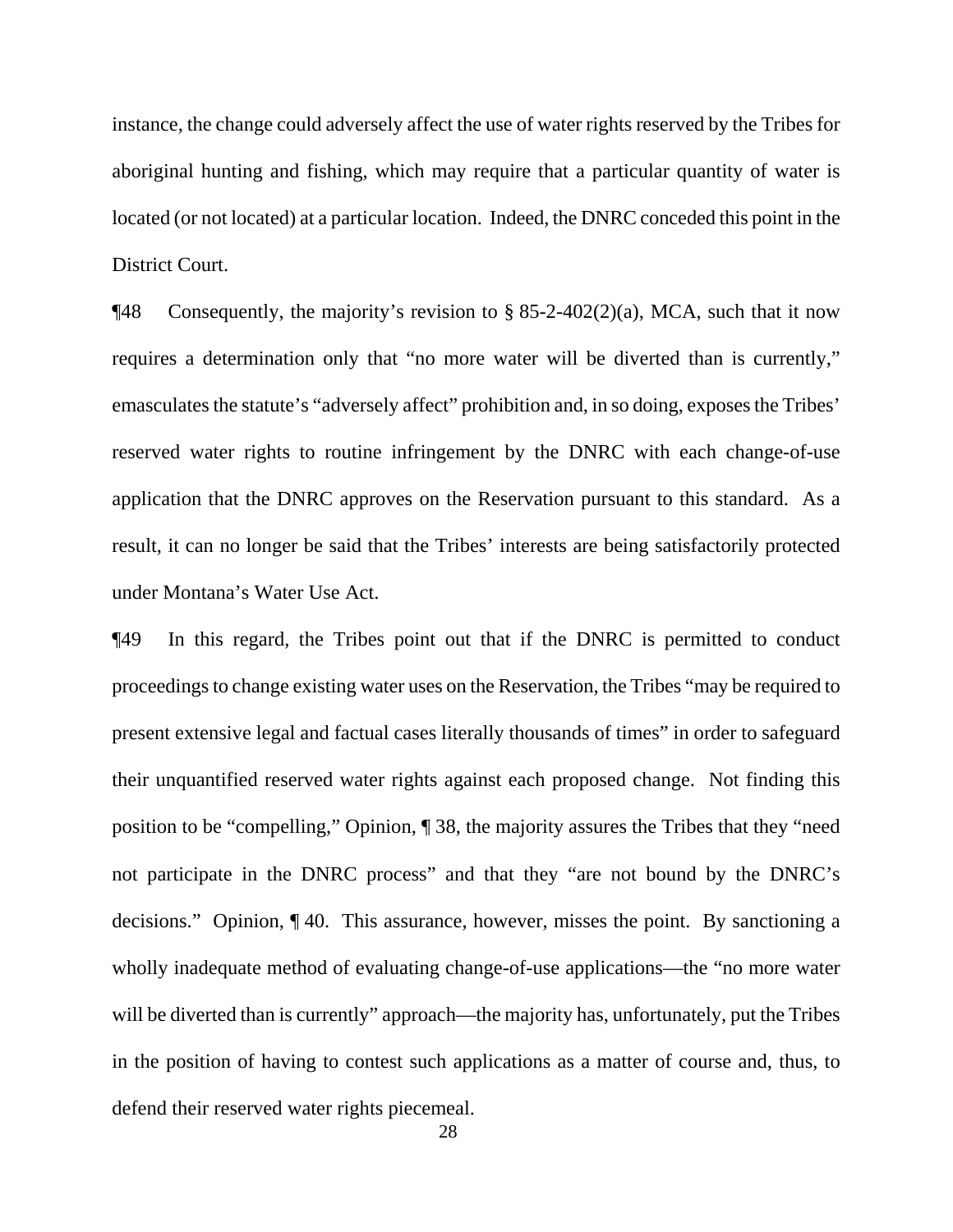¶50 My second point of disagreement with the Court's Opinion is that, beyond the majority's discussion of the "adversely affect" issue, the balance of the Opinion addresses an issue that is not before us. To be sure, I agree with the majority that it is necessary for this Court to address, as a threshold matter, whether the DNRC has jurisdiction to regulate waters within the exterior boundaries of the Reservation; however, resolution of this issue does not call for an analysis of "the interaction of state regulatory authority and tribal selfgovernment," Opinion, ¶ 20. Indeed, such analysis is premature until two preliminary factual questions have been resolved. First, because the State has no regulatory authority over the Tribes' *reserved* water rights (*see* Part V-A, *infra*), we must know whether there are any *nonreserved* waters on the Reservation (excess or surplus waters not encompassed within the Tribes' reserved water rights) over which the State, by way of the DNRC, might exert regulatory power. If no such waters exist, then we need proceed no further; but if there are excess, non-reserved waters, the next logical question is whether the appropriation right under consideration is to such waters.

¶51 Only when both of these questions have been answered affirmatively is there reason to address issues of tribal sovereignty under the principles set forth in *White Mountain Apache Tribe v. Bracker*, 448 U.S. 136, 100 S.Ct. 2578 (1980), and *Montana v. United States*, 450 U.S. 544, 101 S.Ct. 1245 (1981). Of course, these two preliminary questions cannot be answered until the Tribes' senior reserved water rights have been quantified, for the obvious reason that one cannot ascertain whether non-reserved waters exist until one knows the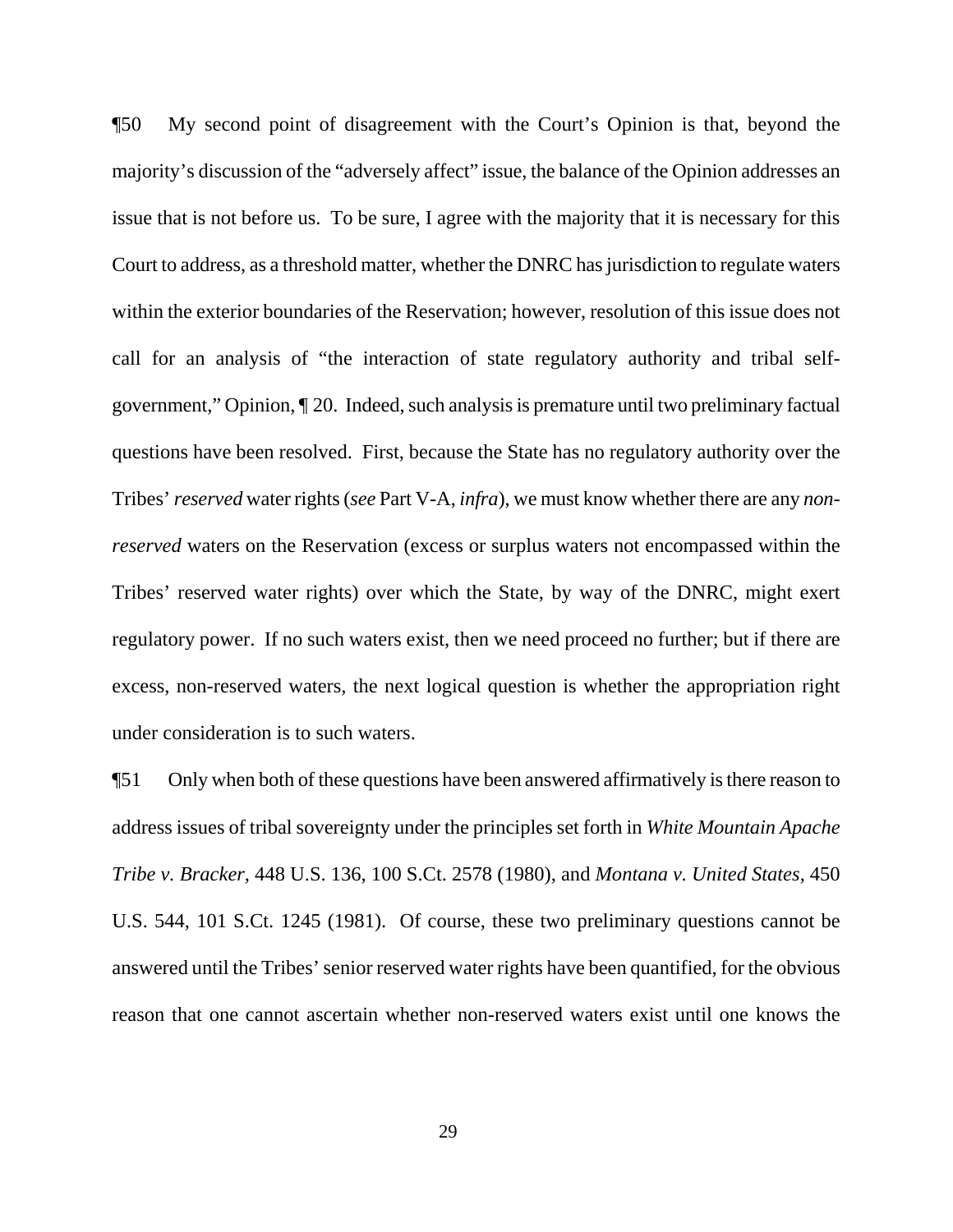extent of the reserved waters. Thus, the majority's *sua sponte*<sup>[1](#page-29-0)</sup> foray into tribal sovereignty law is premature and, as such, inapposite.

¶52 The water rights cases cited by the majority bear this out, though it appears that the majority has overlooked or simply ignored the crucial fact underlying each of these cases namely, that the waters over which the state government sought to exert regulatory power were "surplus," i.e., waters that were not included in the tribes' *quantified* water rights. For instance, the court in *United States v. Anderson*, 736 F.2d 1358 (9th Cir. 1984) (cited by the majority at ¶¶ 26-27), referred to the waters in dispute no less than *eleven* times as "surplus" or "excess" waters. Moreover, "[c]entral" to the Ninth Circuit's conclusion that "the state may exercise its regulatory jurisdiction over the use of *surplus, non-reserved* Chamokane Basin waters by nonmembers on non-Indian fee lands within the Spokane Indian Reservation" was "the fact that the interest of the state in exercising its jurisdiction will not infringe on the tribal right to self-government nor impact on the Tribe's economic welfare *because those rights have been quantified*." *Anderson*, 736 F.2d at 1366 (emphases added). Unfortunately, the significance of this fact is lost on the majority.

¶53 It appears, furthermore, that the majority's extended dictum was prompted by and flows from a mistaken premise. The majority believes that the Tribes are claiming infringement of their *sovereignty* by the DNRC. *See* Opinion, ¶¶ 14, 18. But the Tribes have claimed no such thing. There is not a competition here to regulate water on the Reservation. Rather, the Tribes are claiming infringement of their *property*—namely, their reserved water

<span id="page-29-0"></span><sup>&</sup>lt;sup>1</sup> See Opinion, I 14 (acknowledging that the tribal sovereignty issue was "not squarely" addressed by the parties"). Indeed, the DNRC states in its Opening Brief that "there is no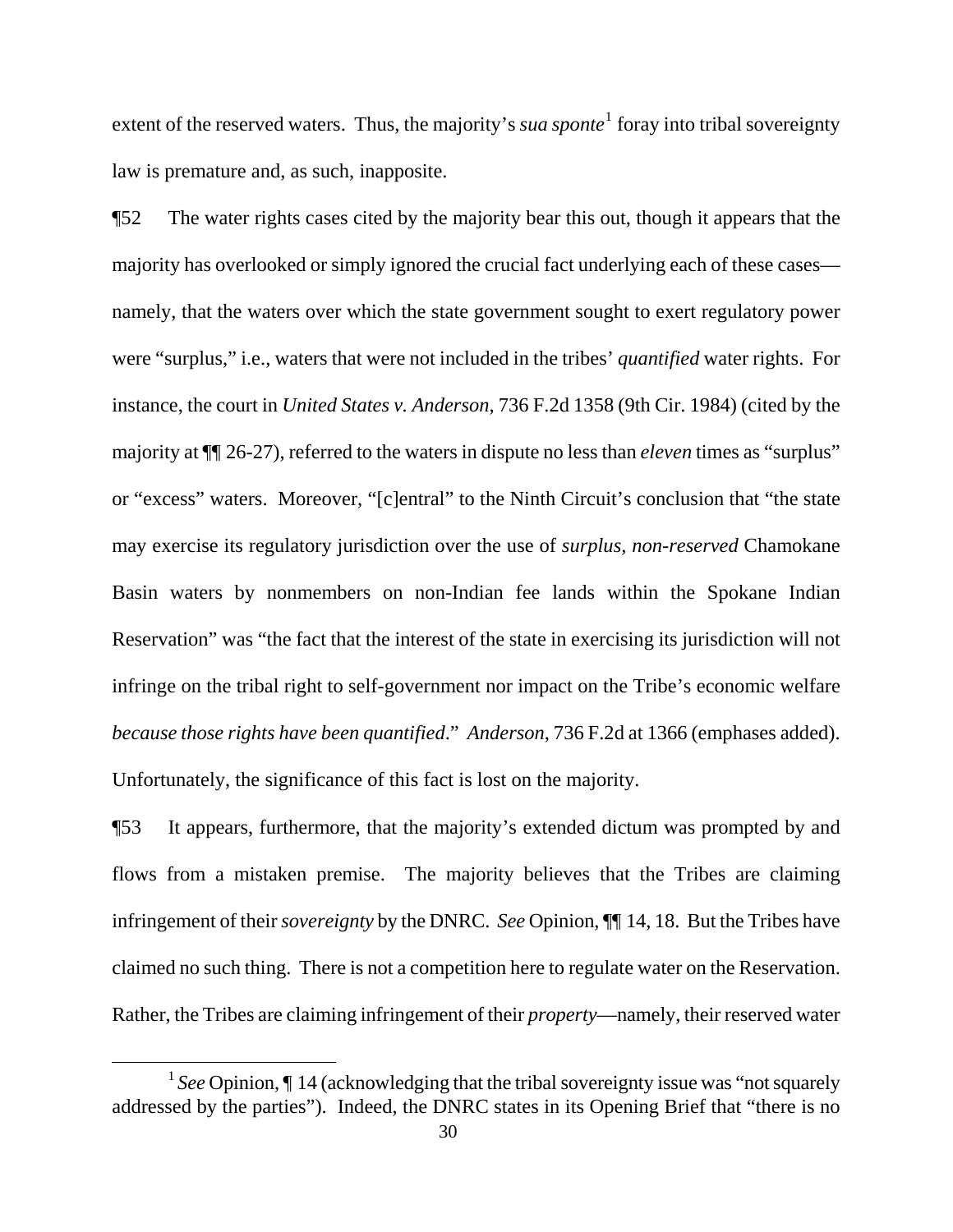rights. They seek to enjoin the DNRC from approving applications to change an existing water use on the Reservation because, according to the Tribes, any such change could impinge upon their unquantified reserved water rights. Thus, it seems that the majority has simply misconstrued the pertinent issue at hand.

¶54 Lastly, I disagree with the majority that there are genuine issues of material fact needing resolution in the District Court. The factual issues identified in the majority's sovereignty analysis are not capable of resolution at this point in time, as just explained; and the question of whether or not the Axes' proposed changes to their existing uses of water will, in fact, adversely affect the Tribes' reserved water rights is not before us, given that the Axes are not parties to this suit (not to mention the fact that the Axes cannot possibly make a showing of no adverse effect until the Tribes' reserved water rights have been quantified). The only factual matter implicated by this case is how the DNRC determines lack of adverse effect in a change-of-use proceeding. The District Court took evidence on this question, and no genuine issues remain as to it. Furthermore, for the reasons which follow, the Tribes were entitled to judgment as a matter of law. Thus, I would affirm the District Court in all respects.

## II

¶55 The factual and procedural background of this case is fairly straightforward. James and Katherine Axe are non-Indians holding two putative state-law appropriation rights on the Flathead Indian Reservation. On July 21, 2000, they filed an application with the DNRC to change the place of use, purpose of use, and place of storage of these rights. Specifically,

implication of Tribal sovereignty" in this case.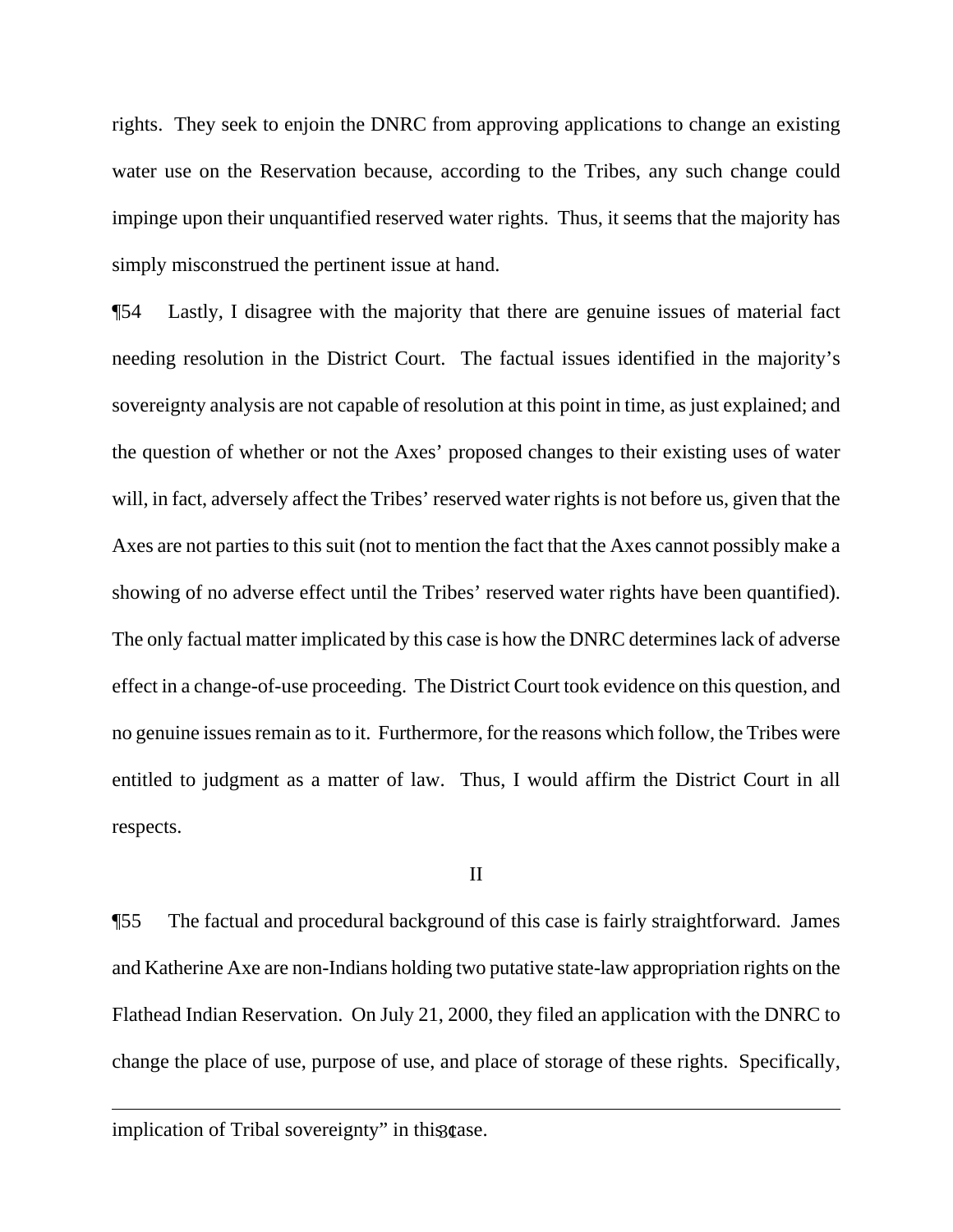they applied to convert an irrigation use (pasture and hay fields) into a recreational use in the form of an 11.75-surface-acre manmade water-ski pond.

¶56 The DNRC reviewed the Axes' application to determine that it was correct and complete and then publicly noticed it. Thereafter, the DNRC received objections to the application from the Tribes, the Flathead Joint Board of Control, and a number of persons holding putative state-law water rights that, allegedly, would be adversely affected by the Axes' proposed changes. Consequently, on February 23, 2001, the DNRC set the Axes' application for a contested case hearing (*see* § 85-2-309, MCA) to be held April 25, 2001. (Meanwhile, the Axes made their proposed changes, i.e., they filled the water-ski pond, though under  $\S 85-2-402(1)$ , MCA, an appropriator may not make a change in an appropriation right without the DNRC's approval.)

¶57 The Tribes initiated the instant action in the District Court to enjoin the DNRC from proceeding with the contested case hearing on the Axes' application and, more generally, from approving applications to change an existing water use on the Reservation. The Tribes explained that they were in negotiation with the Montana Reserved Water Rights Compact Commission to quantify their reserved water rights (*see* § 85-2-702, MCA) and that they were seeking with their request for injunctive relief "to maintain the status quo" until the negotiated quantification was complete. The Tribes also contended that if the DNRC were permitted to conduct individual proceedings to change existing water uses on the Reservation, the Tribes "may be required to present extensive legal and factual cases literally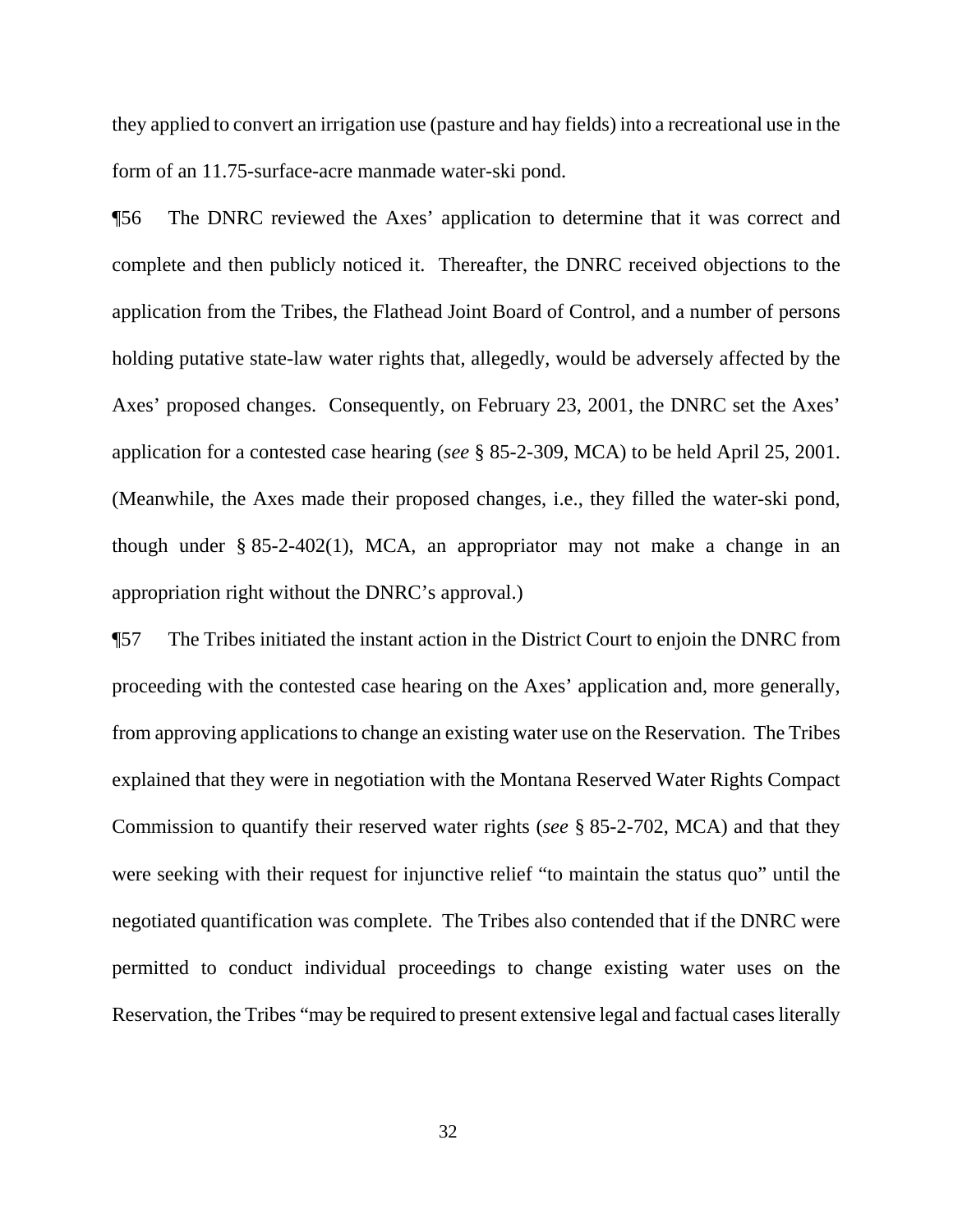thousands of times."<sup>[2](#page-32-0)</sup> The District Court held a hearing on April 23, 2001, and, the following day, granted a temporary restraining order, which restrained the DNRC from conducting any activities otherwise authorized by § 85-2-402, MCA, on the Reservation.

¶58 On May 16, 2001, the District Court held a hearing on the Tribes' motion for a preliminary injunction. Given the focal point of the Tribes' motion—namely, that the DNRC cannot make the statutory determinations for approving change-of-use applications until the Tribes' reserved water rights have been quantified—the greater part of the hearing centered on the requirement set forth in §  $85-2-402(2)(a)$ , MCA, that an applicant prove that the proposed change will not "adversely affect" the use of existing water rights.

¶59 In addition to arguments from counsel on this subject, the court heard from Jack Stults, Administrator of the DNRC's Water Resources Division, who testified extensively concerning the process by which the DNRC evaluates and decides an application to change an existing water use. Specifically, the DNRC determines whether the proposed change will be "consistent with [the appropriation right's] pattern of historic use in terms of its burden on the source, in terms of its consumptive use, in terms of the amount of water that [the applicant] uses." Restated, the question the DNRC addresses is whether the change that is being contemplated "alters the amount that is taken out [of the source] and returned such that less is being returned."

<span id="page-32-0"></span><sup>&</sup>lt;sup>2</sup> The DNRC has substantiated this concern. In its Opening Brief, the DNRC acknowledges that "state administrative change of water use proceedings . . . may affect [the Tribes'] water rights." And in response to questioning from this Court during oral argument, counsel for the DNRC indicated that the Tribes must file objections to change-of-use applications in order to preserve their interests and that the Tribes are, in counsel's view, bound by the DNRC's decision on a particular application, whether or not they objected to it.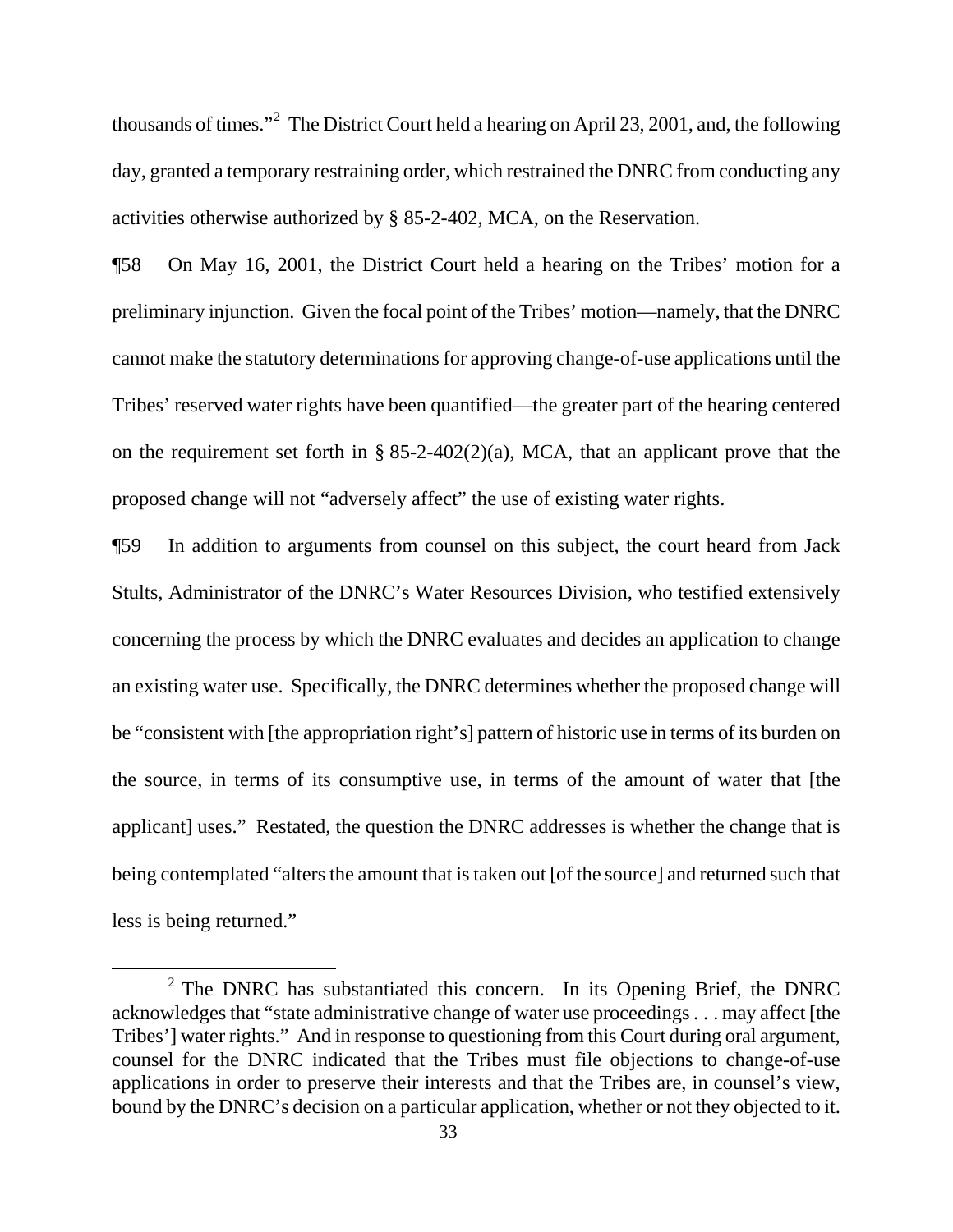¶60 As discussed in further detail below, Mr. Stults acknowledged that this consumptiveor quantity-based approach does not necessarily account for possible adverse effects on the *non-consumptive* uses to which the Tribes' reserved water rights may be put (e.g., hunting and fishing). On this basis, the Tribes argued that the DNRC's inability to make the "adversely affect" determination vis-à-vis the Tribes' as yet unquantified reserved water rights meant that the DNRC simply could not approve not only the change requested by the Axes, but also any other requested change to an existing water use on the Reservation, as this Court had already held with respect to the DNRC's issuance of *new* water use permits. *See Confederated Salish and Kootenai Tribes v. Clinch*, 1999 MT 342, ¶¶ 27-28, 297 Mont. 448, ¶¶ 27-28, 992 P.2d 244, ¶¶ 27-28.

¶61 The District Court granted the Tribes' motion on July 12, 2001. In so doing, the court noted that the DNRC had proffered a "full bucket" analogy for adverse effect analysis: "[I]f a bucket had a certain level of water in it prior to a suggested change, and that same amount of water was in the bucket after the change, the change should be authorized." The court observed that such an approach "is wanting when the ticklish issue of the Tribes' reserved and unquantified water rights is plugged into the equation." Quoting our decision in *In the Matter of the Application for Beneficial Water Use Permit Nos. 66459-76L, Ciotti; 64988- G76L, Starner; and Application for Change of Appropriation Water Right No. G15152-S76l, Pope* (hereinafter, "*Ciotti*"), 278 Mont. 50, 57, 923 P.2d 1073, 1077 (1996), the court observed that

the right to water reserved to preserve tribal hunting and fishing rights is unusual in that it is nonconsumptive. A reserved right for hunting and fishing purposes consists of the right to prevent other appropriators from depleting the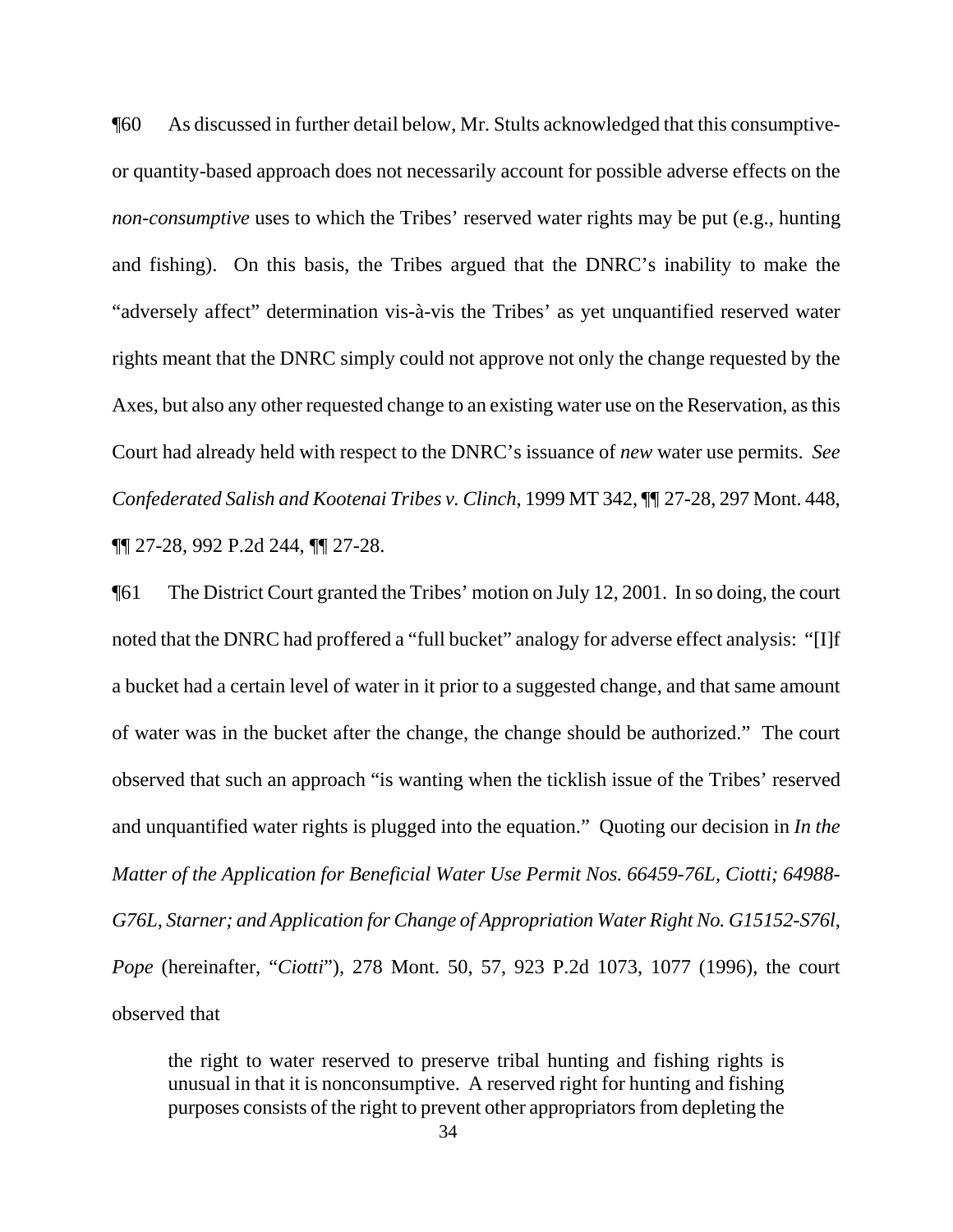stream waters below a protected level in any area where the nonconsumptive right applies. [Alteration and internal quotation marks omitted.]

Thus, given the unique nature of the Tribes' reserved water rights, the court found the

DNRC's analytical framework to be "somewhat deficient" as applied to those rights:

While the actual amount of water in a stream may ultimately remain constant before and after a proposed change<sup>[]</sup> (the DNRC's full bucket theory), a change in place of use of a water right may well result in a change in the amount of water in a particular area "depleting the stream waters below a protected level . . . where the nonconsumptive right applies." The question then becomes; if we do not know what the Tribes' protected level in an area is, how can a change be authorized that might diminish that protected level in a particular spot? Thus, although an applicant's change of use may not result in any diminution of the actual water flowing down the stream, it could very conceivably result, through its change of place of use, in a temporary lessening in the amount of water on a particular stretch of water. If that stretch of water is part of the Tribes' non-consumptive right to preserve tribal hunting and fishing rights, that could deplete the stream waters below a protected level. The DNRC cannot make a determination that such a change should be authorized unless it knows what the protected, non-consumptive right of the Tribes[] is throughout the stream. [Ellipsis in original.]

Accordingly, the court enjoined the DNRC from conducting any proceedings pertaining to the Axes' application. (This injunction was narrower than the court's temporary restraining order, which restrained "any activities otherwise authorized" by § 85-2-402, MCA, on the Reservation.)

¶62 Relying on "the same logic that supported the preliminary injunction," the Tribes filed a motion for summary judgment on October 23, 2001. In its response, the DNRC reiterated its position that it can make a no-adverse-effect determination on the Reservation without knowing the quantity or scope of the Tribes' reserved water rights because in a change-of-use proceeding, the DNRC does not need to know the "legal availability" of water but, rather,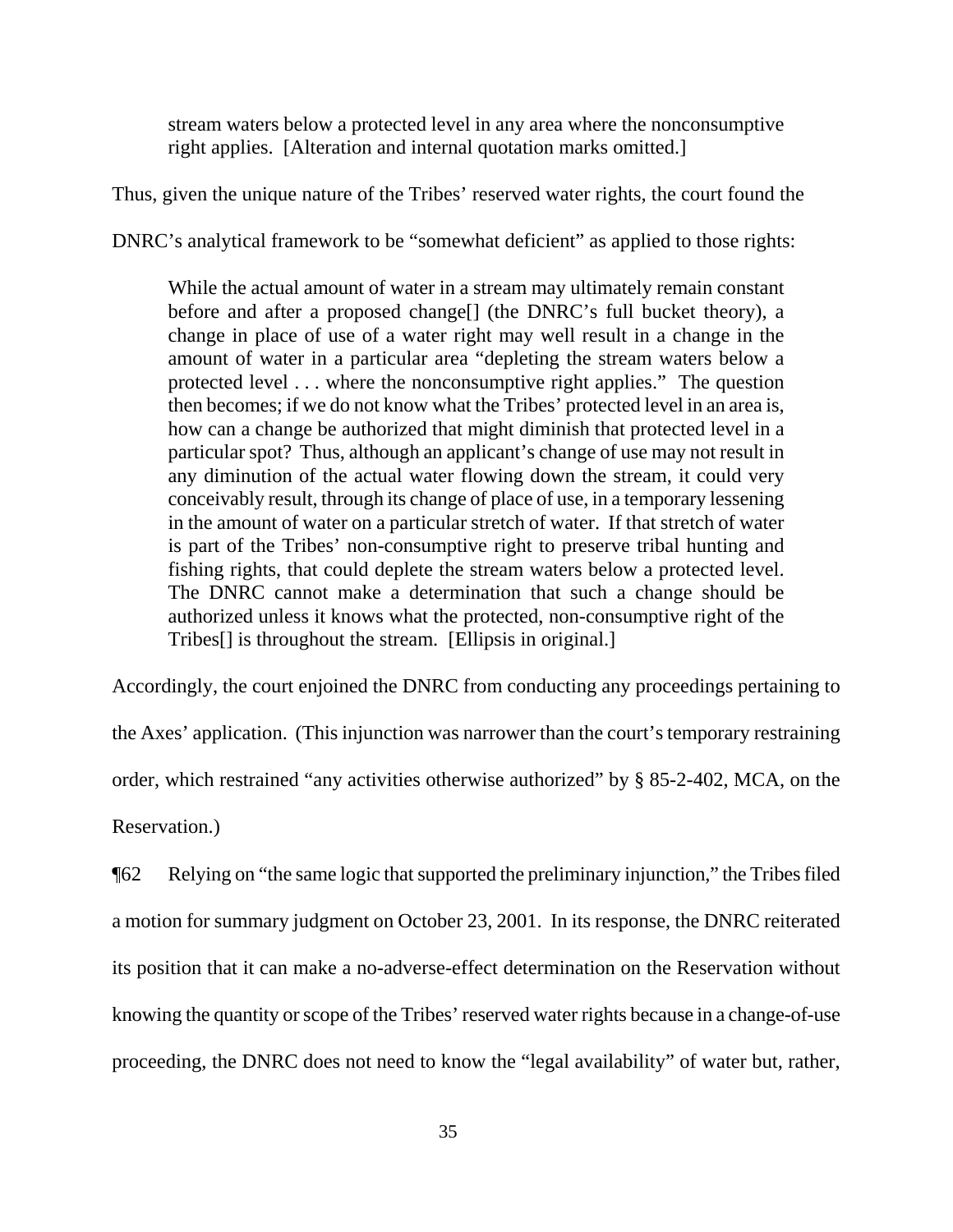needs only to ascertain whether the applicant's proposed change will create "additional impacts" on the source of supply.

¶63 On April 17, 2002, before the District Court had ruled on the Tribes' summary judgment motion, the Tribes filed a motion for limited stay of proceedings. The Tribes informed the court that they had recently proposed to the Montana Reserved Water Rights Compact Commission "an interim process for limited administration of domestic and municipal water use" on the Reservation. The Tribes requested the stay "to afford the Commission some 'breathing room' while it consider[ed] the Tribes' proposal." The court granted the stay.<sup>[3](#page-35-0)</sup>

<span id="page-35-0"></span> $3$  During oral argument, the Tribes informed us that the Secretary of the Interior has placed a moratorium on the approval of tribal water codes. *See Cohen's Handbook of Federal Indian Law* § 19.04[4], at 1205 (Nell Jessup Newton et al. eds., 2005) (discussing this moratorium). No doubt, therefore, a negotiated process for administering water use on the Reservation is a desirable alternative to the "regulatory vacuum" that Amici Curiae Affected Landowners claim exists on the Reservation at present. *See*, *e.g.*, *Cohen's Handbook* § 19.04[4], at 1205 n.279 (noting that in 1986, the Department of the Interior approved the Fort Peck Tribal Water Code, authorized under a 1985 water-rights compact between the Fort Peck tribes and the State of Montana). Yet, according to the Tribes, the DNRC's "pernicious efforts" to regulate water use on the Reservation have "cast[] a cloud" over the negotiations between the Tribes and the Commission. Similarly, Amicus Curiae Blackfeet Tribe informs us that the DNRC's actions have "a definite chilling effect" on that tribe's continuing efforts to negotiate water rights with the Commission. "For the Blackfeet Tribe, it raises questions as to the good faith of the State in such negotiations if the primary water rights agency of the State continues to try to avoid decisions of its own Supreme Court that are favorable to tribal interests, and continues to seek to overturn those decisions through legislative changes advanced and supported by that State agency." Unfortunately, the majority's resolution of the case at hand will only further impede the tribes' negotiations—if not render them futile—and thereby delay the regulatory scheme desired by Affected Landowners, which cannot be realized until quantification of the Tribes' senior water rights is completed or an interim administrative process is agreed upon. Ironically, then, the DNRC's efforts to regulate Reservation waters have only frustrated, not advanced, Affected Landowners' interests.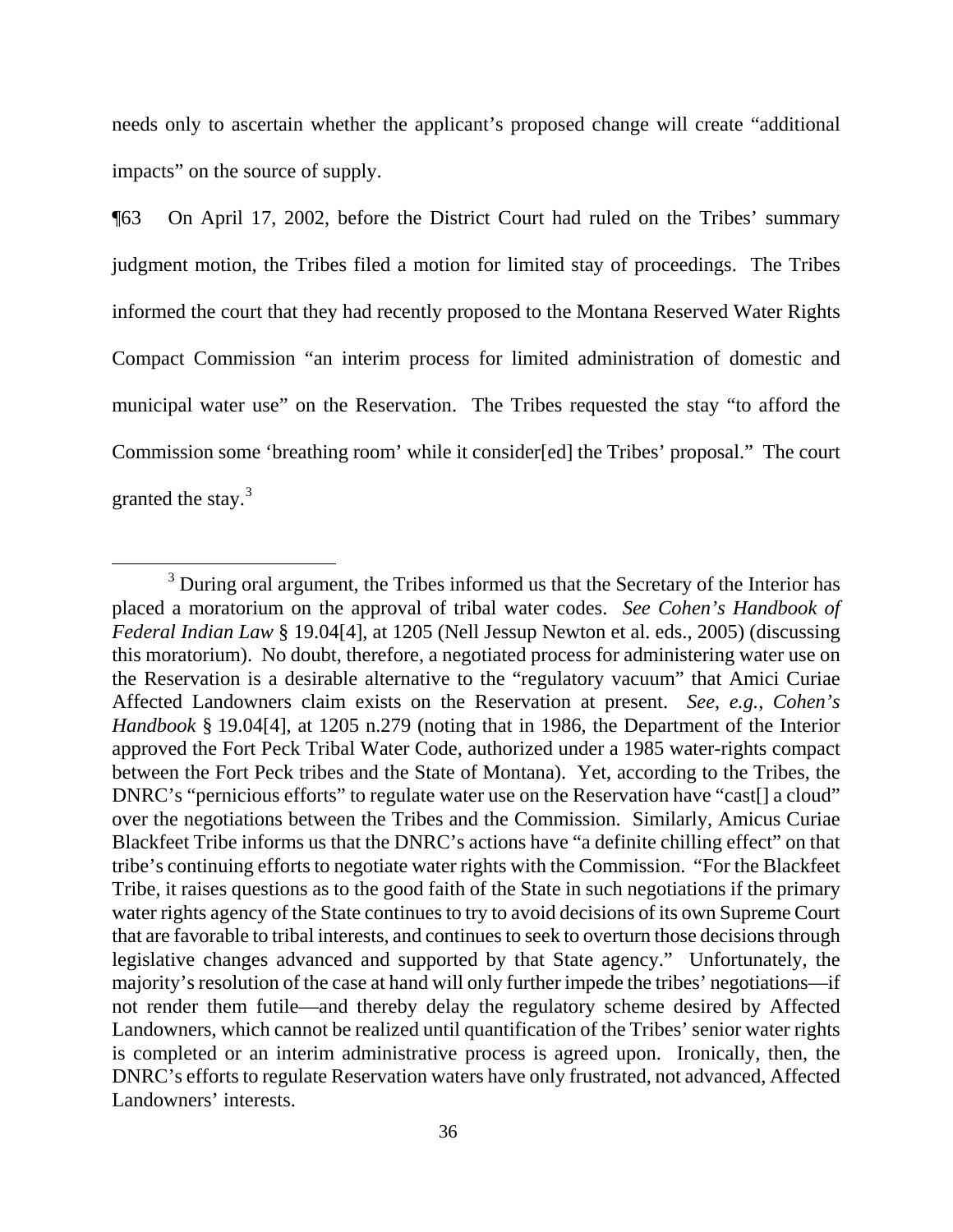¶64 In August 2003, counsel for the Tribes informed the District Court that a settlement had not been reached, and he requested that the court render judgment. On November 12, 2003, the court granted the Tribes' motion for summary judgment and issued a permanent injunction restraining the DNRC from conducting any proceedings pertaining to the Axes' change-of-use application. The court's reasoning was much the same as its reasoning in granting the preliminary injunction (set forth above).

# III

## A

¶65 The specific issue argued in the District Court, ruled on by the District Court, and appealed to this Court is as follows: Can the DNRC determine, as required by § 85-2- 402(2)(a), MCA, that a proposed change to an existing water use on the Reservation (its point of diversion, place of use, purpose of use, and/or place of storage) will not "adversely affect" the Tribes' reserved water rights, though those rights have not yet been quantified?<sup>[4](#page-36-0)</sup> This question has already been answered by this Court in the negative. Specifically, we held in *Ciotti* that an applicant's burden to prove lack of unreasonable interference (§ 85-2-311(1), MCA) or adverse effect (§ 85-2-402(2), MCA) cannot be satisfied until the Tribes' reserved water rights have been quantified by compact negotiation pursuant to § 85-2-702, MCA, or by a general *inter sese* water rights adjudication; thus, the DNRC may *not* issue new water

<span id="page-36-0"></span> $4$  The DNRC also argues, at great length, that the Axes and all state-law water right holders have a "constitutional right" to change their point of diversion, place of use, purpose of use, and place of storage. Setting aside the issue of whether the DNRC has standing to raise this question on behalf of the Axes and state-law water right holders, I agree with the Court (*see* Opinion, ¶ 41) that its resolution is not necessary in the case at hand.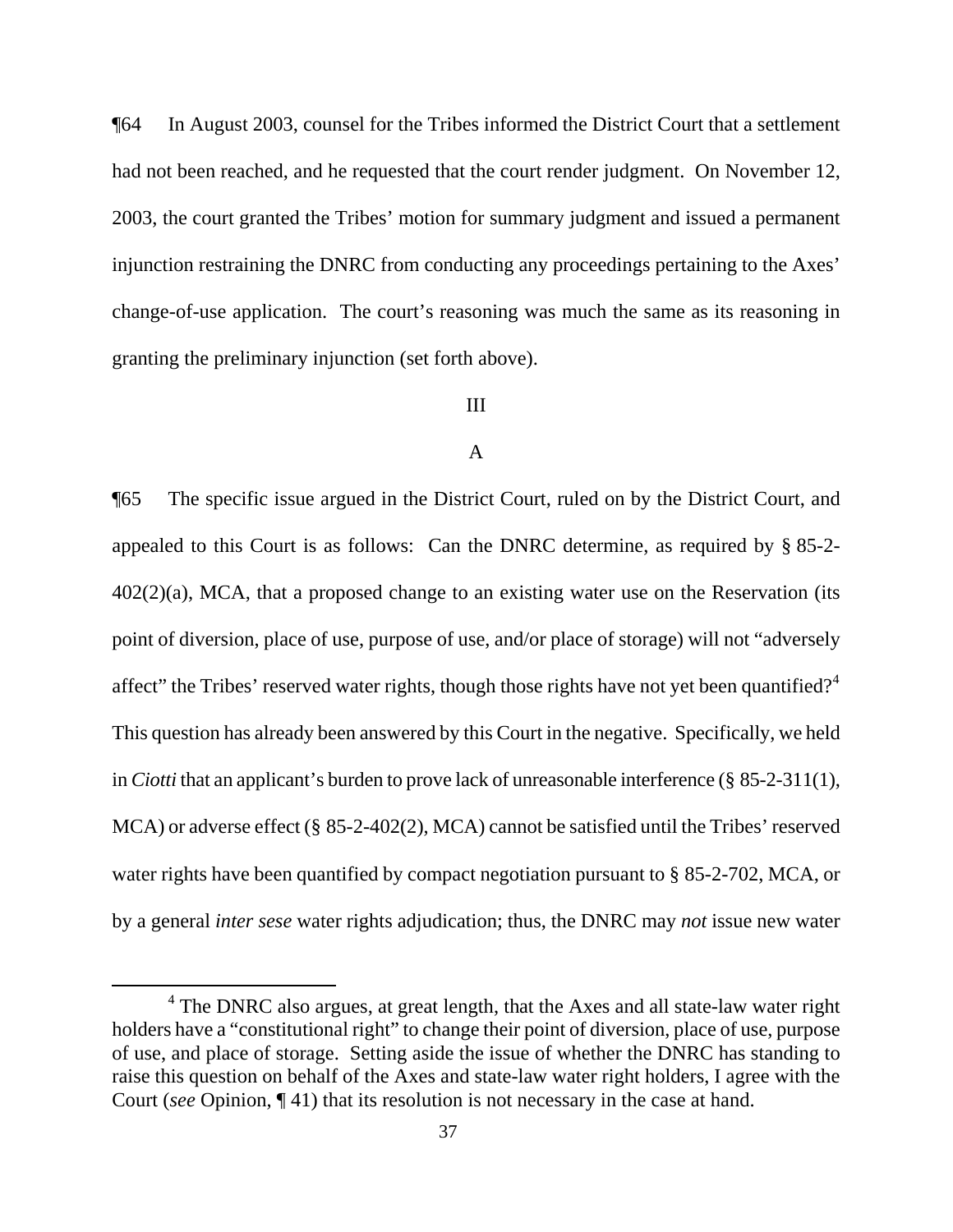use permits pursuant to § 85-2-311 or authorize changes to existing water use permits pursuant to § 85-2-402 on the Reservation until that quantification is complete. *See Ciotti*, 278 Mont. at 54 n.1, 61, 923 P.2d at 1076 n.1, 1080.

¶66 Subsequent to this holding, however, the Legislature amended § 85-2-311 and § 85-2- 402 with the stated intent of "negat[ing]" our *Ciotti* decision. *See Confederated Salish and Kootenai Tribes v. Clinch*, 1999 MT 342, ¶¶ 14-16, 297 Mont. 448, ¶¶ 14-16, 992 P.2d 244, ¶¶ 14-16; Laws of Montana, 1997, Ch. 497, Statement of Intent, at 2790. As a result, the question of whether the DNRC may issue new water use permits and authorize changes to existing water use permits on the Reservation, before the Tribes' reserved water rights have been quantified, was resurrected. In *Clinch*, we again answered this question in the negative—at least with respect to the issuance of *new* water use permits. *See Clinch*, ¶¶ 27- 28; *accord Confederated Salish and Kootenai Tribes v. Stults*, 2002 MT 280, ¶¶ 28-29, 36- 37, 312 Mont. 420, ¶¶ 28-29, 36-37, 59 P.3d 1093, ¶¶ 28-29, 36-37. But, unlike our decision in *Ciotti*, where we stated that our decision "applies equally" to § 85-2-311 (new water use permits) and § 85-2-402 (changes to existing water use permits) because "an applicant's burden of proof is essentially the same under either statute," *Ciotti*, 278 Mont. at 54 n.1, 923 P.2d at 1076 n.1, we did not so state in *Clinch*. Rather, we explicitly reaffirmed only that the DNRC may not issue *new* water use permits on the Reservation—a holding that the parties do not now dispute.[5](#page-37-0)

<span id="page-37-0"></span><sup>5</sup> *Ciotti* involved two applications for *new* water use permits and one application to *change* an existing water use permit (all on the Reservation). *See Ciotti*, 278 Mont. at 52, 923 P.2d at 1075. Thus, we necessarily addressed the DNRC's ability to process both types of application. *Clinch*, however, was an original proceeding in this Court not involving any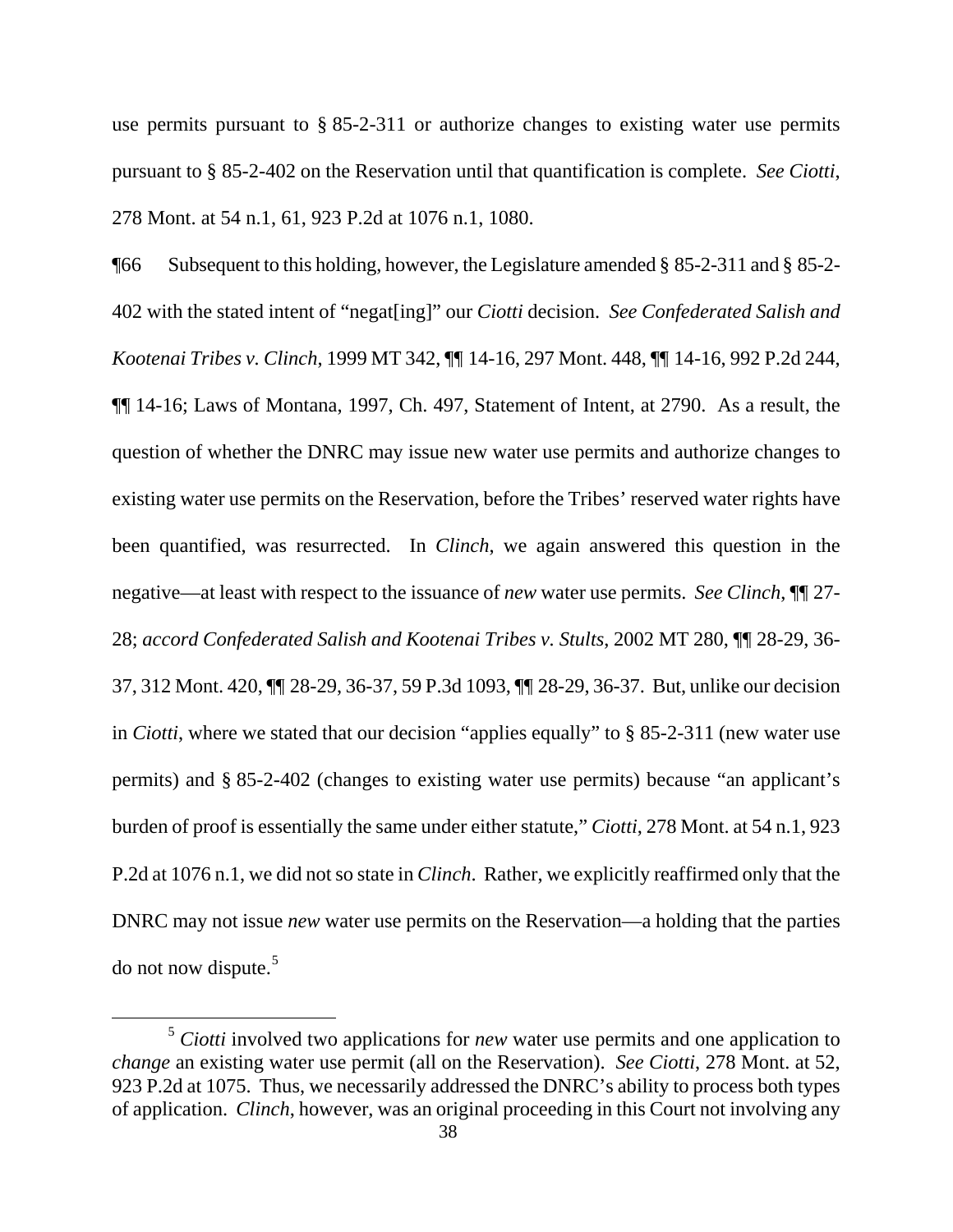¶67 Thus, a question remains as to whether, under the amended statutory language, the showing an applicant must make is still "essentially the same under [§ 85-2-311 and § 85-2- 402]." In other words, even though the DNRC may not issue new water use permits on the Reservation, may it nevertheless approve *changes* to existing water uses on the Reservation? This question represents the portion of our holding in *Ciotti* that we did not reaffirm explicitly in *Clinch*. *Compare Ciotti*, 278 Mont. at 54 n.1, 923 P.2d at 1076 n.1, *with Clinch*, ¶¶ 1, 27-28, *and Stults*, ¶¶ 6, 36-37.

¶68 The Tribes' position is that the DNRC may *not* approve such changes. More specifically, the Tribes allege that, as a matter of law, an applicant for a change in an existing water use on the Reservation still cannot prove that the proposed change will not "adversely affect" the Tribes' reserved water rights until those rights have been quantified. Accordingly, the Tribes maintain, it is not possible for the DNRC to make the requisite noadverse-effect determination and, thus, the DNRC cannot approve *any* applications to change an existing water use on the Reservation.

¶69 When considered in context, this particular challenge to the DNRC's regulation of water use on the Reservation is relatively narrow. The Tribes are challenging only the DNRC's ability to make a particular determination under § 85-2-402, MCA. Yet, while this challenge is narrow, it nevertheless implicates a more fundamental and far-reaching question: whether the DNRC has jurisdiction to regulate waters within the exterior boundaries of the

particular type of application, and our analysis addressed the amended version of § 85-2-311 only. *See Clinch*, ¶¶ 1, 14-28; *but see Clinch*, ¶ 30 (Rodeghiero, Judge, dissenting) (noting that an affidavit provided to this Court by the DNRC pertained both to the permitting of new uses and to changes in existing uses).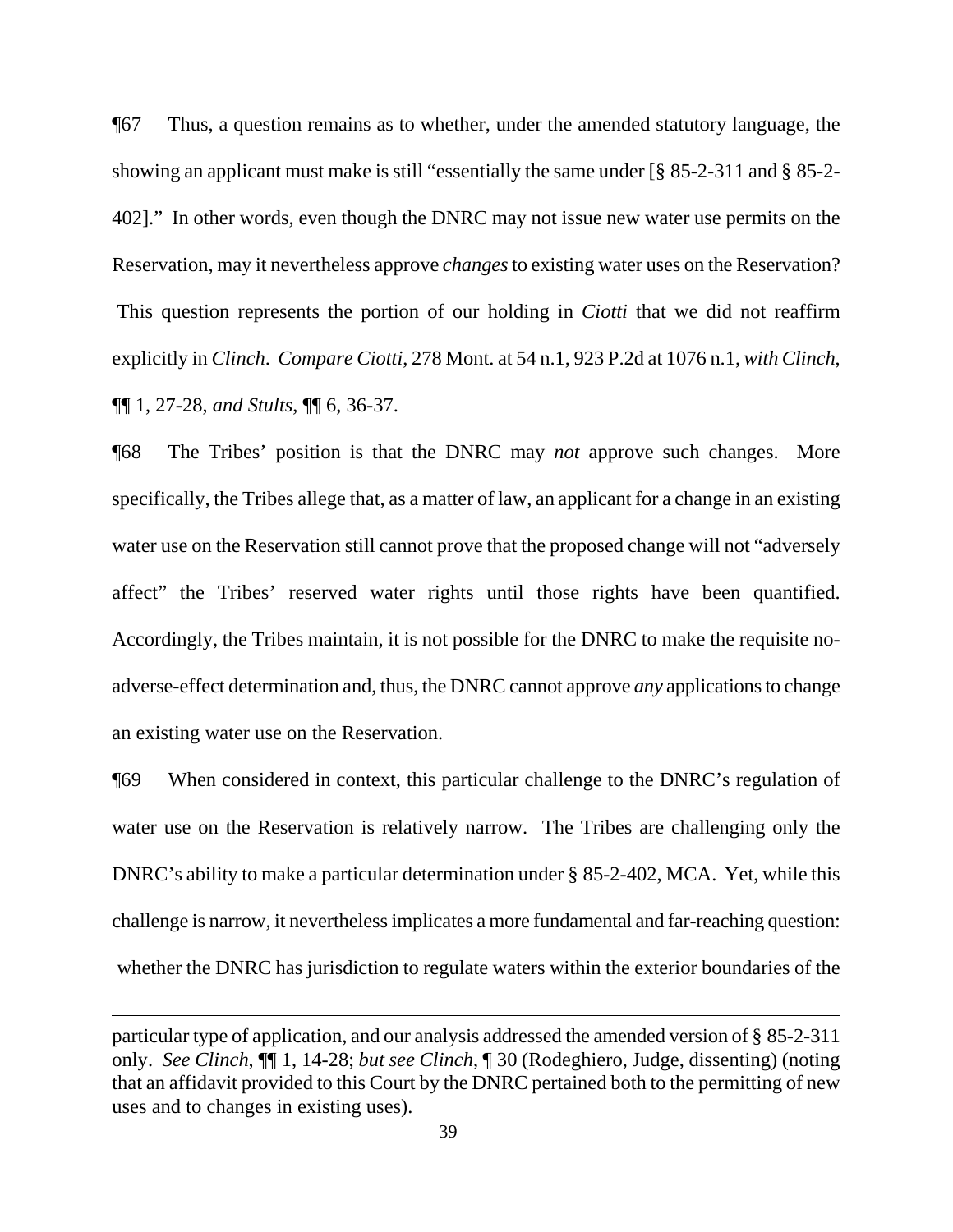Reservation in the first place. If it does not have such authority, then its approval of an application to change an existing use is void irrespective of whether the applicant was able to prove the requisite lack of adverse effect under  $\S$  85-2-402(2)(a). In his special concurrence in *Ciotti*, Justice Leaphart characterized this issue as a "threshold" inquiry. He argued that "[w]e cannot address the question of whether the applicants can comply with the requirements of the Water Use Act without making a threshold determination that the state had jurisdiction to apply the Water Use Act to the tribal waters in the first instance." *Ciotti*, 278 Mont. at 66, 923 P.2d at 1083 (Leaphart, J., specially concurring).

¶70 However, this jurisdictional question—the answer to which depends in large part on federal law—had been reserved to the federal courts by virtue of a lawsuit pending in the United States District Court for the District of Montana (No. CV-92-54-M-DWM) at the time we decided *Ciotti*. *See Ciotti*, 278 Mont. at 53, 923 P.2d at 1075; *Ciotti*, 278 Mont. at 65, 923 P.2d at 1082 (Leaphart, J., specially concurring). The Tribes had filed that lawsuit against the DNRC in May 1992 simultaneously with the filing of the *Ciotti* lawsuit in the Montana First Judicial District Court. Like *Ciotti*, the federal suit challenged the application of Montana's Water Use Act to Reservation waters; however, unlike *Ciotti*, in which the Tribes raised exclusively state-law claims, the federal suit raised exclusively federal-law claims. *See Ciotti*, 278 Mont. at 53, 923 P.2d at 1075; *Confederated Salish v. Simonich*, 29 F.3d 1398, 1401 (9th Cir. 1994). Specifically, the Tribes alleged in their federal complaint that the Water Use Act is preempted by federal law; that the DNRC's application of the Act to Reservation waters violates the McCarran Amendment and Fourteenth Amendment due process; and that the Act impairs the obligations set forth in the July 16, 1855 Treaty of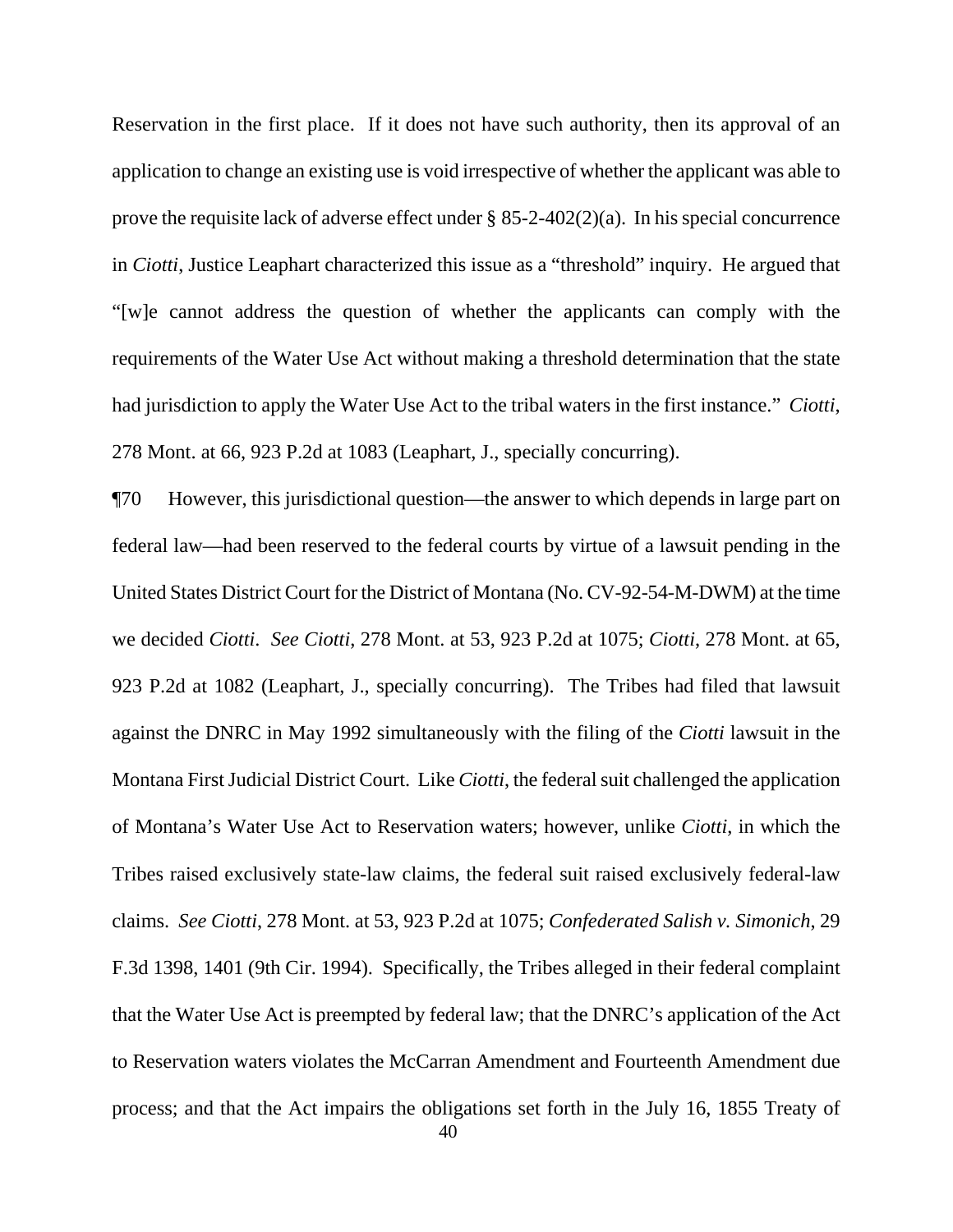Hellgate, 12 Stat. 975, and thereby violates the Contract Clause (U.S. Const. art. I, § 10, cl. 1). (These claims are set forth in the Tribes' brief in support of their complaint for temporary restraining order and injunction filed in the District Court. *See also* Brief of Appellee at 18, *Confederated Salish v. Simonich*, 29 F.3d 1398 (9th Cir. 1994) (No. 93-35103).)

¶71 Contemporaneously with the filing of their federal lawsuit, the Tribes filed motions to stay the federal proceedings pursuant to *Railroad Comm'n of Texas v. Pullman Co.*, 312 U.S. 496, 61 S.Ct. 643 (1941), and to reserve their right to litigate the foregoing federal claims in federal court pursuant to *England v. Louisiana State Bd. of Medical Examiners*, 375 U.S. 411, 84 S.Ct. 461 (1964), pending resolution of their state-law claims in the Montana courts. The United States District Court granted these motions, *see Simonich*, 29 F.3d at 1401, and the United States Court of Appeals for the Ninth Circuit sustained the district court's order, *see Simonich*, 29 F.3d at 1406, 1407. Consequently, the question of whether application of Montana's Water Use Act to Reservation waters violates federal law was—and still is reserved to the federal courts. Indeed, the Tribes so notified both the District Court and this Court in the case at hand. Notwithstanding this reservation, however, it is both appropriate and necessary, for the reasons which follow, for this Court to address the threshold jurisdictional question heretofore left unanswered.

B

¶72 In *England*, the Supreme Court held that when a federal court abstains from deciding an issue of federal law to enable the state courts to address an antecedent state-law issue, the litigant may reserve his right to return to federal court for the disposition of his federal claim.

*England*, 375 U.S. at 419-22, 84 S.Ct. at 467-68. The Court reasoned that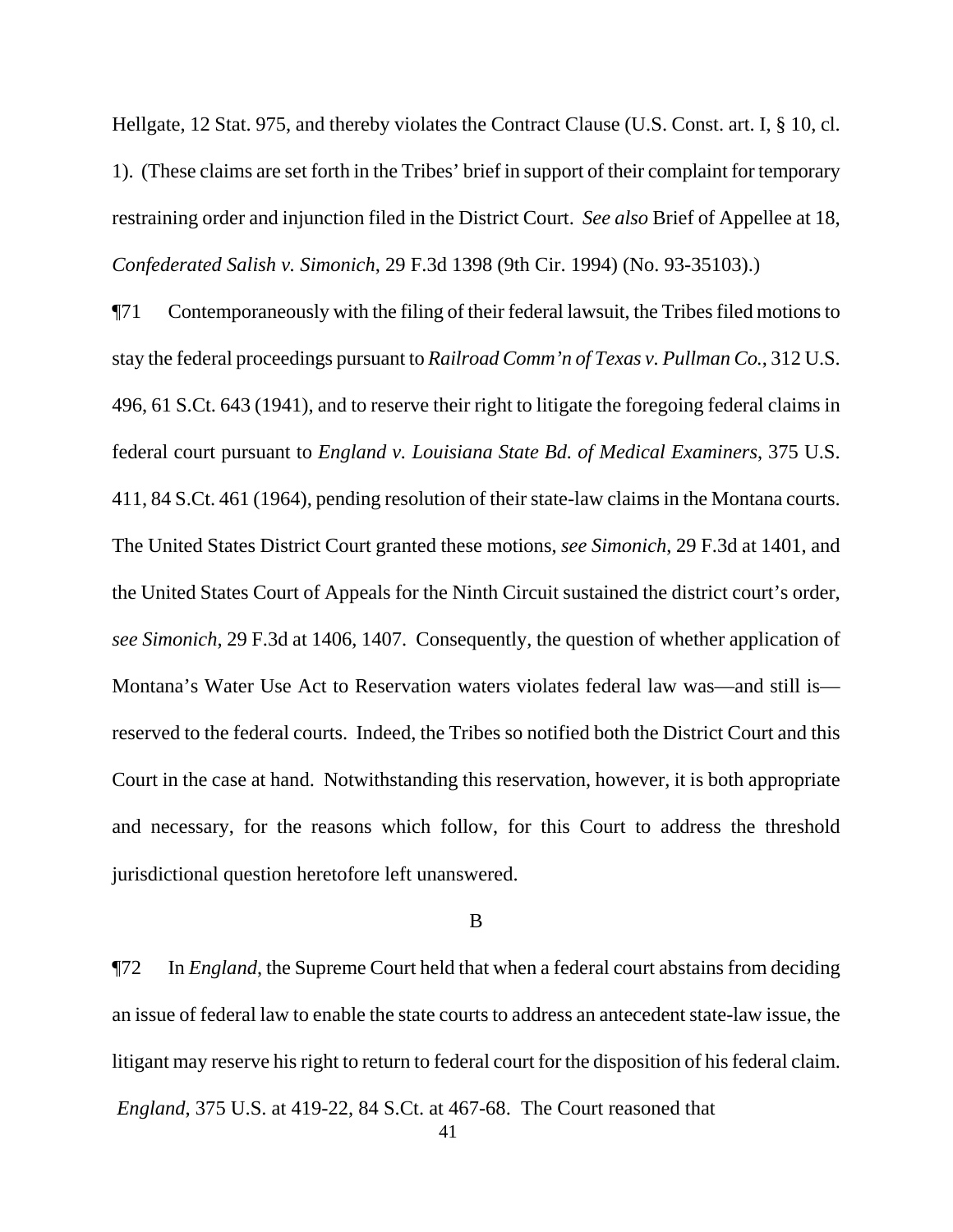[t]here are fundamental objections to any conclusion that a litigant who has properly invoked the jurisdiction of a Federal District Court to consider federal constitutional claims can be compelled, without his consent and through no fault of his own, to accept instead a state court's determination of those claims. Such a result would be at war with the unqualified terms in which Congress, pursuant to constitutional authorization, has conferred specific categories of jurisdiction upon the federal courts, and with the principle that "When a Federal court is properly appealed to in a case over which it has by law jurisdiction, it is its duty to take such jurisdiction . . . . The right of a party plaintiff to choose a Federal court where there is a choice cannot be properly denied."

*England*, 375 U.S. at 415, 84 S.Ct. at 464-65 (ellipsis in original, citation and footnote

omitted).

¶73 More recently, the Supreme Court explained the purpose of *Pullman* abstention in the

context of an *England* reservation:

"Typical" *England* cases generally involve federal constitutional challenges to a state statute that can be avoided if a state court construes the statute in a particular manner. In such cases, the purpose of abstention is not to afford state courts an opportunity to adjudicate an issue that is functionally identical to the federal question. To the contrary, the purpose of *Pullman* abstention in such cases is to avoid resolving the federal question by encouraging a state-law determination that may moot the federal controversy.

*San Remo Hotel, L. P. v. City and County of San Francisco*, 545 U.S. 323, 339, 125 S.Ct.

2491, 2502 (2005) (footnote omitted).

¶74 A litigant who has reserved a federal claim must inform the state courts what that

claim is, so that those courts may construe the state-law issue in light of the federal claim.

*England*, 375 U.S. at 420, 84 S.Ct. at 467. (As noted earlier, the Tribes did so in the case at

hand. *See* ¶ 70, *supra*.) However, the litigant is in no event to be denied his right to return to

the federal court, unless it clearly appears that he freely and without reservation submitted his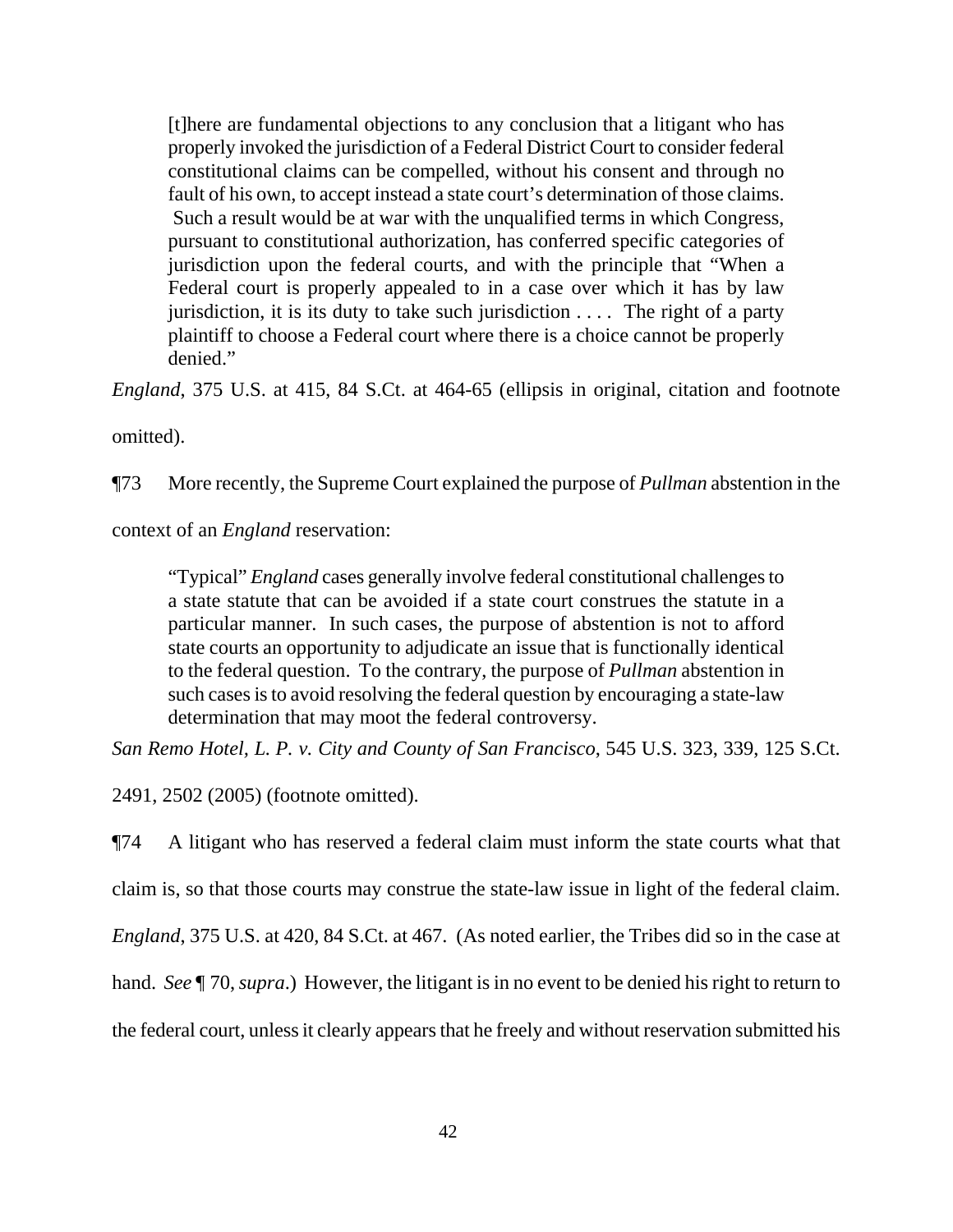federal claim for decision by the state courts, litigated it there, and had it decided there. *England*, 375 U.S. at 419, 421, 84 S.Ct. at 467, 468.

¶75 The Supreme Court noted that "the parties cannot prevent the state court from rendering a decision on the federal question if it chooses to do so." *England*, 375 U.S. at 421, 84 S.Ct. at 467. But the Court also presumed that "state courts, sharing the abstention doctrine's purpose of furthering the harmonious relation between state and federal authority, will respect a litigant's reservation of his federal claims for decision by the federal courts." *England*, 375 U.S. at 421 n.12, 84 S.Ct. at 468 n.12 (citation and internal quotation marks omitted). Moreover, the Court noted that when a reservation has been made, the right to return to the federal court "will in all events be preserved" (unless the litigant voluntarily and fully litigated his federal claims in the state courts despite the reservation). *England*, 375 U.S. at 421-22, 84 S.Ct. at 468. This suggests that a decision rendered by the state court on the reserved federal claims will be in the nature of an advisory opinion. *See*, *e.g.*, *28 East Jackson Enterprises, Inc. v. Rosewell*, 380 N.E.2d 895 (Ill. App. 1978).

¶76 At the same time, however, it seems unlikely that the Supreme Court contemplated that an *England* reservation would prevent a state court or administrative agency from addressing the question of its own jurisdiction over a particular case or controversy—even when that determination requires the state court or administrative agency to interpret federal law, as in the case at hand. Indeed, such an understanding of *England* would conflict with the Supreme Court's recent pronouncement in *Arbaugh v. Y & H Corp.*, 546 U.S. 500, \_\_\_\_, 126 S.Ct. 1235, 1244 (2006), that "courts, including this Court, have *an independent obligation* to determine whether subject-matter jurisdiction exists, even in the absence of a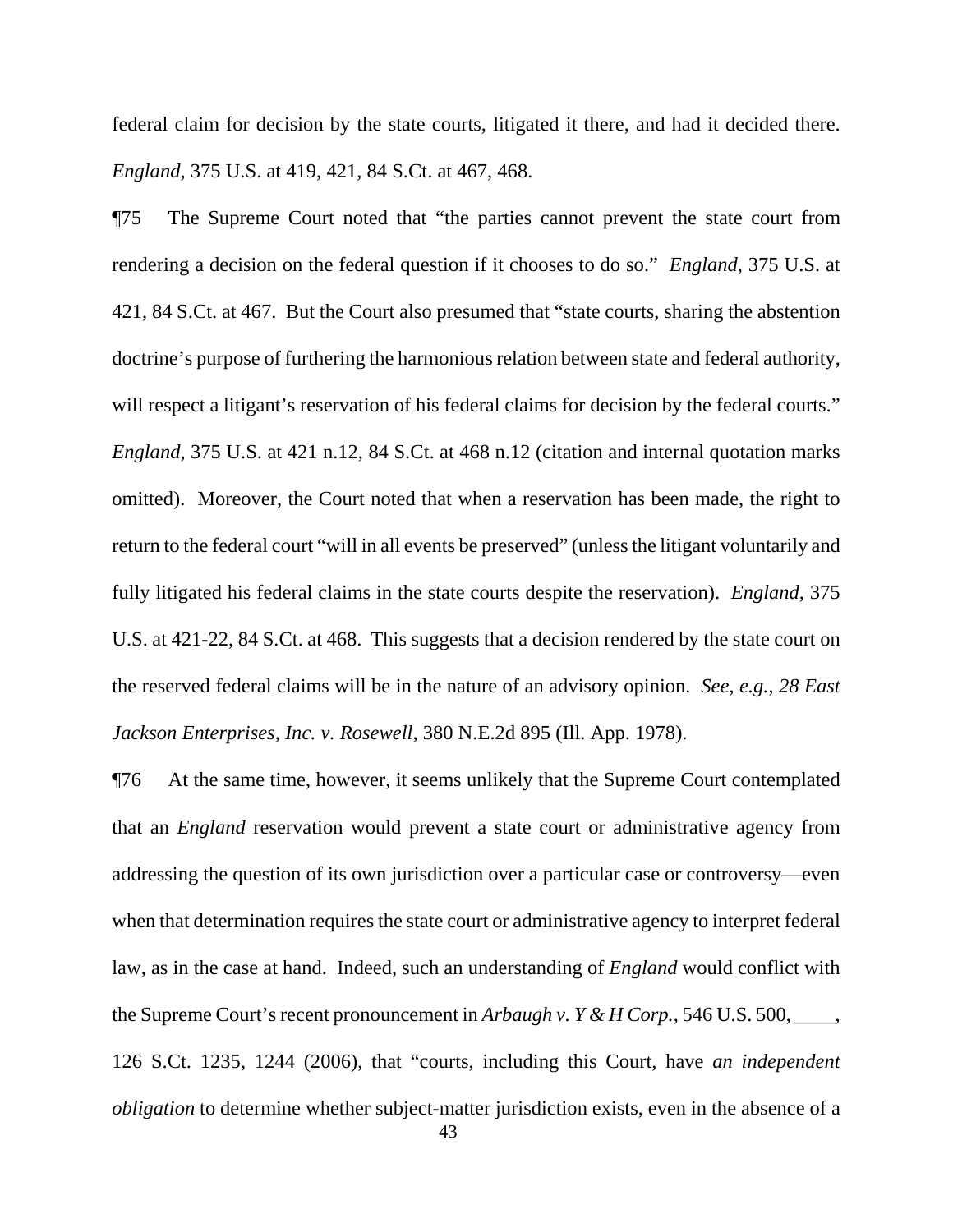challenge from any party" (emphasis added). Jurisdiction involves the fundamental power and authority of a court or an administrative agency to determine and hear a case or issue. *Arbaugh*, 546 U.S. at \_\_\_\_, 126 S.Ct. at 1244; *Stanley v. Lemire*, 2006 MT 304, ¶ 30, 334 Mont. 489, ¶ 30, 148 P.3d 643, ¶ 30 (citing *State v. Diesen*, 1998 MT 163, ¶ 5, 290 Mont. 55, ¶ 5, 964 P.2d 712, ¶ 5); *Auto Parts v. Employment Relations Div.*, 2001 MT 72, ¶ 38, 305 Mont. 40, ¶ 38, 23 P.3d 193, ¶ 38. Accordingly, jurisdiction can never be forfeited or waived, and questions of jurisdiction may be addressed *sua sponte*. *Arbaugh*, 546 U.S. at \_\_\_\_, 126 S.Ct. at 1244; *Stanley*, ¶ 32; *State v. Reeder*, 2004 MT 244, ¶ 4, 323 Mont. 15, ¶ 4, 97 P.3d 1104, ¶ 4.

¶77 It would contravene these principles to ignore the jurisdictional question implicated here. Neither this Court nor the DNRC may presume that the State has the power to regulate waters on the Reservation. Likewise, the DNRC may not proceed in the possible absence of authority simply because the question of its jurisdiction is on hold in the United States District Court. The State either has jurisdiction over Reservation waters or it does not; and if it does not, any regulatory action taken with respect to those waters is void. If anything, the abstention doctrine's purpose of " 'furthering the harmonious relation between state and federal authority,' " *England*, 375 U.S. at 421 n.12, 84 S.Ct. at 468 n.12 (quoting *Pullman*, 312 U.S. at 501, 61 S.Ct. at 645), is *hindered* when state courts and administrative agencies are restrained by an *England* reservation from addressing a question of their own subjectmatter jurisdiction.

 44 ¶78 For these reasons, it is essential that we address, as a threshold matter, whether the DNRC has jurisdiction over waters within the exterior boundaries of the Reservation. As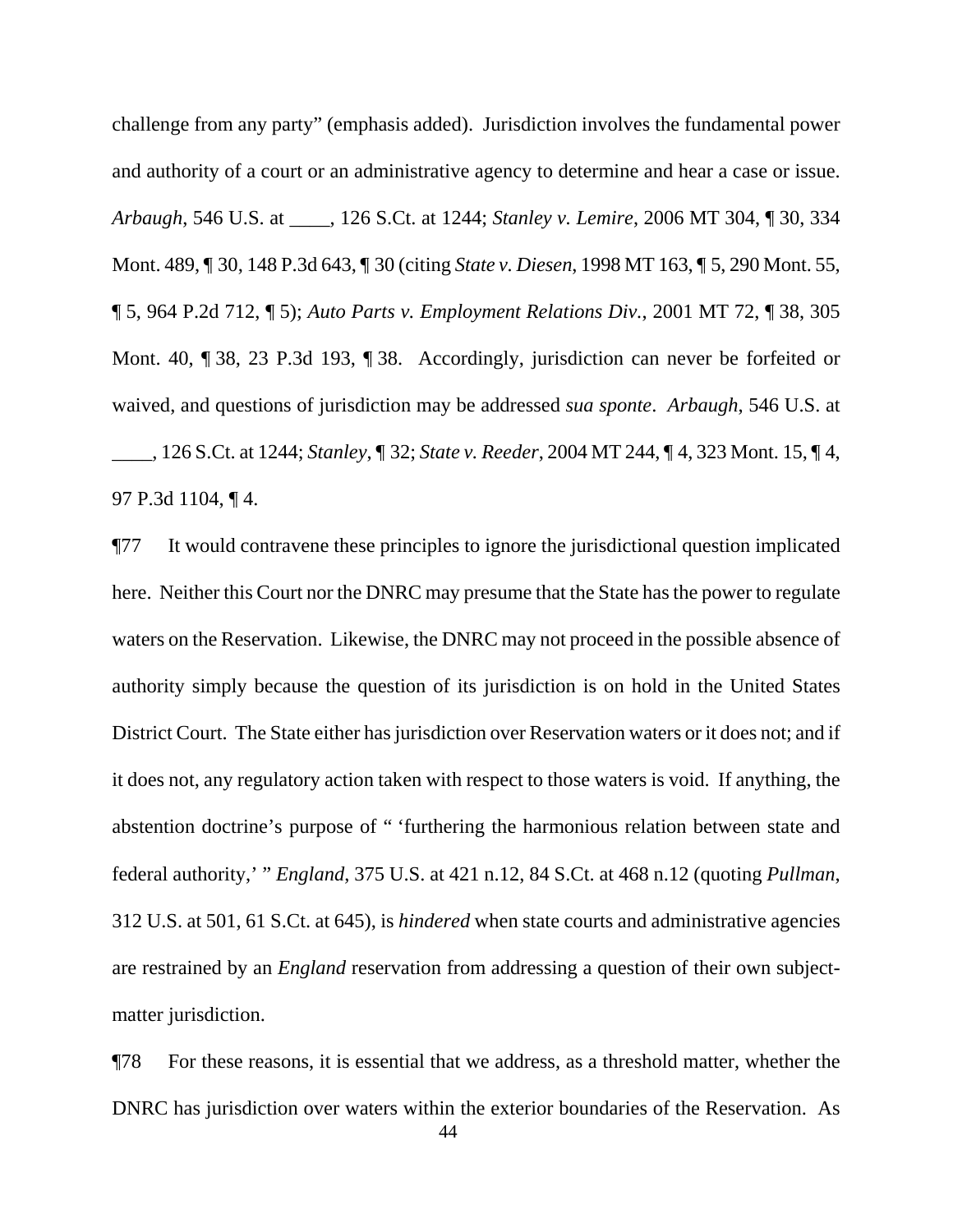Justice Leaphart observed in *Ciotti*, "[i]n the absence of state jurisdiction to regulate or administer tribal water, compliance with the Water Use Act is immaterial." *Ciotti*, 278 Mont. at 65, 923 P.2d at 1082 (Leaphart, J., specially concurring).

C

¶79 The majority likewise concludes that we must address this threshold jurisdictional question; however, in reaching this conclusion, the majority proffers merely that "it is appropriate for this Court to address issues of federal law, regardless of whether those claims have been raised elsewhere." Opinion,  $\P$  20 n.5. Given the implications of our doing so in the face of an *England* reservation, I must dispute the majority's broad, unqualified statement. Our addressing certain federal-law issues in this case, notwithstanding the Tribes' *England* reservation, is warranted due to our "independent obligation to determine whether subject-matter jurisdiction exists," *Arbaugh*, 546 U.S. at \_\_\_\_, 126 S.Ct. at 1244, not because of some categorical principle lacking any deference to the *England* doctrine whatsoever. ¶80 Notably, the authorities cited by the majority do not support the majority's broad assertion. For one thing, neither *Arizona v. San Carlos Apache Tribe of Arizona*, 463 U.S. 545, 103 S.Ct. 3201 (1983), nor *State ex rel. Greely v. Confederated Salish and Kootenai Tribes*, 219 Mont. 7[6](#page-44-0), 712 P.2d 754 (1985), involved an *England* reservation.<sup>6</sup> And for another, the maxim that state courts have a solemn obligation to follow federal law in Indian water rights cases (*see* Opinion, ¶ 20 n.5) is not authority for a state court to reach a federal

<span id="page-44-0"></span><sup>6</sup> The same is true of *Leichtfuss v. Dabney*, 2005 MT 271, 329 Mont. 129, 122 P.3d 1220, on which the majority apparently relies as an alternative ground for addressing federallaw issues in this case. *See* Opinion, ¶ 14 (citing *Leichtfuss*, ¶ 37 n.8).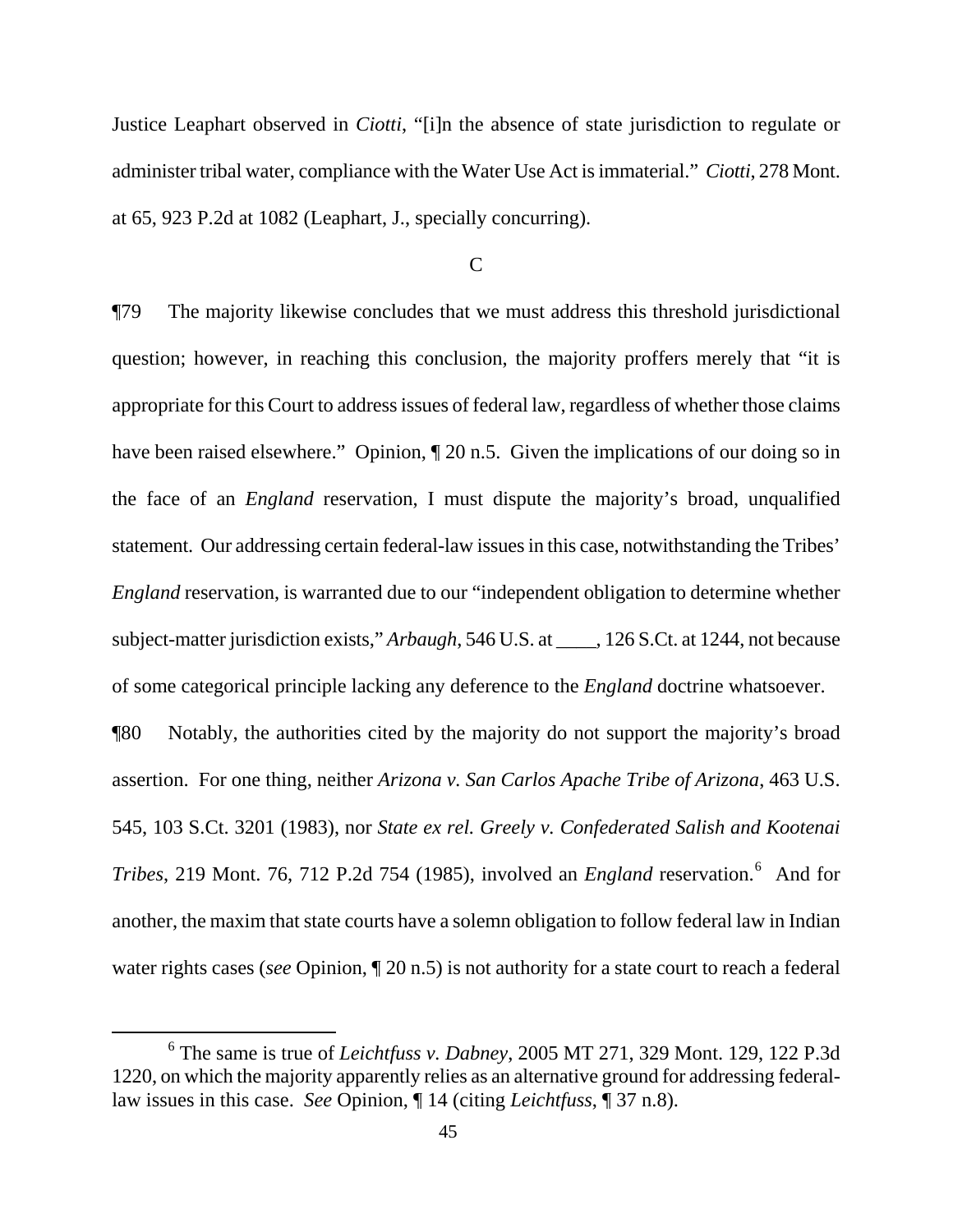claim that otherwise is not properly before the court. (Indeed, we appear to be *ignoring* federal law—specifically *England*—by analyzing federal-law issues that the Tribes have specifically reserved to the federal courts.) In this regard, the majority's reasoning—that we may address issues of federal law because we are required to follow federal law—is circular. We have no need to follow federal law unless we properly have before us an issue involving federal law, and that is the question here—one which the majority fails to answer.

¶81 The third case cited by the majority—*Simonich*—is at least relevant to the *England* reservation issue. In *Simonich*, the Ninth Circuit stated as follows:

The state court is not enjoined from hearing and deciding the federal claims. The *England* reservation order simply reserves to the federal court jurisdiction to decide the federal claims. It gives *the Tribes* the option of presenting all their claims to the state court or waiting and presenting their federal claims to the federal court after the state litigation ends.

*Simonich*, 29 F.3d at 1406 (emphasis added). The majority selectively quotes the first sentence of this passage (*see* Opinion, ¶ 20 n.5), leaving out the crucial clarifying language which follows. The federal court has jurisdiction to decide the federal claims unless and until *the Tribes* exercise their option to present those claims to the state courts, which the parties agree the Tribes have not done in this case. *See also Instructional Systems, Inc. v. Computer Curriculum Corp.*, 35 F.3d 813, 821 (3rd Cir. 1994) ("It is the actions of the displaced litigant which are controlling.").

¶82 The Supreme Court assumed in *England* that "state courts, sharing the abstention doctrine's purpose of furthering the harmonious relation between state and federal authority, will respect a litigant's reservation of his federal claims for decision by the federal courts."

*England*, 375 U.S. at 421 n.12, 84 S.Ct. at 468 n.12 (citation and internal quotation marks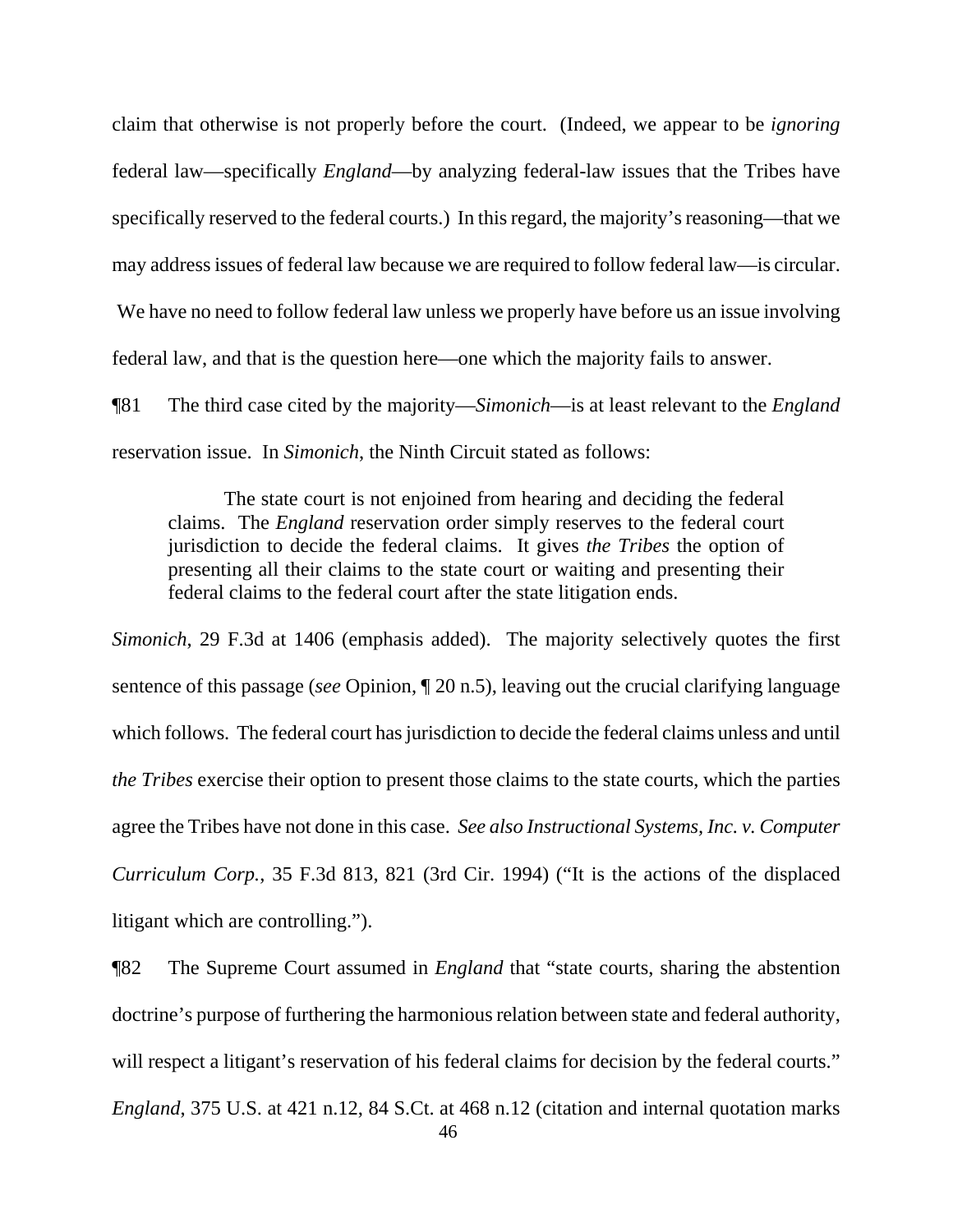omitted). Because we are not doing so here, a detailed explanation of why is required. Unfortunately, the majority has declined to provide one.

### IV

¶83 For purposes of analyzing the threshold question of whether the DNRC has jurisdiction over Reservation waters, it is essential first to set forth the fundamental principles of Indian reserved water rights. In *State ex rel. Greely v. Confederated Salish and Kootenai Tribes*, 219 Mont. 76, 712 P.2d 754 (1985), we explained that state appropriative water rights and Indian reserved water rights differ in origin and definition. *Greely*, 219 Mont. at 89, 712 P.2d at 762. For one thing, state-created water rights are defined and governed by state law, whereas Indian reserved water rights are created or recognized by the federal treaty, statute, agreement, or executive order establishing the Indian reservation. *Greely*, 219 Mont. at 89, 90, 712 P.2d at 762.

¶84 Furthermore, state appropriative water rights are based on actual use. We explained this requirement as follows:

Most western states, including Montana, adopted the prior appropriation doctrine under which water is apportioned on the basis of use. "As between appropriators, the first in time is the first in right." Section 85-2-401(1), MCA. An appropriator is generally entitled to a specified quantity of water so long as actual, beneficial use is made of the water. See § 85-2-404, MCA. Generally, an appropriator of a state-created right must divert, impound or withdraw water to appropriate. See §§ 85-2-102(1) & 85-2-234(5)(g), MCA.

 47 *Greely*, 219 Mont. at 89, 712 P.2d at 762. Indian reserved water rights, by contrast, are neither created by use nor lost by nonuse. In other words, they may exist without a present or actual use. *Greely*, 219 Mont. at 90, 712 P.2d at 762. Such rights fall generally into two categories: those reserved to carry out the purposes of the reservation (e.g., transforming the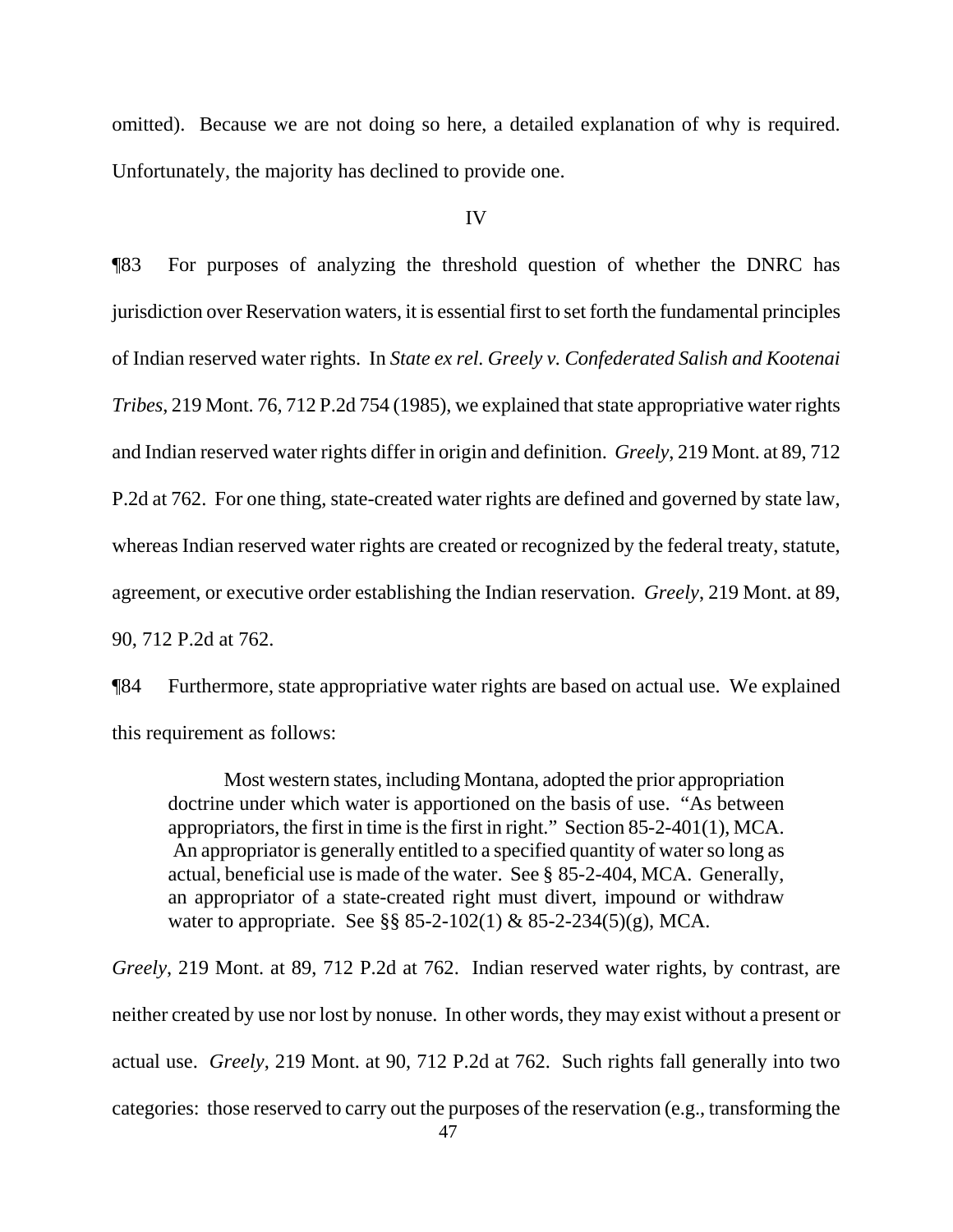Indians into agrarians) and those reserved to maintain preexisting uses or aboriginal practices (e.g., fishing, hunting, gathering, pasturing). *See Cohen's Handbook of Federal Indian Law* § 19.02, at 1171-73 (Nell Jessup Newton et al. eds., 2005); Michael C. Blumm, *Reserved Water Rights*, in *4 Waters and Water Rights* §§ 37.02-37.02(a)(2), at 37-21 to 37-28 (Robert E. Beck ed., 1991 ed., Matthew Bender 2003); Judith V. Royster, *Winters in the East: Tribal Reserved Rights to Water in Riparian States*, 25 Wm. & Mary Envtl. L. & Policy Rev. 169, 173-79 (2000).

¶85 The former—Indian reserved water rights for reservation purposes—"spring from the act of reserving lands for particular purposes, typically transforming nomadic Indians into productive agrarians." Blumm, *Reserved Water Rights*, § 37.01(b)(2), at 37-13. This implied-reservation-of-water doctrine originated in *Winters v. United States*, 207 U.S. 564, 28 S.Ct. 207 (1908), wherein the Supreme Court held that the 1888 agreement that resulted in the creation of the Fort Belknap Indian Reservation implied a reservation of water to accomplish the purposes of the treaty agreement. *See Winters*, 207 U.S. at 575-77, 28 S.Ct. at 211-12; *see also Greely*, 219 Mont. at 89, 712 P.2d at 762. In reaching this conclusion, the Court first noted that in entering into the agreement, it was the policy of the government and the desire of the Indians to change from a nomadic to a pastoral people. Yet, the lands on which they were to settle were arid and, without irrigation, "practically valueless." *Winters*, 207 U.S. at 576, 28 S.Ct. at 211. The Court questioned, rhetorically, whether the Indians, though they "had command of the lands and the waters—command of all their beneficial use, whether kept for hunting, and grazing roving herds of stock, or turned to agriculture and the arts of civilization"—would have reduced the area of their occupation and simultaneously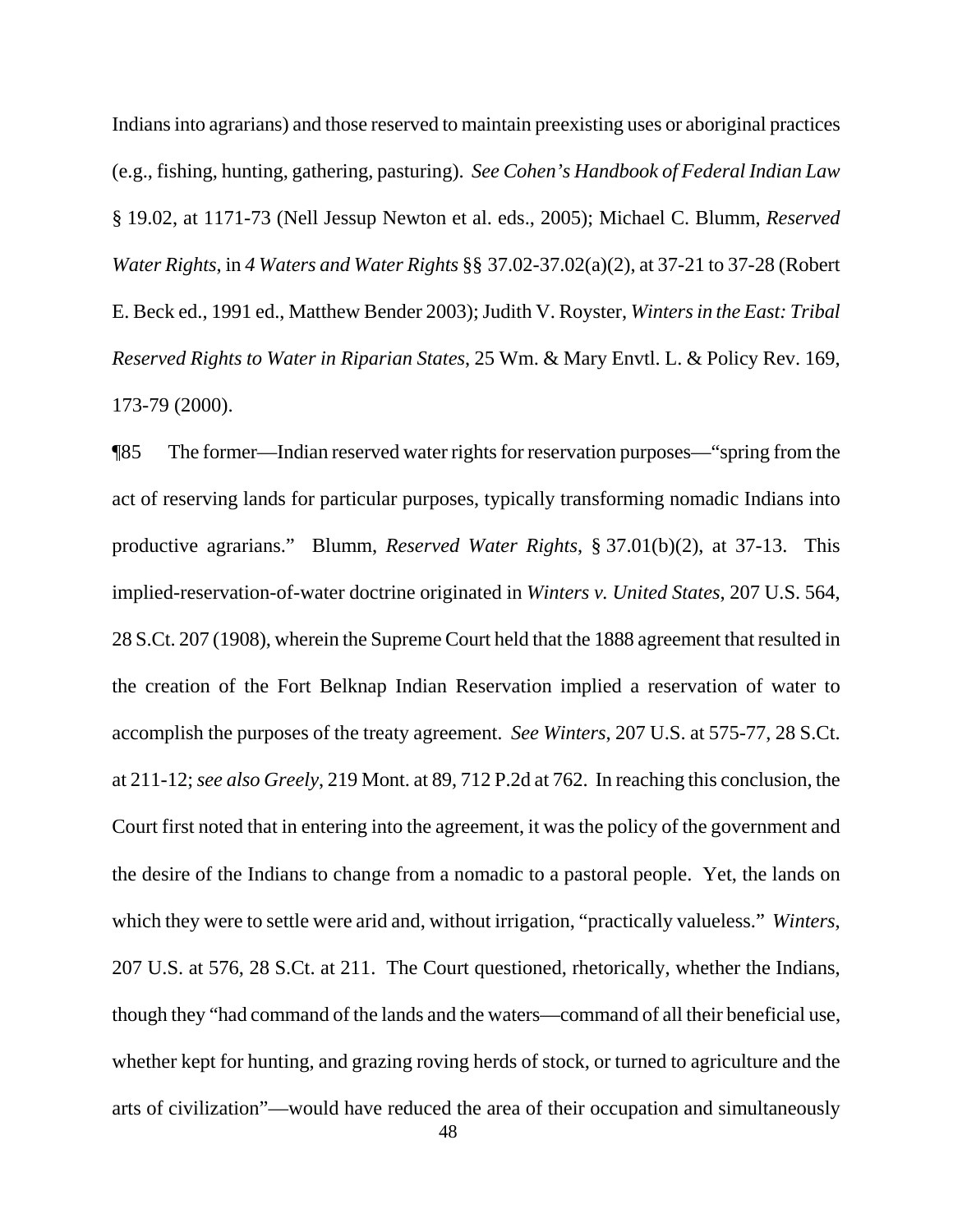given up the waters which made it valuable or adequate. *Winters*, 207 U.S. at 576, 28 S.Ct. at 211 (internal quotation marks omitted). In deciding between two inferences, one of which would support the purpose of the agreement between the Indians and the government and the other which would impair or defeat it, and mindful of the rule of interpretation of agreements and treaties with the Indians, under which ambiguities occurring will be resolved from the standpoint of the Indians, the Court concluded that the Indians did not intend to relinquish their right to water sufficient to sustain them on the reserved land. *Winters*, 207 U.S. at 576- 77, 28 S.Ct. at 211.

¶86 Indian reserved water rights for reservation purposes, therefore, are those which were reserved implicitly by the agreement establishing the reservation so that the purposes for which the land was set aside can be fulfilled. *See Greely*, 219 Mont. at 89-90, 712 P.2d at 762. As such, they are defined by reference to the purposes of the reservation—e.g., agriculture; grazing roving herds of stock; developing, preserving, producing, or sustaining food and other resources; providing a livelihood; and "the arts of civilization." *See Greely*, 219 Mont. at 89-90, 92-93, 712 P.2d at 762, 764-65; *Winters*, 207 U.S. at 576, 28 S.Ct. at 211; *see also United States v. Anderson*, 736 F.2d 1358, 1362 (9th Cir. 1984) (observing that the establishment of an Indian reservation implies a right to sufficient unappropriated water to fulfill the purposes of that reservation, and that such tribal reserved "*Winters* rights" vest on the date of the creation of the Indian reservation (citing *United States v. New Mexico*, 438 U.S. 696, 698-700, 98 S.Ct. 3012, 3013-14 (1978), and *Winters*, 207 U.S. at 576-78, 28 S.Ct. at 211-12)). Again, as noted above, such rights are not limited to actual, present uses of the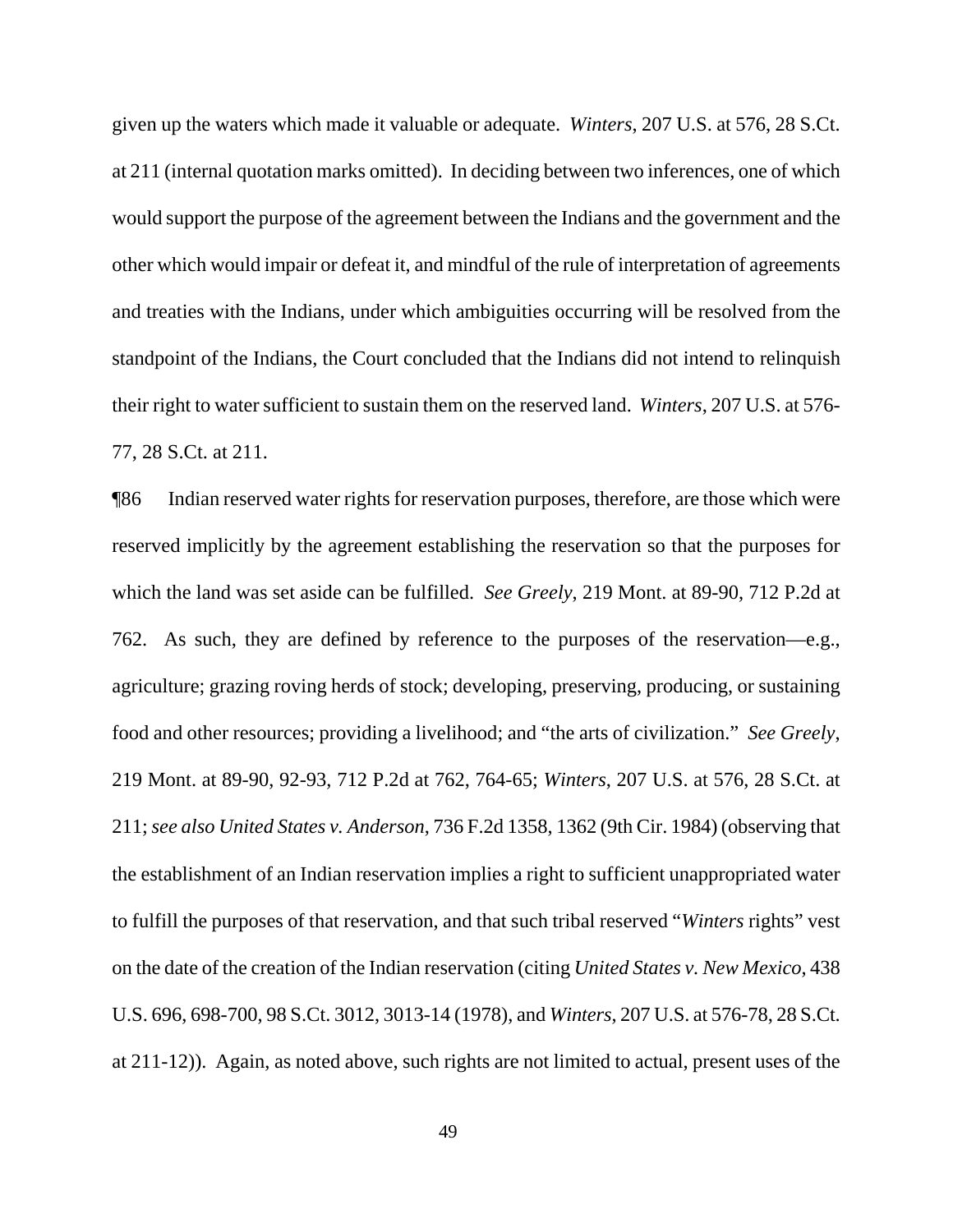water; rather, they may include future needs and uses. *Greely*, 219 Mont. at 90, 93, 712 P.2d at 762, 765.

¶87 Indian reserved water rights for aboriginal practices, by contrast, preserve uses of water that existed *before* the creation of the reservation. *Greely*, 219 Mont. at 92, 712 P.2d at 764. As we explained in *Greely*, "[u]ninterrupted use and occupation of land can create 'aboriginal title.' " *Greely*, 219 Mont. at 90-91, 712 P.2d at 763 (citing *United States v. Klamath Indians*, 304 U.S. 119, 122-23, 58 S.Ct. 799, 801 (1938), and *United States v. Adair*, 723 F.2d 1394, 1413 (9th Cir. 1983)). This "aboriginal title" includes "an aboriginal right to the water used by the Tribe as it flowed through its homeland." *Adair*, 723 F.2d at 1413. Thus, "aboriginal-Indian reserved water rights exist from time immemorial and are *merely recognized* by the document that reserves the Indian land." *Greely*, 219 Mont. at 97, 712 P.2d at 767 (emphasis added); *accord Adair*, 723 F.2d at 1414 ("The [Klamath Tribe's aboriginal water] rights were not created by the 1864 Treaty, rather, the treaty confirmed the continued existence of these rights."). Indeed, "[t]reaties do not implicitly diminish aboriginal holdings." *Greely*, 219 Mont. at 90, 712 P.2d at 763. To the contrary, "[a]n Indian reservation will be defined to protect any pre-existing possessory rights of the Indians unless a contrary intent clearly appears in the document or statute that created the reservation." *Greely*, 219 Mont. at 91, 712 P.2d at 763. These principles derive from the fact that " 'the treaty is not a grant of rights to the Indians, but a grant of rights from them—a reservation of those not granted.' " *Greely*, 219 Mont. at 90, 712 P.2d at 763 (quoting *Adair*,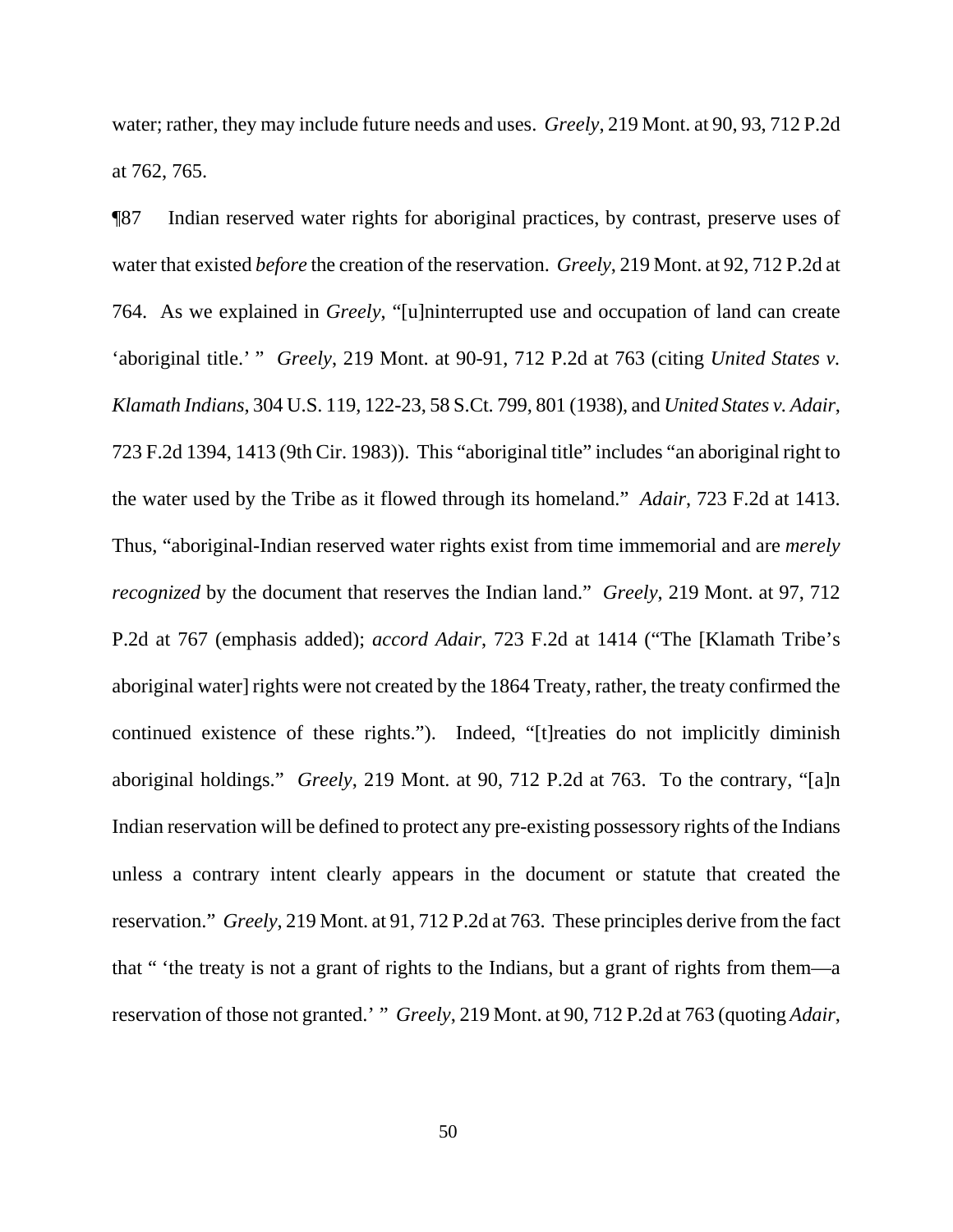723 F.2d at 1412-13, in turn quoting *United States v. Winans*, 198 U.S. 371, 381, 25 S.Ct. 662, 664 (1905)).<sup>[7](#page-50-0)</sup>

¶88 An Indian reserved water right for aboriginal purposes is "unusual" in that it commonly is "non-consumptive." *Adair*, 723 F.2d at 1411; *Greely*, 219 Mont. at 93, 712 P.2d at 764. In *Adair*, the Ninth Circuit explained this unusual nature while discussing a water right reserved to further a tribe's hunting and fishing purposes, as follows:

The holder of such a right is not entitled to withdraw water from the stream for agricultural, industrial, or other consumptive uses (absent independent consumptive rights). Rather, the entitlement consists of *the right to prevent other appropriators from depleting the streams waters below a protected level in any area where the non-consumptive right applies*. In this respect, the water right reserved for the Tribe to hunt and fish has no corollary in the common law of prior appropriations.

*Adair*, 723 F.2d at 1411 (emphasis added, citation omitted). Thus, a reservation of the right to continue an aboriginal practice concomitantly reserves the right to water sufficient in quantity to ensure that the practice does in fact continue. This category of rights plays a central role in the Tribes' contention in the instant case that the DNRC cannot make a noadverse-effect determination until the Tribes' reserved water rights have been quantified. ¶89 The origin of the Tribes' reserved water rights is the July 16, 1855 Treaty with the Flatheads, &c. (commonly referred to as the Treaty of Hellgate), 12 Stat. 975, reprinted in 2 Kappler, *Indian Affairs: Laws and Treaties*, 722-25 (1904). According to the Tribes, they "ceded to the United States millions of acres of their aboriginal homelands and in exchange

<span id="page-50-0"></span> $7$  Recognition of Indian reserved water rights for aboriginal practices is sometimes traced to *Winans*. *See* Blumm, *Reserved Water Rights*, § 37.01(b), at 37-6 to 37-7, and § 37.02, at 37-21; Royster, 25 Wm. & Mary Envtl. L. & Policy Rev. at 177-78.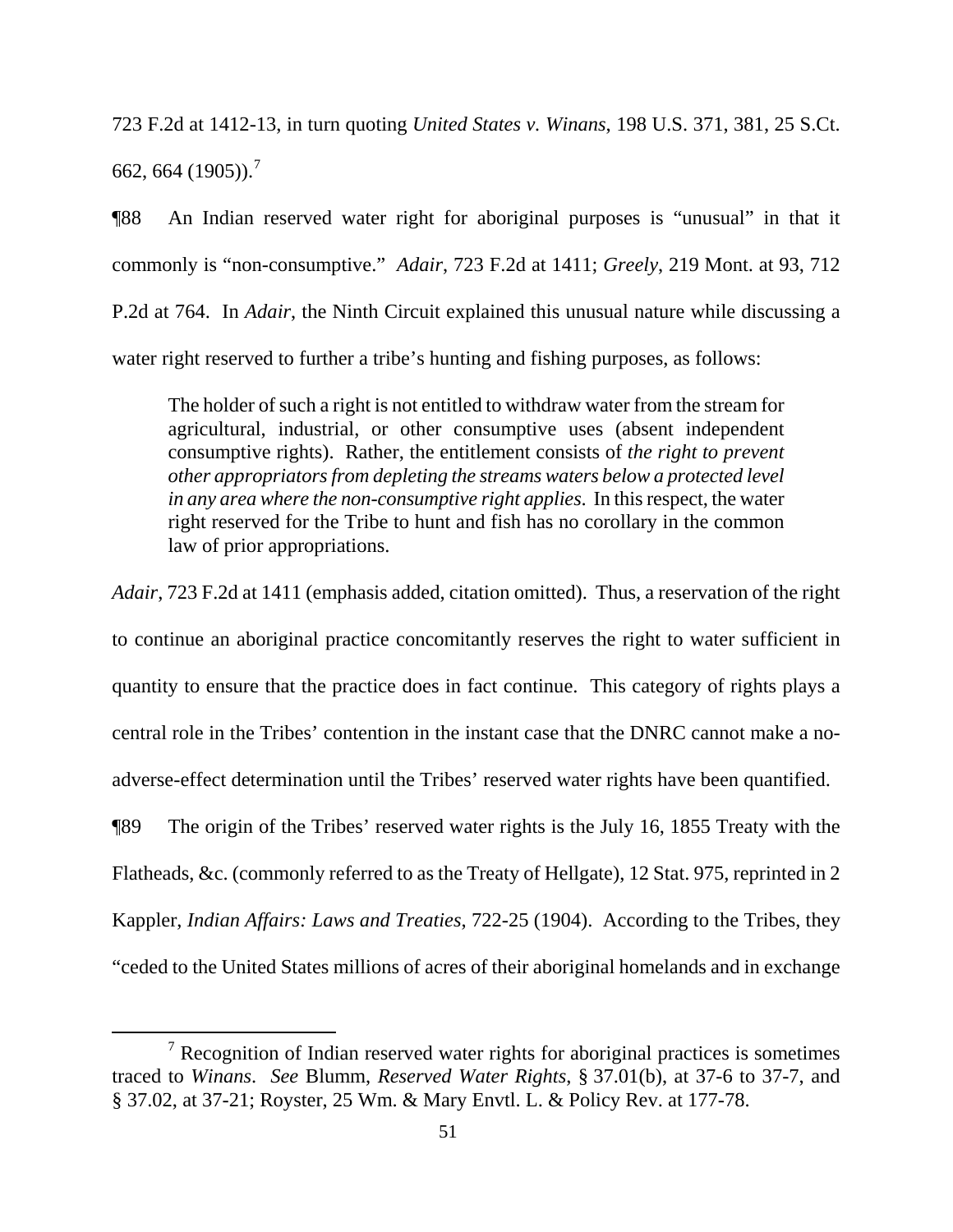reserved the Flathead Indian Reservation for the 'exclusive use and benefit of said confederated tribes as an Indian reservation' in perpetuity" (quoting Article 2 of the Treaty of Hellgate). The Treaty of Hellgate secured the Tribes' aboriginal fishing, hunting, gathering, and pasturing rights<sup>[8](#page-51-0)</sup> and the Tribes' implied reserved water rights under the *Winters* doctrine "to accomplish the purposes of the treaty agreement," *Greely*, 219 Mont. at 89, 712 P.2d at 762. These rights, however, have not yet been quantified; in other words, the precise quantity or scope of water encompassed by the Tribes' express fishing, hunting, gathering, and pasturing rights and the precise quantity necessary to fulfill the purposes of the reservation have not yet been determined. (As noted above, the Tribes have been in negotiations with the Montana Reserved Water Rights Compact Commission to do so, but as far as the record before us discloses, those negotiations are still ongoing.)

## V

¶90 Turning now to the threshold jurisdictional question, state regulatory authority over waters within the exterior boundaries of the Reservation depends on the type of water right at issue. Here, the DNRC's regulatory action is directed at putative state-law water rights held by non-Indians (the Axes); however, because the Axes' rights postdate the 1855 Treaty of

<span id="page-51-0"></span> $8$  Article 3 of the Treaty of Hellgate provides, in relevant part: "The exclusive right of taking fish in all the streams running through or bordering said reservation is further secured to said Indians; as also the right of taking fish at all usual and accustomed places, in common with citizens of the Territory, and of erecting temporary buildings for curing; together with the privilege of hunting, gathering roots and berries, and pasturing their horses and cattle upon open and unclaimed land."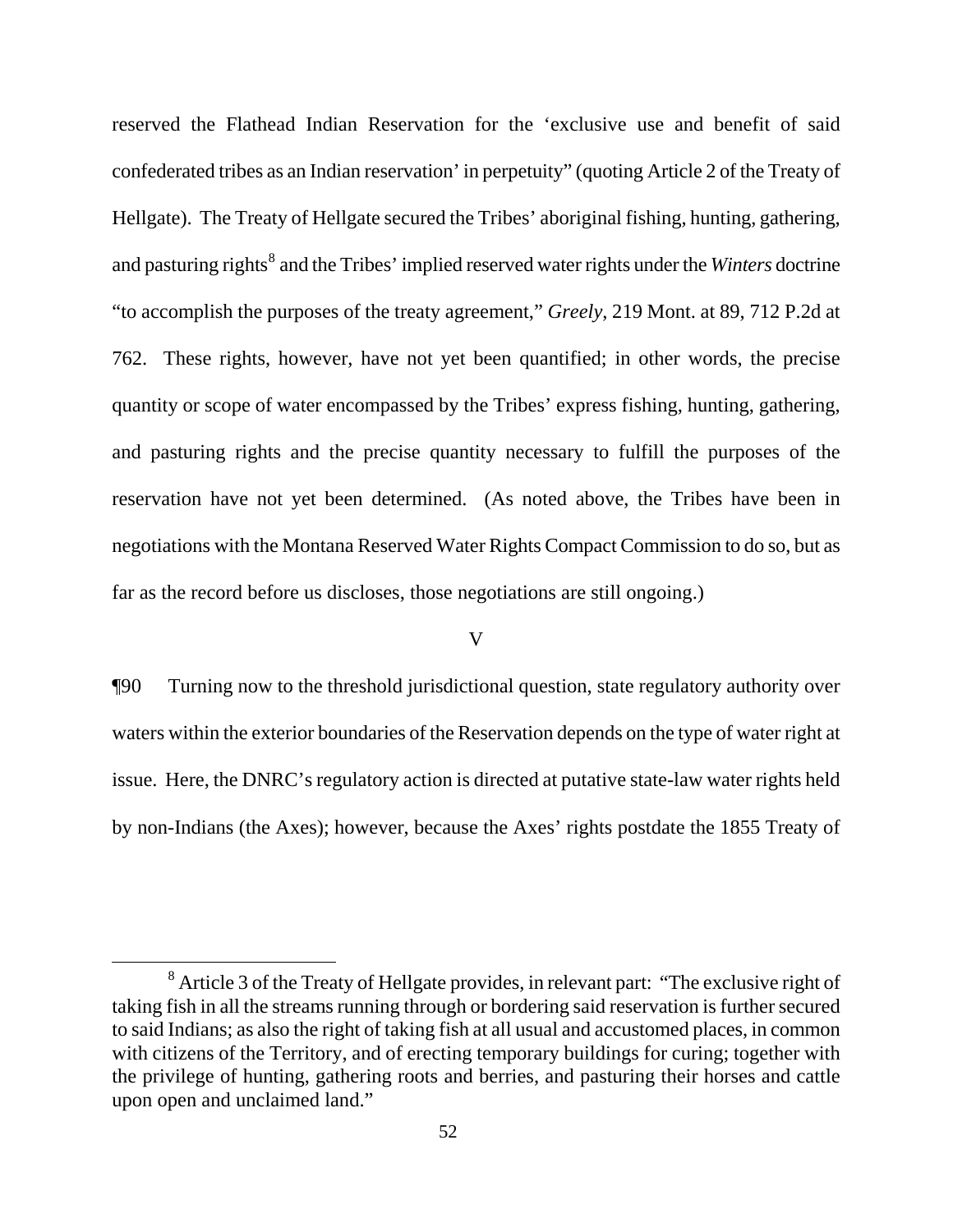Hellgate,<sup>[9](#page-52-0)</sup> and because the Tribes' reserved water rights have not yet been quantified, it is not possible at present to know whether the Axes' rights are, in actual fact, "empty" rights to waters that are encompassed within the Tribes' reserved water rights (as opposed to rights to non-reserved—i.e., excess or surplus—waters on the Reservation).

¶91 But even if the Axes' water rights are, in actual fact, to non-reserved waters, the Tribes have suggested that the DNRC's assertion of regulatory authority over such rights is concomitantly an unlawful assertion of regulatory authority over the Tribes' unquantified reserved water rights. Essentially, they allege that the DNRC's approval of an application to change an existing water use on the Reservation necessarily constitutes a determination of "the competing existing Tribal water right[s]." As a result, in the Tribes' view, the DNRC is engaged in, and its proceedings amount to, impermissible "piecemeal adjudications" of the Tribes' unquantified reserved water rights, *see Colorado River Water Conservation Dist. v. United States*, 424 U.S. 800, 819, 96 S.Ct. 1236, 1247 (1976).

¶92 In addition, Amici Curiae Affected Landowners inform us that some landowners on the Reservation are non-Indian successors to Indian allottees and that these landowners

<span id="page-52-0"></span><sup>&</sup>lt;sup>9</sup> According to the Public Notice published by the DNRC in November 2000, the Axes' two water rights have priority dates of 1941 and 1913. However, because there has as yet been no adjudication of water rights on the Reservation, the substance of the Axes' rights is unknown. *See* Donald D. MacIntyre, *The Adjudication of Montana's Waters—A Blueprint for Improving the Judicial Structure*, 49 Mont. L. Rev. 211, 219 (1988) ("The lack of good records and the existence of exaggerated filings in existing records is indicative of the fact that water rights in Montana prior to 1973 were neither quantified nor prioritized. These two elements are the essential elements in the bundle of sticks recognized as a water right. Therefore, no one really knows what 'existing right' is recognized and confirmed [by Article IX, Section 3(1) of the Montana Constitution]. Logically, 'the existing right' can only be whatever right is determined to have existed, both as to quantity and priority, as of July 1, 1973." (footnote omitted)).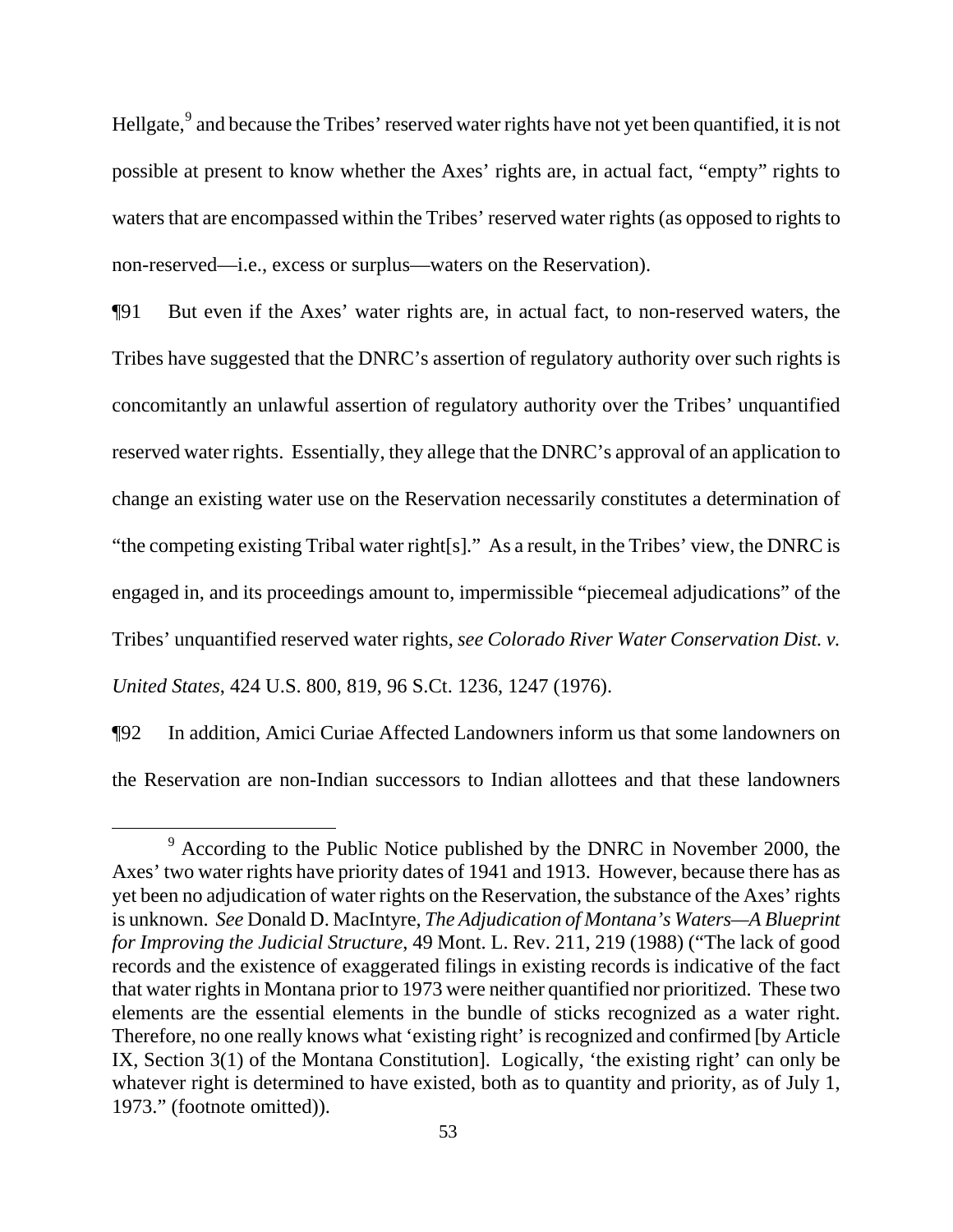allegedly possess rights to a portion of the waters reserved for the Tribes by the Treaty of Hellgate. *See generally Colville Confederated Tribes v. Walton*, 647 F.2d 42, 49-51 (9th Cir. 1981) (discussing the General Allotment Act of 1887, 24 Stat. 388, and the transferability of reserved water rights from Indian allottees to non-Indian purchasers). Affected Landowners also assert that "even if an Indian tribe may have a right to certain water for future needs, if they are not currently using that water it is available for appropriation by non-Indians."

¶93 Thus, the facts of this case implicate (A) state regulatory authority over Indian reserved water rights, (B) state regulatory authority over rights to excess, non-reserved waters, (C) state regulatory authority over Indian reserved water rights that have passed to non-Indian successors, and (D) state regulatory authority over Indian reserved water rights that are not currently in use. For this reason, and for the sake of a comprehensive analysis, it is necessary to clarify the limitations on each.

## A

 54 ¶94 With respect to the first, state jurisdiction over Indian reserved water rights exists only to the extent authorized by Congress. *See* Mont. Const. art. I ("[A]ll lands owned or held by any Indian or Indian tribes shall remain under the absolute jurisdiction and control of the congress of the United States . . . until revoked by the consent of the United States and the people of Montana."); *Walton*, 647 F.2d at 52 ("[W]ater use on a federal reservation is not subject to state regulation absent explicit federal recognition of state authority." (citing *Federal Power Comm'n v. Oregon*, 349 U.S. 435, 75 S.Ct. 832 (1955)); *Williams v. Lee*, 358 U.S. 217, 218-19, 79 S.Ct. 269, 269-70 (1959); *see also* Blumm, *Reserved Water Rights*, § 37.02, at 37-21 ("Because they are federal rights under the Supremacy Clause of the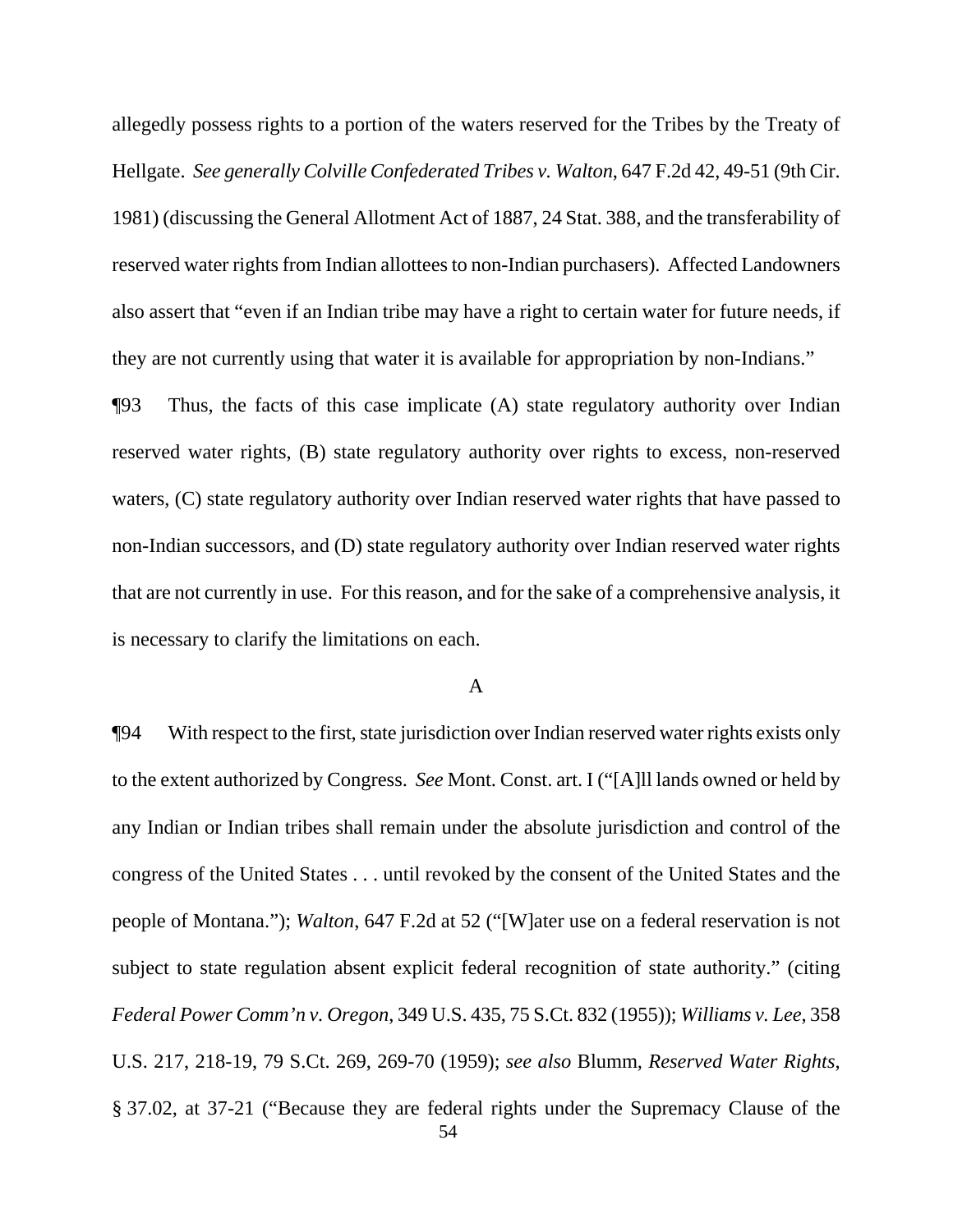Constitution, state laws cannot affect Indian reserved rights without federal approval." (footnote omitted)); *Greely*, 219 Mont. at 88, 712 P.2d at 761-62 (noting that Public Law 280, 67 Stat. 588 (1953), "specifically withheld from state courts jurisdiction to adjudicate ownership or right to possession of 'any [Indian] water rights' "); *Arizona v. San Carlos Apache Tribe of Arizona*, 463 U.S. 545, 560 & n.11, 103 S.Ct. 3201, 3210 & n.11 (1983) (same, but also noting that Public Law 280 does not limit the special consent to jurisdiction given by the McCarran Amendment, discussed below).

¶95 In 1952, Congress enacted the McCarran Amendment, 66 Stat. 560, 43 U.S.C. § 666, which provides, in relevant part, as follows: "Consent is given to join the United States as a defendant in any suit (1) for the adjudication of rights to the use of water of a river system or other source, or (2) for the administration of such rights." 43 U.S.C. § 666(a). The immediate effect of the Amendment was "to give consent to jurisdiction in the state courts concurrent with jurisdiction in the federal courts over controversies involving federal rights to the use of water." *Colorado River*, 424 U.S. at 809, 96 S.Ct. at 1242.

¶96 Although the McCarran Amendment did not expressly waive the sovereign immunity of Indian tribes, the Supreme Court held in *Colorado River* that the Amendment nevertheless extended state adjudicatory authority to Indian reserved water rights as well as federal reserved water rights. *Colorado River*, 424 U.S. at 809-13, 96 S.Ct. at 1242-44; *see also Greely*, 219 Mont. at 84, 712 P.2d at 759. The Court reasoned that, "bearing in mind the ubiquitous nature of Indian water rights in the Southwest, it is clear that a construction of the Amendment excluding those rights from its coverage would enervate the Amendment's objective." *Colorado River*, 424 U.S. at 811, 96 S.Ct. at 1243.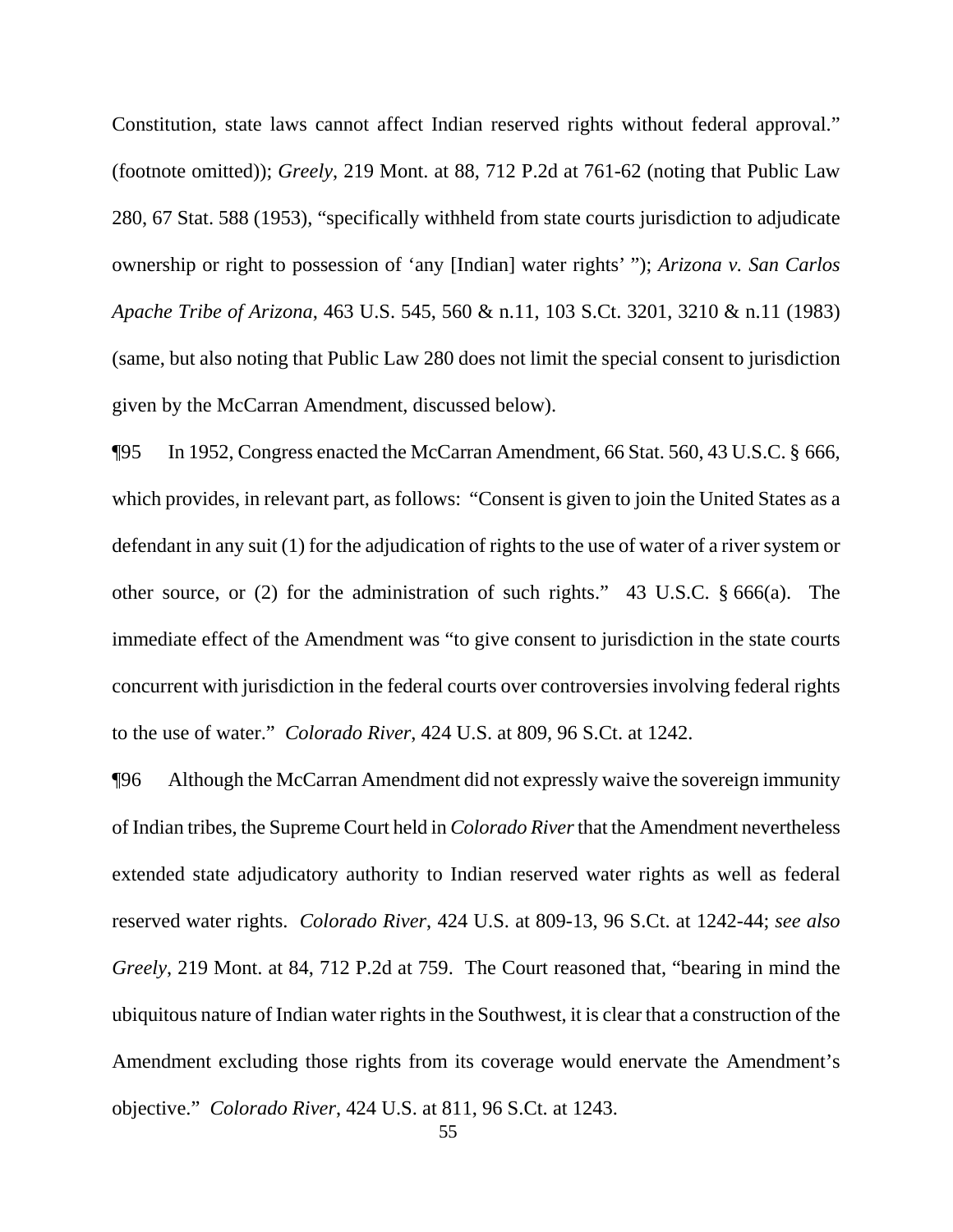¶97 In *Greely*, we addressed whether, in light of the McCarran Amendment, the State more specifically, the Water Court of Montana—could exercise jurisdiction over Indian reserved water rights within Montana. We observed that Article I of the 1972 Montana Constitution declares that all Indian lands in Montana " 'shall remain under the absolute jurisdiction and control of the congress of the United States . . . until revoked by the consent of the United States and the people of Montana.' " *Greely*, 219 Mont. at 85, 712 P.2d at 759 (ellipsis in original) (quoting Mont. Const. art. I). Consent had been given by the United States in the form of the McCarran Amendment; thus, the question was whether the people of Montana had also given such consent. *See Greely*, 219 Mont. at 86-87, 712 P.2d at 760.

¶98 We answered this question in the affirmative, reasoning that "the consent of . . . the people of Montana" could be accomplished through legislative enactment and that such an enactment existed—namely, the Water Use Act (Title 85, Chapter 2, MCA). *See Greely*, 219 Mont. at 87-89, 712 P.2d at 760-62. Among other things, the Act, which became effective July 1, 1973, provides for the adjudication of water rights (Title 85, Chapter 2, Part 2, MCA), as well as a process for issuing new water use permits (Title 85, Chapter 2, Part 3, MCA) and for authorizing changes in existing water uses (Title 85, Chapter 2, Part 4, MCA). We concluded that "the legislature's enactment of the Water Use Act constitutes a valid and binding consent of the people of Montana to Congress' grant of state jurisdiction over Indian reserved water rights." *Greely*, 219 Mont. at 88-89, 712 P.2d at 762.

¶99 We then addressed whether the Water Use Act was "adequate" to adjudicate Indian reserved water rights given their "ubiquitous" and "unusual" nature. In this regard, we made the following observations concerning the Act, as it then stood. First, we observed that the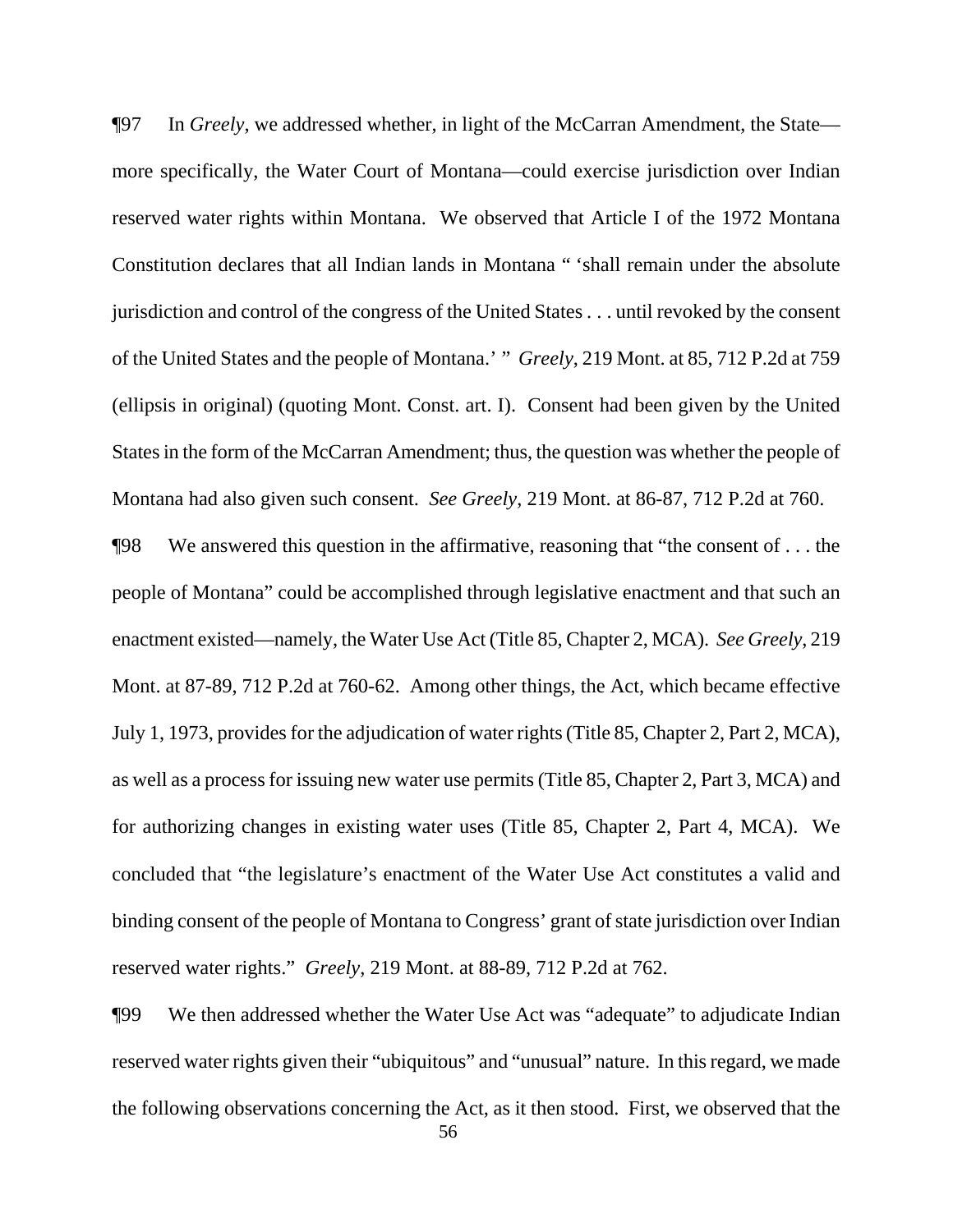Act recognized and confirmed water rights that existed prior to July 1, 1973, and that it permitted the Water Court to treat Indian reserved water rights differently from state appropriative rights. *See Greely*, 219 Mont. at 91, 712 P.2d at 763. With respect to the Tribes' hunting and fishing rights, we noted:

The right to water reserved to preserve tribal hunting and fishing rights is unusual in that it is non-consumptive. A reserved right for hunting and fishing purposes "consists of the right to prevent other appropriators from depleting the stream waters below a protected level in any area where the nonconsumptive right applies." *Adair*, 723 F.2d at 1411.

*Greely*, 219 Mont. at 93, 712 P.2d at 764. Because the Act recognized non-consumptive and instream uses of water for fish and wildlife, we concluded that it was "sufficiently broad" to allow adjudication of water reserved to protect tribal hunting and fishing rights, including protection from the depletion of streams below a protected level. *See Greely*, 219 Mont. at 91, 712 P.2d at 763. Furthermore, we noted that the Act recognized that a reserved water right may exist without an actual, present use. *See Greely*, 219 Mont. at 93-94, 712 P.2d at 765. Finally, we observed that the Act permitted the Water Court to apply federal law in determining a proper priority date for each Indian reserved water right and that it permitted tribes to negotiate with the State and agree upon the extent of the reserved water rights of each tribe. *See Greely*, 219 Mont. at 91, 92, 712 P.2d at 763, 764. Given these observations concerning the scope and meaning of the Water Use Act, we concluded that the Act "on its face is adequate to adjudicate Indian reserved water rights." *Greely*, 219 Mont. at 95, 712 P.2d at 766.

¶100 Thus, under *Greely* and the McCarran Amendment—in particular, subsection (1) of the Amendment—the State has jurisdiction to *adjudicate* Indian reserved water rights.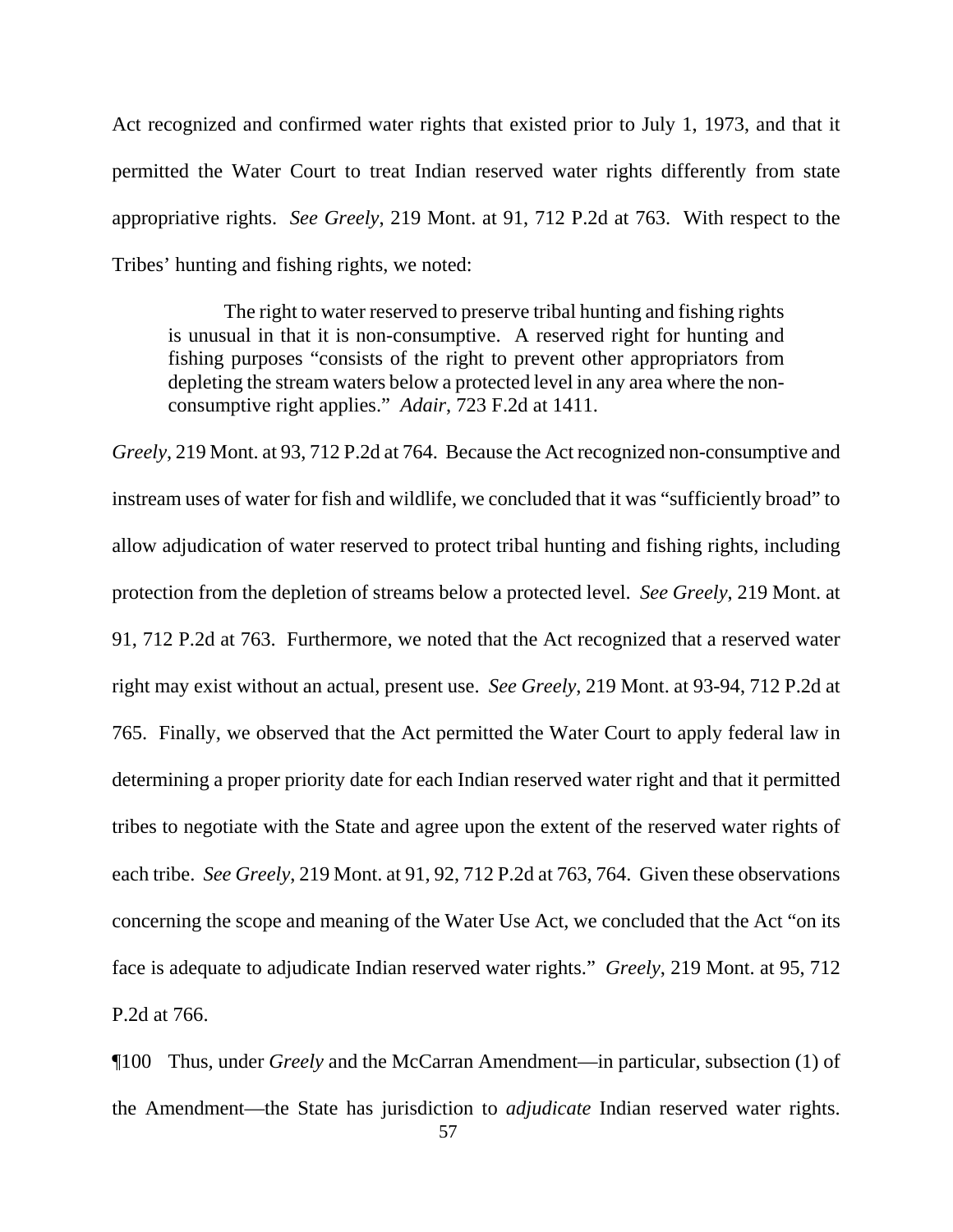*Greely*, 219 Mont. at 84-85, 88-89, 712 P.2d at 759, 762. Such jurisdiction is vested in the Water Court of Montana, not the DNRC. *See* §§ 3-7-101, -501, MCA; *In re Dept. of Nat. Res. & Conservation*, 226 Mont. 221, 228-32, 740 P.2d 1096, 1100-02 (1987); *State ex rel. Jones v. Dist. Court*, 283 Mont. 1, 6-7, 938 P.2d 1312, 1316 (1997).

¶101 Importantly, the McCarran Amendment did not grant the states *regulatory* powers over waters on a federal reservation. *See Walton*, 647 F.2d at 53. Subsection (2) of the Amendment does provide for the "administration" of Indian reserved water rights; however, "administration" in this context refers to the final decree entered in a subsection (1) adjudication. *See South Delta Water Agency v. U.S., Dept. of Interior*, 767 F.2d 531, 541 (9th Cir. 1985); *Orff v. United States*, 358 F.3d 1137, 1143 n.3 (9th Cir. 2004); *Wyoming v. United States*, 933 F.Supp. 1030, 1035-36 (D. Wyo. 1996). In *South Delta*, the Ninth Circuit explained:

Logically, a court cannot adjudicate the administration of water rights until it determines what those rights are. If plaintiffs' claim were reviewable merely because it relates to the administration of water rights, without plaintiffs first proving the validity of that claim, then the requirement of a general stream adjudication contained in subsection (1) would be superfluous; any party could gain review of agency action by arguing that it is merely seeking a subsection (2) administration, not a subsection (1) determination, of water rights.

*South Delta*, 767 F.2d at 541. Therefore, the court concluded, "Congress intended a waiver of immunity under subsection (2) only after a general stream determination under subsection (1) has been made." *South Delta*, 767 F.2d at 541. In this regard, the court quoted with approval the following definition of "administration" under subsection (2): " 'To administer a decree is to execute it, to enforce its provisions, to resolve conflicts as to its meaning, to construe and to interpret its language.' " *South Delta*, 767 F.2d at 541 (quoting *United States*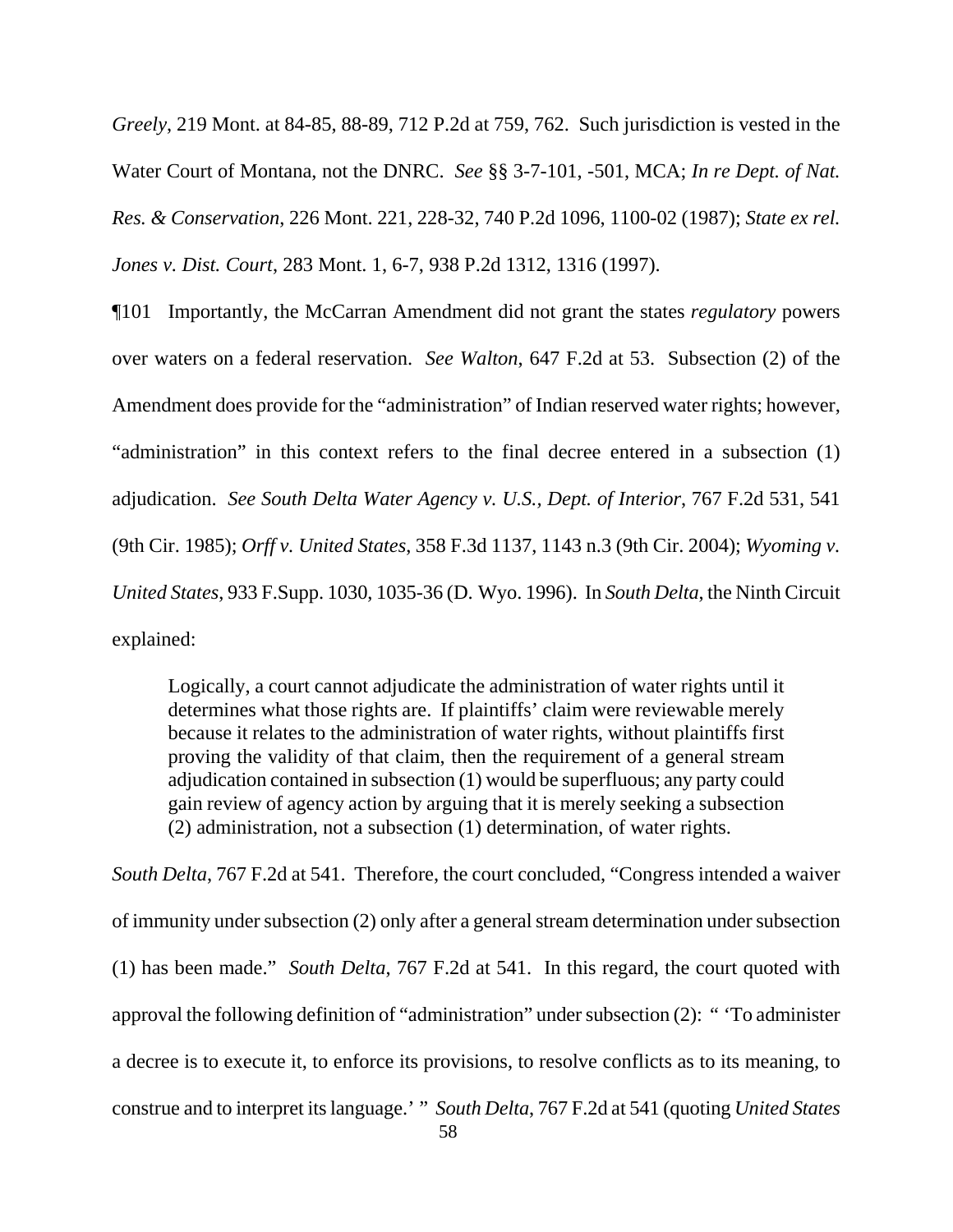*v. Hennen*, 300 F.Supp. 256, 263 (D. Nev. 1968)); *cf. In re General Adjudication of All Rights to Use Water in the Big Horn River System*, 753 P.2d 76, 115 (Wyo. 1988) ("The role of the state engineer is . . . not to apply state law, but to enforce the reserved rights as decreed under principles of federal law."), *abrogated on other grounds*, *Vaughn v. State*, 962 P.2d 149, 151 (Wyo. 1998). Because there had been no prior adjudication of relative general stream water rights in the case under review, the Ninth Circuit concluded that "there can be no suit 'for the administration of such rights' within the meaning of the McCarran Amendment." *South Delta*, 767 F.2d at 541 (quoting 43 U.S.C. § 666(a)(2)).

¶102 Likewise, in the case at hand, the Tribes' reserved water rights have not been adjudicated. (As noted already, the Tribes are attempting to quantify their rights through negotiations with the Montana Reserved Water Rights Compact Commission instead.) Thus, because the State's jurisdiction over Indian reserved water rights exists only to the extent authorized by the McCarran Amendment, and because Congress intended a waiver of immunity under subsection (2) of the Amendment only *after* a general stream determination under subsection (1) has been made, the State's jurisdiction over the Tribes' reserved water rights extends, at present, only to the adjudication of those rights in the Water Court nothing more. Furthermore, any such adjudication must be comprehensive, not piecemeal. *See San Carlos Apache*, 463 U.S. at 569, 103 S.Ct. at 3215; *Colorado River*, 424 U.S. at 819, 96 S.Ct. at 1247; *United States v. District Court In and For Eagle County*, 401 U.S. 520, 525, 91 S.Ct. 998, 1002 (1971); *Dugan v. Rank*, 372 U.S. 609, 618, 83 S.Ct. 999, 1005 (1963).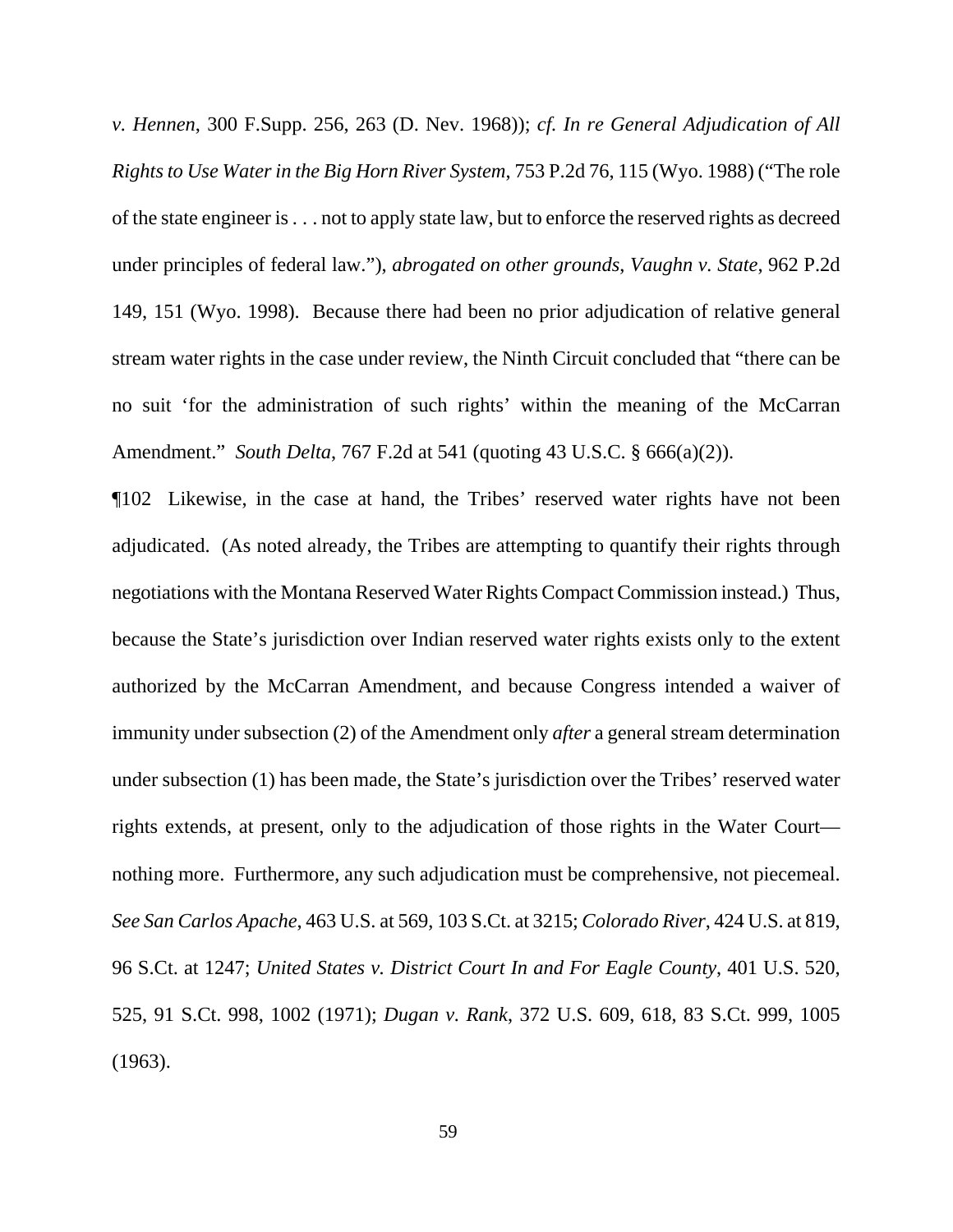¶103 For these reasons, the DNRC lacks jurisdiction over the Tribes' reserved water rights.<sup>[10](#page-59-0)</sup>

¶104 With respect to state regulatory authority over rights to excess, non-reserved waters on the Reservation, such authority has been confirmed in cases such as *United States v. Anderson*, 736 F.2d 1358 (9th Cir. 1984), though such authority is by no means automatic, *see Colville Confederated Tribes v. Walton*, 647 F.2d 42 (9th Cir. 1981). In *Anderson*, the Ninth Circuit concluded that the State of Washington could exercise its regulatory jurisdiction "over the use of surplus, non-reserved Chamokane Basin waters by nonmembers on non-Indian fee lands within the Spokane Indian Reservation." *Anderson*, 736 F.2d at 1366. In reaching this conclusion, the court reasoned that "the interest of the state in exercising its jurisdiction will not infringe on the tribal right to self-government nor impact on the Tribe's economic welfare because [the Tribe's water] rights have been quantified and will be protected by the federal water master." *Anderson*, 736 F.2d at 1366. Furthermore,

<span id="page-59-0"></span> $10$  Amici Curiae Legislators of the State of Montana contend that "the Legislature has, so far, been prevented from providing for administration of water use on the Flathead Reservation as required by Article IX, section 3(4)." It is not clear, however, that Article IX, Section 3(4), requires—or even authorizes—such administration. Though Article IX, Section 3(4), instructs the Legislature generally to "provide for the administration, control, and regulation of water rights," Article I concomitantly limits state jurisdiction by declaring that "all lands owned or held by any Indian or Indian tribes shall remain under the absolute jurisdiction and control of the congress of the United States . . . until revoked by the consent of the United States and the people of Montana." As just explained, the State's jurisdiction over reserved water rights on the Reservation extends, at present, only to the *adjudication* of those rights (by virtue of subsection (1) of the McCarran Amendment). And with respect to excess, non-reserved waters on the Reservation, regulatory authority may exist, but, as explained below, this question will not be ripe for consideration until it has been determined that such waters exist.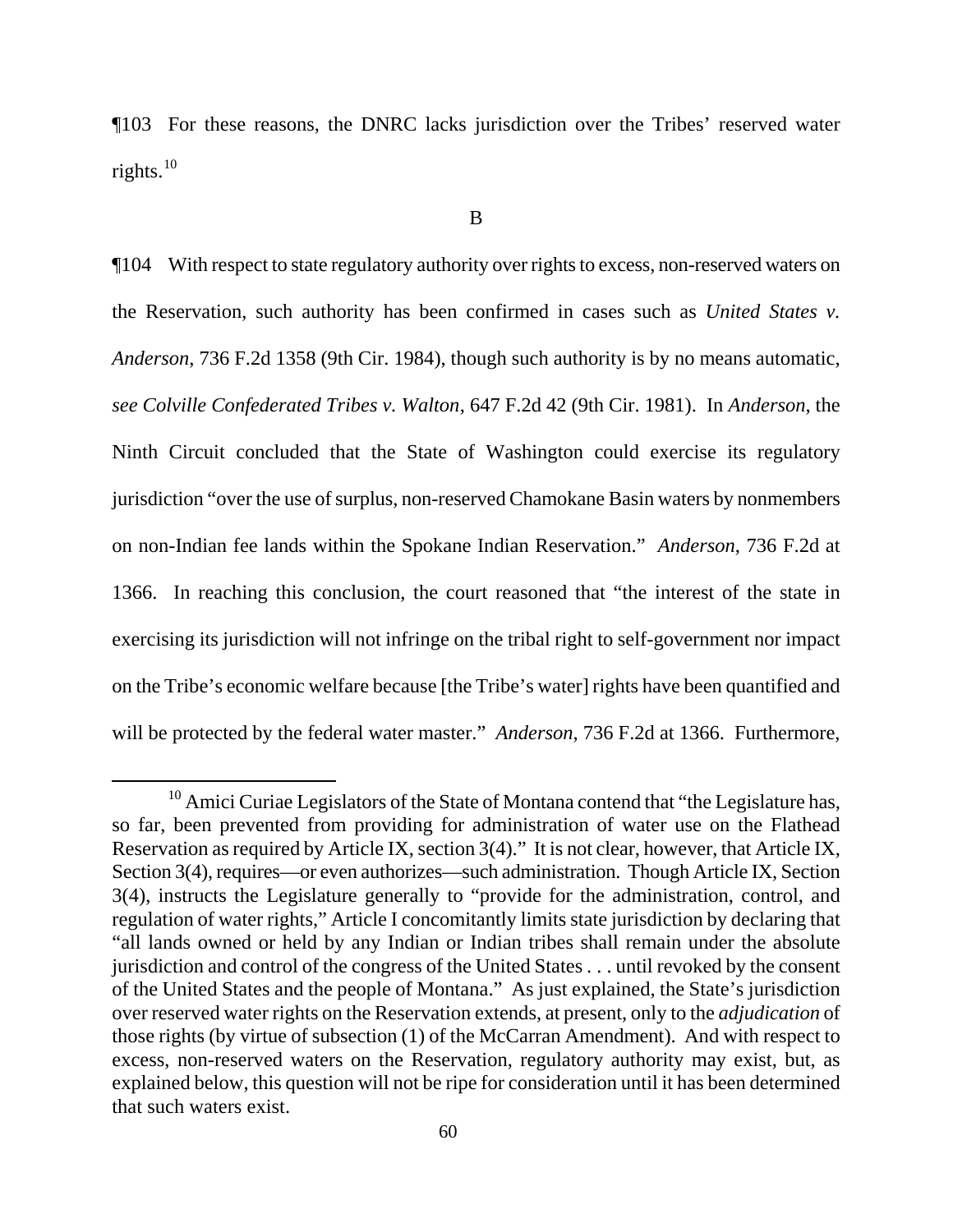the court observed that no direct federal preemption of state regulation had occurred, *Anderson*, 736 F.2d at 1365, and that "the State of Washington's interest in developing a comprehensive water program for the allocation of surplus waters weighs heavily in favor of permitting it to extend its regulatory authority to the excess waters, if any, of the Chamokane Basin," *Anderson*, 736 F.2d at 1366.

¶105 In *Walton*, by contrast, the Ninth Circuit concluded that state regulation of surplus water in the No Name Creek basin was preempted by the creation of the Colville Reservation. *Walton*, 647 F.2d at 52. The court observed that the No Name hydrological system, consisting of an underground aquifer and the creek, is located entirely within the boundaries of the reservation, *Walton*, 647 F.2d at 45, 52, and that the use of these waters "has no impact off the reservation," *Walton*, 647 F.2d at 53. The court further observed that "state regulation of some portion of [the No Name System's] waters would create the jurisdictional confusion Congress has sought to avoid." *Walton*, 647 F.2d at 53. Finally, the court noted that Washington's interest in extending its water law to the reservation "is limited in this case. Tribal or federal control of No Name waters will have no impact on state water rights off the reservation." *Walton*, 647 F.2d at 53.

¶106 A crucial element of the *Anderson* and *Walton* decisions is the fact that the waters the State of Washington sought to regulate were non-reserved waters. Indeed, "[c]entral" to the *Anderson* decision was the fact that the Spokane Tribe's water rights had been quantified. *Anderson*, 736 F.2d at 1366. And in *Walton*, the state was seeking to regulate the portion of No Name Creek that had been found by the lower court to be "surplus" to the Colville Confederated Tribes' requirements. *See Anderson*, 736 F.2d at 1366. As a matter of fact, the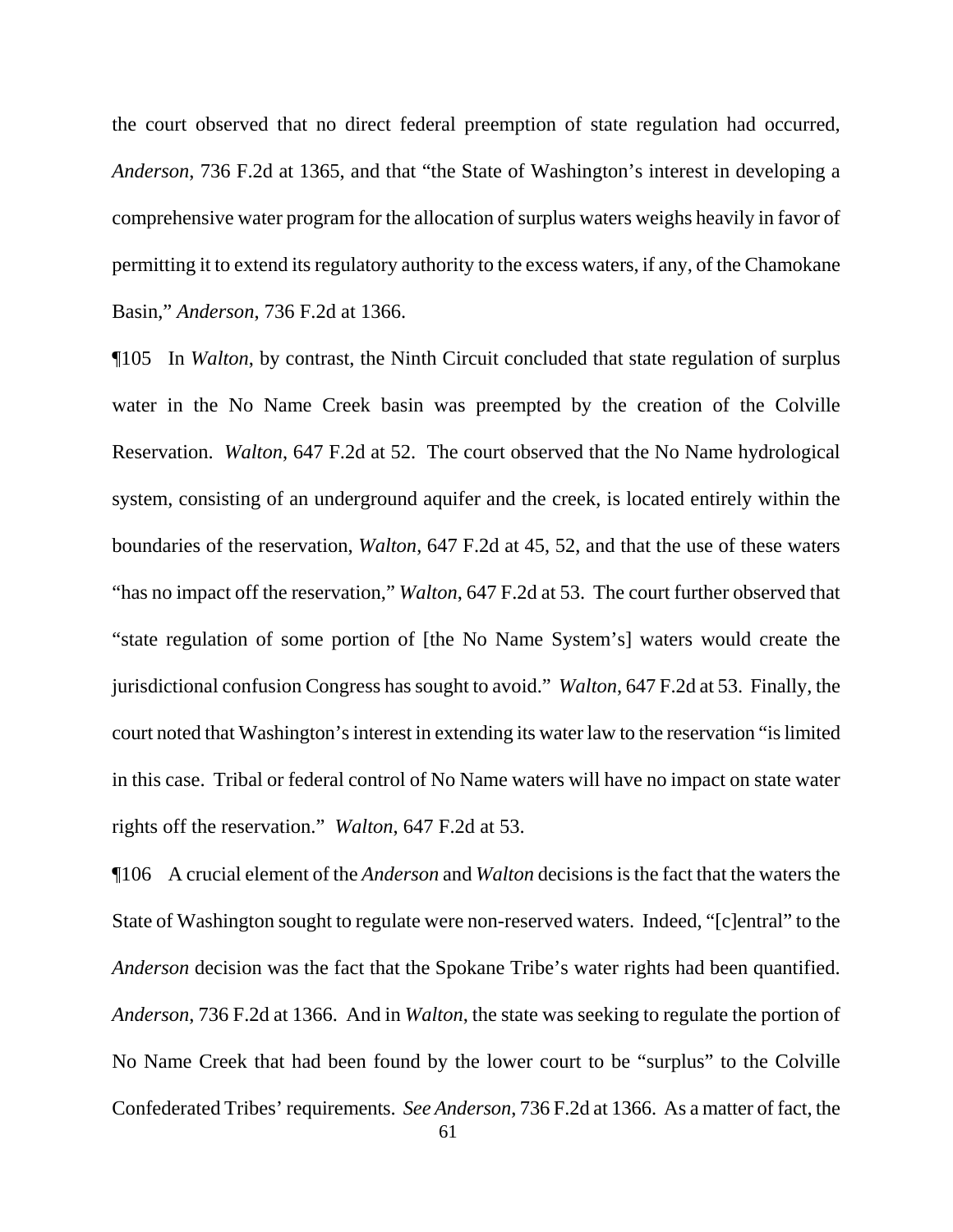United States District Court in the *Walton* case explained at the outset of its memorandum opinion that "the Court must determine *first*, the relative water rights of the Tribe and defendants Walton, and *second*, the relative authority of the Tribe, the United States, and the State of Washington to regulate, allocate and control the subject water." *Colville Confederated Tribes v. Walton*, 460 F.Supp. 1320, 1323 (E.D. Wash. 1978) (emphases added).

¶107 In the case at hand, by contrast, the Tribes' reserved water rights have not been quantified. And because the Tribes are engaged in negotiations with the Reserved Water Rights Compact Commission, no proceeding to adjudicate those rights may occur. *See* § 85- 2-217, MCA. Thus, as yet, there are no ascertainable non-reserved/excess/surplus Reservation waters over which the DNRC might exert regulatory power. "Logically, a court cannot adjudicate the administration of water rights until it determines what those rights are." *South Delta*, 767 F.2d at 541. Likewise, the DNRC cannot logically regulate rights to excess, non-reserved Reservation waters until the proper authority (the Water Court or a negotiated compact) determines (1) that such waters actually exist<sup>[11](#page-61-0)</sup> and (2) that those rights—i.e., the rights being subjected to regulation by the DNRC—are in fact to excess,

<span id="page-61-0"></span> $11$  On this point, we posed the following hypothetical to counsel for Amici Curiae Affected Landowners during oral argument: If, in the end, there has been a quantification of the Tribes' reserved water rights premised on the 1855 Treaty of Hellgate and those rights include *all* water on the Reservation, then would junior state-law water rights fall by the wayside? In response, counsel indicated that the hypothetical was highly improbable but that state-law water rights would, in the given scenario, be void.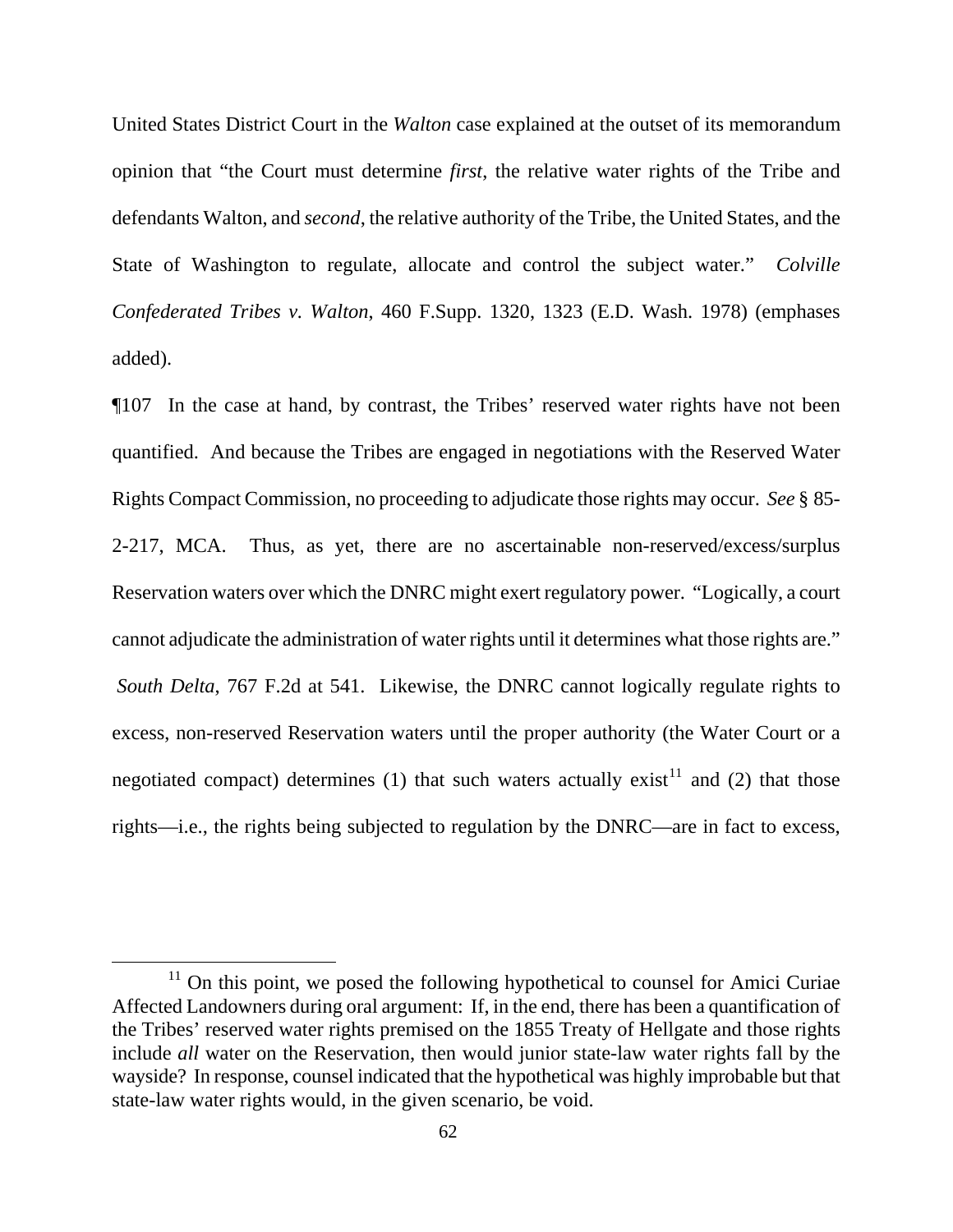non-reserved waters and not "empty" rights to tribal reserved waters,[12](#page-62-0) *see Anderson*, 736 F.2d at 1365. If there is a "predicate" issue in this case (*see* Opinion, ¶ 14), this is it. Until the foregoing two determinations have been made, the question of whether the DNRC may exercise regulatory authority over excess, non-reserved waters on the Reservation is not ripe. (For this reason, as stated at the outset, the majority's sovereignty discussion—which proceeds from the dubious premise that state-issued permits to Reservation waters are, in actual fact, to *non-reserved* waters—is premature.)

 $\mathsf{C}$ 

¶108 The foregoing analysis mandates the same conclusion with respect to Indian reserved water rights acquired by non-Indian successors to Indian allottees.<sup>[13](#page-62-1)</sup> In *Walton*, the Ninth Circuit concluded that "Indian allottees have a right to use reserved water" and that "an Indian allottee may sell [that] right." *Walton*, 647 F.2d at 50. As for the nature of the right

<span id="page-62-0"></span> $12$  In this regard, the DNRC suggests that it can regulate changes to existing water uses on the Reservation because a person applying for such a change may not appropriate any more water after the change than he or she has appropriated historically and, thus, it does not matter whether surplus waters exist in the source of supply. Yet, if the waters to which the applicant's putative appropriation right applies are, in actual fact, reserved waters, then the DNRC has no regulatory authority over those waters irrespective of the fact that the applicant may not appropriate any more water after the proposed change than he or she has appropriated historically.

<span id="page-62-1"></span><sup>&</sup>lt;sup>13</sup> For clarification, the cases refer to "non-Indian" successors or purchasers. However, because Indian reserved water rights spring from or are recognized by an agreement between the federal government and a particular tribe, a more precise term might be "nonmember" successors or purchasers (in other words, a person who is not a member of the tribe and who succeeded to a water right reserved for and formerly held by a member of the tribe). *Cf. Zempel v. Liberty*, 2006 MT 220, ¶ 27, 333 Mont. 417, ¶ 27, 143 P.3d 123, ¶ 27 (noting that "Indians may be tribal members or nonmembers" and that, while the United States Supreme Court has referred to "nonmembers" and "non-Indians" interchangeably, the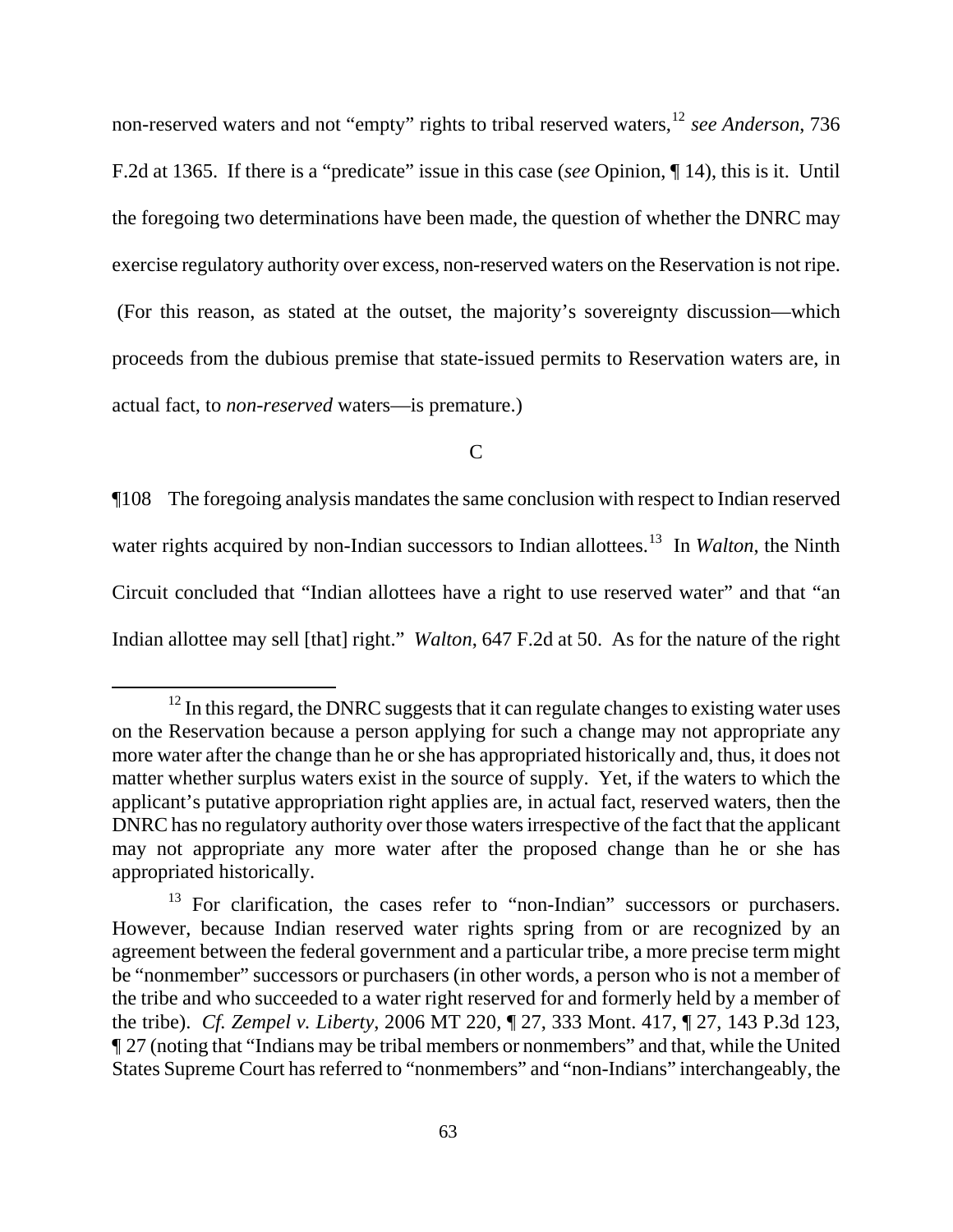acquired by a non-Indian purchaser, the court observed that whereas the Indian allottee does not lose by nonuse the right to a share of reserved water, the same is not true of a non-Indian purchaser:

The non-Indian successor acquires a right to water being appropriated by the Indian allottee at the time title passes. The non-Indian also acquires a right, with a date-of-reservation priority date, to water that he or she appropriates with reasonable diligence after the passage of title. If the full measure of the Indian's reserved water right is not acquired by this means and maintained by continued use, it is lost to the non-Indian successor.

The full quantity of water available to the Indian allottee thus may be conveyed to the non-Indian purchaser. There is no diminution in the right the Indian may convey. We think Congress would have intended, however, that the non-Indian purchaser, under no competitive disability vis-à-vis other water users, may not retain the right to that quantity of water despite non-use.

*Walton*, 647 F.2d at 51.

 $\overline{a}$ 

¶109 The *Walton* court's conclusion that a reserved water right acquired by a non-Indian purchaser is lost if not maintained by continued use—i.e., use it or lose it—implies that such rights are subject to the prior appropriation doctrine. *See In re General Adjudication of All Rights to Use Water in the Big Horn River System*, 48 P.3d 1040, 1047 (Wyo. 2002) ("We suggest Congress . . . likely intended, once transferred to a non-Indian, [the reserved water right] would be subject to the generally applicable prior appropriation laws of the respective state."); *United States v. Hibner*, 27 F.2d 909, 912 (D. Idaho 1928) ("[T]he principle invoked by the courts for the protection of the Indian as long as he retains title to his lands does not prevail and apply to the white man . . . ; otherwise, the application of any other rule would permit such [non-Indian] grantee for an indefinite period to reclaim the balance of his land

relevant distinction is between members and nonmembers of the tribe (citing *Nevada v. Hicks*, 533 U.S. 353, 377 n.2, 121 S.Ct. 2304, 2319 n.2 (2001) (Souter, J., concurring))).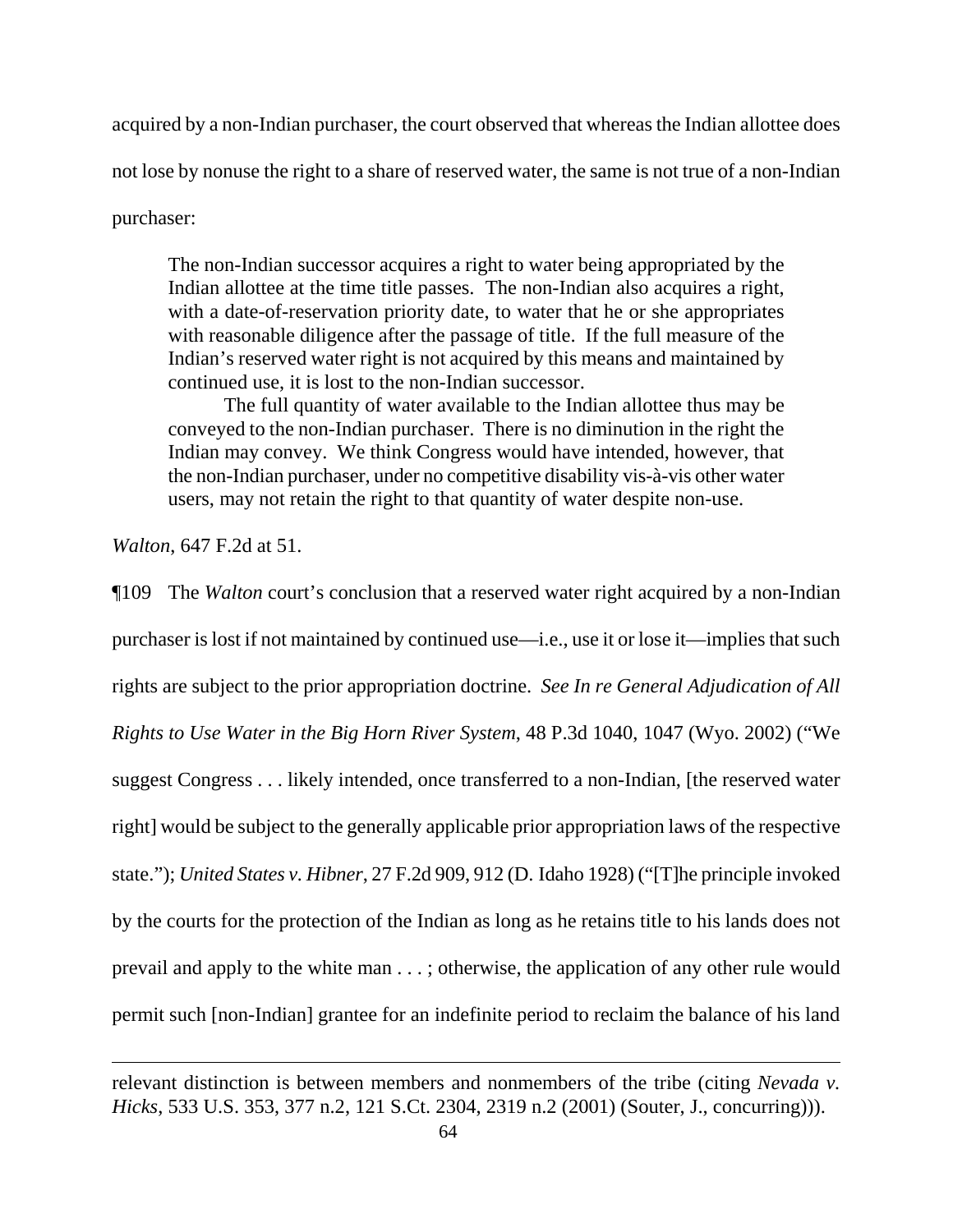and withhold the application of the water to a beneficial use, which is against the policy recognized in the development of arid lands."). It follows from this that reserved water rights acquired by non-Indian successors may be subject, like non-reserved waters, to state regulatory authority.

¶110 However, as with non-reserved waters, the question of whether the DNRC has jurisdiction over reserved water rights acquired by non-Indian successors is not yet ripe. In *Walton*, the court explained that the non-Indian purchaser "cannot acquire more extensive rights to reserved water than were held by the Indian seller." *Walton*, 647 F.2d at 51. The extent of the Indian seller's right, in turn, is a function of the number of irrigable acres he owns. "If the allottee owns 10% of the irrigable acreage in the watershed, he is entitled to 10% of the water reserved for irrigation (i.e., a 'ratable share'). This follows from the provision for an equal and just distribution of water needed for irrigation." *Walton*, 647 F.2d at 51.

¶111 In the case at hand, the amount of Reservation waters reserved for irrigation purposes is not yet known. Indeed, none of the Tribes' reserved water rights have been quantified. Thus, any reserved water rights held by non-Indian successors also have not been quantified and are, therefore, indeterminate. But even if such unadjudicated rights were accepted at face value (i.e., at the quantity claimed by the holder), there would be no way of knowing whether the holder had overestimated the extent of the right (i.e., had mistakenly incorporated into his or her right reserved waters still belonging to the Tribes). If the holder had, in fact, done so, then the right over which the State would be exercising regulatory authority would include a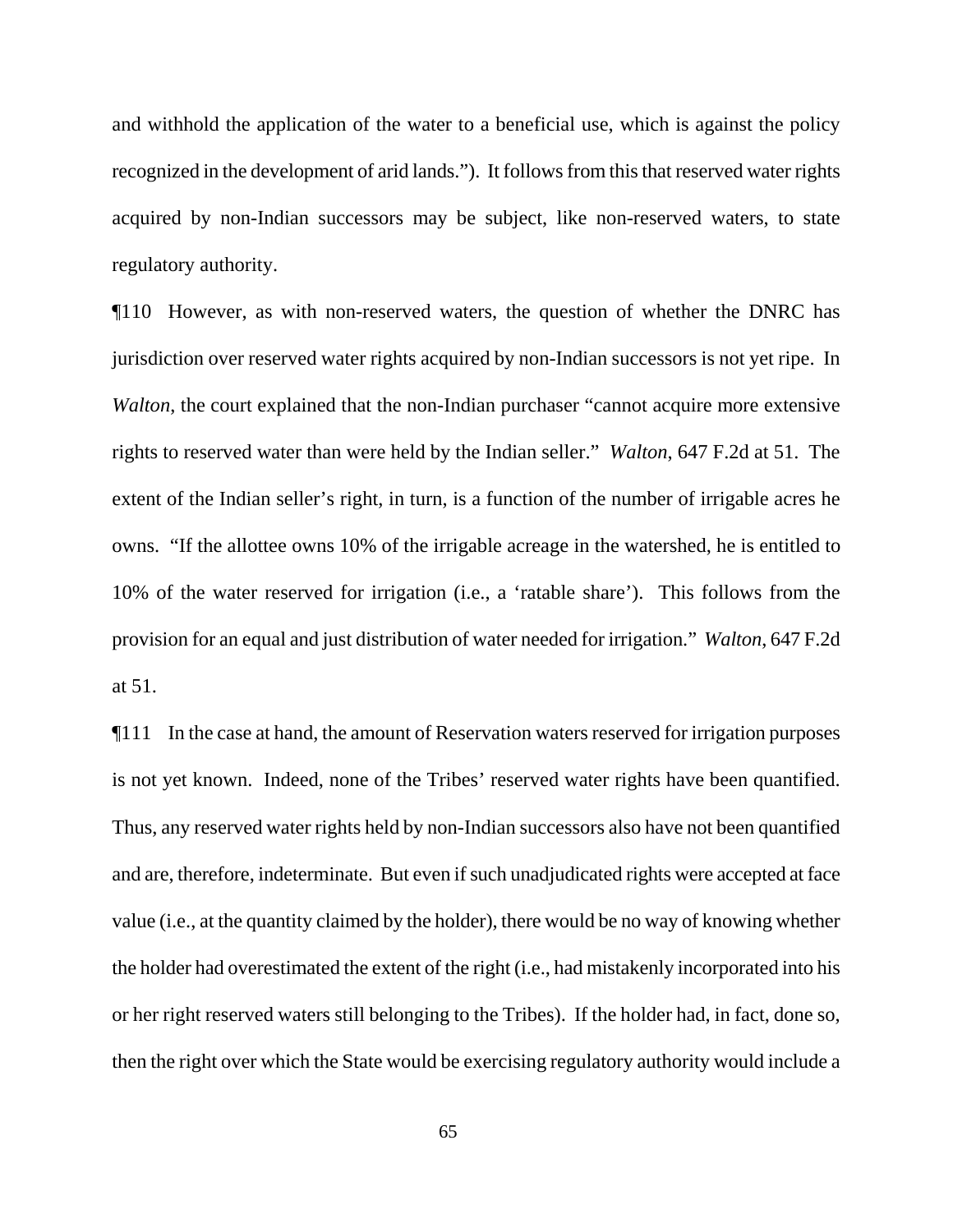portion of the Tribes' reserved water rights—something not permitted under the McCarran Amendment, as explained above.

¶112 For these reasons, until such time as the reserved water rights on the Reservation have been quantified, the State lacks regulatory authority over reserved water rights acquired by non-Indian successors to Indian allottees.

#### D

¶113 Lastly, Amici Curiae Affected Landowners raise an issue concerning unused reserved waters on the Reservation. Specifically, amici assert that "even if an Indian tribe may have a right to certain water for future needs, if they are not currently using that water it is available for appropriation by non-Indians." The only authority cited by amici as support for this allegedly "well-established" proposition is *Walton*, 647 F.2d at 46. On this page of the *Walton* opinion, the Ninth Circuit recites the trial court's finding that there were 237.6 acre feet per year of water to which the Colville Confederated Tribes had a reserved right but which the tribes were not currently using, after which the court notes as follows: "This water is available for appropriation by non-Indians, subject to the Indians' superior right." *Walton*, 647 F.2d at 46.

¶114 Significantly, this observation by the court is not the holding of *Walton*. Furthermore, the observation appears in the context of discussing tribal reserved water rights that, as noted above, had been *quantified*, whereas in the case at hand, we cannot know whether notcurrently-used reserved waters exist on the Reservation because we do not yet know the scope of the Tribes' reserved water rights. But most importantly for purposes of the instant discussion of the State's regulatory authority over Reservation waters, appropriation by non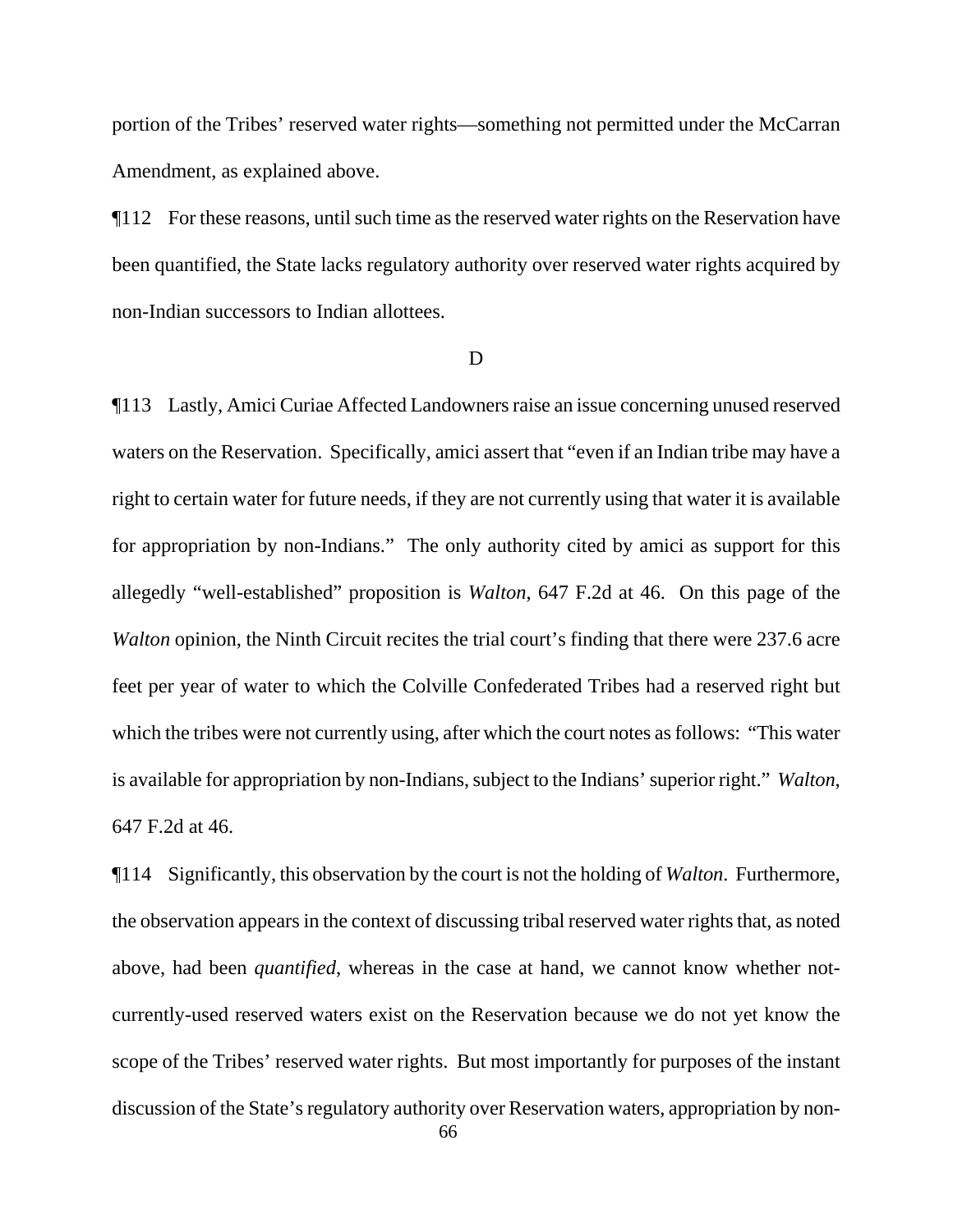Indians of not-currently-used reserved waters does not change the nature of those waters. In this regard, amici neglect to point out the critical qualifying language set forth in *Walton*: "This water is available for appropriation by non-Indians, *subject to the Indians' superior right*." *Walton*, 647 F.2d at 46 (emphasis added). In other words, any appropriation of notcurrently-used reserved waters on the Reservation is subject to the Tribes' superior rights in those reserved waters and, concomitantly, to the McCarran Amendment's jurisdictional restrictions discussed above.

#### E

¶115 In sum, the State's jurisdiction over Indian reserved water rights exists only to the extent authorized by the McCarran Amendment. Because Congress intended a waiver of immunity under subsection (2) of the Amendment ("administration") only *after* a general stream determination under subsection (1) ("adjudication") has been made, and because a subsection (1) determination has not yet been made with respect to the Tribes' reserved water rights, the State's jurisdiction over those rights extends, at present, only to their adjudication in a comprehensive proceeding in the Water Court.

¶116 Beyond this, the State may regulate the use, by non-Indian fee owners, of *excess, nonreserved* waters and reserved water rights acquired by non-Indian successors to Indian allottees. Such regulation will depend on a proper analysis pursuant to the principles set forth in *White Mountain Apache Tribe v. Bracker*, 448 U.S. 136, 100 S.Ct. 2578 (1980), and *Montana v. United States*, 450 U.S. 544, 101 S.Ct. 1245 (1981).<sup>[14](#page-66-0)</sup> However, such analysis is

<span id="page-66-0"></span><sup>14</sup> While I have substantial doubts about the majority's interpretations of *Bracker* and *Montana*, I leave an independent analysis of these cases for another day when the issue of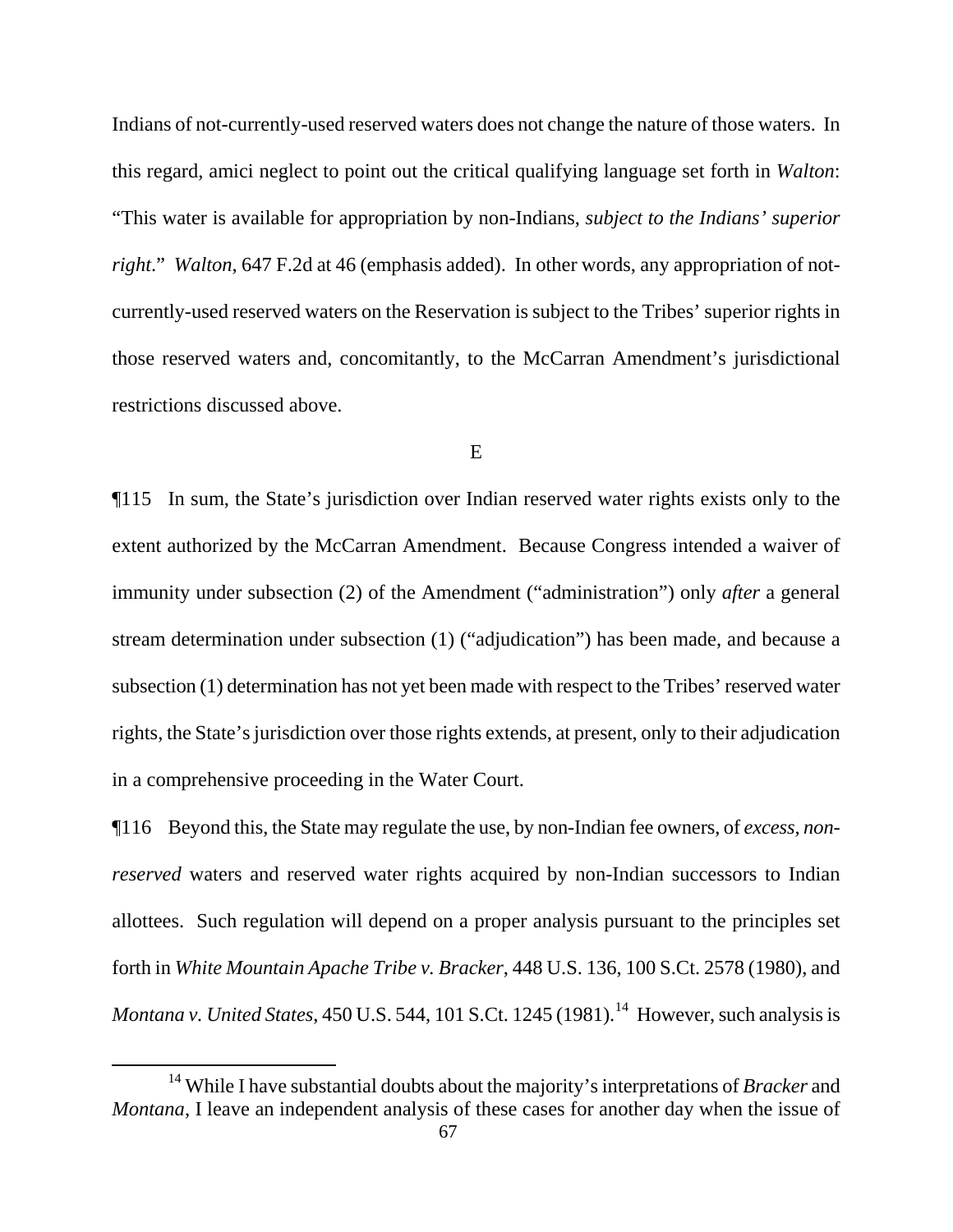premature until the Tribes' reserved water rights have been quantified. Until that time, any reserved water rights held by non-Indian successors are not cognizable; furthermore, it cannot be known whether excess, non-reserved waters exist on the Reservation and, if so, whether a particular applicant's appropriation right is to such waters (i.e., is not "empty"). ¶117 For these reasons, the DNRC lacks jurisdiction over waters within the exterior boundaries of the Reservation and, thus, to approve applications to change existing water uses on the Reservation.<sup>[15](#page-67-0)</sup>

#### VI

¶118 Given the foregoing conclusion that the DNRC lacks regulatory authority over Reservation waters, an analysis of whether the DNRC can make the no-adverse-effect determination required by  $\S$  85-2-402(2)(a), MCA—which is the issue specifically argued in the District Court, ruled on by the District Court, and presented to us on appeal—is, arguably, unnecessary. Nevertheless, because this question has been fully litigated in the case at hand, and because I strongly disagree with the majority's resolution of it, I am proceeding to address the issue.

¶119 As explained earlier, we held in *Ciotti* that the DNRC may not issue new water use permits pursuant to § 85-2-311, MCA, or authorize changes to existing water use permits

<sup>&</sup>quot;the interaction of state regulatory authority and tribal self-government" (Opinion, ¶ 20) is actually before us.

<span id="page-67-0"></span> $15$  The same is true, of course, with respect to the DNRC's issuing new water use permits on the Reservation. We have held three times now that the DNRC may not do so for the simple reason that, until such time as the Tribes' reserved water rights have been quantified, the DNRC cannot possibly know whether excess, non-reserved waters are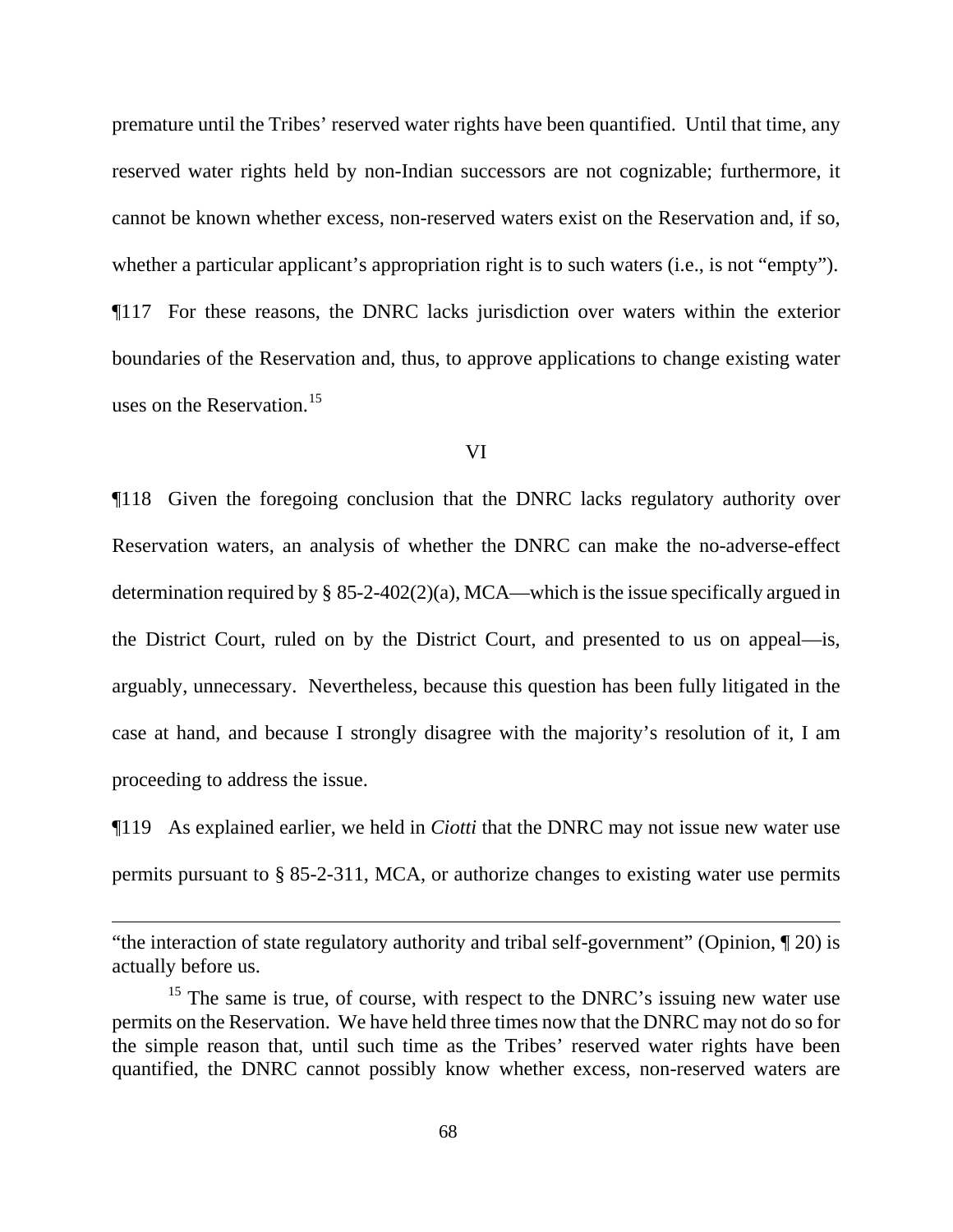pursuant to § 85-2-402, MCA, on the Reservation until the Tribes' reserved water rights have been quantified by compact negotiation pursuant to § 85-2-702, MCA, or by a general *inter sese* water rights adjudication—the reason being that an applicant's burden to prove lack of unreasonable interference  $(\S 85-2-311(1))$  or adverse effect  $(\S 85-2-402(2))$  cannot be satisfied until that quantification is complete. *Ciotti*, 278 Mont. at 54 n.1, 61, 923 P.2d at 1076 n.1, 1080. Following the 1997 amendments to § 85-2-311 and § 85-2-402, MCA, we held in *Clinch* that the DNRC still may not issue *new* water use permits on the Reservation. *See Clinch*, ¶¶ 27-28; *accord Stults*, ¶¶ 28-29, 36-37. But we did not state whether our decision "applied equally" to *changes* to existing water uses on the Reservation (as we had done in *Ciotti*). In other words, we did not indicate explicitly whether the DNRC, under the amended statutory language, may approve change-of-use applications. We have been squarely presented with this question in the case at hand. For the reasons which follow, an applicant to change an existing water use on the Reservation—no less than an applicant for a new water use permit on the Reservation—cannot prove that the proposed change will not "adversely affect" the Tribes' reserved water rights until those rights have been quantified. Accordingly, the DNRC, as a matter of law, cannot approve such applications.

## A

¶120 At the time we decided *Ciotti*, § 85-2-311(1), MCA (1995), provided, in relevant part, as follows:

[T]he department shall issue a permit if the applicant proves by a

available for appropriation by a new user. *See Ciotti*, 278 Mont. at 60, 61, 923 P.2d at 1079, 1080; *Clinch*, ¶¶ 27-28; *Stults*, ¶¶ 28-29.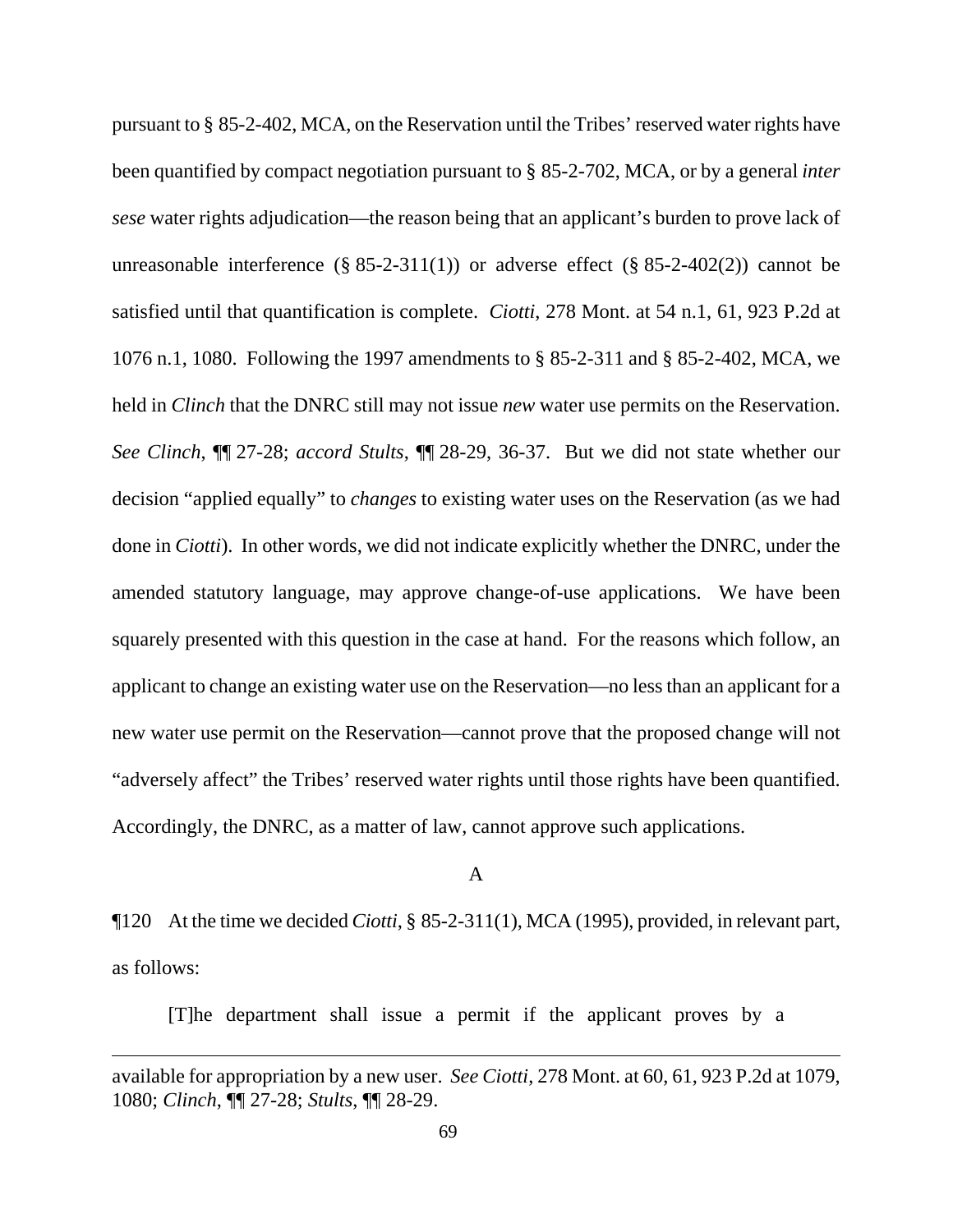preponderance of evidence that the following criteria are met:

(a) there are unappropriated waters in the source of supply at the proposed point of diversion:

(i) at times when the water can be put to the use proposed by the applicant;

(ii) in the amount that the applicant seeks to appropriate; and

(iii) during the period in which the applicant seeks to appropriate, in the amount requested and that is reasonably available;

(b) the water rights of a prior appropriator will not be adversely affected;

(e) the proposed use will not interfere unreasonably with other planned uses or developments for which a permit has been issued or for which water has been reserved;

. . . .

. . .

Similarly, § 85-2-402(2), MCA (1995), provided, in relevant part, as follows:

[T]he department shall approve a change in appropriation right if the appropriator proves by a preponderance of evidence that the following criteria are met:

(a) The proposed use will not adversely affect the water rights of other persons or other planned uses or developments for which a permit has been issued or for which water has been reserved.

Given that both of these provisions required the applicant to prove that the water rights of prior appropriators  $(\S$  85-2-311(1)(b)) or other persons  $(\S$  85-2-402(2)(a)) will not be adversely affected by the proposed use, it is not surprising that we observed in *Ciotti* that "an applicant's burden of proof is essentially the same under either statute," *Ciotti*, 278 Mont. at

54 n.1, 923 P.2d at 1076 n.1.

¶121 As noted above, the Legislature amended the language of § 85-2-311 and § 85-2-402 in 1997. In both the District Court and this Court, the DNRC has repeatedly emphasized the Legislature's stated intent to "negate[]" our *Ciotti* decision with the amendments. *See* Laws of Montana 1997, Ch. 497, Statement of Intent, at 2790 ("The legislature intends that the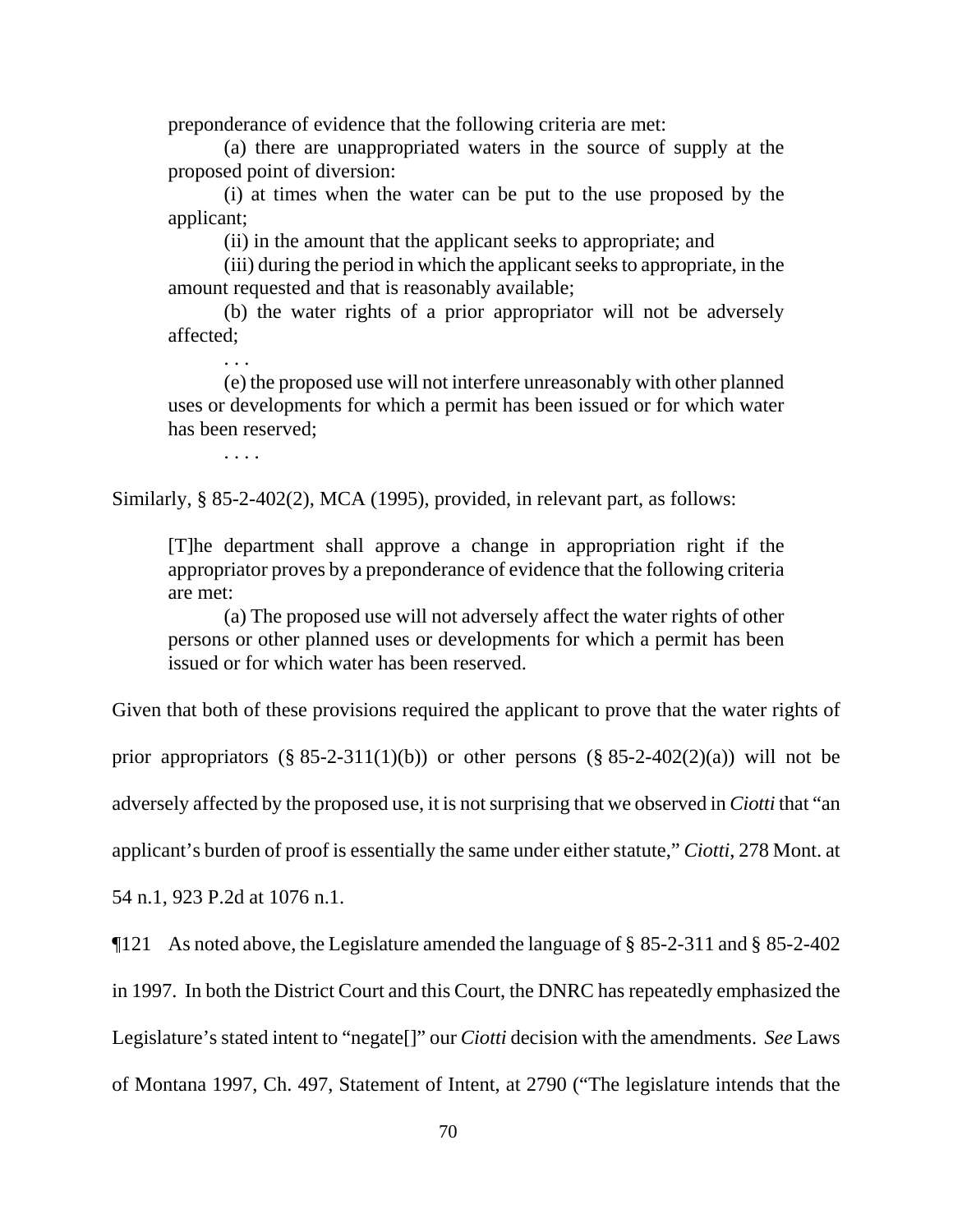Montana Supreme Court's decision in [*Ciotti*] be negated by the passage and approval of this bill."). Of course, a statement of intent cannot by itself accomplish any particular result; rather, the pertinent statutory language must be amended accordingly. Thus, while the Legislature's Statement of Intent is relevant to our analysis, the amended language of § 85-2- 311 and § 85-2-402 is ultimately dispositive.

¶122 With respect to § 85-2-311, the Legislature inserted the following three sentences in subsection (1):

A permit may be issued under this part prior to the adjudication of existing water rights in a source of supply. In a permit proceeding under this part there is no presumption that an applicant for a permit cannot meet the statutory criteria of this section prior to the adjudication of existing water rights pursuant to this chapter. In making a determination under this section, the department may not alter the terms and conditions of an existing water right or an issued certificate, permit, or state water reservation.

Section 85-2-311(1), MCA (1997). The Legislature also revised subsection (1)(a) to require the applicant to prove (i) that "there is water physically available at the proposed point of diversion in the amount that the applicant seeks to appropriate" and (ii) that "water can reasonably be considered legally available during the period in which the applicant seeks to appropriate, in the amount requested, based on the records of the department and other evidence provided to the department." Section  $85-2-311(1)(a)(i)-(ii)$ , MCA (1997). Significantly, the Legislature eliminated the requirement in subsection (1)(e) that the applicant prove that the proposed use will not "interfere unreasonably" with the uses for which water has been "reserved." At the same time, however, the Legislature retained the requirement in subsection (1)(b) that the applicant prove that the water rights of a prior appropriator under an "existing water right" will not be "adversely affected." Section 85-2-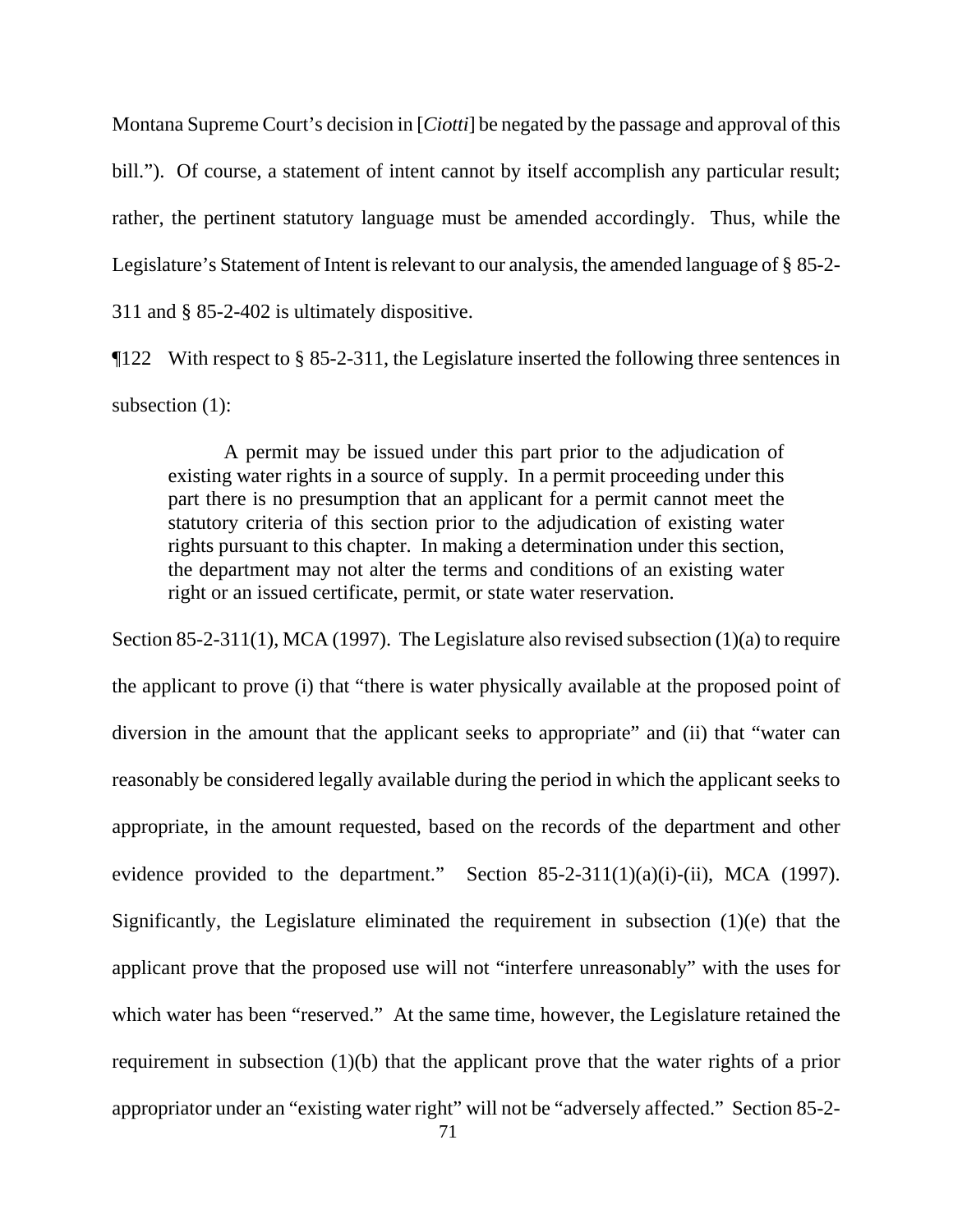311(1)(b), MCA (1997). Furthermore, § 85-2-102, MCA (1997) was amended to define "existing water right" as including "Indian reserved water rights created under federal law." ¶123 In *Clinch*, the Tribes argued that the Legislature's effort to allow the issuance of permits in disregard of the Tribes' pervasive and unquantified reserved water rights violated Article IX, Section 3(1) of the 1972 Montana Constitution, which "recognize[s] and confirm[s]" all water rights existing as of July 1, 1973. *See Clinch*, ¶ 18; Mont. Const. art. IX, § 3(1). Analyzing this contention and the effects of the 1997 amendments, we reasoned as follows:

It is clear from the statement of intent to which we previously referred that the legislature intended by S.B. 97 to allow the Department to issue water use permits prior to the quantification of the Tribes' reserved water rights which we held that it could not do in *Ciotti*. However, it is also clear that to issue water use permits on the Flathead Reservation prior to the quantification of the Tribes pervasive reserved right requires use of water which may belong to the Tribe and would, therefore, violate Article IX, Section 3(1) of the Montana Constitution which protects existing water rights whether adjudicated or unadjudicated and which the State concedes includes those rights reserved by federal law to Indian tribes.

*Clinch*,  $\P$  27. We therefore interpreted "legally available" under § 85-2-311(1)(a)(ii) to mean

that "there is water available which, among other things, has not been federally reserved for

Indian tribes." *Clinch*, ¶ 28. Given this interpretation, we held that in spite of the

amendments to § 85-2-311, the DNRC still

cannot determine whether water is legally available on the Flathead Indian Reservation, because the Department cannot determine whether the issuance of those permits would affect existing water rights until the Tribe's rights are quantified by compact negotiation pursuant to § 85-2-702, MCA, or by a general inter sese water rights adjudication.

*Clinch*, 128. Accordingly, we ordered that the DNRC not issue further new water use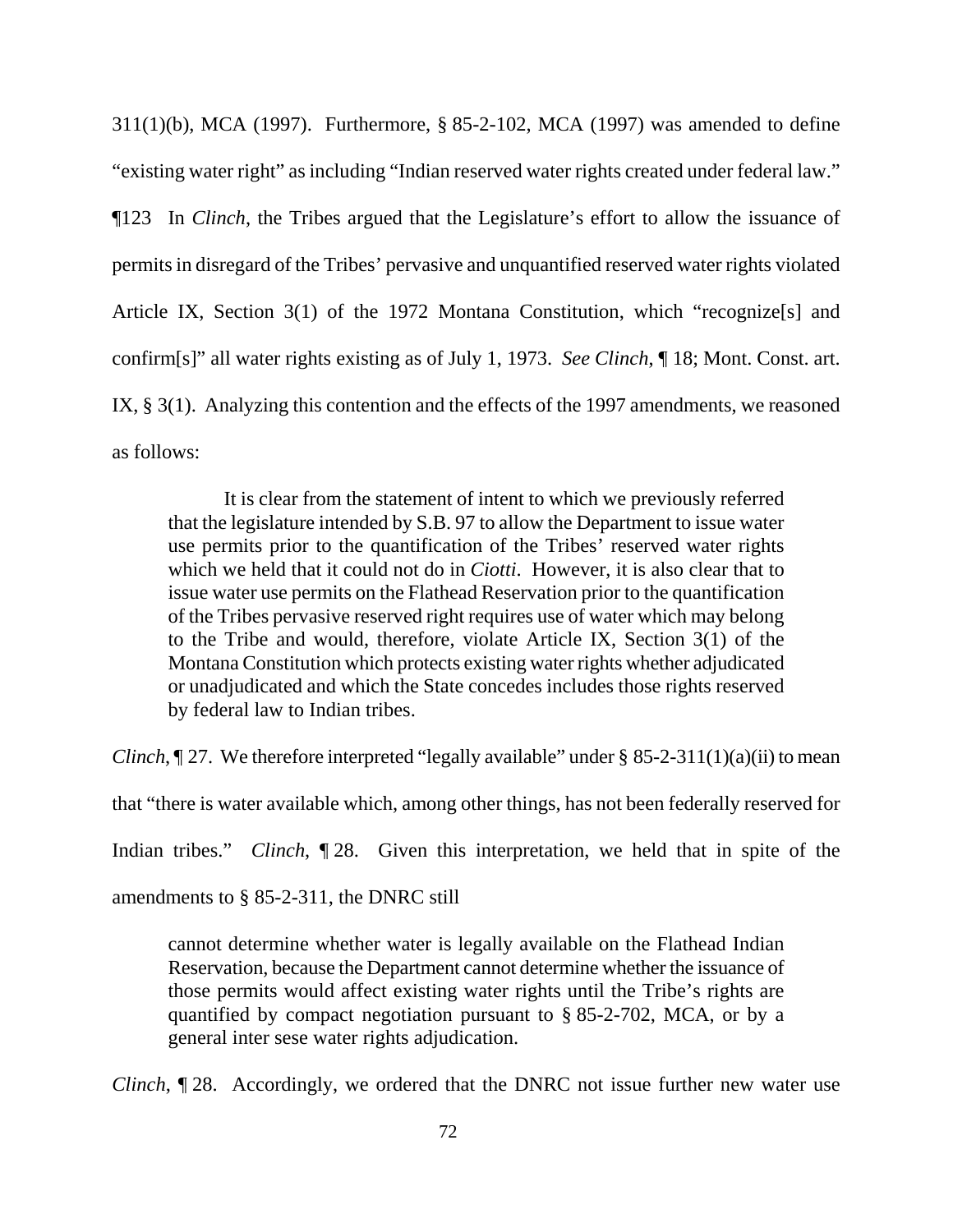permits on the Reservation until the Tribes' water rights have been quantified. *Clinch*, ¶ 28;

*see also Stults*, ¶¶ 28-29; 36-37.

¶124 Turning now to § 85-2-402, the Legislature, in amending this provision, inserted the

following two sentences in subsection (1):

The right to make a change subject to the provisions of this section in an existing water right, a permit, or a state water reservation is recognized and confirmed. In a change proceeding under this section, there is no presumption that an applicant for a change in appropriation right cannot establish lack of adverse effect prior to the adjudication of other rights in the source of supply pursuant to this chapter.

Section 85-2-402(1), MCA (1997). The Legislature also made the following revisions to

subsection (2)(a), which are indicated below with strikethrough (old language) and italics

(new language):

[T]he department shall approve a change in appropriation right if the appropriator proves by a preponderance of evidence that the following criteria are met:

(a) The proposed use *change in appropriation right* will not adversely affect the *use of the existing* water rights of other persons or other *perfected or* planned uses or developments for which a permit *or certificate* has been issued or for which water has been reserved *a state water reservation has been issued under part 3*.

Section 85-2-402(2)(a), MCA (1997) (strikethrough and italics added). (Recall that § 85-2-

102 was amended to define "existing water right" as including "Indian reserved water rights

created under federal law.") This statutory language has remained unchanged through the

present.

¶125 In comparing the amended version of § 85-2-311 with the amended version of § 85-2-

402, it is noteworthy that both provisions reject any presumption that an applicant for a new

water use permit or a change in existing use cannot meet the pertinent statutory criteria prior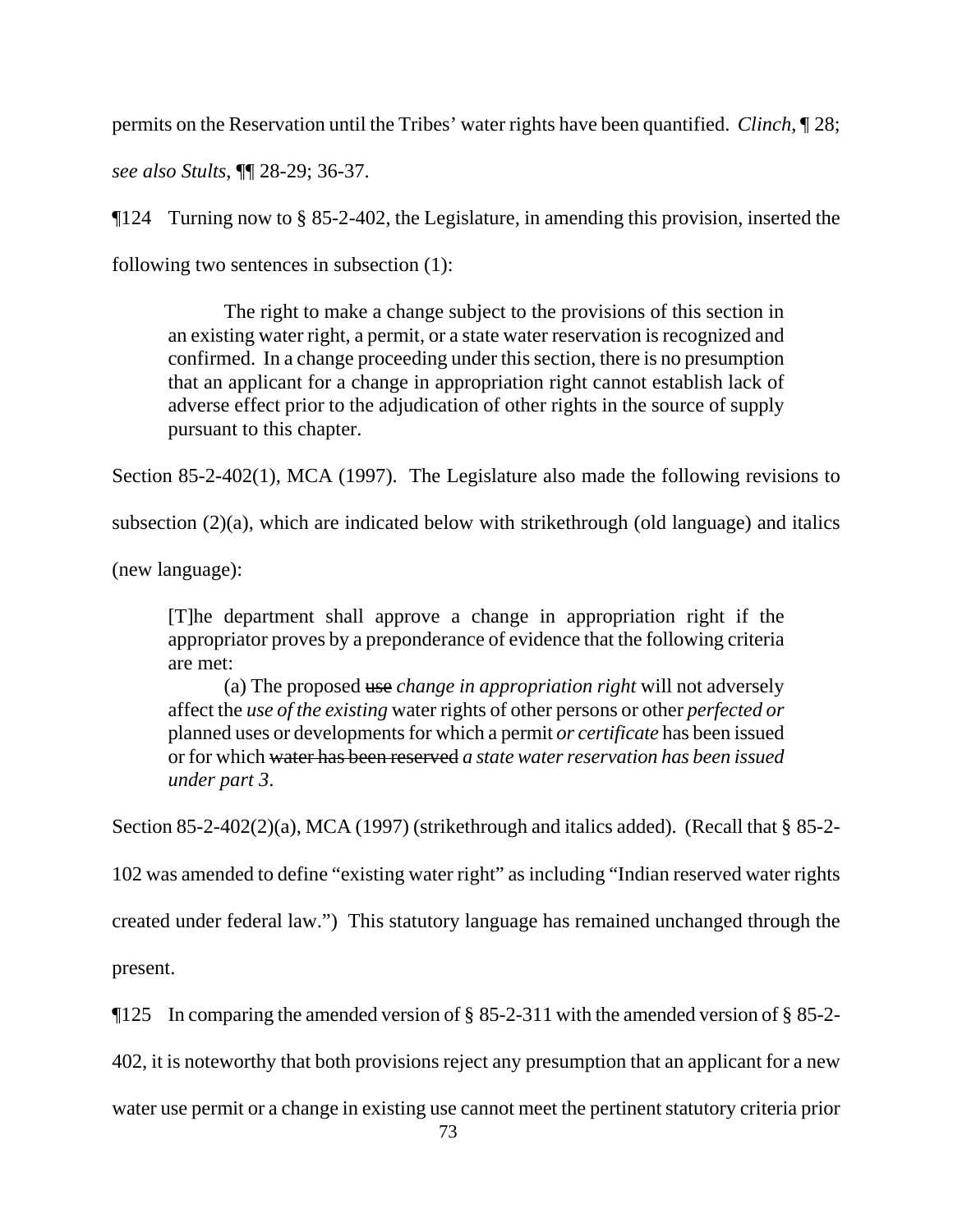to the adjudication of existing water rights in the source of supply. *See* §§ 85-2-311(1), - 402(1), MCA. Indeed, the DNRC makes much of this new language. However, the new "no presumption" language did not lead to a different result in *Clinch*. In fact, we held under the amended version of § 85-2-311(1) that the DNRC still cannot determine whether the issuance of a new water use permit will affect the Tribes' existing water rights until those rights have been quantified. *Clinch*, ¶ 28. In other words, the absence of a presumption that the applicant cannot meet the pertinent statutory criteria did not somehow enable the DNRC to do what it could not do under *Ciotti*—namely, determine whether the issuance of a new water use permit will adversely affect the Tribes' reserved water rights. And the same is equally true of change-of-use applications. Just because in a change-of-use proceeding there is no presumption that the applicant "cannot establish lack of adverse effect prior to the adjudication of other rights in the source of supply," it does not follow that the applicant necessarily *can* establish lack of adverse effect. The burden to do so (i.e., to establish lack of adverse effect) by a preponderance of evidence still remains—presumption or no presumption—and the dispositive question, therefore, is whether it is possible, in *any* case, for an applicant to make that showing before the Tribes' reserved water rights have been quantified.

 74 ¶126 The crux of the DNRC's position that it is now authorized to approve change-of-use applications—indeed, the centerpiece of the DNRC's arguments in the District Court and in this Court—is its contention that the Legislature not only intended to "negate" *Ciotti*, but in fact did so by virtue of the 1997 amendments to § 85-2-402. Though asserting that "*Ciotti* is dead law" (emphasis omitted), the DNRC acknowledges, as it must, that we resurrected our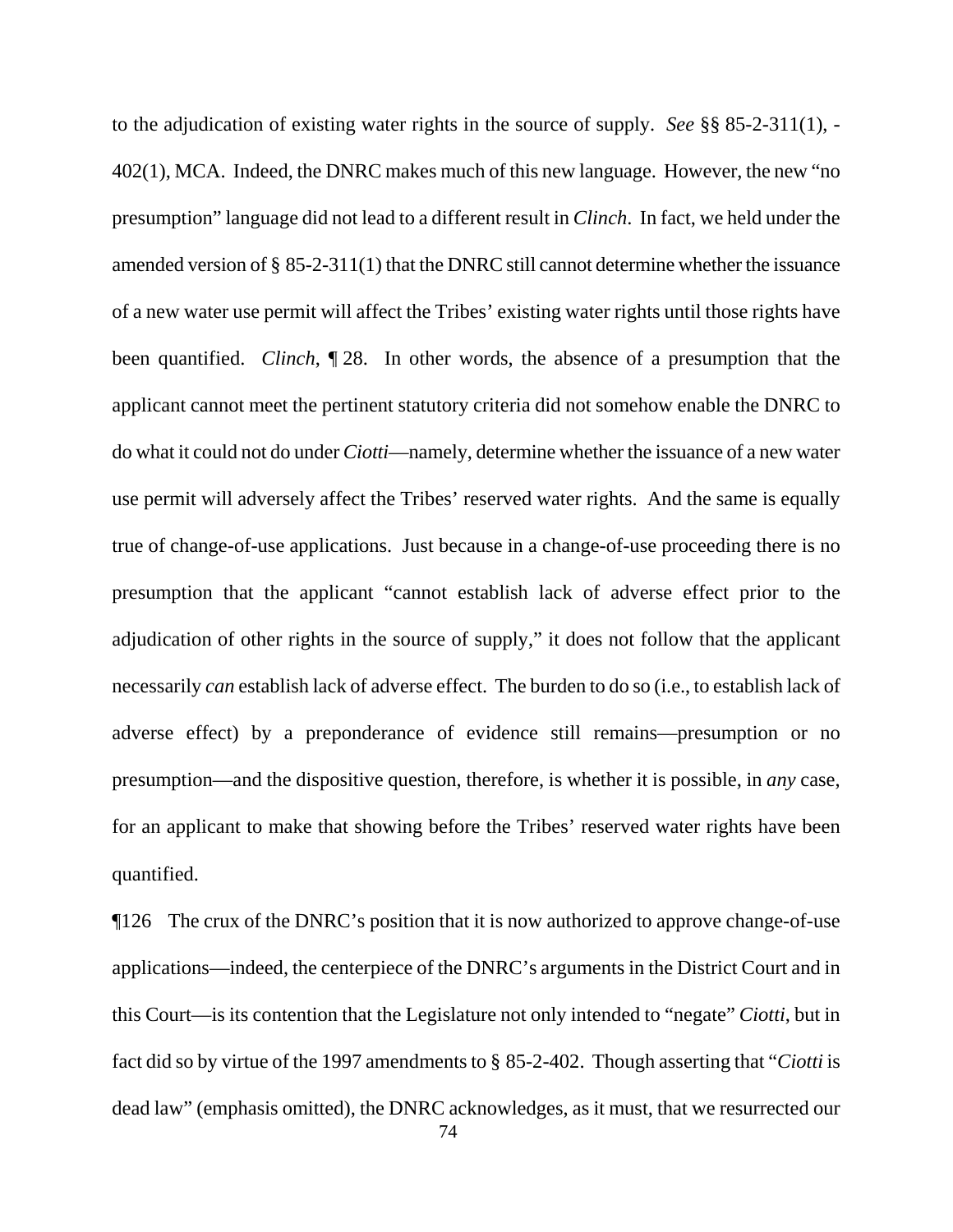*Ciotti* holding—at least with respect to the issuance of new water use permits—in *Clinch*. Necessarily, then, the DNRC acknowledges that the 1997 amendments to § 85-2-311 did not "negate" the quantification prerequisite in new-use proceedings (in other words, did not "negate" the fact that in order to prove that the Tribes' reserved water rights will not be "adversely affected" by a proposed new use, those rights must first be quantified). The DNRC's position, therefore, is that the amendments to § 85-2-402 somehow accomplished what the amendments to § 85-2-311 did not—namely, negating the quantification prerequisite in change-of-use proceedings.

¶127 However, the DNRC has proffered no persuasive explanation for why the language of former  $\S$  85-2-402(2)(a)—requiring the applicant to prove that "[t]he proposed use will not adversely affect the water rights of other persons"—is materially distinguishable from the language of amended  $\S 85-2-402(2)(a)$ —requiring the applicant to prove that "[t]he proposed change in appropriation right will not adversely affect the use of the existing water rights of other persons"—probably because there is no material distinction between the two. Rather, it seems that what the DNRC is inviting us to do here is simply to revisit the issue we addressed in *Ciotti* and analyze it under materially indistinguishable statutory language, but reach the opposite conclusion we did in *Ciotti*. [16](#page-74-0)

<span id="page-74-0"></span><sup>&</sup>lt;sup>16</sup> The DNRC is nothing if not persistent. The record reflects that the DNRC has been engaged in water use permitting and approving changes to water uses on the Reservation since 1973, when the Water Use Act became effective. Mr. Stults testified in the District Court that he did not know how many new permits have been issued and how many changes of use have been approved by the DNRC during this period, but he did state that "[i]t's tens of thousands." Notably, the DNRC has done so over both the pro forma threshold jurisdictional objections routinely filed by the Tribes and a 1987 decision of the Montana First Judicial District Court, which concluded that the DNRC could not issue permits under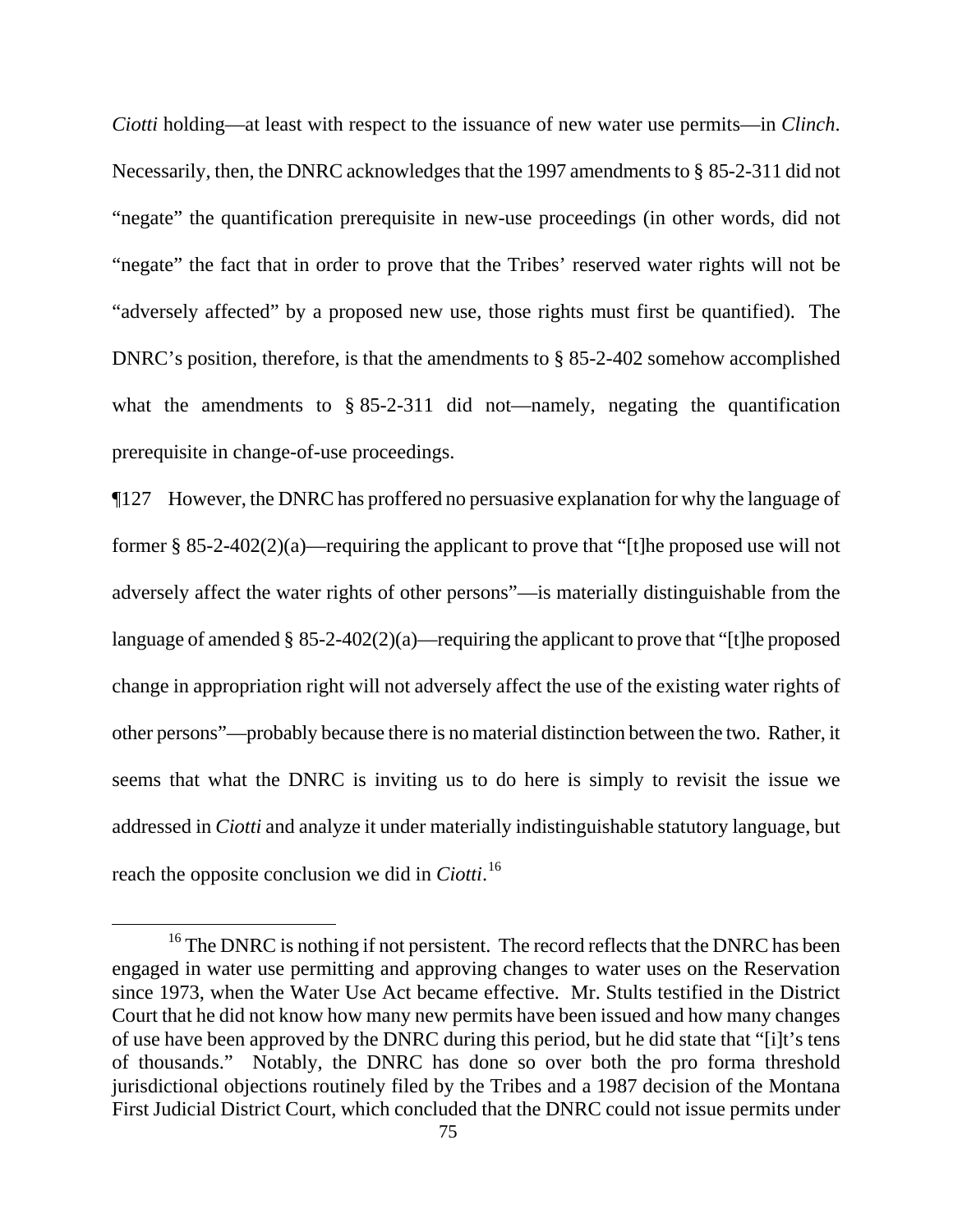¶128 Notwithstanding the doctrine of stare decisis, the majority has accepted the DNRC's invitation. While I can agree that stare decisis is not absolute and that it sometimes is necessary for this Court to revisit one of its precedents, when we do so we must explain not only why we are reconsidering the previous holding but also, if we overrule it, why that holding was erroneous. The lack of any analysis in the Court's Opinion today explaining why the language of former  $\S$  85-2-402(2)(a) is materially distinguishable from the language of amended § 85-2-402(2)(a) suggests that today's majority simply disagrees with the decision this Court reached in *Ciotti* and is taking this opportunity to implement a different result. In other words, "[p]ower, not reason, is the new currency of this Court's decisionmaking." *Payne v. Tennessee*, 501 U.S. 808, 844, 111 S.Ct. 2597, 2619 (1991) (Marshall, J., dissenting).

¶129 I submit that a mere change in the personnel of this Court is not a valid basis for overruling one of our prior holdings. There is no reason to conclude differently than we did in *Ciotti* and *Clinch* that, as a matter of law, lack of adverse effect *cannot* be proven *until* the

<sup>§ 85-2-311</sup> until the existing water rights in the source of supply are quantified, *see Ciotti*, 278 Mont. at 61-64, 923 P.2d at 1080-82 (Nelson, J., specially concurring) (noting that the DNRC was litigating in *Ciotti* an issue the DNRC had already litigated, unsuccessfully, under materially indistinguishable statutory language in *United States v. Mont. Dept. of Nat. Resources and Conserv.*, No. 50612 (Mont. 1st Jud. Dist. June 15, 1987)). Although the Tribes finally prevailed on the particular objections that culminated in our *Ciotti* decision, they have been forced to relitigate the issues decided in *Ciotti* by virtue of the statutory amendments discussed above and the DNRC's concomitant resumption of activities on the Reservation. Then, following our reaffirmation of *Ciotti* in *Clinch*, the Tribes again found themselves having to defend this Court's decision. *See Stults*, ¶¶ 8, 25 (recounting the DNRC's effort in 2001 to get this Court to "dissolve or modify" our holding in *Clinch* and the DNRC's decision to grant the application at issue in *Stults* despite "the seemingly clear mandate of *Ciotti* and *Clinch*"). Now, again, the DNRC is asking this Court to revisit a holding that it simply does not like.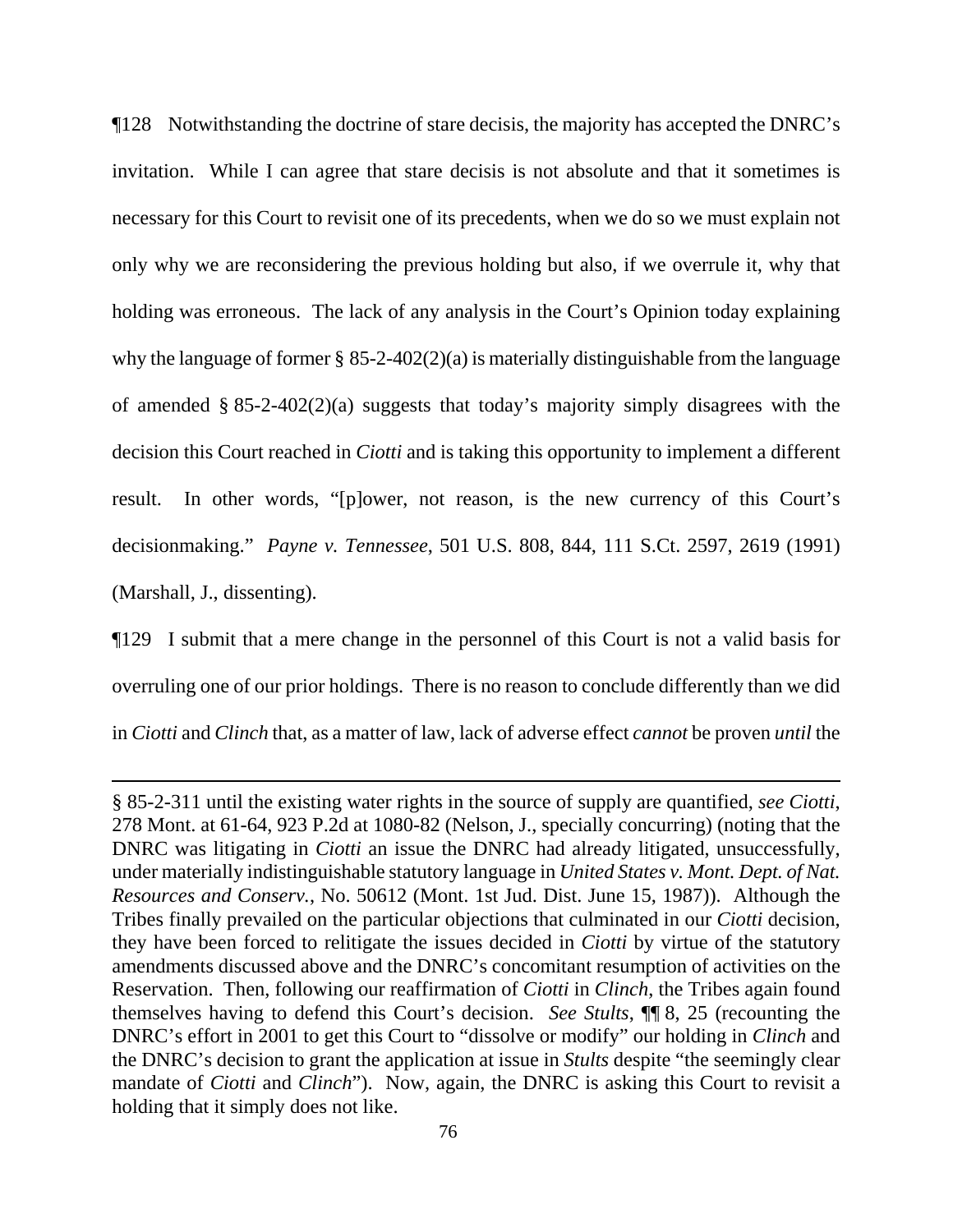Tribes' reserved water rights have been quantified. For these reasons, the DNRC's arguments based on the 1997 amendments to § 85-2-402 are unavailing.

### B

¶130 Notwithstanding the absence of a material difference between the version of § 85-2- 402 at issue in *Ciotti* and the version of § 85-2-402 now under review, it is still necessary to address a critical point made by the DNRC in the District Court. Specifically, the DNRC explained that when it considers adverse effect in a change-of-use proceeding, it bases its analysis on factors that are distinguishable from the factors it relies on when considering adverse effect in a new-use proceeding. Essentially, the DNRC contends that irrespective of the amendments to § 85-2-311 and § 85-2-402, the DNRC applies the adverse effect test differently in change-of-use proceedings versus new-use proceedings. In the DNRC's view, the factors it uses in its change-of-use analysis enable it to determine whether the proposed change will adversely affect the Tribes' reserved water rights; thus, the DNRC asserts, it is able to satisfy the criteria set forth in § 85-2-402 and we should reach a different result in this case than we did in *Clinch*. The District Court rejected this argument in granting the Tribes' motion for summary judgment, and I conclude that the court properly did so.

¶131 At the hearing on the Tribes' motion for a preliminary injunction, Mr. Stults testified on direct examination that the major criterion in both a new-use proceeding and a change-ofuse proceeding is "lack of adverse effect [on existing water rights]." However, he further explained that with respect to a new use, "[y]ou're looking at whether a new diversion, additional water being taken out of the source, will somehow make it -- an existing water user unable to reasonably fulfill their water right." By contrast,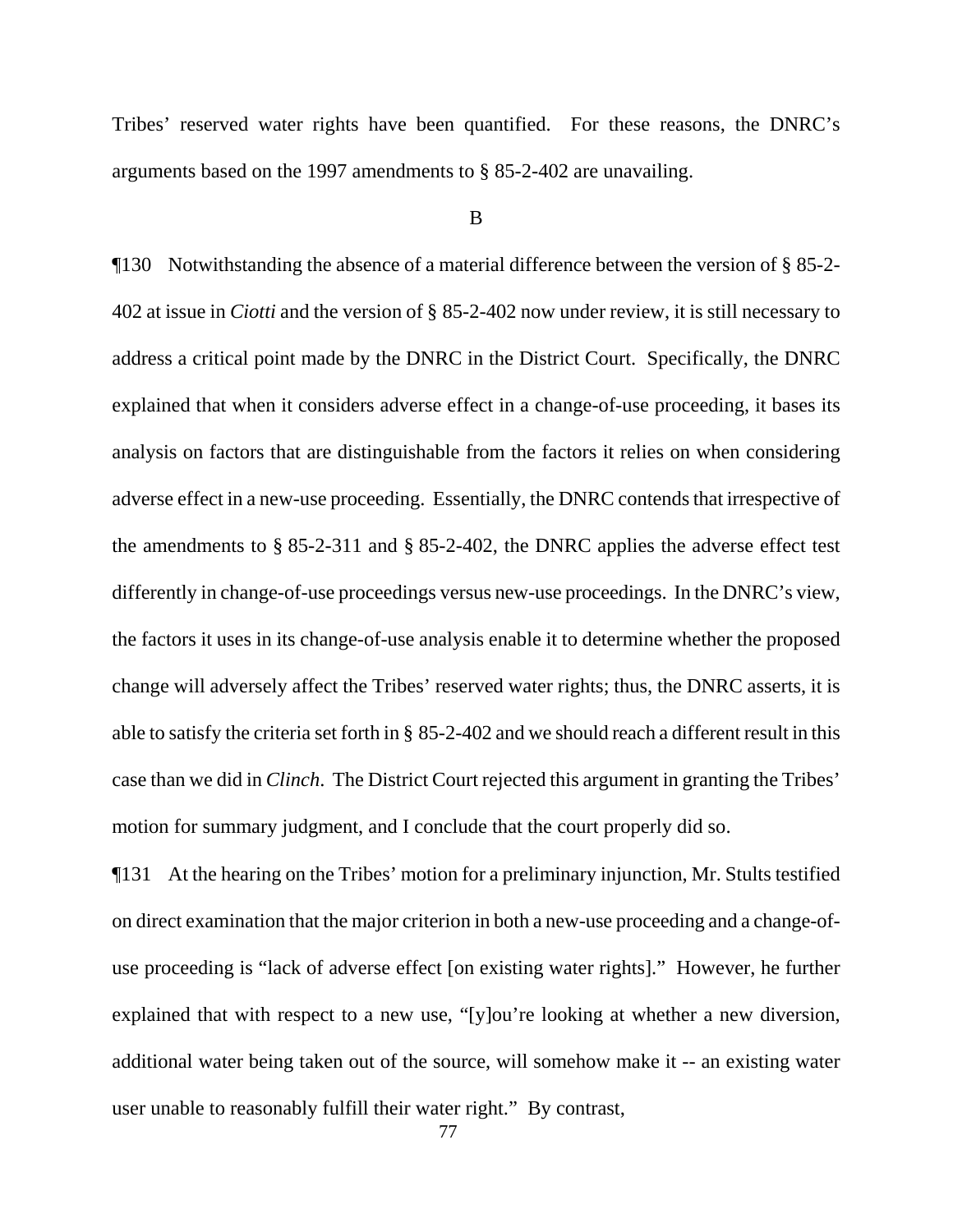with a change application you're looking at the -- you have an existing water right that has been put to use and it's been used and has a pattern of use over a period of time. And so you're looking at whether changing it is going to somehow increase it so that it -- you have an increased consumption or increased burden on the source. You're really looking to make sure that historically X has been taken out of the stream and X went back into the stream, and to make sure if the change were to take place X would still come out of the stream and X would still go back. You could get X plus one going back. You can't have X minus one. You're just looking to make sure that -- I guess if you had a piece of property, somebody wanted to make a change on the piece of property, they can change it internally so long as they don't make the property bigger and end up taking somebody else's property. So as long as you can tell that it's just exactly the same size, that is -- that is the test you're looking for.<sup>[\[](#page-77-0)17]</sup>

¶132 Thus, in a new-use proceeding the DNRC determines whether there is any water available in the source of supply for the proposed new use, which can only occur after the existing water rights in the source of supply have been quantified. The DNRC then considers whether the proposed new diversion will impinge upon the existing water rights. In a change proceeding, however, the DNRC looks only at the applicant's "pattern of use over a period of time" and does not consider the scope of the objectors' rights in the source of supply. This approach is based on the premise that so long as the proposed change does not amount to a change in the quantity of water being diverted from and returned to the source, it will not

<span id="page-77-0"></span> $17$  As noted above, neither the Tribes' reserved water rights nor the putative state-law appropriation rights to non-reserved waters on the Reservation have been adjudicated or otherwise quantified. *See* ¶ 90 n.9, *supra*. Thus, the assumption underlying the DNRC's entire argument—namely, that "with a change application . . . you have an existing water right"—is doubtful, if not unfounded. (The same is true of the DNRC's assumption that the exercise of a state-law appropriation right on the Reservation is not *already* infringing the Tribes' reserved water rights.) However, for the sake of evaluating the DNRC's change-ofuse analytical framework as applied on the Reservation, the ensuing discussion proceeds under the premise that the change applicant's claimed water right is an otherwise valid right to non-reserved waters.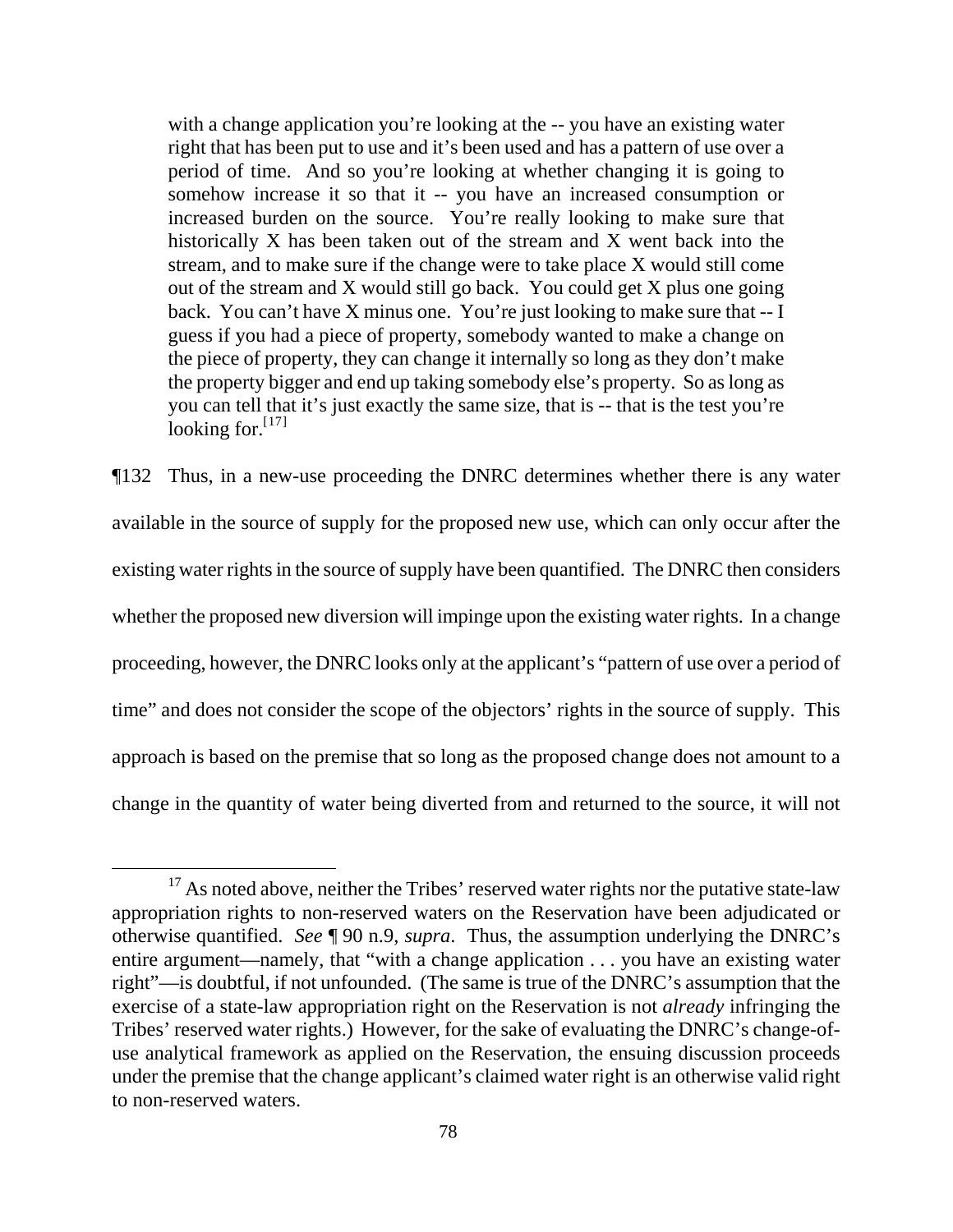adversely affect the objectors' rights. "What we're look [sic] at is whether the change that is being proposed would in some way alter the [applicant's] right so that it was somehow larger than what it had been before. If its consumptive use increases, it creates more of a burden on the source." But, "if it's unaltered in its burden on the source, it does not -- it can't have any different impact than it's had historically."

¶133 The inherent inadequacy of this "full bucket" approach is immediately obvious from the DNRC's property analogy. One need only open a local newspaper to realize that a property owner may change his or her internal use of a particular piece of property, without making the property bigger, and still adversely affect his or her neighbors' uses of their properties. For instance, in Jerome, Idaho, the National Park Service expressed concern about the effects of a feedlot proposed to be built 1½ miles upwind of the Minidoka Internment National Monument. Of specific concern are impacts on air quality, increases in pests (insects) and dust, possible effects on water, and issues of waste management and traffic. *See Proposed Feedlot Next to Monument Stirs Opposition*, Helena Independent Record 7A (Dec. 8, 2006). Under the DNRC's interpretation of § 85-2-402(2)(a), however, the uses of neighboring properties are not "adversely affect[ed]" as long as the property at issue is "exactly the same size" as before the change.

¶134 This interpretation obviously does not bear close scrutiny. As a matter of fact, the DNRC's analogy actually illustrates the analytical flaw in focusing solely on "whether a change would increase the burden on the source." As the District Court astutely pointed out, an adverse effect may occur even though the applicant's burden on the source of supply has not changed. "[C]ouldn't the change in use affect somebody's groundwater, dry up a swamp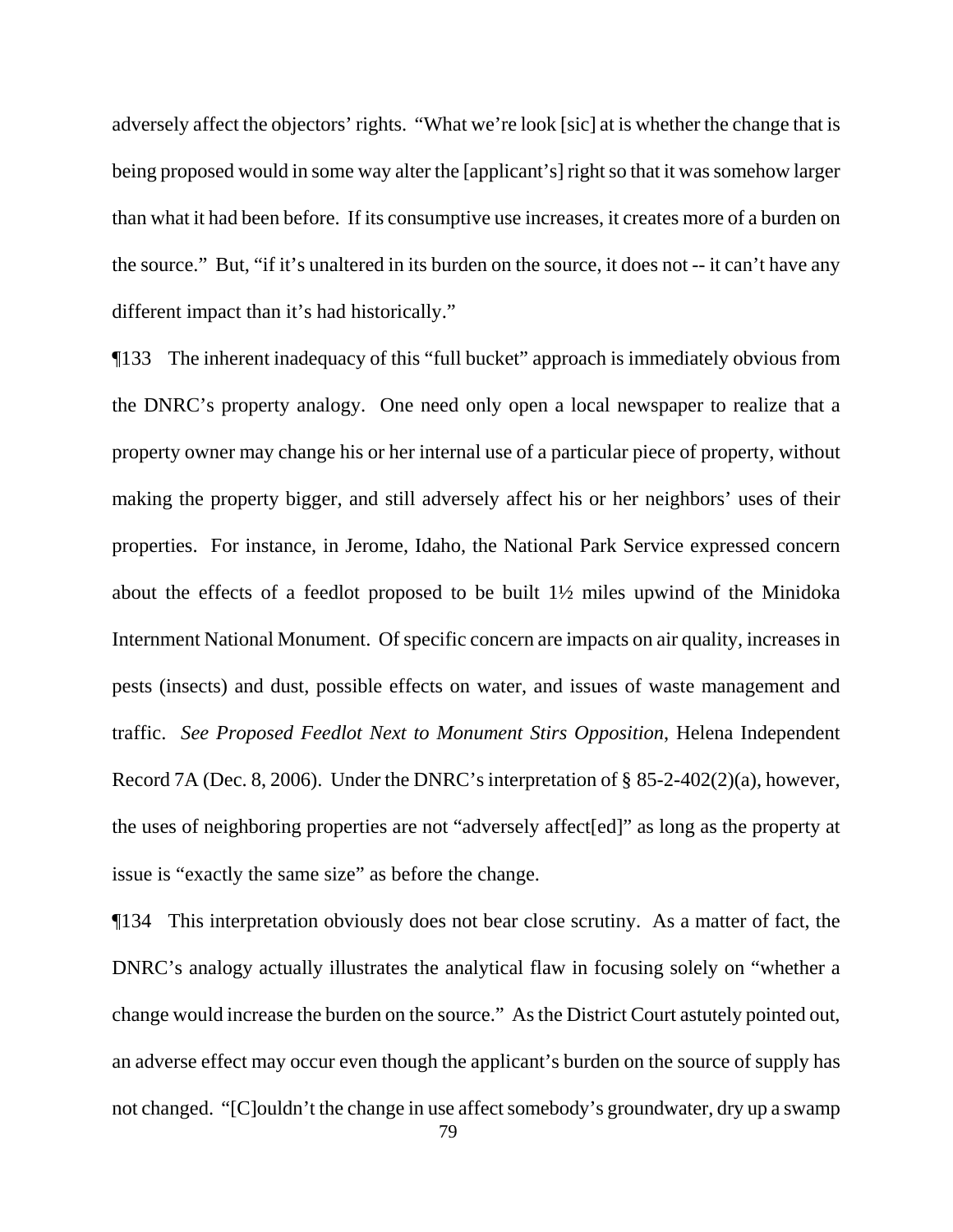or create a swamp where one wasn't before?" Indeed, § 85-2-401, MCA, speaks of a number of different "condition[s] of water occurrence, such as the increase or decrease of streamflow or the lowering of a water table, artesian pressure, or water level," that could be adversely affected by a proposed change of use.

¶135 With respect to this point, Mr. Stults conceded on cross-examination that a change in point of diversion, for instance, could adversely affect an existing water right without an increase in the burden on the source. Specifically, he agreed that if a right exists to a particular in-stream flow in between the diversion points that the applicant wishes to change from and to, the applicant will affect that right by changing the point of diversion. In other words, if a stream flows from point A, to point B, to point C, etc., all the way to point Z, and the applicant wishes to change his point of diversion from point Q to point J, the flow of the stream between points J and Q will be affected—possibly adversely—even though the applicant has not changed the quantity of water he is diverting from the stream. *See*, *e.g.*, *Thompson v. Harvey*, 164 Mont. 133, 519 P.2d 963 (1974). If the Tribes have a reserved right to a particular flow in that stream between points J and Q, their right will be infringed by the change—something the DNRC cannot possibly determine until the Tribes' reserved water rights have been quantified.

¶136 A change in place of use, purpose of use, or place of storage could have similar consequences. While the point of diversion in such situations may be the same, the point of return or the route of return may not be, ultimately creating the scenario just discussed. Indeed, the dynamics of an ecosystem may be impacted by a mere change in the place of use, purpose of use, or place of storage of water on the applicant's property—an essential variable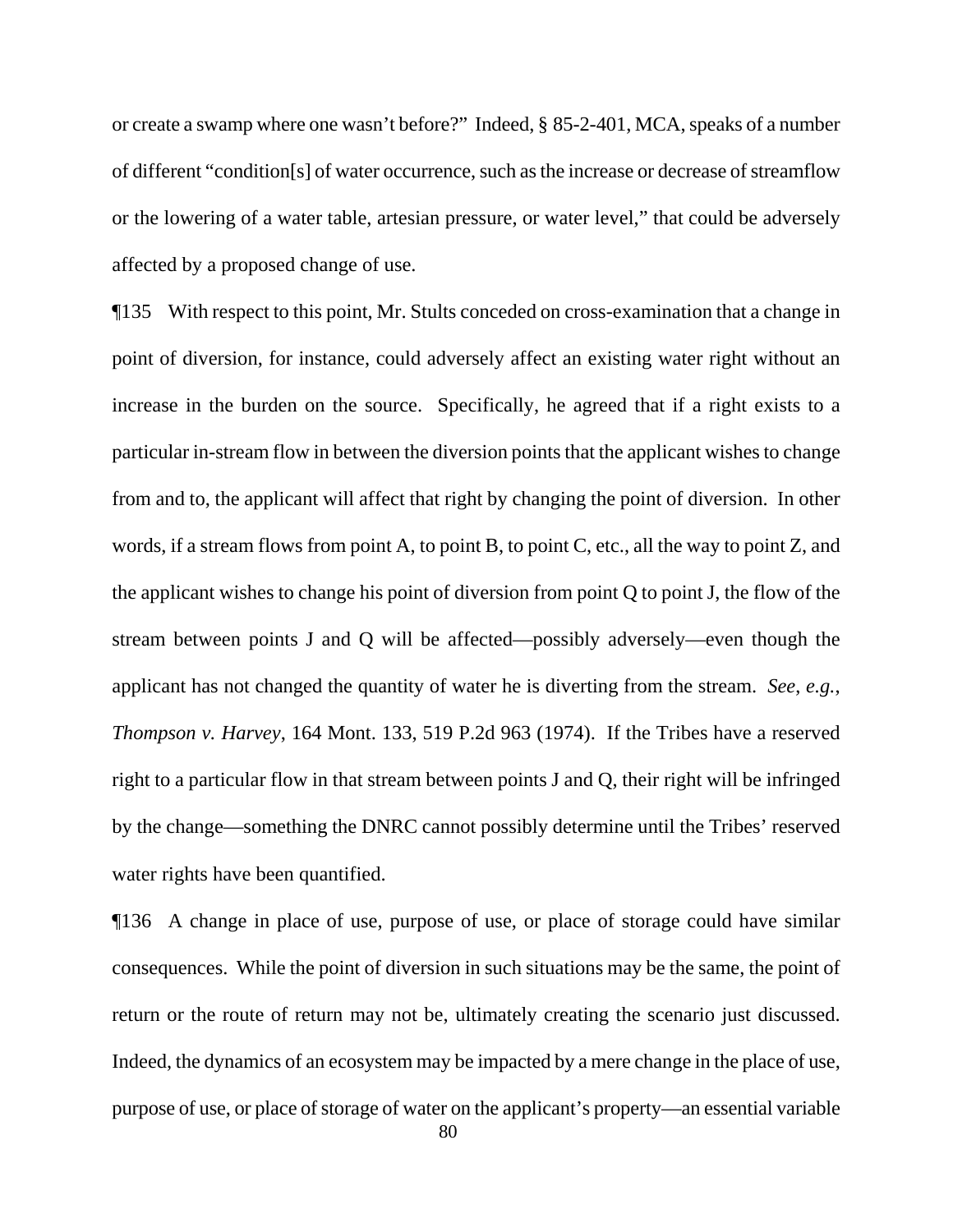in assessing a change-of-use application that the DNRC ignores, presuming instead that if the applicant will not be drawing more water out of the source than he or she did before the proposed change, then the change will not adversely affect anyone else's existing water rights.

¶137 The DNRC assures us that "a change applicant can go out and evaluate how everyone is actually exercising their water rights." This assurance, however, only further illustrates the inadequacy of the DNRC's approach: it ignores the reality that Indian reserved water rights may exist without a present or actual use. *Greely*, 219 Mont. at 90, 712 P.2d at 762. It is not possible for an applicant to go out and evaluate how the Tribes' are "actually exercising" water rights that have not yet been defined or put to use.

¶138 Likewise, it is necessary to keep in mind that some of the Tribes' reserved water rights are non-consumptive. They may include the right to a particular flow in a particular stream at a particular point. *See Joint Bd. of Control of Flathead, Mission and Jocko Irr. Districts v. United States*, 832 F.2d 1127, 1131-32 (9th Cir. 1987). The 1855 Treaty of Hellgate secured the Tribes' aboriginal fishing, hunting, gathering, and pasturing rights (*see* ¶ 89 n.8, *supra*), which in turn may require a particular quantity of water being located (or *not* being located) at a particular location. We recognized this point with respect to stream waters in *Greely*, where we stated:

The right to water reserved to preserve tribal hunting and fishing rights is unusual in that it is non-consumptive. A reserved right for hunting and fishing purposes "consists of the right to prevent other appropriators from depleting the stream waters below a protected level in any area where the nonconsumptive right applies." *Adair*, 723 F.2d at 1411.

*Greely*, 219 Mont. at 93, 712 P.2d at 764. Furthermore, we noted: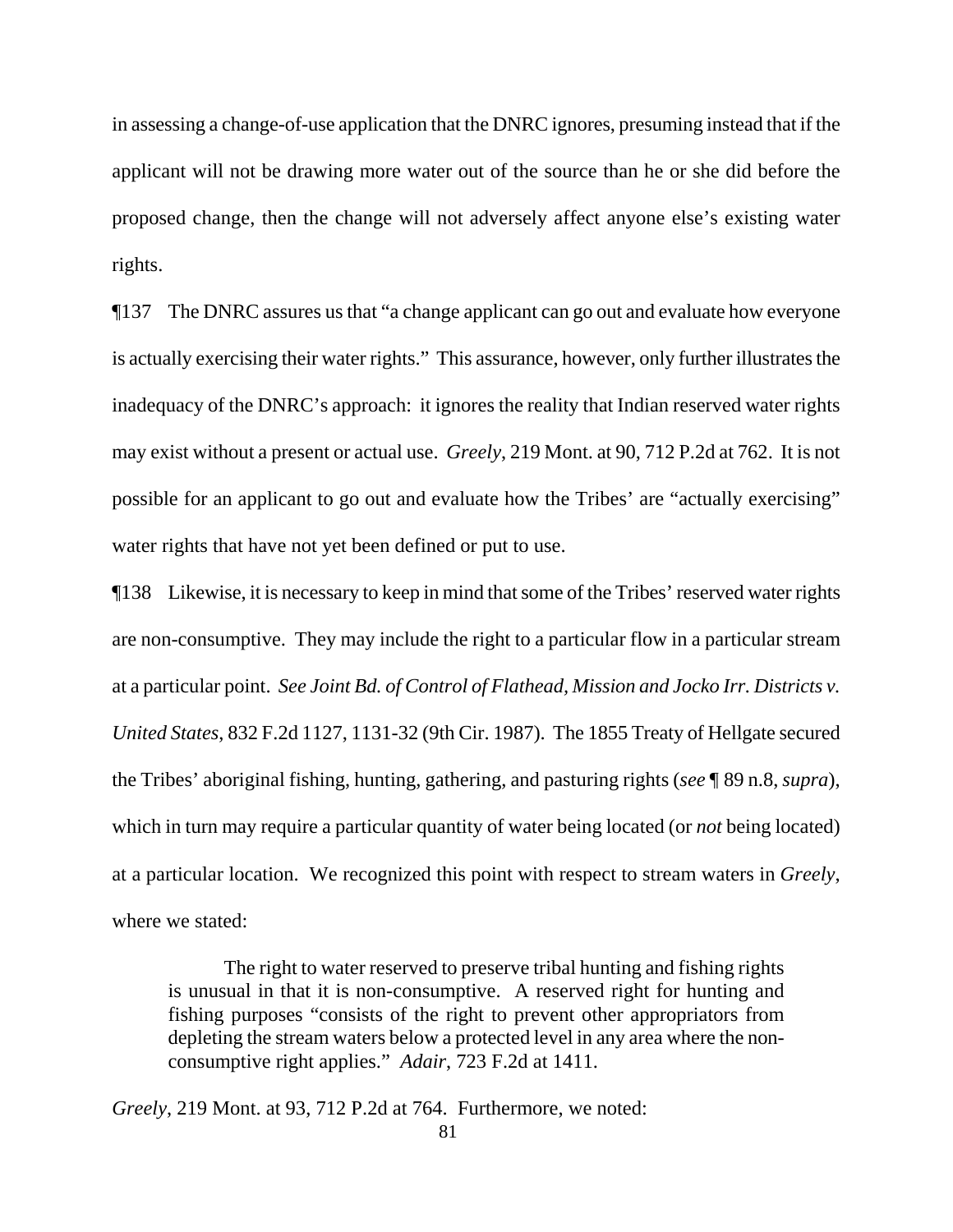The Supreme Court has also held that under the implied-reservation-ofwater-rights doctrine, Indians are entitled to sufficient water "to develop, preserve, produce or sustain food and other resources of the reservation, to make it livable." *Arizona v. California*, 373 U.S. at 599-600, 83 S.Ct. at 1497 [decree entered, 376 U.S. 340, 84 S.Ct. 755, 11 L.Ed.2d 757 (1964)]. "[I]ndian treaty rights to a natural resource that once was thoroughly and exclusively exploited by the Indians secures so much as, but no more than, is necessary to provide the Indians with a livelihood—that is to say, a moderate living." *Washington v. Fishing Vessel Ass'n*, [443 U.S. 658, 686, 99 S.Ct. 3055, 3075 (1979)].

*Greely*, 219 Mont. at 93, 712 P.2d at 764-65 (first two alterations in original).

¶139 Because these water rights are ubiquitous and elusive, and likely pervasive on the Reservation, *see Greely*, 219 Mont. at 84, 712 P.2d at 759 (quoting *Colorado River*, 424 U.S. at 811, 96 S.Ct. at 1243); *Ciotti*, 278 Mont. at 59, 60, 923 P.2d at 1079, the DNRC's focus in a change-of-use proceeding exclusively on whether the applicant will enlarge his or her existing appropriation by the proposed change—i.e., whether the quantity taken out after the proposed change will be greater than before the change—with no consideration for the impact that the change of use might have on the surrounding ecosystem or on the Tribes' future uses of water, is wholly inadequate for making a no-adverse-effect determination visà-vis the Tribes' unquantified reserved water rights.

¶140 With respect to the Axes' proposed change, for instance, it defies common sense to conclude that so long as the Axes are not diverting any more water than they diverted historically, their change in use from irrigation of pasture and hay fields to an 11.75-surfaceacre manmade water-ski pond cannot adversely affect the use of water rights reserved for aboriginal hunting and fishing. Again, this is not rocket science. *See Stults*, ¶ 61 (Nelson, J., specially concurring). Once one understands and accepts that "[a] water system is a unitary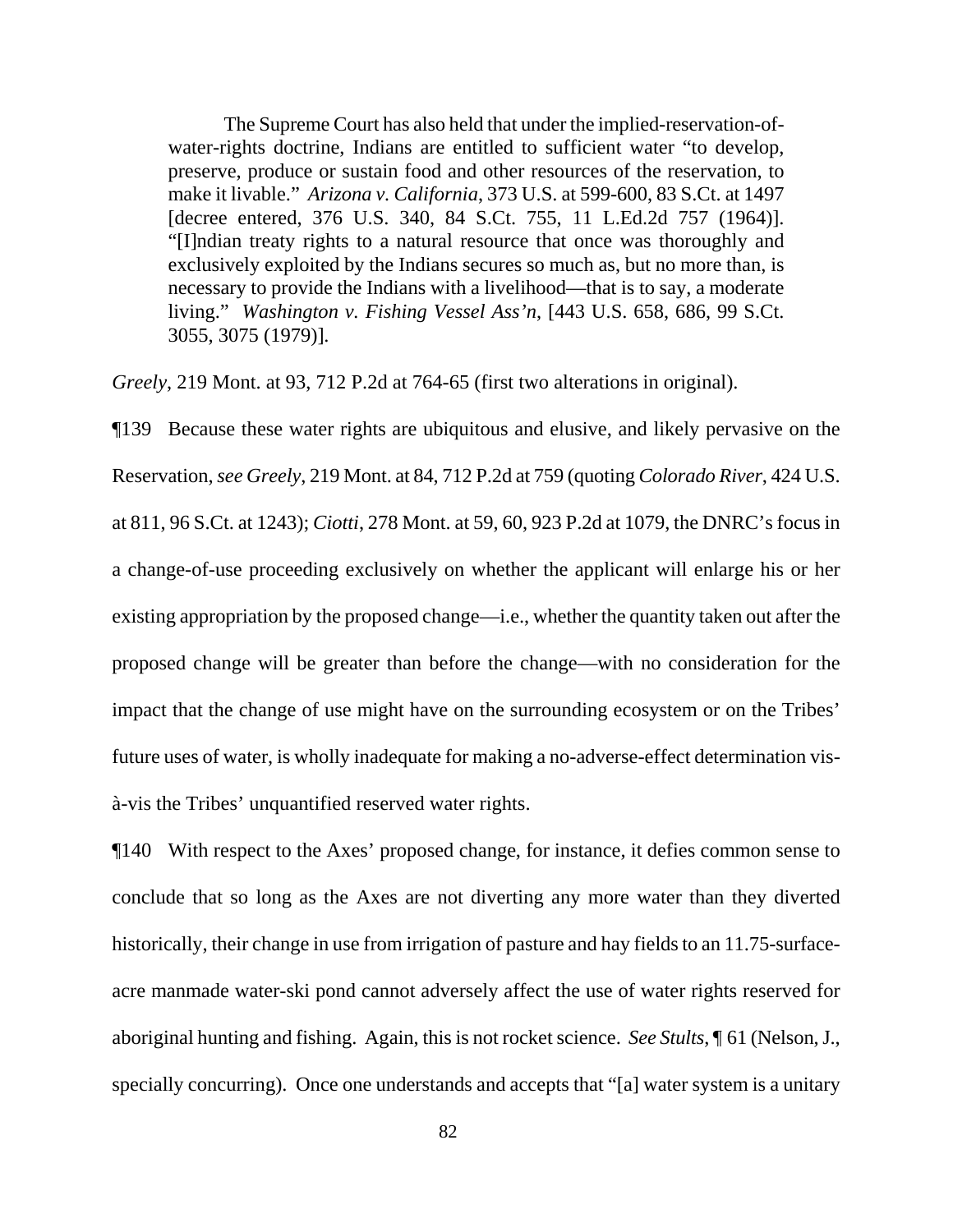resource" and that "[t]he actions of one user have an immediate and direct effect on other users," *Walton*, 647 F.2d at 52, one should recognize that a determination of no adverse effect on the Tribes' reserved water rights cannot be made until those rights have been quantified.

¶141 Notably, the DNRC has previously stated that " '[m]istaken nonrecognition of an objector's right, and grant of a change authorization based thereon, could irreparably damage objector.' " *Matter of the Application for Change of Appropriation Water Rights Nos. 101960-41S and 101967-41S by Royston*, 249 Mont. 425, 430, 816 P.2d 1054, 1058 (1991) (quoting from the record in the underlying administrative proceeding). Such reasoning is consistent with the fact that the burden in change-of-use proceedings is not on the objector to prove adverse effect but, rather, on the applicant to prove lack thereof. Section 85-2-402(2), MCA; *Royston*, 249 Mont. at 428, 816 P.2d at 1057.<sup>[18](#page-82-0)</sup> Unfortunately, the DNRC has since adopted the contrary view that any "speculation" as to adverse effect should be resolved in favor of the applicant. Yet, nothing in the statutory scheme has changed; the burden in change-of-use proceedings is still on the applicant to prove lack of adverse effect, and the DNRC so to find. The DNRC cannot do so with respect to waters on the Reservation as long

<span id="page-82-0"></span><sup>&</sup>lt;sup>18</sup> In this regard, it is curious that the DNRC submitted an interrogatory to the Tribes in the District Court asking them to "[d]escribe the nature, scope and extent of the claimed water rights that will be injured and the nature of the injury that will result . . . from a granting of a change of use authorization to Axe." The DNRC evidently has missed the point the Tribes have been making for the past twenty years, which is that "the nature, scope and extent" of their reserved water rights is not presently known and will not be known until the quantification process is complete, and thus the nature of the injury, if any, that will result from the granting of a change-of-use authorization to Axe is not yet ascertainable.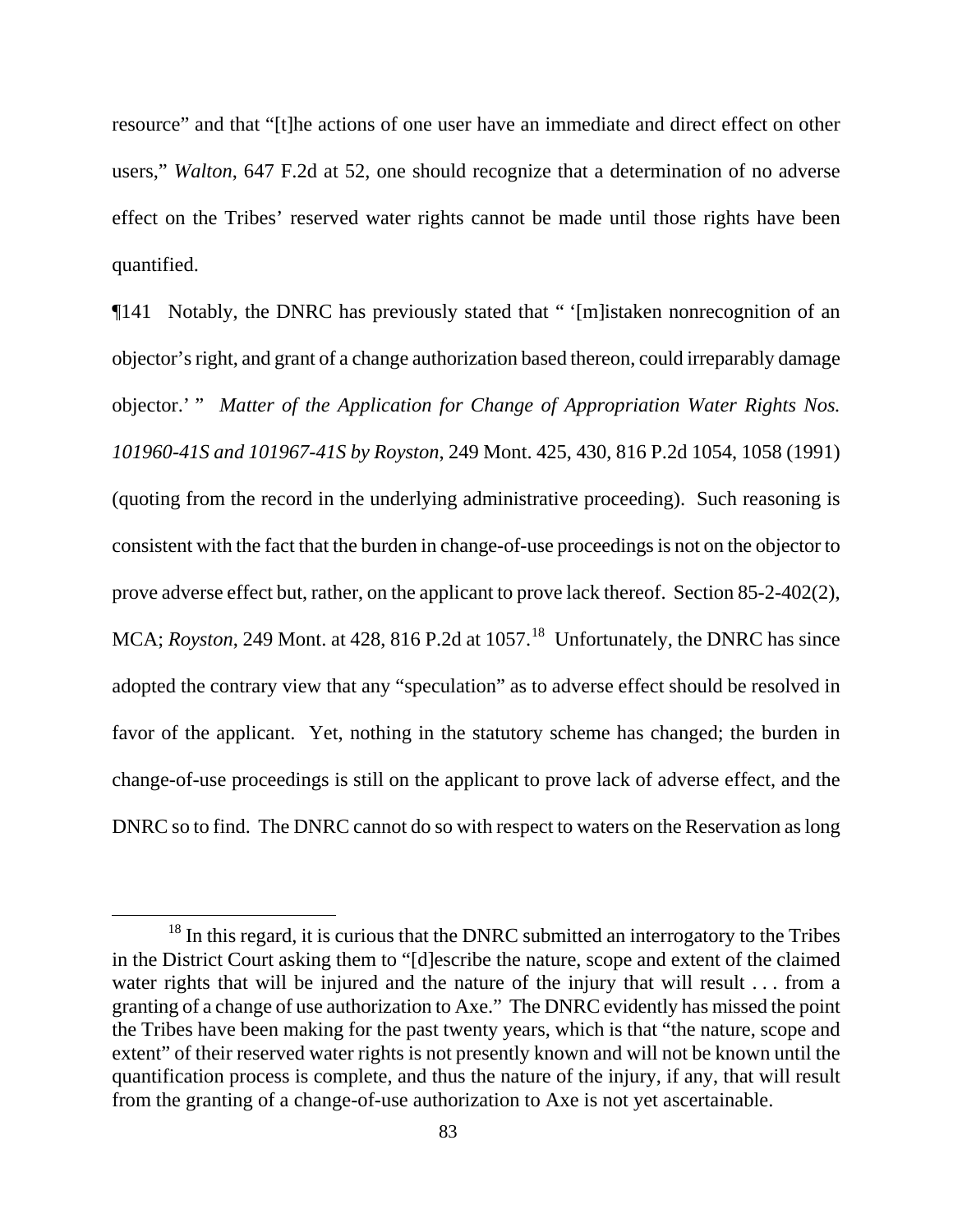as the possibility exists that a change of use will adversely affect the Tribes' unquantified reserved water rights.

¶142 Nevertheless, the DNRC posits: "*Might* any change of a water right result in different stream conditions that adversely affect another water right? Certainly. . . . Does every proposed change automatically result in adverse effect to other water rights? Certainly not." Thus, the DNRC argues, change-of-use applicants should not be precluded from trying to prove lack of adverse effect "[j]ust because the Tribes or the district court feel there *might*, *may*, or *could* be cases where adverse effect *might* occur." Agreeing with the DNRC, the majority decides that change-of-use applicants should have the opportunity to prove lack of adverse effect. Opinion, ¶¶ 38, 40.

¶143 However, the majority and the DNRC presume, mistakenly, that the effects a proposed change might, may, or could have on the Tribe's reserved water rights can actually be identified and measured *before* those rights have been quantified. Again, the testimony elicited at the hearing in the District Court establishes that this premise is incorrect. While an applicant might be able to prove that "no more water will be diverted than is currently," Opinion, ¶ 38, he or she cannot prove, until the scope of the Tribes' reserved water rights has been determined, that the proposed change will not adversely affect those rights in some other way (e.g., by increasing or decreasing the flow in a protected stretch of a stream, by raising or lowering a water table, artesian pressure, or water level in a protected area, or by impeding aboriginal practices). Thus, the majority has provided change-of-use applicants with the opportunity to prove something that, as a matter of law, cannot as yet be proven. In the mean time, the Tribes will be in the position of having to contest change-of-use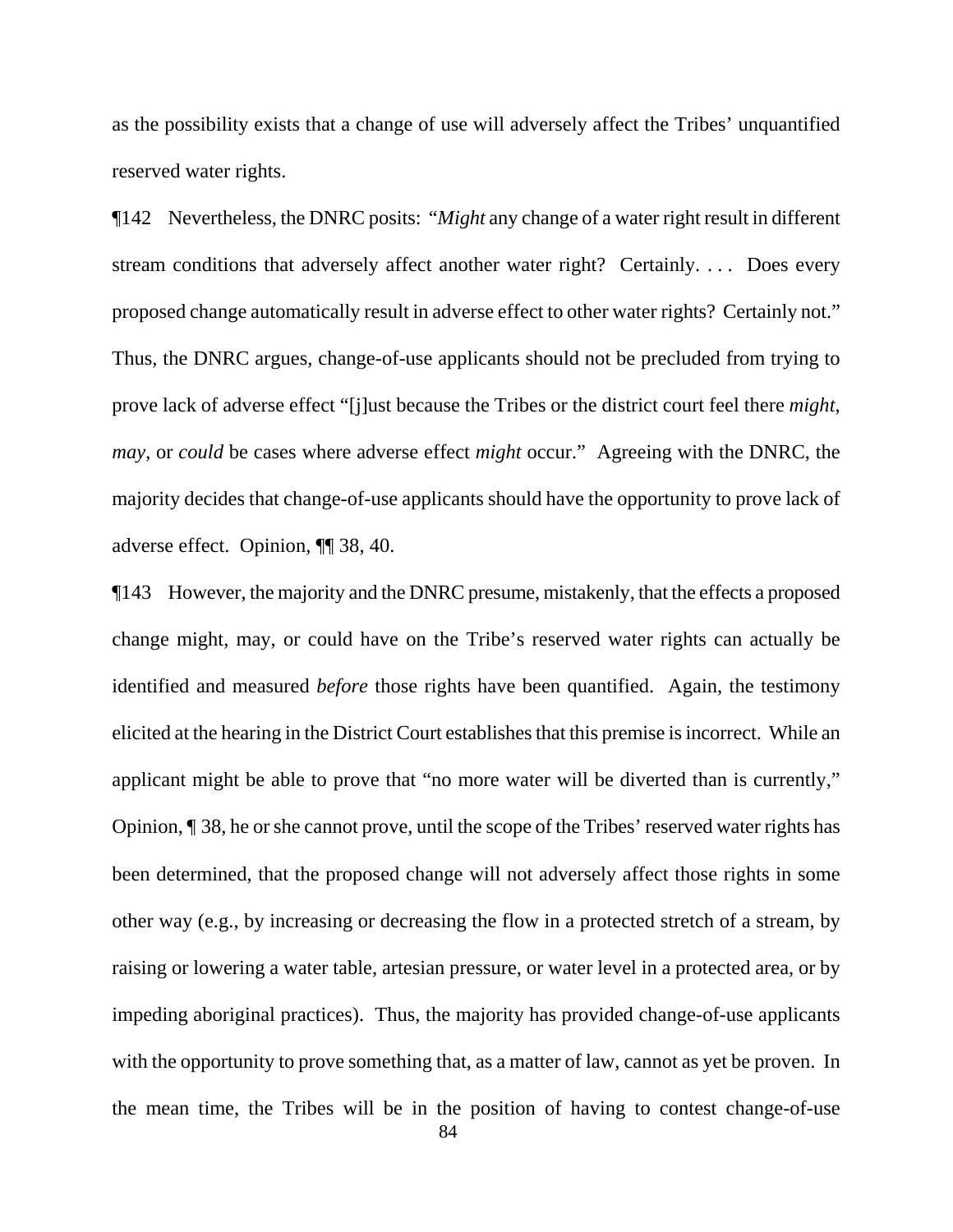applications, as a matter of course, in potentially thousands of separate cases. *See* ¶ 57, *supra*.

¶144 On a related point, Amici Curiae Affected Landowners contend that "the Tribes request [this] Court to conclusively presume that *every* change of use by *every* water right holder on the Reservation will *always* adversely affect their rights." Amici are also of the view that we adopted such a "conclusive presumption" in *Ciotti*. Amici are mistaken on both counts. As the foregoing analysis makes clear, there is no basis for "conclusively presuming" either adverse effect or lack thereof. Rather, until the Tribes' reserved water rights have been quantified, adverse effect simply cannot be determined; in other words, it is not possible at this time for an applicant to make the requisite showing, which was the basis of our holding in *Ciotti* and is the point of the discussion here.

¶145 Before concluding, it is appropriate to address a concern raised by the DNRC and echoed by Amici Curiae Legislators of the State of Montana. Citing the interest in "economic development," the DNRC argues that it must be permitted to approve changes to existing water uses throughout the State during the pendency of water right adjudications. In a similar vein, Legislators opine that if the DNRC cannot approve changes to existing water uses on the Reservation until the Tribes' reserved water rights have been quantified, then "the existence of any water right in an unadjudicated basin would prevent the State from doing any administration of water rights and water use prior to adjudication." In other words, there appears to be a perception that a holding in this case consistent with our decisions in *Ciotti*, *Clinch*, and *Stults* would result in a statewide shutdown of water use regulation. (A similar view was noted in the dissenting opinions in each of those cases.)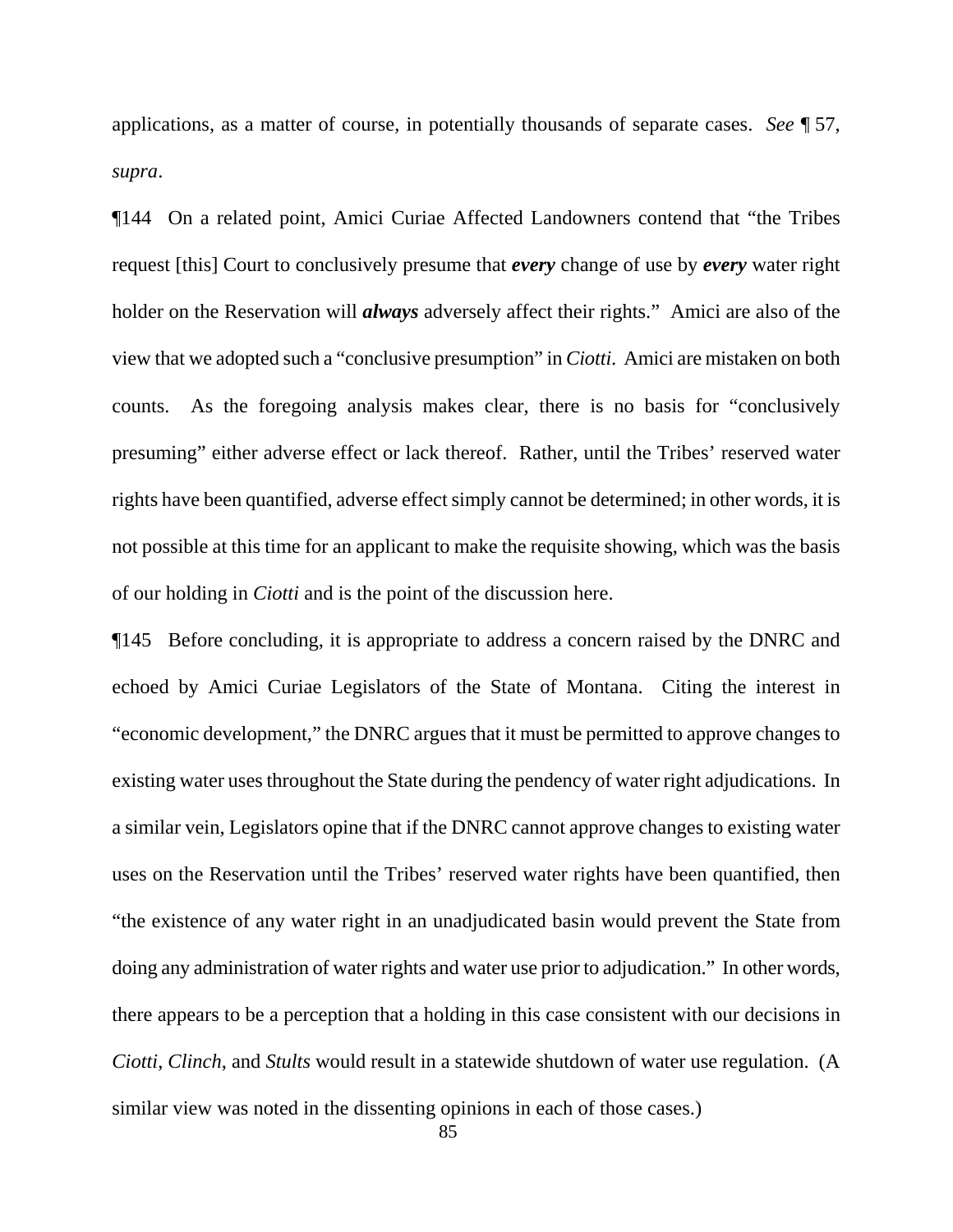¶146 Whether or not the principles enunciated in *Ciotti*, *Clinch*, and *Stults* may be extended to cases not involving Indian reserved water rights (and I express no opinion in that regard, given that we do not have such facts before us in the case at hand), the reasoning of the DNRC and amici is flawed to the extent that it equates Indian reserved water rights with state appropriative water rights. As explained above, there are crucial distinctions between the two. *See* Part IV, *supra*. And, as is clear from a careful reading of *Ciotti*, *Clinch*, and *Stults*—all three of which quote the portion of *Greely* in which we discussed the differences between state appropriative water rights and Indian reserved water rights—the unique nature of Indian reserved water rights informed our decisions in those cases, as it informs my analysis herein.

## C

¶147 In sum, there is not a material difference between the version of § 85-2-402 at issue in *Ciotti* and the version of § 85-2-402 now under review. Thus, there is no reason to hold differently here than we did in *Ciotti*—and as we held in *Clinch*, with respect to the issuance of new water use permits—that the DNRC may not approve changes in existing water uses pursuant to § 85-2-402, MCA, on the Reservation until the Tribes' reserved water rights have been quantified by compact negotiation pursuant to § 85-2-702, MCA, or by a general *inter sese* water rights adjudication.

¶148 But even when the DNRC's analytical approach for evaluating change-of-use applications is considered as a matter of first impression (i.e., independently of our holding in *Ciotti*), it is clear that this approach rests on an invalid premise—specifically, that so long as the proposed change does not amount to an increase in the quantity of water being diverted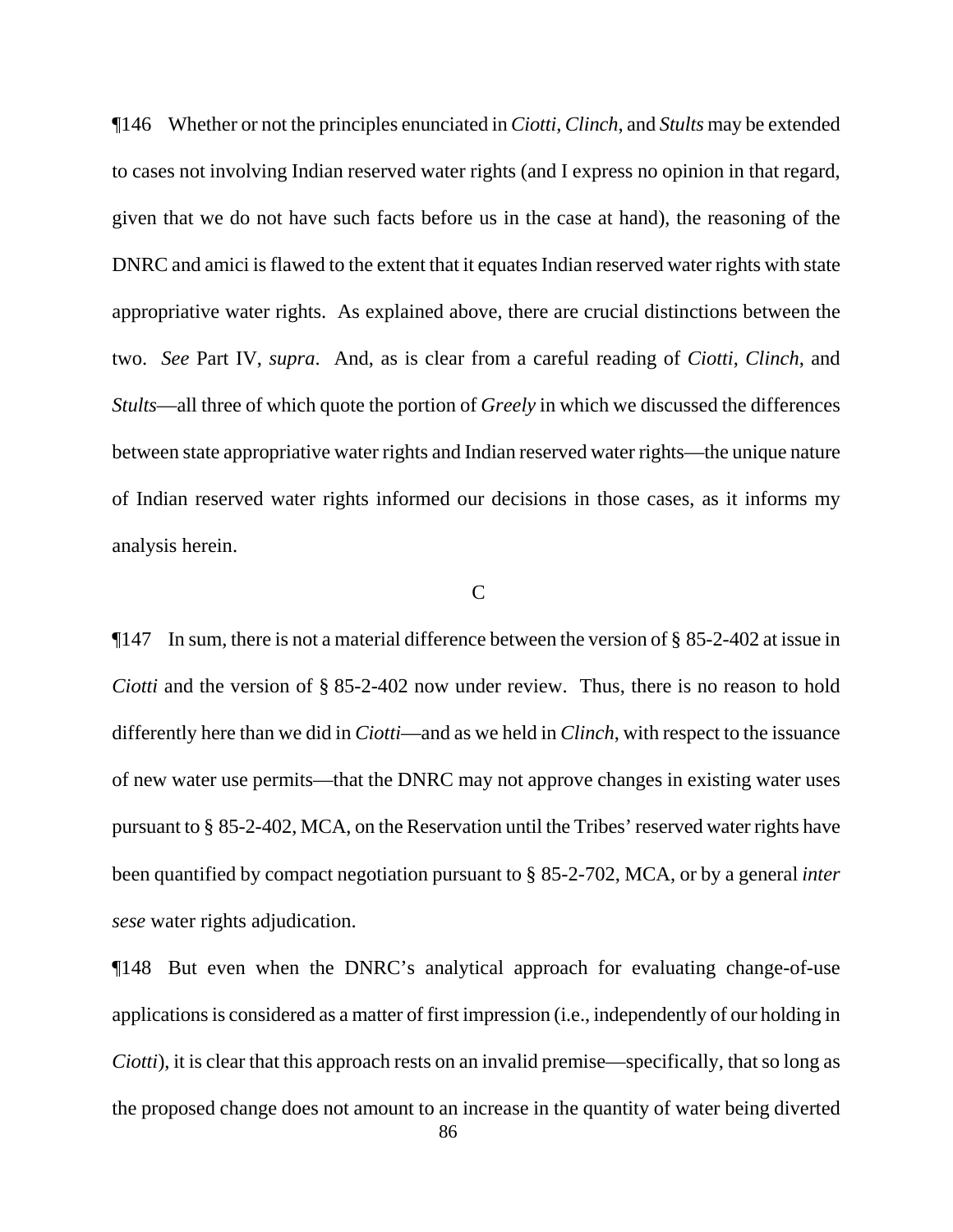from and returned to the source, it will not adversely affect the Tribe's reserved water rights. For the reasons set forth above, a change in water use could indeed result in an increase or decrease of a protected streamflow, the raising or lowering of a water table, artesian pressure, or water level in a protected location, or some other impact on the ecosystem—though the quantity of water that is being diverted from the source is still the same. And whether such a result would infringe the Tribes' reserved water rights cannot be determined until the scope of those rights is known. The DNRC cannot avoid the no-adverse-effect criterion in § 85-2- 402(2)(a) by the mere expedient of excluding relevant variables from its change-of-use equation.

#### VII

¶149 In conclusion, the DNRC lacks jurisdiction over waters within the exterior boundaries of the Reservation. State administrative power is not authorized with respect to Indian reserved water rights until those rights have been adjudicated (or quantified by compact negotiation). And while regulatory power may exist with respect to excess, non-reserved waters, it is not presently possible to know whether such waters even exist on the Reservation and whether a particular putative state-law water right is to such non-reserved waters since the Tribes' reserved water rights have not yet been quantified.

¶150 Likewise, the DNRC, as a matter of law, cannot determine whether a proposed change to an existing water use on the Reservation will "adversely affect" the Tribes' reserved water rights until those rights have been quantified. It is entirely conceivable that a proposed change, though the applicant will not be drawing any more water from the source of supply than he or she has drawn historically, will nevertheless affect stream conditions, a water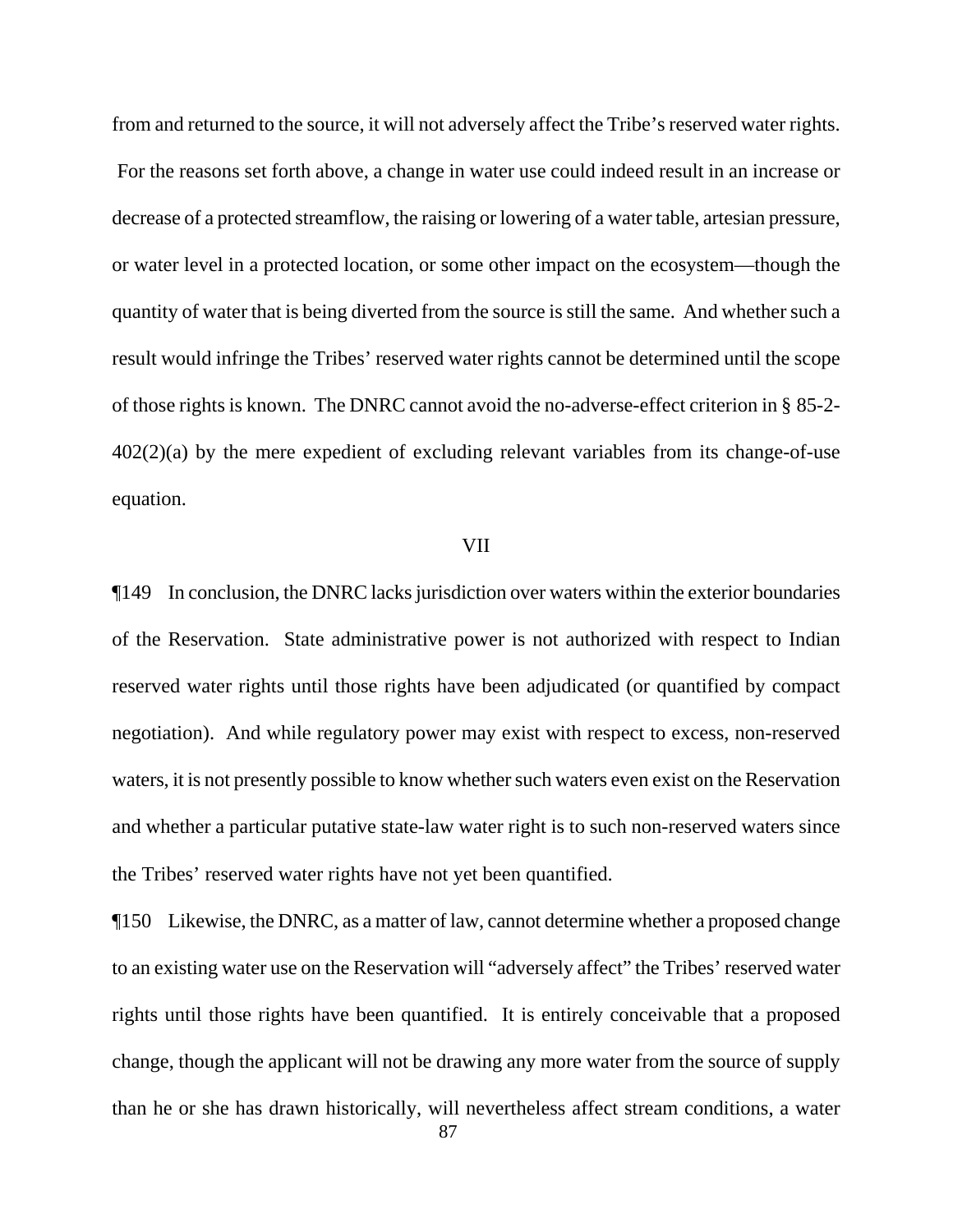table, or other aspects of the surrounding ecosystem in such a way that the Tribes' nonconsumptive water rights reserved to preserve the Tribes' aboriginal fishing, hunting, and gathering practices are adversely affected. Until those rights have been quantified, it simply is not possible to make this determination.

 $\P$ 151 In reaching a different result, the majority today revises § 85-2-402(2)(a), MCA, such that it now requires a determination only that "no more water will be diverted than is currently." Opinion, ¶ 38. In so doing, the majority emasculates the statute's "adversely affect" prohibition and exposes the Tribes' reserved water rights to routine and piecemeal infringement by the DNRC.

¶152 Lastly, as I stated at the outset, there are no genuine issues as to any material facts needing resolution in the District Court. The factual issues identified by the majority are not yet ripe. The only factual matter implicated by the Tribes' complaint in this case is how the DNRC determines lack of adverse effect in a change-of-use proceeding. The District Court took evidence on this question, and no genuine issues remain as to it. All other questions raised herein are legal questions; and, for the reasons discussed above, the Tribes are entitled to judgment as a matter of law on both the "adversely affect" question and the jurisdictional question. M. R. Civ. P. 56(c).

¶153 Unfortunately, as a result of the majority's proceeding in disregard of the factual circumstances that presently exist on the Reservation, the District Court is being instructed by this Court to do something that (a) is impossible and (b) will yield no practical or binding result. For one thing, the District Court is, on remand, to analyze issues of tribal sovereignty in a complete factual vacuum. Without knowing the quantity of reserved waters and non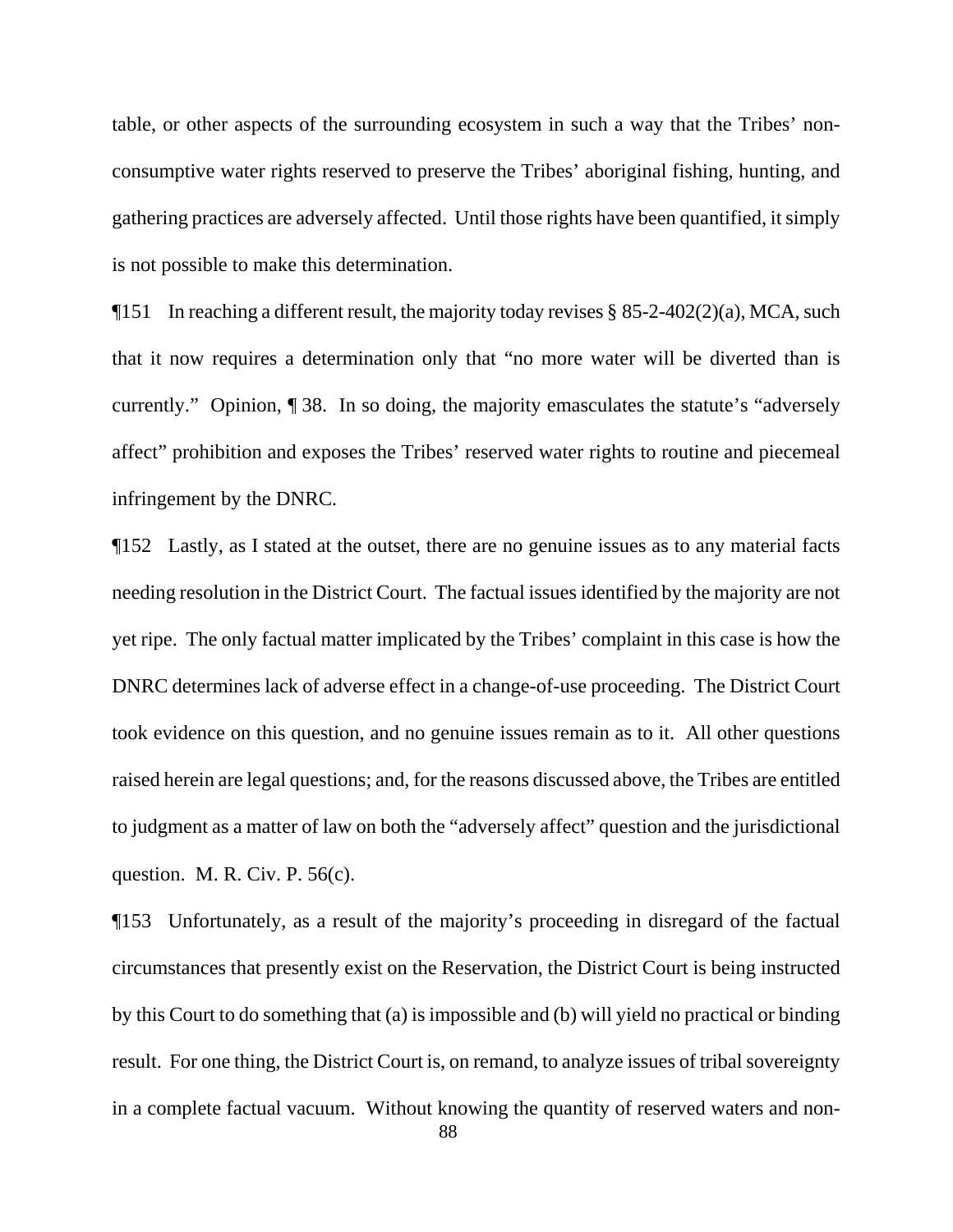reserved waters (if any) on the Reservation, the court cannot possibly make the determinations requested by the majority in ¶¶ 29-32 of today's Opinion. Furthermore, any ruling rendered by the District Court respecting state regulatory authority over excess, nonreserved waters on the Reservation will be meaningless at this juncture, given that we do not know whether such waters even exist. Ultimately, therefore, the majority is placing the District Court in a Catch-22, while simultaneously encouraging the DNRC to pursue regulatory authority that it plainly does not have. "Having lost sight of our obligation to drain the swamp, we have, worse, thrown the trial court into the water with instructions to subdue the alligators." *Montana Power Co. v. Burlington Northern R. Co.*, 272 Mont. 224, 245, 900 P.2d 888, 901 (1995) (Nelson, J., dissenting).

¶154 In closing, two facets of this case deserve mention. First, the arguments presented to this Court by the DNRC and several of the amici convey a general sense of frustration with the open-ended nature of the Tribes' reserved water rights and the "regulatory vacuum" that they claim exists on the Reservation at present. Amici Curiae Affected Landowners, in particular, complain that they are being treated "unfairly." Without intending to minimize any of these frustrations, I find the Ninth Circuit's comments on this issue to be both instructive and compelling:

We recognize that open-ended water rights are a growing source of conflict and uncertainty in the West. Until their extent is determined, statecreated water rights cannot be relied on by property owners.

Resolution of the problem is found in quantifying reserved water rights, not in limiting their use.

 89 *Walton*, 647 F.2d at 48 (citations omitted). Indeed, the Tribes' reserved water rights spring from or are recognized by the July 16, 1855 Treaty of Hellgate. That treaty was "not a grant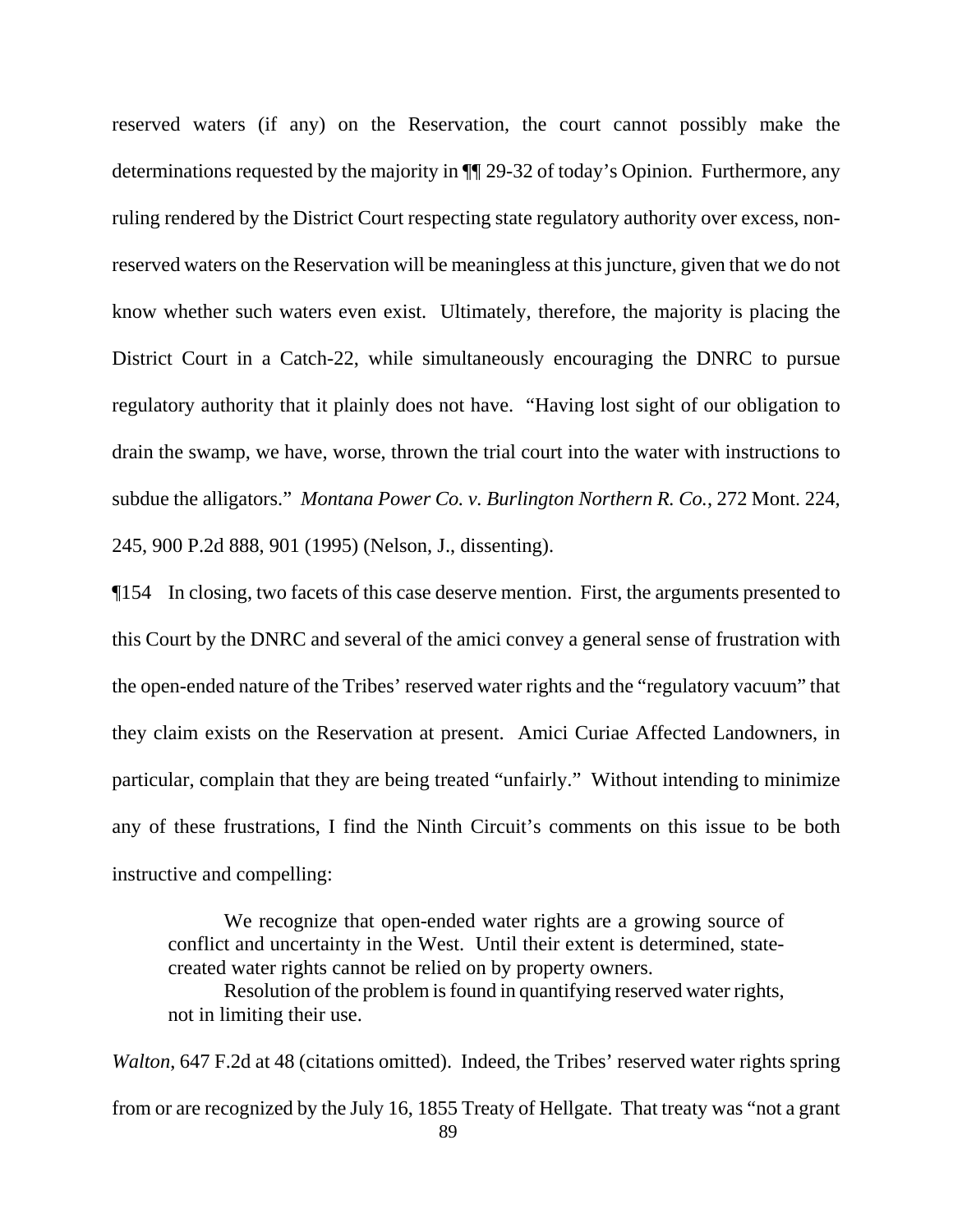of rights to the [Tribes], but a grant of rights from them—a reservation of those not granted." *United States v. Winans*, 198 U.S. 371, 381, 25 S.Ct. 662, 664 (1905). The rights exist; and they may not be ignored for the sake of convenience or economic expansion. Rather, the competing interests expressed by the parties and amici will best be served by seeing the quantification process through.

¶155 Second, I note that this case and the years of litigation leading up to it call into question one of the presumptions on which our decision in *Greely* rested. With respect to "the fear on the part of various parties that the subjection of Indian water rights to state court jurisdiction will of necessity hurt the Indian people," *Greely*, 219 Mont. at 95, 712 P.2d at 766, we observed that " 'Indian interests may be satisfactorily protected under regimes of state law,' " *Greely*, 219 Mont. at 95, 712 P.2d at 766 (quoting *San Carlos Apache*, 463 U.S. at 551, 103 S.Ct. at 3206, in turn quoting *Colorado River*, 424 U.S. at 812, 96 S.Ct. at 1243). Unfortunately, to the extent Montana's Water Use Act was designed as such a regime—i.e., a regime which satisfactorily protects Indian interests—its regulatory provisions are not being applied as such, which the twenty years following our *Greely* decision bear out and the facts of the case at hand further confirm.

¶156 In this regard, it is illuminating that the DNRC perceives itself as a state agency "entrusted" with "defending . . . the constitutional rights of water right holders." Indeed, in the case at hand, the DNRC has actually taken on the role of advocate for the interests of putative state-law water right holders on the Reservation. *See* Opinion ¶ 9; ¶ 65 n.4, *supra*. As the DNRC explains in its Opening Brief, "[t]he DNRC appealed this case because of the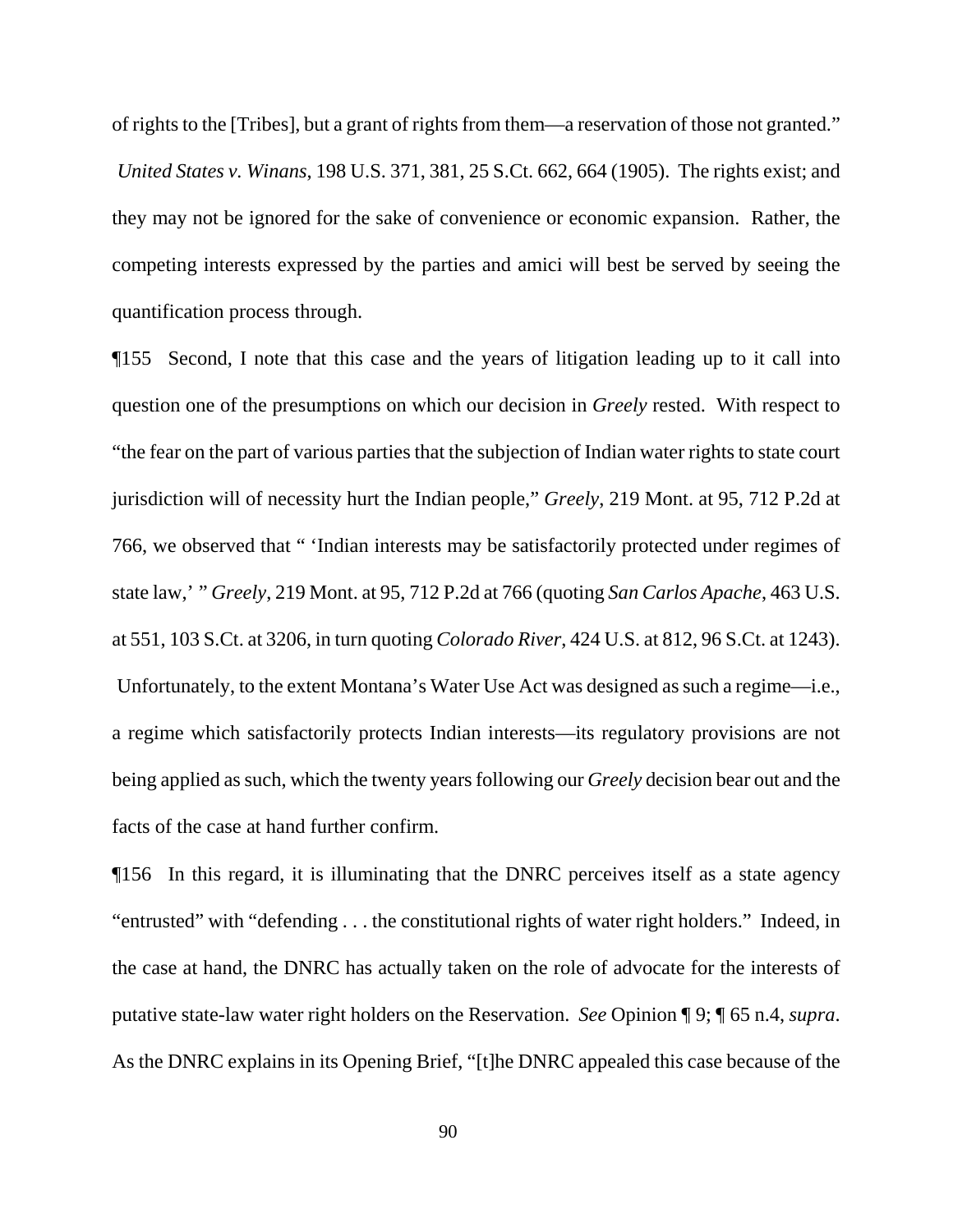magnitude of what is at stake to existing water right holders on fee land within the Flathead Reservation." And in its Reply Brief, the DNRC states:

Too much attention has been paid to the alleged harms that the Tribes claim will befall them from allowing existing water users the opportunity to prove their case, and not enough attention is being paid to the constitutional rights of the existing water right holders of this state. That is why the DRNC has framed the issue in this case first and foremost in terms of the constitutional right of existing water right holders to change their water rights.

It is also noteworthy that rather than pursue sanctions against the Axes for their noncompliance with § 85-2-402(1), MCA (prohibiting an appropriator from making a change in use without the DNRC's approval), the DNRC is seeking after the fact to ratify that noncompliance.

¶157 These efforts to litigate the interests of state-law water right holders—and in a procedural posture that is adversarial to the Tribes, no less—calls into serious question the DNRC's long-standing position that unquantified tribal water rights are being "adequately protected" by the DNRC. *See Simonich*, 29 F.3d at 1401. Indeed, given the political and economic pressure put on the DNRC, to which it routinely succumbs as demonstrated by its track record over the last twenty years, it is pure fantasy to expect that the agency—which is of the view that "[t]oo much attention has been paid to the alleged harms that the Tribes claim will befall them"—will satisfactorily protect Indian water rights in the course of its proceedings. Decades of one step forward and two steps back have left the Tribes with little recourse but to seek a remedy in the federal court proceedings that have been on hold.